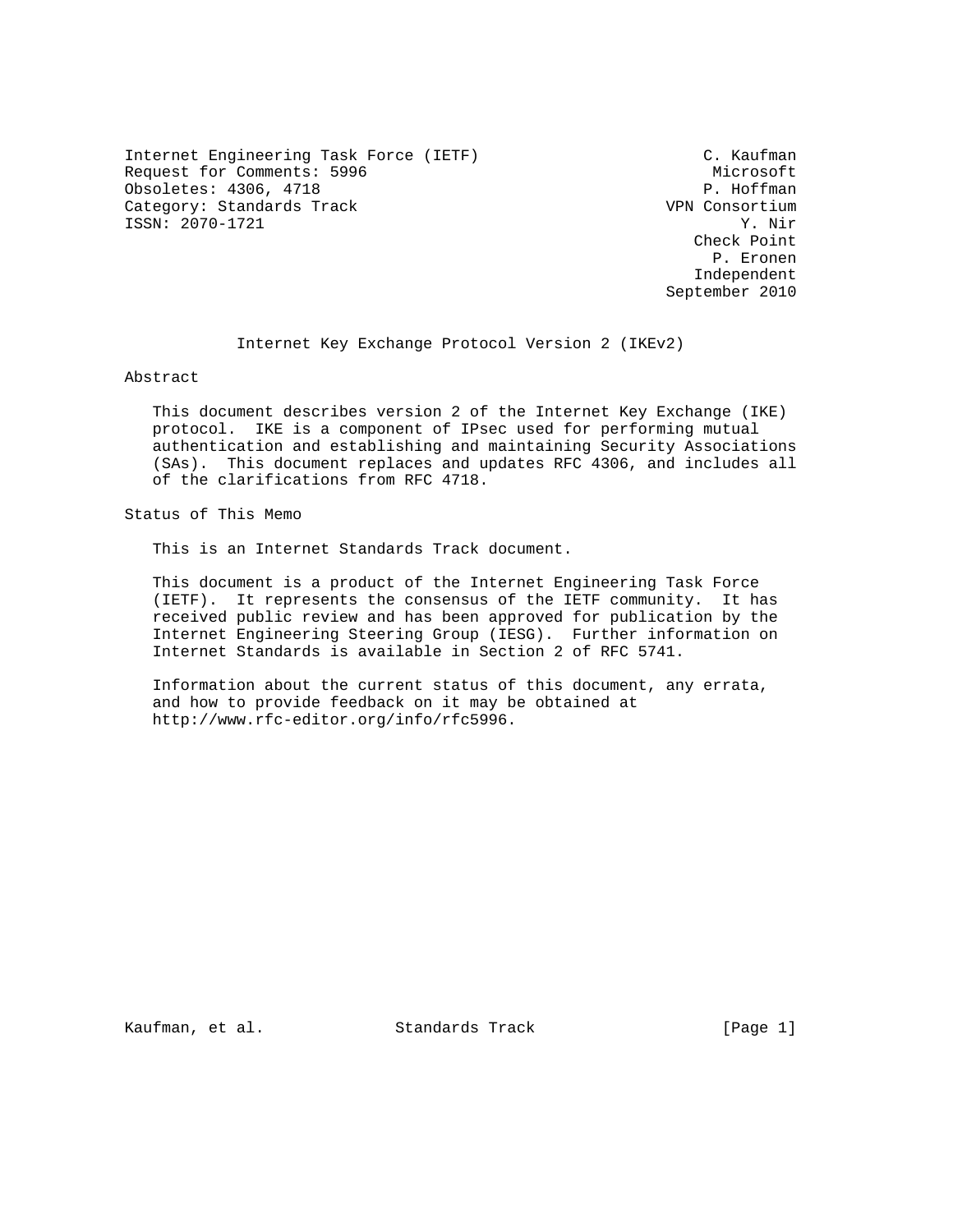Copyright Notice

 Copyright (c) 2010 IETF Trust and the persons identified as the document authors. All rights reserved.

 This document is subject to BCP 78 and the IETF Trust's Legal Provisions Relating to IETF Documents

 (http://trustee.ietf.org/license-info) in effect on the date of publication of this document. Please review these documents carefully, as they describe your rights and restrictions with respect to this document. Code Components extracted from this document must include Simplified BSD License text as described in Section 4.e of the Trust Legal Provisions and are provided without warranty as described in the Simplified BSD License.

 This document may contain material from IETF Documents or IETF Contributions published or made publicly available before November 10, 2008. The person(s) controlling the copyright in some of this material may not have granted the IETF Trust the right to allow modifications of such material outside the IETF Standards Process. Without obtaining an adequate license from the person(s) controlling the copyright in such materials, this document may not be modified outside the IETF Standards Process, and derivative works of it may not be created outside the IETF Standards Process, except to format it for publication as an RFC or to translate it into languages other than English.

Table of Contents

|  | 1.1.1. Security Gateway to Security Gateway in        |
|--|-------------------------------------------------------|
|  |                                                       |
|  | 1.1.2. Endpoint-to-Endpoint Transport Mode 7          |
|  | 1.1.3. Endpoint to Security Gateway in Tunnel Mode 8  |
|  |                                                       |
|  |                                                       |
|  |                                                       |
|  | 1.3.1. Creating New Child SAs with the                |
|  | CREATE_CHILD_SA Exchange 14                           |
|  | 1.3.2. Rekeying IKE SAs with the CREATE_CHILD_SA      |
|  |                                                       |
|  | 1.3.3. Rekeying Child SAs with the CREATE CHILD SA    |
|  |                                                       |
|  |                                                       |
|  | 1.4.1. Deleting an SA with INFORMATIONAL Exchanges 17 |
|  | 1.5. Informational Messages outside of an IKE SA 18   |
|  |                                                       |
|  |                                                       |

Kaufman, et al. Standards Track [Page 2]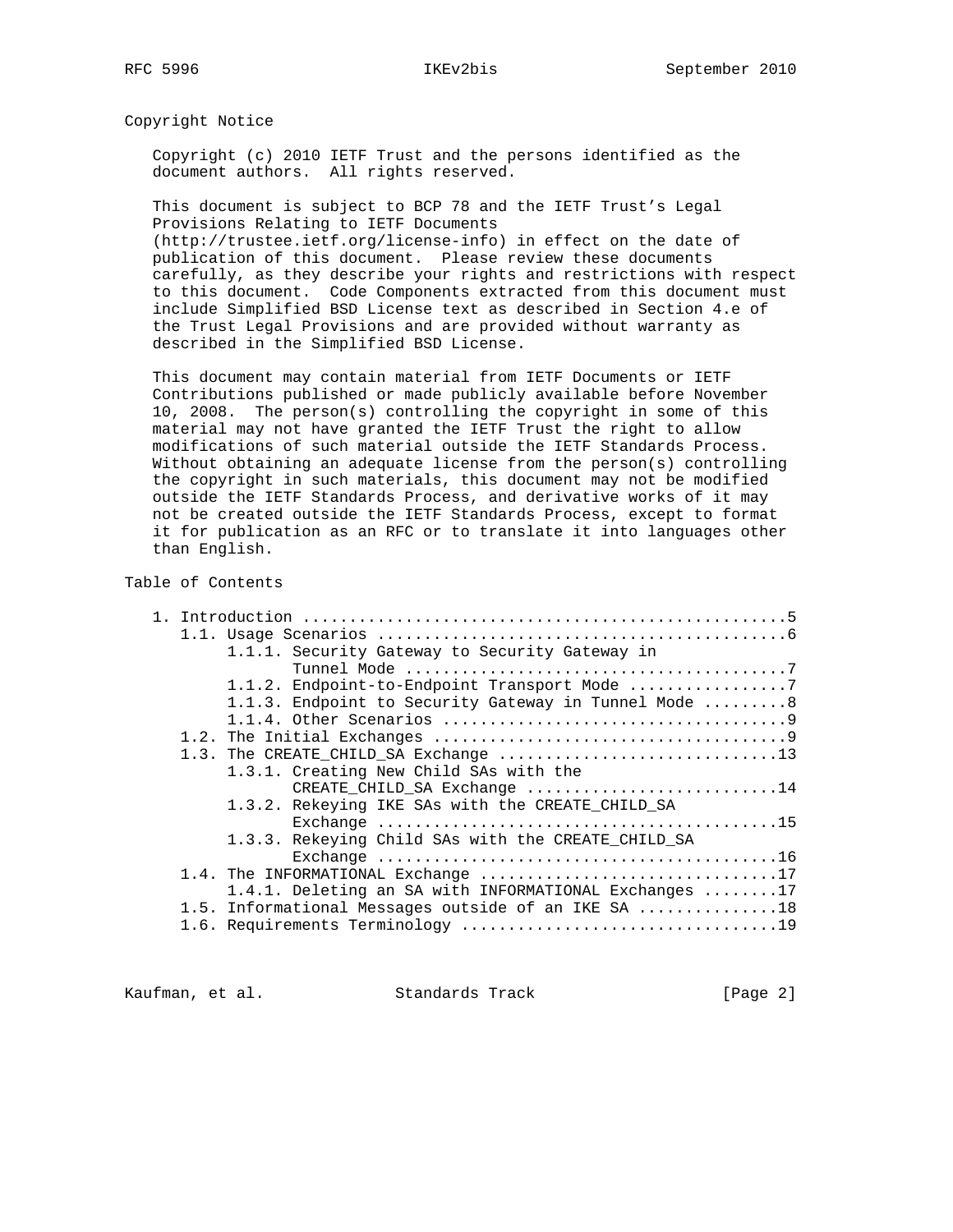| 1.7. Significant Differences between RFC 4306 and This                                 |  |
|----------------------------------------------------------------------------------------|--|
| Document $\dots\dots\dots\dots\dots\dots\dots\dots\dots\dots\dots\dots\dots\dots\dots$ |  |
| 2. IKE Protocol Details and Variations 22                                              |  |
| 2.1. Use of Retransmission Timers 23                                                   |  |
| 2.2. Use of Sequence Numbers for Message ID 24                                         |  |
| 2.3. Window Size for Overlapping Requests 25                                           |  |
| 2.4. State Synchronization and Connection Timeouts 26                                  |  |
| 2.5. Version Numbers and Forward Compatibility 28                                      |  |
|                                                                                        |  |
| 2.6.1. Interaction of COOKIE and INVALID_KE_PAYLOAD 33                                 |  |
| 2.7. Cryptographic Algorithm Negotiation 34                                            |  |
|                                                                                        |  |
| 2.8.1. Simultaneous Child SA Rekeying 36                                               |  |
| 2.8.2. Simultaneous IKE SA Rekeying 39                                                 |  |
| 2.8.3. Rekeying the IKE SA versus Reauthentication  40                                 |  |
| 2.9. Traffic Selector Negotiation 40                                                   |  |
| 2.9.1. Traffic Selectors Violating Own Policy 43                                       |  |
|                                                                                        |  |
| 2.11. Address and Port Agility 44                                                      |  |
| 2.12. Reuse of Diffie-Hellman Exponentials 44                                          |  |
| 2.13. Generating Keying Material 45                                                    |  |
| 2.14. Generating Keying Material for the IKE SA 46                                     |  |
| 2.15. Authentication of the IKE SA 47                                                  |  |
| 2.16. Extensible Authentication Protocol Methods 50                                    |  |
| 2.17. Generating Keying Material for Child SAs 52                                      |  |
| 2.18. Rekeying IKE SAs Using a CREATE_CHILD_SA Exchange 53                             |  |
| 2.19. Requesting an Internal Address on a Remote Network  53                           |  |
| 2.20. Requesting the Peer's Version 55                                                 |  |
|                                                                                        |  |
| 2.21.1. Error Handling in IKE_SA_INIT 56                                               |  |
| 2.21.2. Error Handling in IKE_AUTH 57                                                  |  |
| 2.21.3. Error Handling after IKE SA is Authenticated 58                                |  |
| 2.21.4. Error Handling Outside IKE SA 58                                               |  |
|                                                                                        |  |
|                                                                                        |  |
|                                                                                        |  |
| 2.24. Explicit Congestion Notification (ECN) 68                                        |  |
|                                                                                        |  |
| 2.25.1. Collisions while Rekeying or Closing Child SAs  69                             |  |
| 2.25.2. Collisions while Rekeying or Closing IKE SAs  69                               |  |
|                                                                                        |  |
|                                                                                        |  |
|                                                                                        |  |
|                                                                                        |  |
|                                                                                        |  |
|                                                                                        |  |
| 3.3.3. Valid Transform Types by Protocol 82                                            |  |
| 3.3.4. Mandatory Transform IDs 83                                                      |  |
|                                                                                        |  |

Kaufman, et al. Standards Track [Page 3]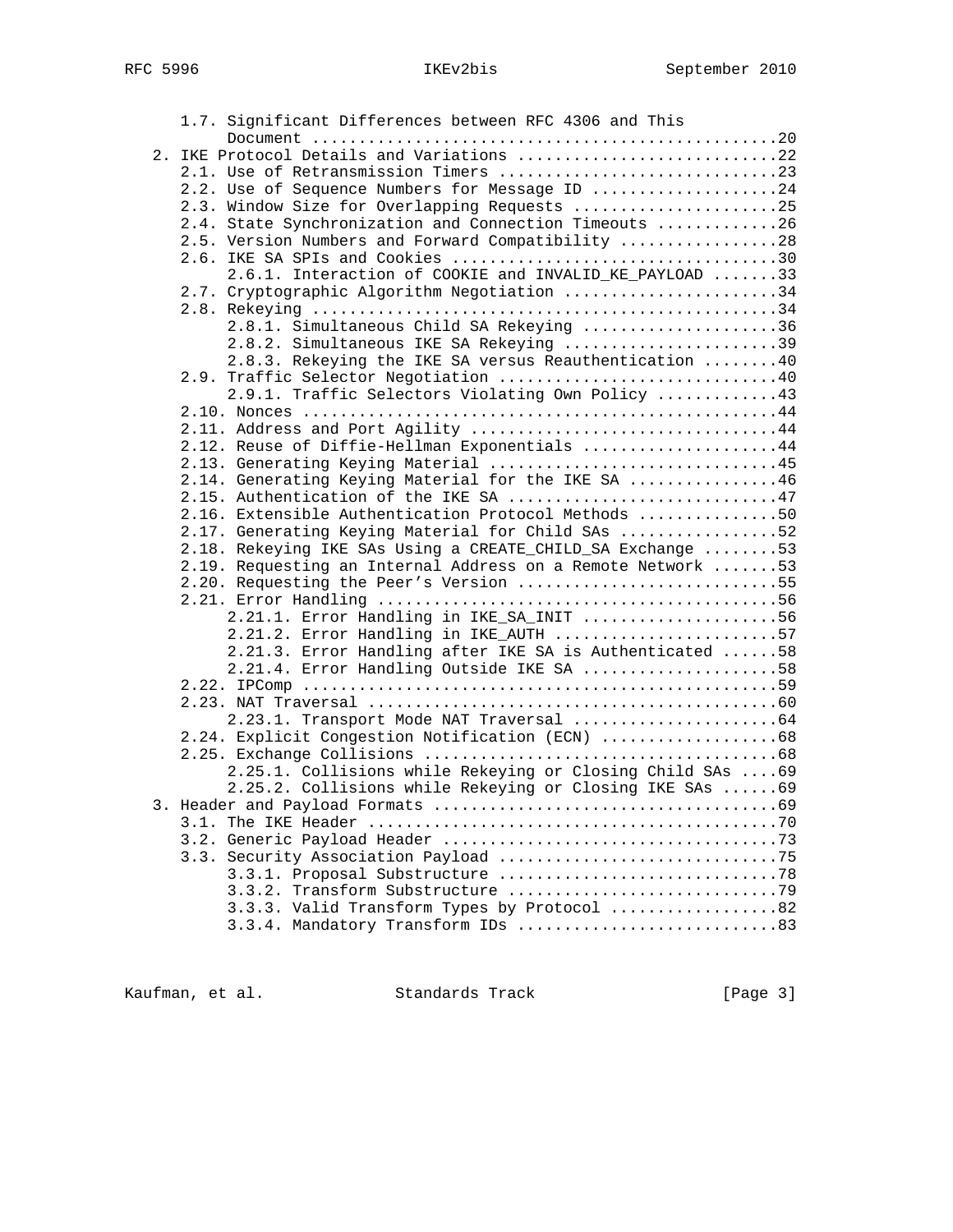| 3.3.5. Transform Attributes 84                             |  |
|------------------------------------------------------------|--|
|                                                            |  |
|                                                            |  |
|                                                            |  |
|                                                            |  |
|                                                            |  |
|                                                            |  |
|                                                            |  |
|                                                            |  |
|                                                            |  |
|                                                            |  |
|                                                            |  |
|                                                            |  |
| 3.13.1. Traffic Selector 105                               |  |
|                                                            |  |
|                                                            |  |
| 3.15.1. Configuration Attributes 110                       |  |
| 3.15.2. Meaning of INTERNAL_IP4_SUBNET and                 |  |
| INTERNAL_IP6_SUBNET 113                                    |  |
| 3.15.3. Configuration Payloads for IPv6 115                |  |
| 3.15.4. Address Assignment Failures 116                    |  |
| 3.16. Extensible Authentication Protocol (EAP) Payload 117 |  |
|                                                            |  |
|                                                            |  |
| 5.1. Traffic Selector Authorization 123                    |  |
|                                                            |  |
|                                                            |  |
|                                                            |  |
|                                                            |  |
|                                                            |  |
| Appendix A. Summary of Changes from IKEv1 132              |  |
| Appendix B. Diffie-Hellman Groups 133                      |  |
|                                                            |  |
|                                                            |  |
| Appendix C. Exchanges and Payloads 134                     |  |
|                                                            |  |
| C.2. IKE_AUTH Exchange without EAP 135                     |  |
| C.3. IKE_AUTH Exchange with EAP 136                        |  |
| C.4. CREATE_CHILD_SA Exchange for Creating or Rekeying     |  |
|                                                            |  |
| C.5. CREATE_CHILD_SA Exchange for Rekeying the IKE SA 137  |  |
|                                                            |  |

Kaufman, et al. Standards Track [Page 4]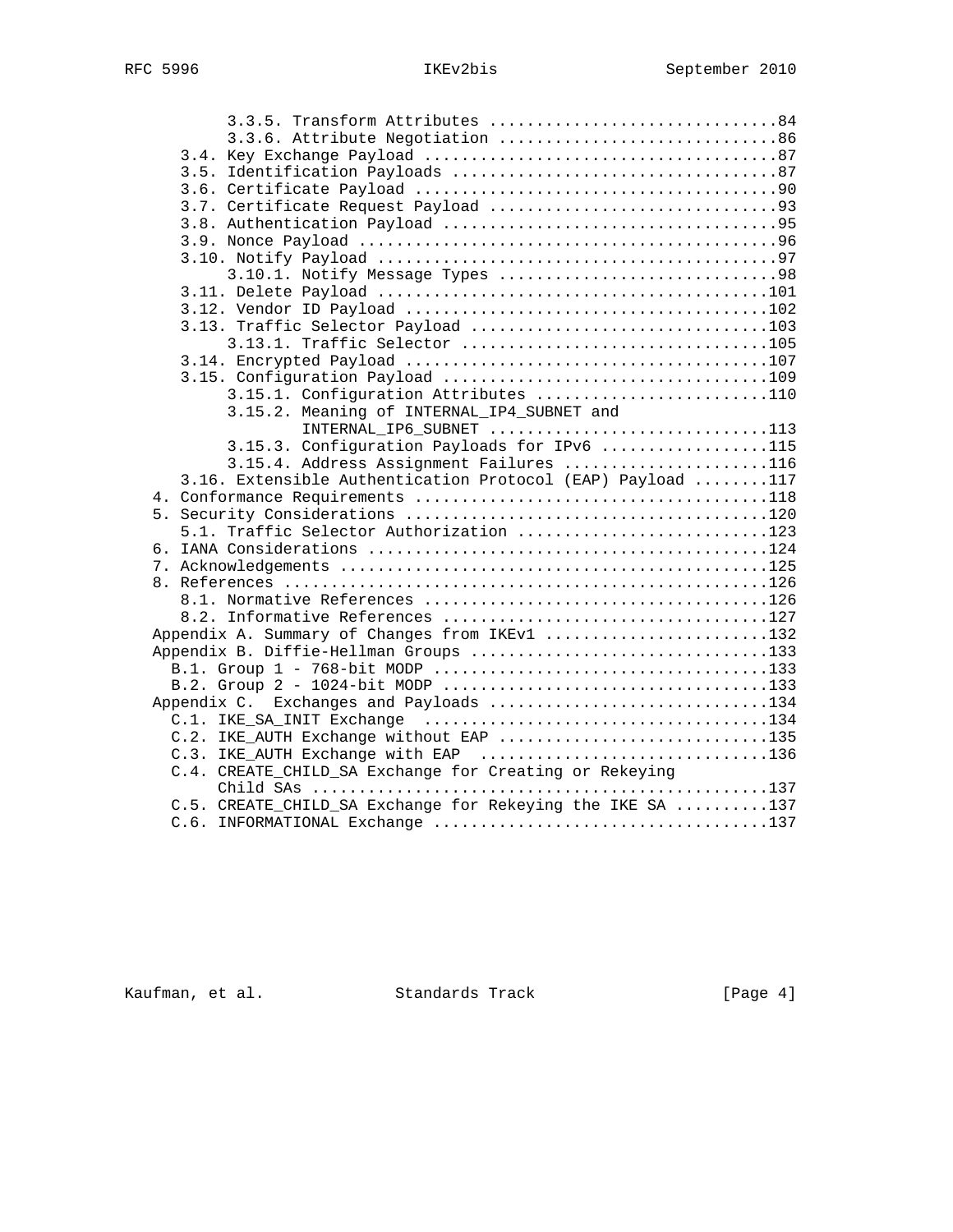# 1. Introduction

 IP Security (IPsec) provides confidentiality, data integrity, access control, and data source authentication to IP datagrams. These services are provided by maintaining shared state between the source and the sink of an IP datagram. This state defines, among other things, the specific services provided to the datagram, which cryptographic algorithms will be used to provide the services, and the keys used as input to the cryptographic algorithms.

 Establishing this shared state in a manual fashion does not scale well. Therefore, a protocol to establish this state dynamically is needed. This document describes such a protocol -- the Internet Key Exchange (IKE). Version 1 of IKE was defined in RFCs 2407 [DOI], 2408 [ISAKMP], and 2409 [IKEV1]. IKEv2 replaced all of those RFCs. IKEv2 was defined in [IKEV2] (RFC 4306) and was clarified in [Clarif] (RFC 4718). This document replaces and updates RFC 4306 and RFC 4718. IKEv2 was a change to the IKE protocol that was not backward compatible. In contrast, the current document not only provides a clarification of IKEv2, but makes minimum changes to the IKE protocol. A list of the significant differences between RFC 4306 and this document is given in Section 1.7.

 IKE performs mutual authentication between two parties and establishes an IKE security association (SA) that includes shared secret information that can be used to efficiently establish SAs for Encapsulating Security Payload (ESP) [ESP] or Authentication Header (AH) [AH] and a set of cryptographic algorithms to be used by the SAs to protect the traffic that they carry. In this document, the term "suite" or "cryptographic suite" refers to a complete set of algorithms used to protect an SA. An initiator proposes one or more suites by listing supported algorithms that can be combined into suites in a mix-and-match fashion. IKE can also negotiate use of IP Compression (IPComp) [IP-COMP] in connection with an ESP or AH SA. The SAs for ESP or AH that get set up through that IKE SA we call "Child SAs".

 All IKE communications consist of pairs of messages: a request and a response. The pair is called an "exchange", and is sometimes called a "request/response pair". The first exchange of messages establishing an IKE SA are called the IKE\_SA\_INIT and IKE\_AUTH exchanges; subsequent IKE exchanges are called the CREATE\_CHILD\_SA or INFORMATIONAL exchanges. In the common case, there is a single IKE\_SA\_INIT exchange and a single IKE\_AUTH exchange (a total of four messages) to establish the IKE SA and the first Child SA. In exceptional cases, there may be more than one of each of these exchanges. In all cases, all IKE\_SA\_INIT exchanges MUST complete before any other exchange type, then all IKE\_AUTH exchanges MUST

Kaufman, et al. Standards Track [Page 5]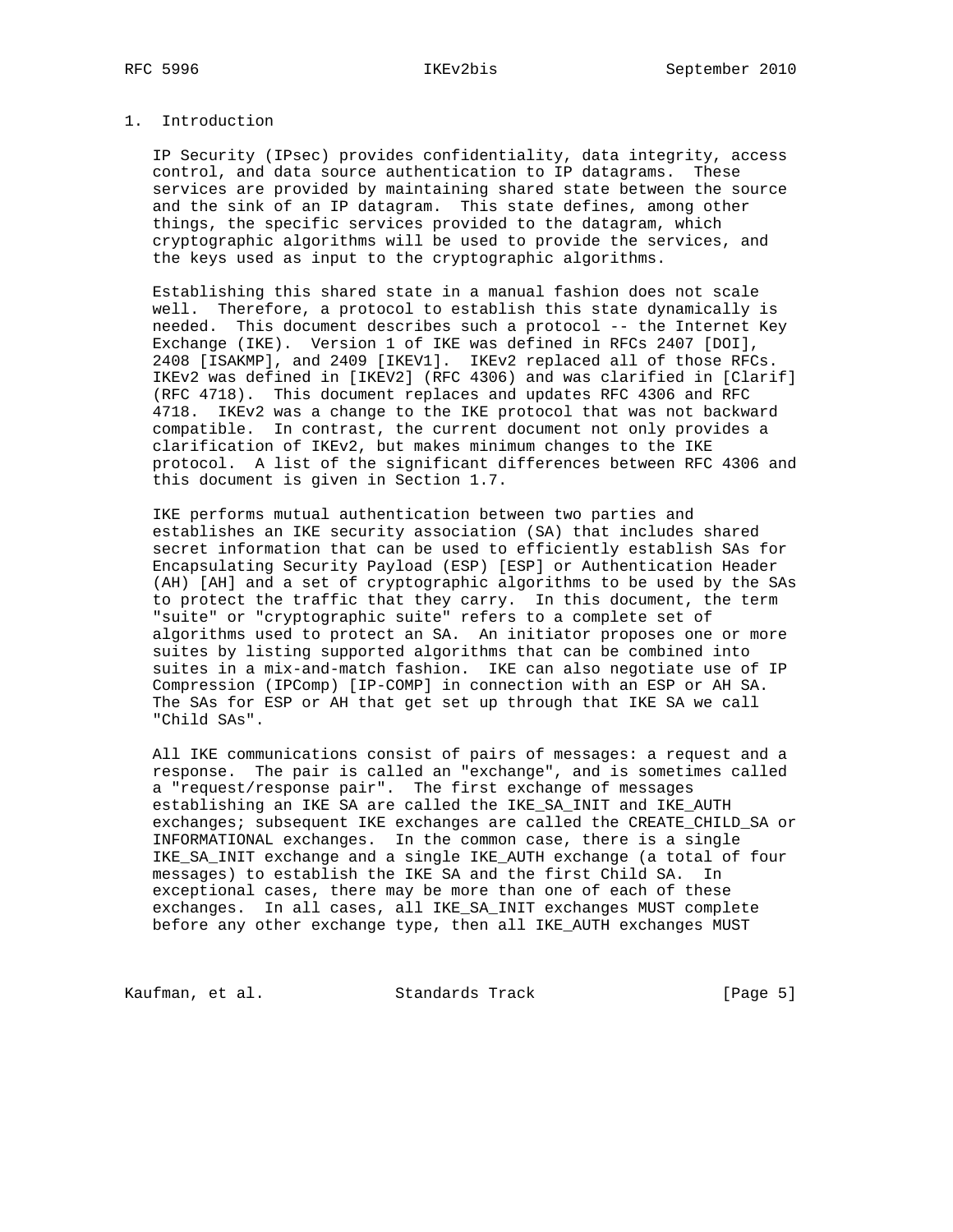complete, and following that, any number of CREATE\_CHILD\_SA and INFORMATIONAL exchanges may occur in any order. In some scenarios, only a single Child SA is needed between the IPsec endpoints, and therefore there would be no additional exchanges. Subsequent exchanges MAY be used to establish additional Child SAs between the same authenticated pair of endpoints and to perform housekeeping functions.

 An IKE message flow always consists of a request followed by a response. It is the responsibility of the requester to ensure reliability. If the response is not received within a timeout interval, the requester needs to retransmit the request (or abandon the connection).

 The first exchange of an IKE session, IKE\_SA\_INIT, negotiates security parameters for the IKE SA, sends nonces, and sends Diffie- Hellman values.

 The second exchange, IKE\_AUTH, transmits identities, proves knowledge of the secrets corresponding to the two identities, and sets up an SA for the first (and often only) AH or ESP Child SA (unless there is failure setting up the AH or ESP Child SA, in which case the IKE SA is still established without the Child SA).

 The types of subsequent exchanges are CREATE\_CHILD\_SA (which creates a Child SA) and INFORMATIONAL (which deletes an SA, reports error conditions, or does other housekeeping). Every request requires a response. An INFORMATIONAL request with no payloads (other than the empty Encrypted payload required by the syntax) is commonly used as a check for liveness. These subsequent exchanges cannot be used until the initial exchanges have completed.

 In the description that follows, we assume that no errors occur. Modifications to the flow when errors occur are described in Section 2.21.

1.1. Usage Scenarios

 IKE is used to negotiate ESP or AH SAs in a number of different scenarios, each with its own special requirements.

Kaufman, et al. Standards Track [Page 6]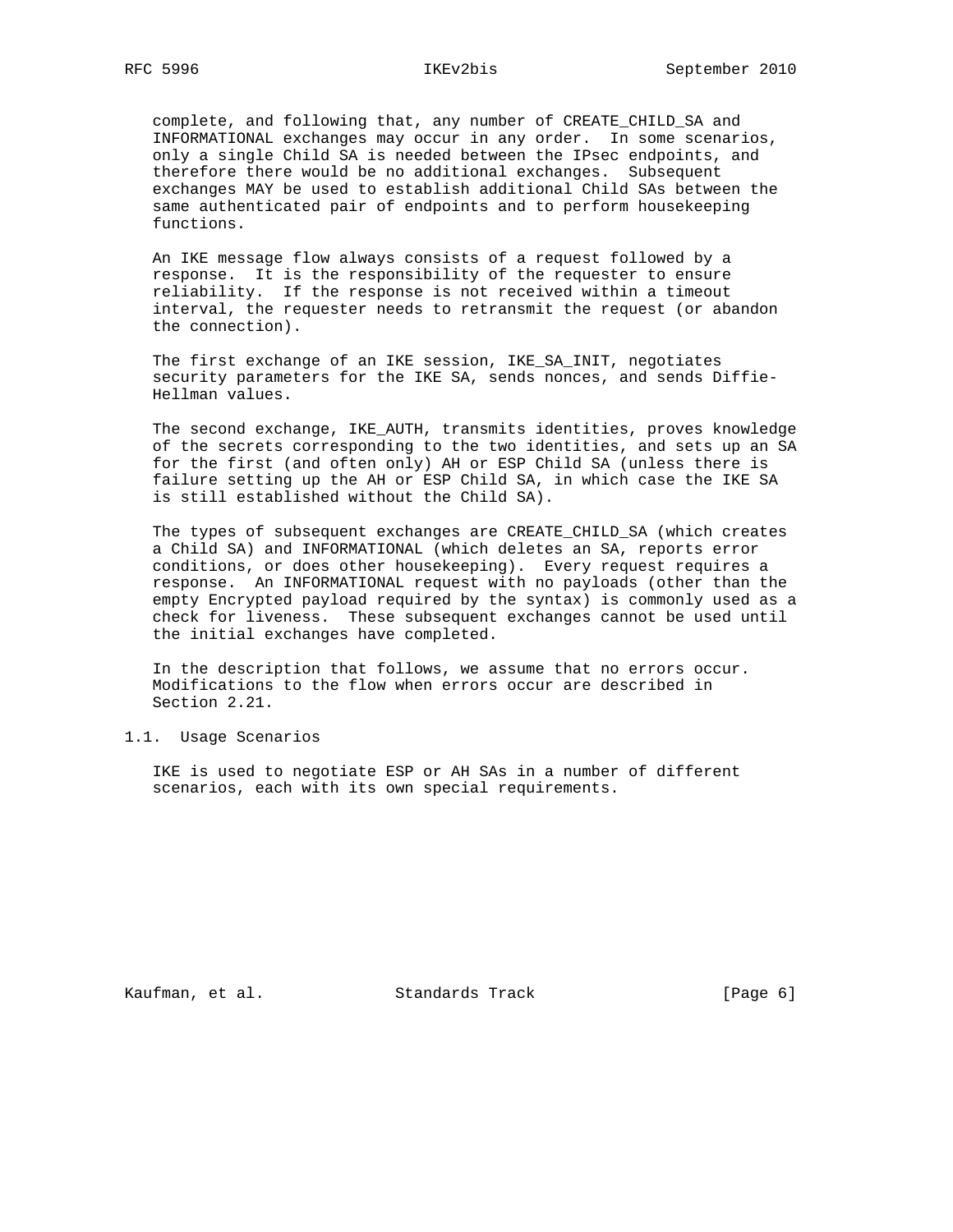1.1.1. Security Gateway to Security Gateway in Tunnel Mode

|           | +-+-+-+-+-+                                             |                                                                                                         |        |           |
|-----------|---------------------------------------------------------|---------------------------------------------------------------------------------------------------------|--------|-----------|
|           |                                                         | IPsec                                                                                                   |        |           |
| Protected | Tunnel                                                  | tunnel                                                                                                  | Tunnel | Protected |
|           | Subnet $\leftarrow -\leftarrow  \text{Endpoint}\right $ | $ \left\langle \cdots \right\rangle$ = -------->   Endpoint $ \left\langle \cdots \right\rangle$ Subnet |        |           |
|           |                                                         |                                                                                                         |        |           |
|           |                                                         |                                                                                                         |        |           |

Figure 1: Security Gateway to Security Gateway Tunnel

 In this scenario, neither endpoint of the IP connection implements IPsec, but network nodes between them protect traffic for part of the way. Protection is transparent to the endpoints, and depends on ordinary routing to send packets through the tunnel endpoints for processing. Each endpoint would announce the set of addresses "behind" it, and packets would be sent in tunnel mode where the inner IP header would contain the IP addresses of the actual endpoints.

1.1.2. Endpoint-to-Endpoint Transport Mode

| +-+-+-+-+-+ |                   | +-+-+-+-+-+ |
|-------------|-------------------|-------------|
|             | IPsec transport   |             |
| Protected   | or tunnel mode SA | Protected   |
| Endpoint    |                   | Endpoint    |
|             |                   |             |

### Figure 2: Endpoint to Endpoint

 In this scenario, both endpoints of the IP connection implement IPsec, as required of hosts in [IPSECARCH]. Transport mode will commonly be used with no inner IP header. A single pair of addresses will be negotiated for packets to be protected by this SA. These endpoints MAY implement application-layer access controls based on the IPsec authenticated identities of the participants. This scenario enables the end-to-end security that has been a guiding principle for the Internet since [ARCHPRINC], [TRANSPARENCY], and a method of limiting the inherent problems with complexity in networks noted by [ARCHGUIDEPHIL]. Although this scenario may not be fully applicable to the IPv4 Internet, it has been deployed successfully in specific scenarios within intranets using IKEv1. It should be more broadly enabled during the transition to IPv6 and with the adoption of IKEv2.

Kaufman, et al. Standards Track [Page 7]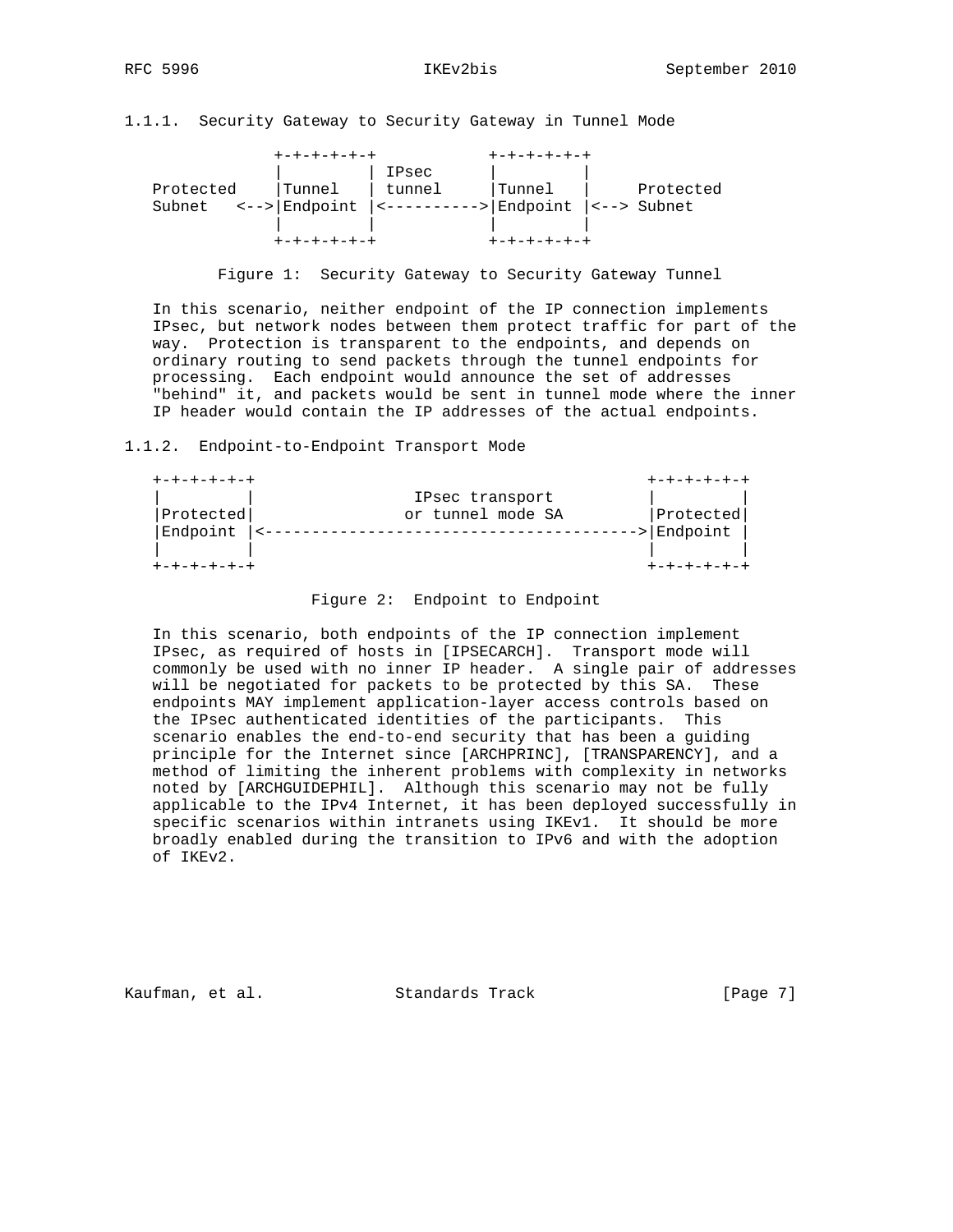It is possible in this scenario that one or both of the protected endpoints will be behind a network address translation (NAT) node, in which case the tunneled packets will have to be UDP encapsulated so that port numbers in the UDP headers can be used to identify individual endpoints "behind" the NAT (see Section 2.23).

### 1.1.3. Endpoint to Security Gateway in Tunnel Mode

| +-+-+-+-+-+ |        | +-+-+-+-+   |  |               |  |
|-------------|--------|-------------|--|---------------|--|
|             | IPsec  |             |  | Protected     |  |
| Protected   | tunnel | Tunnel      |  | Subnet        |  |
| Endpoint    |        | -> Endpoint |  | $ --- and/or$ |  |
|             |        |             |  | Internet      |  |
|             |        |             |  |               |  |

### Figure 3: Endpoint to Security Gateway Tunnel

 In this scenario, a protected endpoint (typically a portable roaming computer) connects back to its corporate network through an IPsec protected tunnel. It might use this tunnel only to access information on the corporate network, or it might tunnel all of its traffic back through the corporate network in order to take advantage of protection provided by a corporate firewall against Internet-based attacks. In either case, the protected endpoint will want an IP address associated with the security gateway so that packets returned to it will go to the security gateway and be tunneled back. This IP address may be static or may be dynamically allocated by the security gateway. In support of the latter case, IKEv2 includes a mechanism (namely, configuration payloads) for the initiator to request an IP address owned by the security gateway for use for the duration of its SA.

 In this scenario, packets will use tunnel mode. On each packet from the protected endpoint, the outer IP header will contain the source IP address associated with its current location (i.e., the address that will get traffic routed to the endpoint directly), while the inner IP header will contain the source IP address assigned by the security gateway (i.e., the address that will get traffic routed to the security gateway for forwarding to the endpoint). The outer destination address will always be that of the security gateway, while the inner destination address will be the ultimate destination for the packet.

 In this scenario, it is possible that the protected endpoint will be behind a NAT. In that case, the IP address as seen by the security gateway will not be the same as the IP address sent by the protected

Kaufman, et al. Standards Track [Page 8]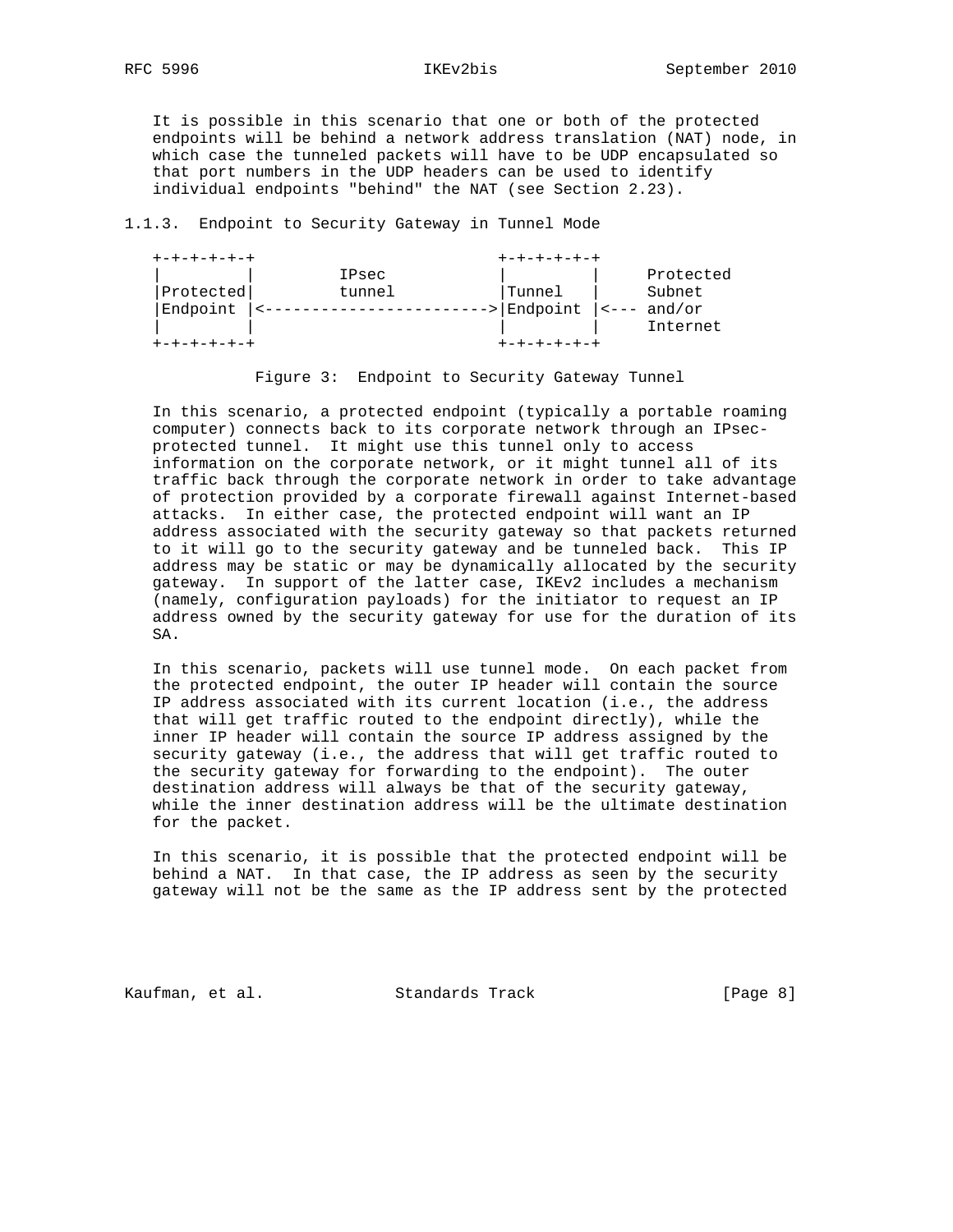endpoint, and packets will have to be UDP encapsulated in order to be routed properly. Interaction with NATs is covered in detail in Section 2.23.

## 1.1.4. Other Scenarios

 Other scenarios are possible, as are nested combinations of the above. One notable example combines aspects of Sections 1.1.1 and 1.1.3. A subnet may make all external accesses through a remote security gateway using an IPsec tunnel, where the addresses on the subnet are routed to the security gateway by the rest of the Internet. An example would be someone's home network being virtually on the Internet with static IP addresses even though connectivity is provided by an ISP that assigns a single dynamically assigned IP address to the user's security gateway (where the static IP addresses and an IPsec relay are provided by a third party located elsewhere).

### 1.2. The Initial Exchanges

 Communication using IKE always begins with IKE\_SA\_INIT and IKE\_AUTH exchanges (known in IKEv1 as Phase 1). These initial exchanges normally consist of four messages, though in some scenarios that number can grow. All communications using IKE consist of request/ response pairs. We'll describe the base exchange first, followed by variations. The first pair of messages (IKE\_SA\_INIT) negotiate cryptographic algorithms, exchange nonces, and do a Diffie-Hellman exchange [DH].

 The second pair of messages (IKE\_AUTH) authenticate the previous messages, exchange identities and certificates, and establish the first Child SA. Parts of these messages are encrypted and integrity protected with keys established through the IKE\_SA\_INIT exchange, so the identities are hidden from eavesdroppers and all fields in all the messages are authenticated. See Section 2.14 for information on how the encryption keys are generated. (A man-in-the-middle attacker who cannot complete the IKE\_AUTH exchange can nonetheless see the identity of the initiator.)

 All messages following the initial exchange are cryptographically protected using the cryptographic algorithms and keys negotiated in the IKE\_SA\_INIT exchange. These subsequent messages use the syntax of the Encrypted payload described in Section 3.14, encrypted with keys that are derived as described in Section 2.14. All subsequent messages include an Encrypted payload, even if they are referred to in the text as "empty". For the CREATE\_CHILD\_SA, IKE\_AUTH, or INFORMATIONAL exchanges, the message following the header is encrypted and the message including the header is integrity protected using the cryptographic algorithms negotiated for the IKE SA.

Kaufman, et al. Standards Track [Page 9]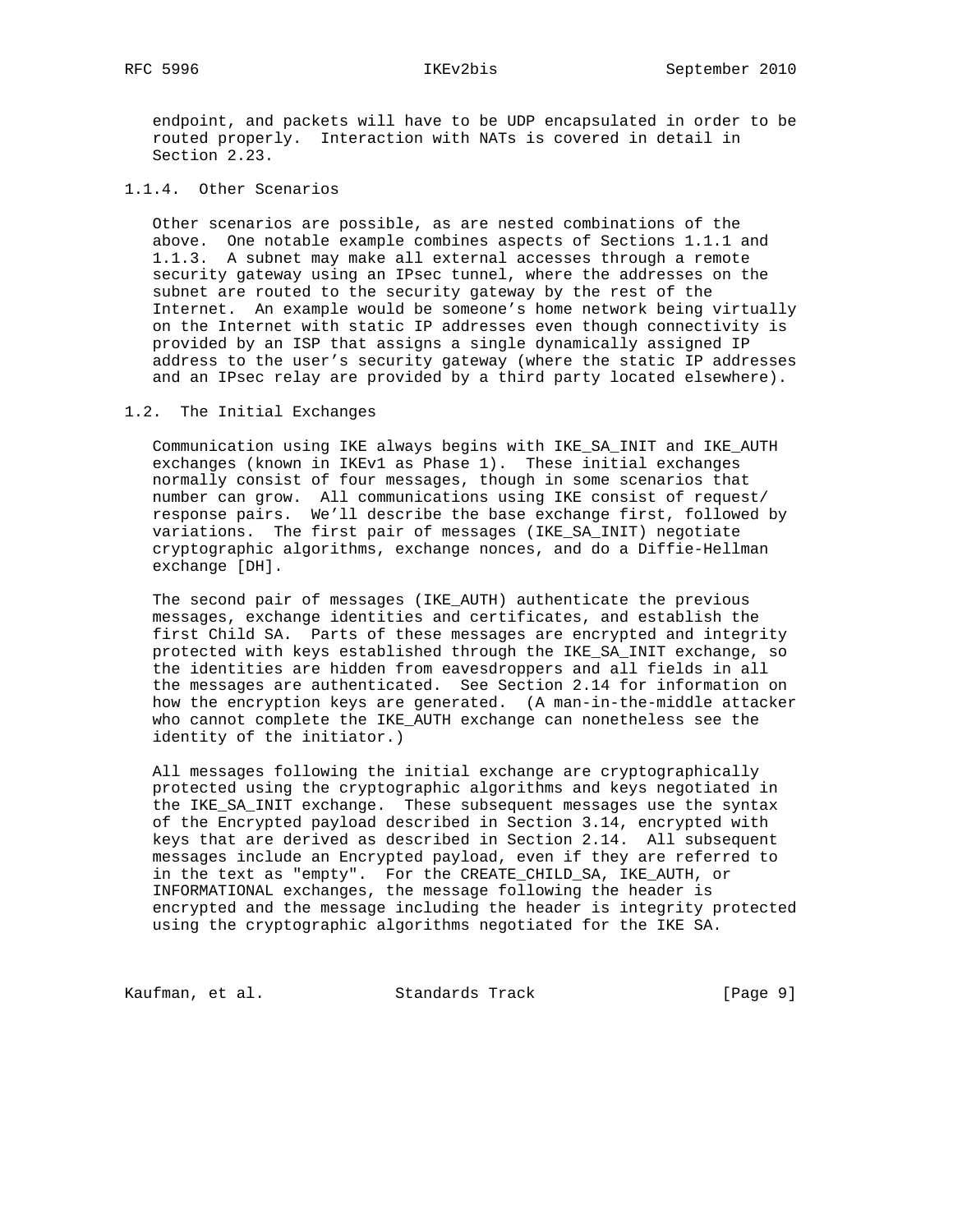Every IKE message contains a Message ID as part of its fixed header. This Message ID is used to match up requests and responses, and to identify retransmissions of messages.

 In the following descriptions, the payloads contained in the message are indicated by names as listed below.

| Notation   | Payload                      |
|------------|------------------------------|
| AUTH       | Authentication               |
| CERT       | Certificate                  |
| CERTREO    | Certificate Request          |
| CP         | Configuration                |
| D.         | Delete                       |
| EAP        | Extensible Authentication    |
| <b>HDR</b> | IKE header (not a payload)   |
| IDi        | Identification - Initiator   |
| IDr        | Identification - Responder   |
| ΚE         | Key Exchange                 |
| Ni, Nr     | Nonce                        |
| N          | Notify                       |
| SA         | Security Association         |
| SK         | Encrypted and Authenticated  |
| TSi        | Traffic Selector - Initiator |
| TSr        | Traffic Selector - Responder |
| V          | Vendor ID                    |

 The details of the contents of each payload are described in section 3. Payloads that may optionally appear will be shown in brackets, such as [CERTREQ]; this indicates that a Certificate Request payload can optionally be included.

The initial exchanges are as follows:

Initiator Responder

 ------------------------------------------------------------------- HDR, SAi1, KEi, Ni -->

 HDR contains the Security Parameter Indexes (SPIs), version numbers, and flags of various sorts. The SAi1 payload states the cryptographic algorithms the initiator supports for the IKE SA. The KE payload sends the initiator's Diffie-Hellman value. Ni is the initiator's nonce.

<-- HDR, SAr1, KEr, Nr, [CERTREQ]

Kaufman, et al. Standards Track [Page 10]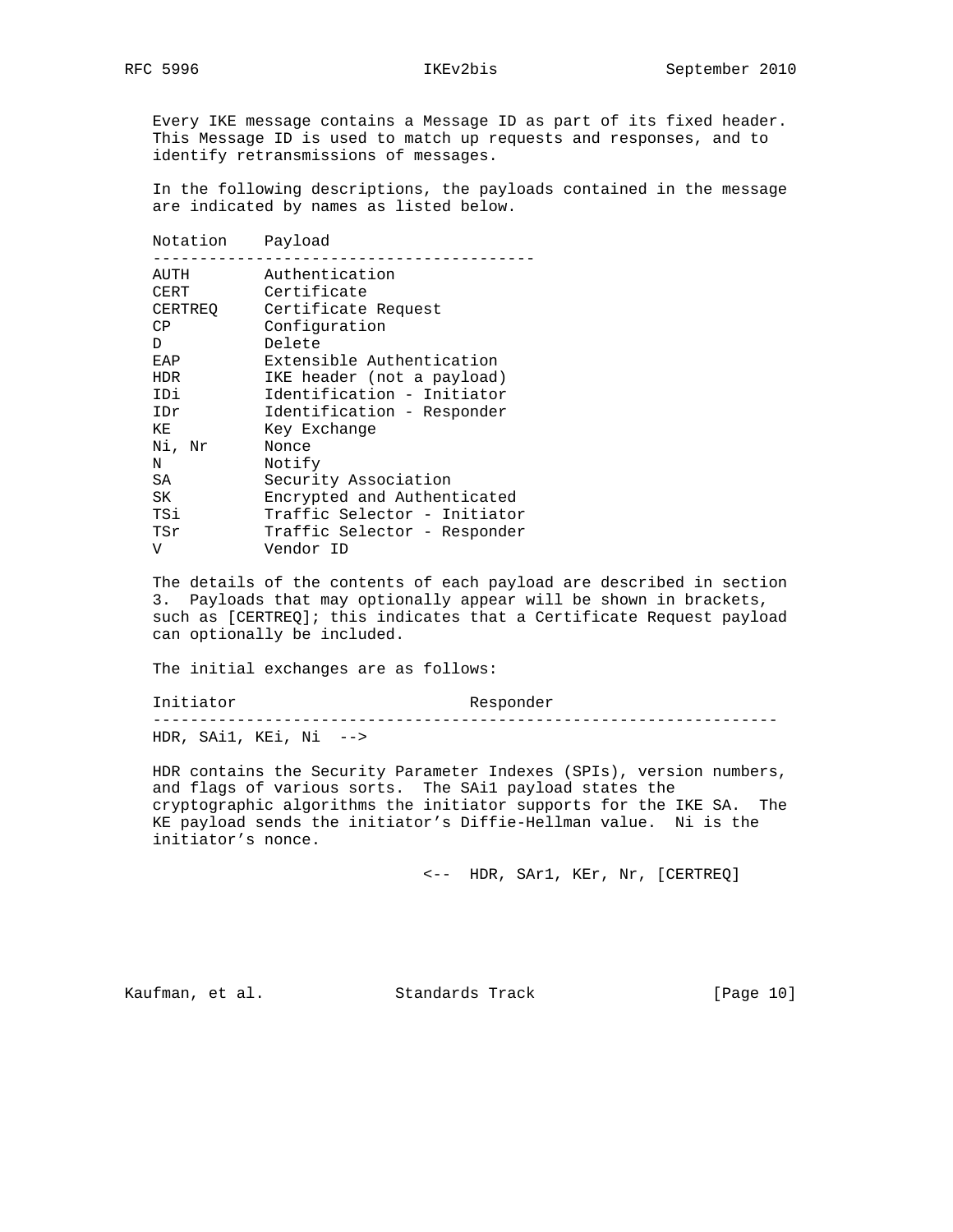The responder chooses a cryptographic suite from the initiator's offered choices and expresses that choice in the SAr1 payload, completes the Diffie-Hellman exchange with the KEr payload, and sends its nonce in the Nr payload.

 At this point in the negotiation, each party can generate SKEYSEED, from which all keys are derived for that IKE SA. The messages that follow are encrypted and integrity protected in their entirety, with the exception of the message headers. The keys used for the encryption and integrity protection are derived from SKEYSEED and are known as SK\_e (encryption) and SK\_a (authentication, a.k.a. integrity protection); see Sections 2.13 and 2.14 for details on the key derivation. A separate SK\_e and SK\_a is computed for each direction. In addition to the keys SK\_e and SK\_a derived from the Diffie-Hellman value for protection of the IKE SA, another quantity SK\_d is derived and used for derivation of further keying material for Child SAs. The notation SK  $\{ \ldots \}$  indicates that these payloads are encrypted and integrity protected using that direction's SK\_e and SK\_a.

 HDR, SK {IDi, [CERT,] [CERTREQ,] [IDr,] AUTH, SAi2, TSi, TSr} -->

 The initiator asserts its identity with the IDi payload, proves knowledge of the secret corresponding to IDi and integrity protects the contents of the first message using the AUTH payload (see Section 2.15). It might also send its certificate(s) in CERT payload(s) and a list of its trust anchors in CERTREQ payload(s). If any CERT payloads are included, the first certificate provided MUST contain the public key used to verify the AUTH field.

 The optional payload IDr enables the initiator to specify to which of the responder's identities it wants to talk. This is useful when the machine on which the responder is running is hosting multiple identities at the same IP address. If the IDr proposed by the initiator is not acceptable to the responder, the responder might use some other IDr to finish the exchange. If the initiator then does not accept the fact that responder used an IDr different than the one that was requested, the initiator can close the SA after noticing the fact.

The Traffic Selectors (TSi and TSr) are discussed in Section 2.9.

 The initiator begins negotiation of a Child SA using the SAi2 payload. The final fields (starting with SAi2) are described in the description of the CREATE\_CHILD\_SA exchange.

Kaufman, et al. Standards Track [Page 11]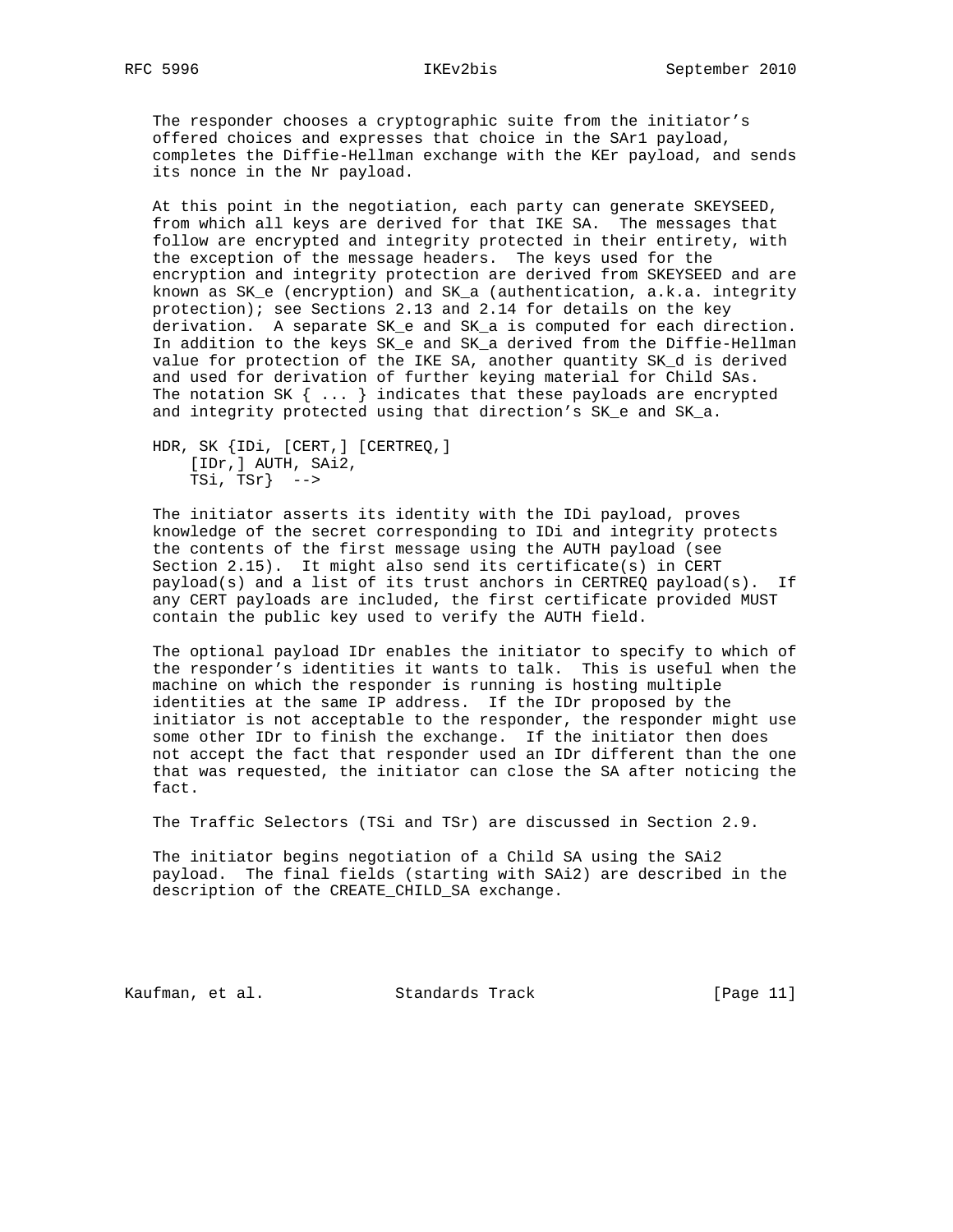<-- HDR, SK {IDr, [CERT,] AUTH, SAr2, TSi, TSr}

 The responder asserts its identity with the IDr payload, optionally sends one or more certificates (again with the certificate containing the public key used to verify AUTH listed first), authenticates its identity and protects the integrity of the second message with the AUTH payload, and completes negotiation of a Child SA with the additional fields described below in the CREATE\_CHILD\_SA exchange.

 Both parties in the IKE\_AUTH exchange MUST verify that all signatures and Message Authentication Codes (MACs) are computed correctly. If either side uses a shared secret for authentication, the names in the ID payload MUST correspond to the key used to generate the AUTH payload.

 Because the initiator sends its Diffie-Hellman value in the IKE\_SA\_INIT, it must guess the Diffie-Hellman group that the responder will select from its list of supported groups. If the initiator guesses wrong, the responder will respond with a Notify payload of type INVALID\_KE\_PAYLOAD indicating the selected group. In this case, the initiator MUST retry the IKE\_SA\_INIT with the corrected Diffie-Hellman group. The initiator MUST again propose its full set of acceptable cryptographic suites because the rejection message was unauthenticated and otherwise an active attacker could trick the endpoints into negotiating a weaker suite than a stronger one that they both prefer.

 If creating the Child SA during the IKE\_AUTH exchange fails for some reason, the IKE SA is still created as usual. The list of Notify message types in the IKE\_AUTH exchange that do not prevent an IKE SA from being set up include at least the following: NO\_PROPOSAL\_CHOSEN, TS\_UNACCEPTABLE, SINGLE\_PAIR\_REQUIRED, INTERNAL\_ADDRESS\_FAILURE, and FAILED\_CP\_REQUIRED.

 If the failure is related to creating the IKE SA (for example, an AUTHENTICATION\_FAILED Notify error message is returned), the IKE SA is not created. Note that although the IKE\_AUTH messages are encrypted and integrity protected, if the peer receiving this Notify error message has not yet authenticated the other end (or if the peer fails to authenticate the other end for some reason), the information needs to be treated with caution. More precisely, assuming that the MAC verifies correctly, the sender of the error Notify message is known to be the responder of the IKE\_SA\_INIT exchange, but the sender's identity cannot be assured.

Kaufman, et al. Standards Track [Page 12]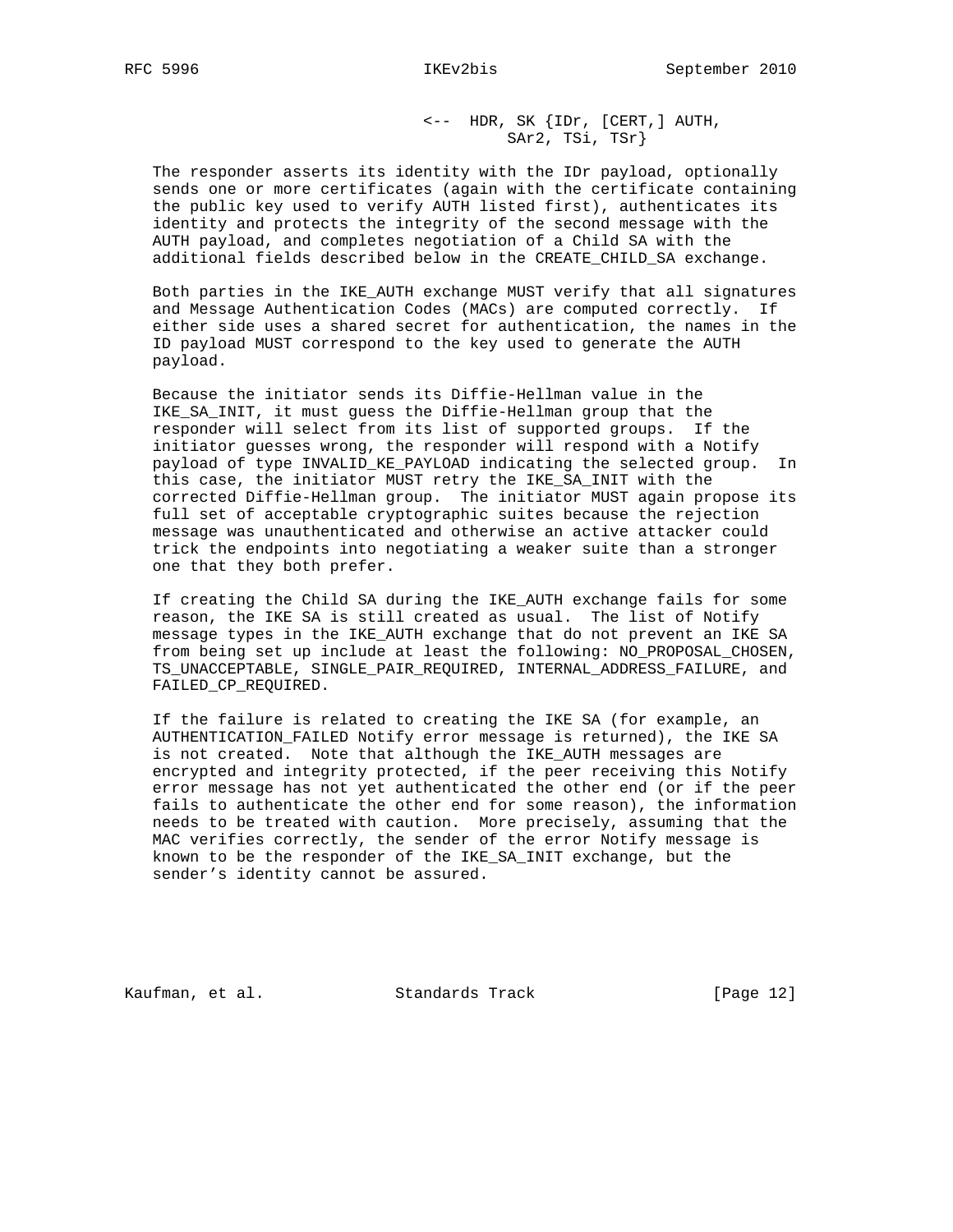Note that IKE\_AUTH messages do not contain KEi/KEr or Ni/Nr payloads. Thus, the SA payloads in the IKE\_AUTH exchange cannot contain Transform Type 4 (Diffie-Hellman group) with any value other than NONE. Implementations SHOULD omit the whole transform substructure instead of sending value NONE.

### 1.3. The CREATE\_CHILD\_SA Exchange

 The CREATE\_CHILD\_SA exchange is used to create new Child SAs and to rekey both IKE SAs and Child SAs. This exchange consists of a single request/response pair, and some of its function was referred to as a Phase 2 exchange in IKEv1. It MAY be initiated by either end of the IKE SA after the initial exchanges are completed.

 An SA is rekeyed by creating a new SA and then deleting the old one. This section describes the first part of rekeying, the creation of new SAs; Section 2.8 covers the mechanics of rekeying, including moving traffic from old to new SAs and the deletion of the old SAs. The two sections must be read together to understand the entire process of rekeying.

 Either endpoint may initiate a CREATE\_CHILD\_SA exchange, so in this section the term initiator refers to the endpoint initiating this exchange. An implementation MAY refuse all CREATE\_CHILD\_SA requests within an IKE SA.

 The CREATE\_CHILD\_SA request MAY optionally contain a KE payload for an additional Diffie-Hellman exchange to enable stronger guarantees of forward secrecy for the Child SA. The keying material for the Child SA is a function of SK\_d established during the establishment of the IKE SA, the nonces exchanged during the CREATE\_CHILD\_SA exchange, and the Diffie-Hellman value (if KE payloads are included in the CREATE\_CHILD\_SA exchange).

 If a CREATE\_CHILD\_SA exchange includes a KEi payload, at least one of the SA offers MUST include the Diffie-Hellman group of the KEi. The Diffie-Hellman group of the KEi MUST be an element of the group the initiator expects the responder to accept (additional Diffie-Hellman groups can be proposed). If the responder selects a proposal using a different Diffie-Hellman group (other than NONE), the responder MUST reject the request and indicate its preferred Diffie-Hellman group in the INVALID\_KE\_PAYLOAD Notify payload. There are two octets of data associated with this notification: the accepted Diffie-Hellman group number in big endian order. In the case of such a rejection, the CREATE\_CHILD\_SA exchange fails, and the initiator will probably retry the exchange with a Diffie-Hellman proposal and KEi in the group that the responder gave in the INVALID\_KE\_PAYLOAD Notify payload.

Kaufman, et al. Standards Track [Page 13]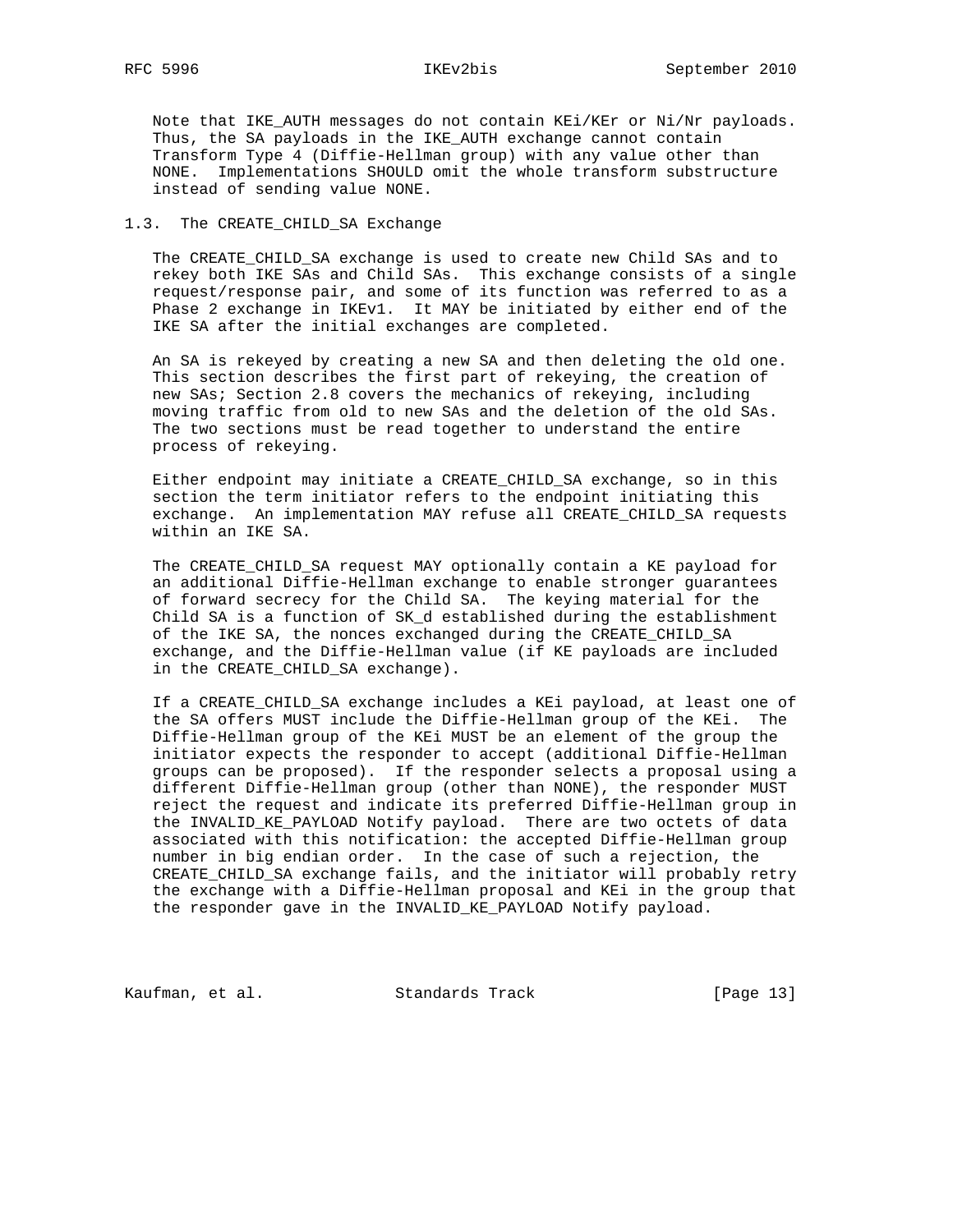The responder sends a NO\_ADDITIONAL\_SAS notification to indicate that a CREATE\_CHILD\_SA request is unacceptable because the responder is unwilling to accept any more Child SAs on this IKE SA. This notification can also be used to reject IKE SA rekey. Some minimal implementations may only accept a single Child SA setup in the context of an initial IKE exchange and reject any subsequent attempts to add more.

1.3.1. Creating New Child SAs with the CREATE\_CHILD\_SA Exchange

 A Child SA may be created by sending a CREATE\_CHILD\_SA request. The CREATE\_CHILD\_SA request for creating a new Child SA is:

| Initiator                                       | Responder |  |  |
|-------------------------------------------------|-----------|--|--|
| HDR, SK $\{SA, Ni, [KEi],\}$<br>$TSi, TSr}$ --> |           |  |  |

 The initiator sends SA offer(s) in the SA payload, a nonce in the Ni payload, optionally a Diffie-Hellman value in the KEi payload, and the proposed Traffic Selectors for the proposed Child SA in the TSi and TSr payloads.

The CREATE\_CHILD\_SA response for creating a new Child SA is:

 <-- HDR, SK {SA, Nr, [KEr], TSi, TSr}

 The responder replies (using the same Message ID to respond) with the accepted offer in an SA payload, and a Diffie-Hellman value in the KEr payload if KEi was included in the request and the selected cryptographic suite includes that group.

 The Traffic Selectors for traffic to be sent on that SA are specified in the TS payloads in the response, which may be a subset of what the initiator of the Child SA proposed.

 The USE\_TRANSPORT\_MODE notification MAY be included in a request message that also includes an SA payload requesting a Child SA. It requests that the Child SA use transport mode rather than tunnel mode for the SA created. If the request is accepted, the response MUST also include a notification of type USE\_TRANSPORT\_MODE. If the responder declines the request, the Child SA will be established in tunnel mode. If this is unacceptable to the initiator, the initiator MUST delete the SA. Note: Except when using this option to negotiate transport mode, all Child SAs will use tunnel mode.

Kaufman, et al. Standards Track [Page 14]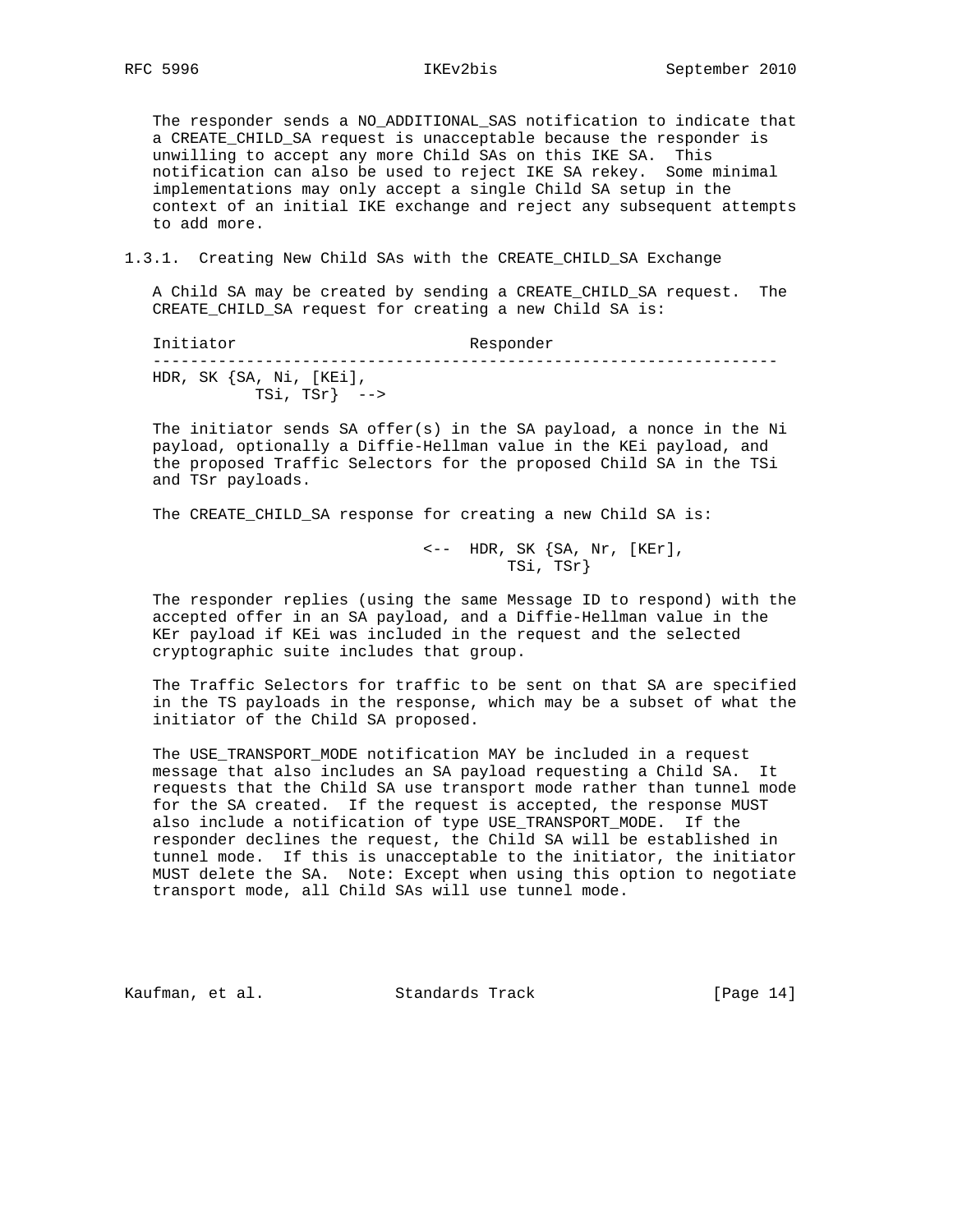The ESP\_TFC\_PADDING\_NOT\_SUPPORTED notification asserts that the sending endpoint will not accept packets that contain Traffic Flow Confidentiality (TFC) padding over the Child SA being negotiated. If neither endpoint accepts TFC padding, this notification is included in both the request and the response. If this notification is included in only one of the messages, TFC padding can still be sent in the other direction.

 The NON\_FIRST\_FRAGMENTS\_ALSO notification is used for fragmentation control. See [IPSECARCH] for a fuller explanation. Both parties need to agree to sending non-first fragments before either party does so. It is enabled only if NON\_FIRST\_FRAGMENTS\_ALSO notification is included in both the request proposing an SA and the response accepting it. If the responder does not want to send or receive non first fragments, it only omits NON\_FIRST\_FRAGMENTS\_ALSO notification from its response, but does not reject the whole Child SA creation.

 An IPCOMP\_SUPPORTED notification, covered in Section 2.22, can also be included in the exchange.

 A failed attempt to create a Child SA SHOULD NOT tear down the IKE SA: there is no reason to lose the work done to set up the IKE SA. See Section 2.21 for a list of error messages that might occur if creating a Child SA fails.

1.3.2. Rekeying IKE SAs with the CREATE\_CHILD\_SA Exchange

The CREATE CHILD SA request for rekeying an IKE SA is:

 Initiator Responder ------------------------------------------------------------------- HDR, SK  $\{SA, Ni, KEi\}$  -->

 The initiator sends SA offer(s) in the SA payload, a nonce in the Ni payload, and a Diffie-Hellman value in the KEi payload. The KEi payload MUST be included. A new initiator SPI is supplied in the SPI field of the SA payload. Once a peer receives a request to rekey an IKE SA or sends a request to rekey an IKE SA, it SHOULD NOT start any new CREATE\_CHILD\_SA exchanges on the IKE SA that is being rekeyed.

The CREATE\_CHILD\_SA response for rekeying an IKE SA is:

 $\leftarrow -$  HDR, SK  $\{SA, Nr, KEr\}$ 

 The responder replies (using the same Message ID to respond) with the accepted offer in an SA payload, and a Diffie-Hellman value in the KEr payload if the selected cryptographic suite includes that group. A new responder SPI is supplied in the SPI field of the SA payload.

Kaufman, et al. Standards Track [Page 15]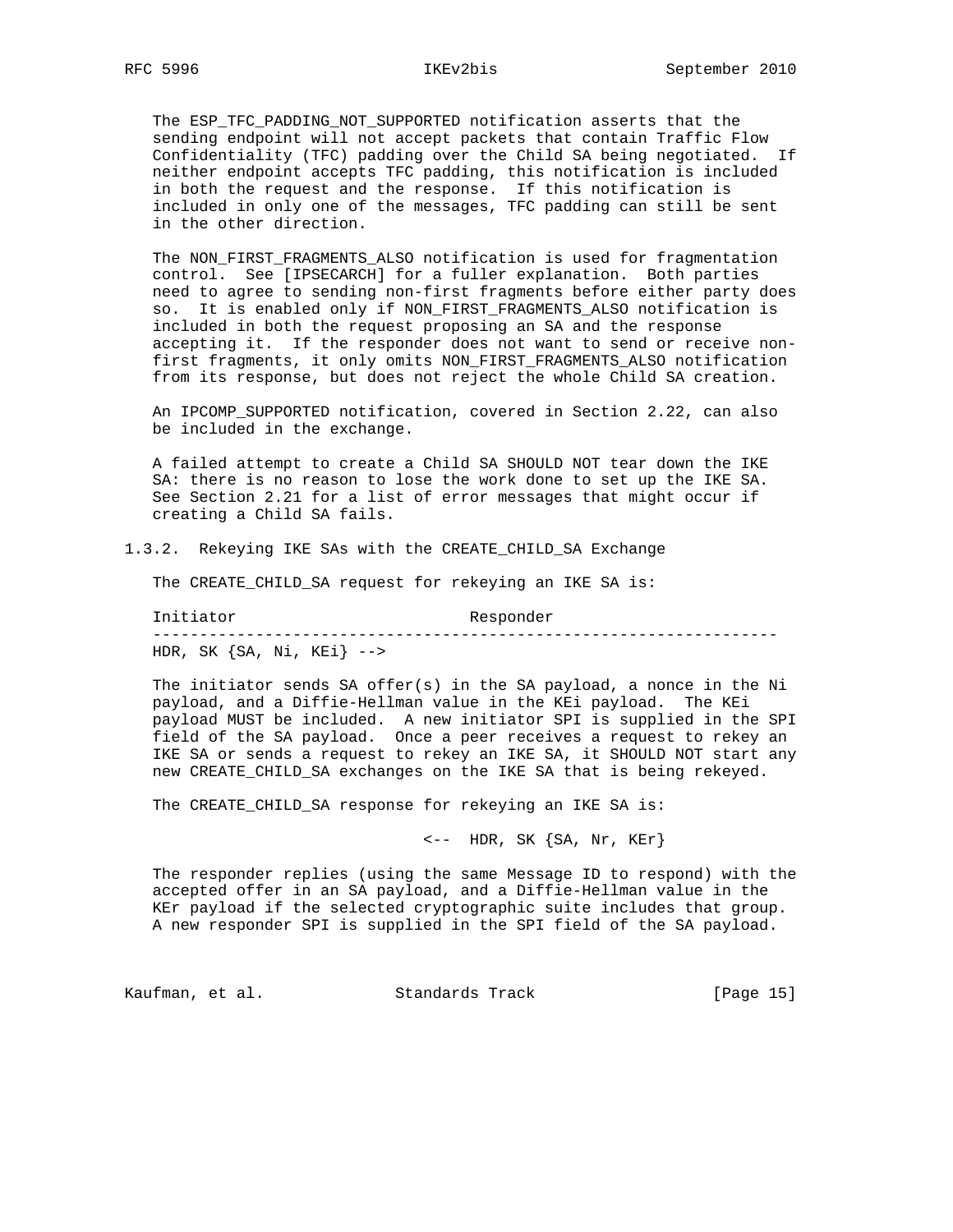The new IKE SA has its message counters set to 0, regardless of what they were in the earlier IKE SA. The first IKE requests from both sides on the new IKE SA will have Message ID 0. The old IKE SA retains its numbering, so any further requests (for example, to delete the IKE SA) will have consecutive numbering. The new IKE SA also has its window size reset to 1, and the initiator in this rekey exchange is the new "original initiator" of the new IKE SA.

Section 2.18 also covers IKE SA rekeying in detail.

1.3.3. Rekeying Child SAs with the CREATE\_CHILD\_SA Exchange

The CREATE\_CHILD\_SA request for rekeying a Child SA is:

Initiator Responder ------------------------------------------------------------------- HDR, SK {N(REKEY\_SA), SA, Ni, [KEi], TSi, TSr}  $\leftarrow$ 

 The initiator sends SA offer(s) in the SA payload, a nonce in the Ni payload, optionally a Diffie-Hellman value in the KEi payload, and the proposed Traffic Selectors for the proposed Child SA in the TSi and TSr payloads.

 The notifications described in Section 1.3.1 may also be sent in a rekeying exchange. Usually, these will be the same notifications that were used in the original exchange; for example, when rekeying a transport mode SA, the USE\_TRANSPORT\_MODE notification will be used.

 The REKEY\_SA notification MUST be included in a CREATE\_CHILD\_SA exchange if the purpose of the exchange is to replace an existing ESP or AH SA. The SA being rekeyed is identified by the SPI field in the Notify payload; this is the SPI the exchange initiator would expect in inbound ESP or AH packets. There is no data associated with this Notify message type. The Protocol ID field of the REKEY\_SA notification is set to match the protocol of the SA we are rekeying, for example, 3 for ESP and 2 for AH.

The CREATE\_CHILD\_SA response for rekeying a Child SA is:

 <-- HDR, SK {SA, Nr, [KEr], TSi, TSr}

 The responder replies (using the same Message ID to respond) with the accepted offer in an SA payload, and a Diffie-Hellman value in the KEr payload if KEi was included in the request and the selected cryptographic suite includes that group.

Kaufman, et al. Standards Track [Page 16]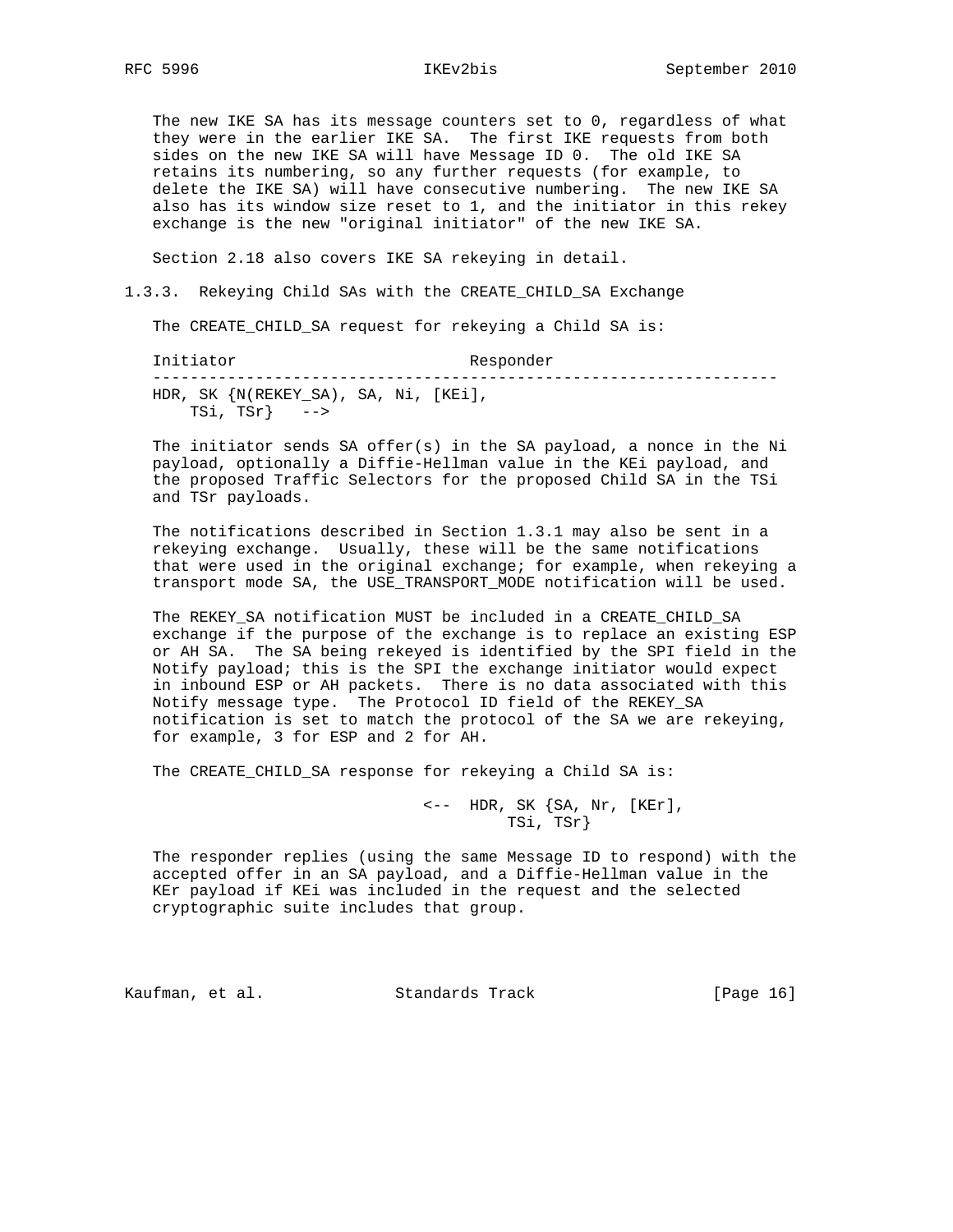The Traffic Selectors for traffic to be sent on that SA are specified in the TS payloads in the response, which may be a subset of what the initiator of the Child SA proposed.

1.4. The INFORMATIONAL Exchange

 At various points during the operation of an IKE SA, peers may desire to convey control messages to each other regarding errors or notifications of certain events. To accomplish this, IKE defines an INFORMATIONAL exchange. INFORMATIONAL exchanges MUST ONLY occur after the initial exchanges and are cryptographically protected with the negotiated keys. Note that some informational messages, not exchanges, can be sent outside the context of an IKE SA. Section 2.21 also covers error messages in great detail.

 Control messages that pertain to an IKE SA MUST be sent under that IKE SA. Control messages that pertain to Child SAs MUST be sent under the protection of the IKE SA that generated them (or its successor if the IKE SA was rekeyed).

 Messages in an INFORMATIONAL exchange contain zero or more Notification, Delete, and Configuration payloads. The recipient of an INFORMATIONAL exchange request MUST send some response; otherwise, the sender will assume the message was lost in the network and will retransmit it. That response MAY be an empty message. The request message in an INFORMATIONAL exchange MAY also contain no payloads. This is the expected way an endpoint can ask the other endpoint to verify that it is alive.

The INFORMATIONAL exchange is defined as:

 Initiator Responder ------------------------------------------------------------------- HDR, SK {[N,] [D,]  $[CP, ] \ldots \}$  -->  $\leftarrow -$  HDR, SK  $\{[N, ] [D, ]$ [CP], ...}

 The processing of an INFORMATIONAL exchange is determined by its component payloads.

1.4.1. Deleting an SA with INFORMATIONAL Exchanges

 ESP and AH SAs always exist in pairs, with one SA in each direction. When an SA is closed, both members of the pair MUST be closed (that is, deleted). Each endpoint MUST close its incoming SAs and allow the other endpoint to close the other SA in each pair. To delete an SA, an INFORMATIONAL exchange with one or more Delete payloads is

Kaufman, et al. Standards Track [Page 17]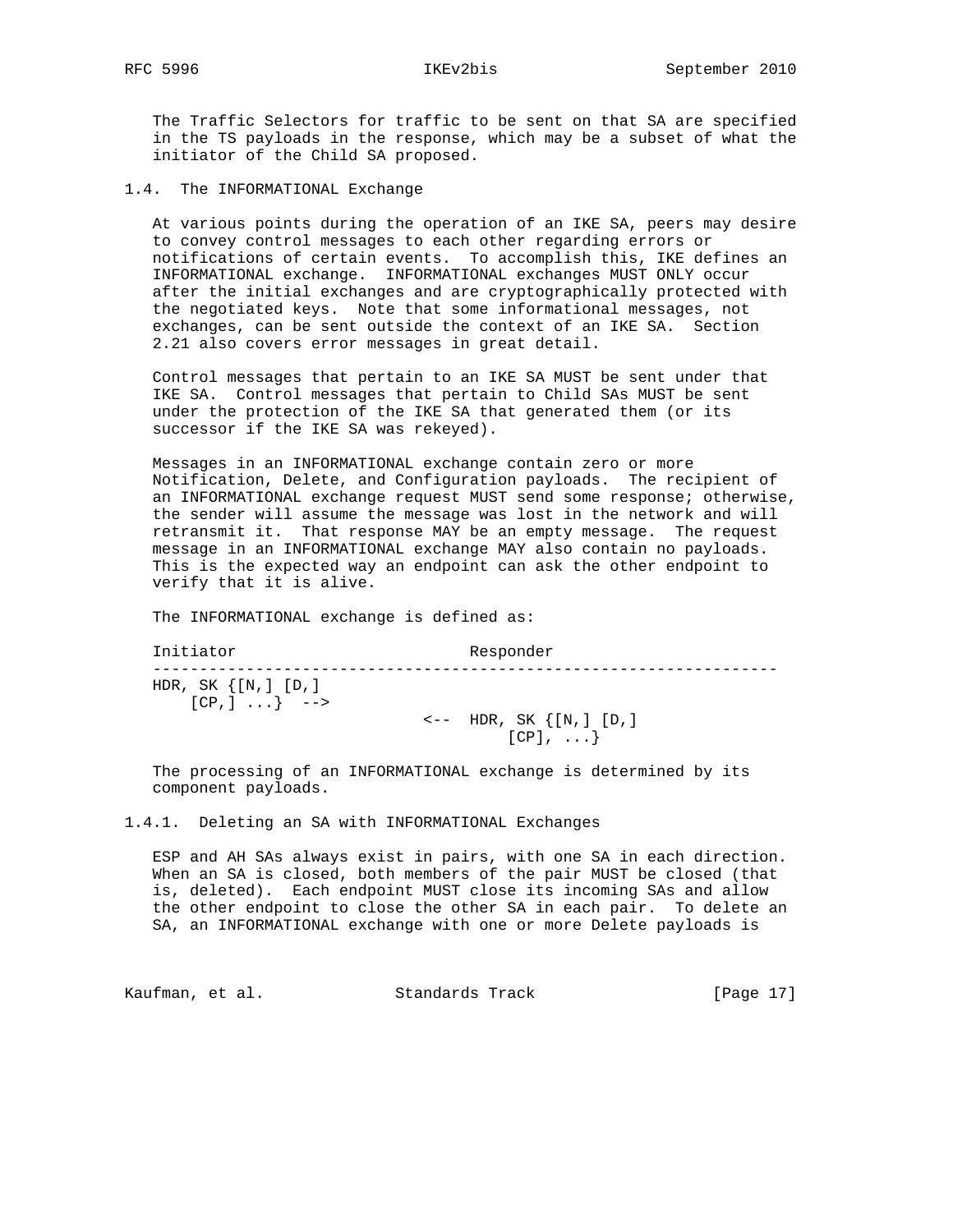sent listing the SPIs (as they would be expected in the headers of inbound packets) of the SAs to be deleted. The recipient MUST close the designated SAs. Note that one never sends Delete payloads for the two sides of an SA in a single message. If there are many SAs to delete at the same time, one includes Delete payloads for the inbound half of each SA pair in the INFORMATIONAL exchange.

 Normally, the response in the INFORMATIONAL exchange will contain Delete payloads for the paired SAs going in the other direction. There is one exception. If, by chance, both ends of a set of SAs independently decide to close them, each may send a Delete payload and the two requests may cross in the network. If a node receives a delete request for SAs for which it has already issued a delete request, it MUST delete the outgoing SAs while processing the request and the incoming SAs while processing the response. In that case, the responses MUST NOT include Delete payloads for the deleted SAs, since that would result in duplicate deletion and could in theory delete the wrong SA.

 Similar to ESP and AH SAs, IKE SAs are also deleted by sending an Informational exchange. Deleting an IKE SA implicitly closes any remaining Child SAs negotiated under it. The response to a request that deletes the IKE SA is an empty INFORMATIONAL response.

 Half-closed ESP or AH connections are anomalous, and a node with auditing capability should probably audit their existence if they persist. Note that this specification does not specify time periods, so it is up to individual endpoints to decide how long to wait. A node MAY refuse to accept incoming data on half-closed connections but MUST NOT unilaterally close them and reuse the SPIs. If connection state becomes sufficiently messed up, a node MAY close the IKE SA, as described above. It can then rebuild the SAs it needs on a clean base under a new IKE SA.

1.5. Informational Messages outside of an IKE SA

 There are some cases in which a node receives a packet that it cannot process, but it may want to notify the sender about this situation.

- o If an ESP or AH packet arrives with an unrecognized SPI. This might be due to the receiving node having recently crashed and lost state, or because of some other system malfunction or attack.
- o If an encrypted IKE request packet arrives on port 500 or 4500 with an unrecognized IKE SPI. This might be due to the receiving node having recently crashed and lost state, or because of some other system malfunction or attack.

Kaufman, et al. Standards Track [Page 18]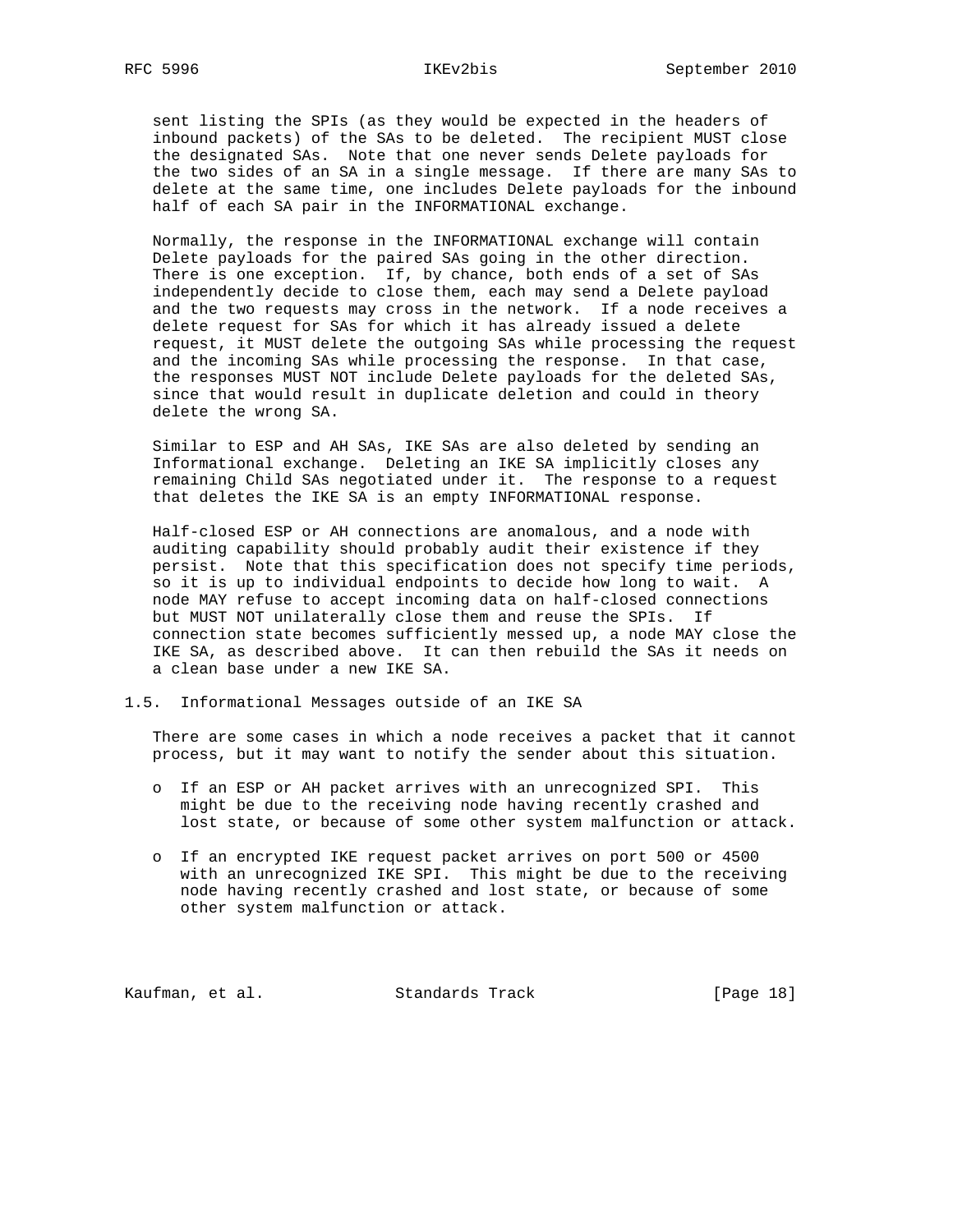o If an IKE request packet arrives with a higher major version number than the implementation supports.

 In the first case, if the receiving node has an active IKE SA to the IP address from whence the packet came, it MAY send an INVALID\_SPI notification of the wayward packet over that IKE SA in an INFORMATIONAL exchange. The Notification Data contains the SPI of the invalid packet. The recipient of this notification cannot tell whether the SPI is for AH or ESP, but this is not important because the SPIs are supposed to be different for the two. If no suitable IKE SA exists, the node MAY send an informational message without cryptographic protection to the source IP address, using the source UDP port as the destination port if the packet was UDP (UDP encapsulated ESP or AH). In this case, it should only be used by the recipient as a hint that something might be wrong (because it could easily be forged). This message is not part of an INFORMATIONAL exchange, and the receiving node MUST NOT respond to it because doing so could cause a message loop. The message is constructed as follows: there are no IKE SPI values that would be meaningful to the recipient of such a notification; using zero values or random values are both acceptable, this being the exception to the rule in Section 3.1 that prohibits zero IKE Initiator SPIs. The Initiator flag is set to 1, the Response flag is set to 0, and the version flags are set in the normal fashion; these flags are described in Section 3.1.

 In the second and third cases, the message is always sent without cryptographic protection (outside of an IKE SA), and includes either an INVALID\_IKE\_SPI or an INVALID\_MAJOR\_VERSION notification (with no notification data). The message is a response message, and thus it is sent to the IP address and port from whence it came with the same IKE SPIs and the Message ID and Exchange Type are copied from the request. The Response flag is set to 1, and the version flags are set in the normal fashion.

### 1.6. Requirements Terminology

 Definitions of the primitive terms in this document (such as Security Association or SA) can be found in [IPSECARCH]. It should be noted that parts of IKEv2 rely on some of the processing rules in [IPSECARCH], as described in various sections of this document.

 The key words "MUST", "MUST NOT", "REQUIRED", "SHALL", "SHALL NOT", "SHOULD", "SHOULD NOT", "RECOMMENDED", "MAY", and "OPTIONAL" in this document are to be interpreted as described in [MUSTSHOULD].

Kaufman, et al. Standards Track [Page 19]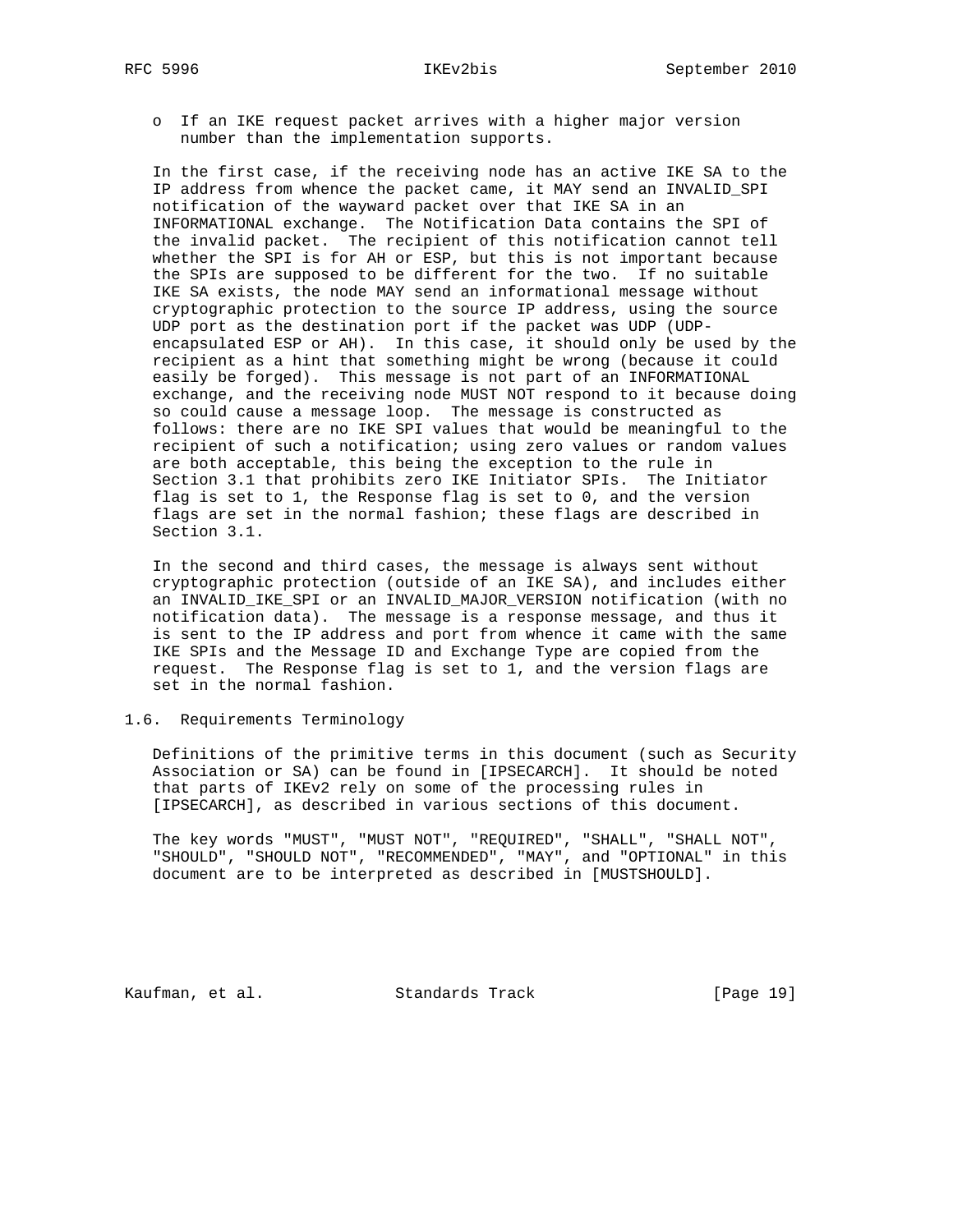## 1.7. Significant Differences between RFC 4306 and This Document

 This document contains clarifications and amplifications to IKEv2 [IKEV2]. Many of the clarifications are based on [Clarif]. The changes listed in that document were discussed in the IPsec Working Group and, after the Working Group was disbanded, on the IPsec mailing list. That document contains detailed explanations of areas that were unclear in IKEv2, and is thus useful to implementers of IKEv2.

 The protocol described in this document retains the same major version number (2) and minor version number (0) as was used in RFC 4306. That is, the version number is \*not\* changed from RFC 4306. The small number of technical changes listed here are not expected to affect RFC 4306 implementations that have already been deployed at the time of publication of this document.

 This document makes the figures and references a bit more consistent than they were in [IKEV2].

 IKEv2 developers have noted that the SHOULD-level requirements in RFC 4306 are often unclear in that they don't say when it is OK to not obey the requirements. They also have noted that there are MUST level requirements that are not related to interoperability. This document has more explanation of some of these requirements. All non-capitalized uses of the words SHOULD and MUST now mean their normal English sense, not the interoperability sense of [MUSTSHOULD].

 IKEv2 (and IKEv1) developers have noted that there is a great deal of material in the tables of codes in Section 3.10.1 in RFC 4306. This leads to implementers not having all the needed information in the main body of the document. Much of the material from those tables has been moved into the associated parts of the main body of the document.

 This document removes discussion of nesting AH and ESP. This was a mistake in RFC 4306 caused by the lag between finishing RFC 4306 and RFC 4301. Basically, IKEv2 is based on RFC 4301, which does not include "SA bundles" that were part of RFC 2401. While a single packet can go through IPsec processing multiple times, each of these passes uses a separate SA, and the passes are coordinated by the forwarding tables. In IKEv2, each of these SAs has to be created using a separate CREATE\_CHILD\_SA exchange.

 This document removes discussion of the INTERNAL\_ADDRESS\_EXPIRY configuration attribute because its implementation was very problematic. Implementations that conform to this document MUST

Kaufman, et al. Standards Track [Page 20]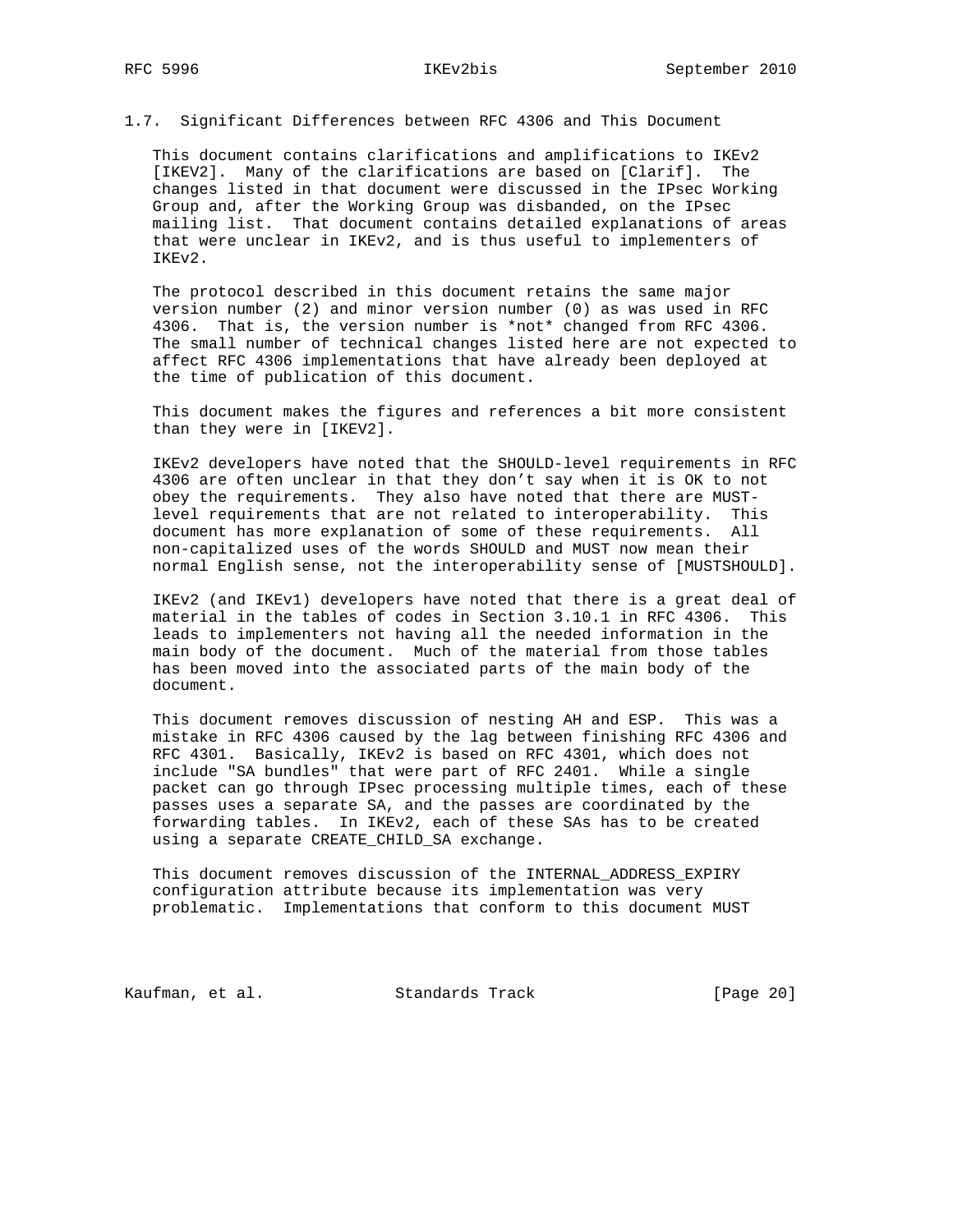# RFC 5996 IKEv2bis September 2010

 ignore proposals that have configuration attribute type 5, the old value for INTERNAL\_ADDRESS\_EXPIRY. This document also removed INTERNAL\_IP6\_NBNS as a configuration attribute.

 This document removes the allowance for rejecting messages in which the payloads were not in the "right" order; now implementations MUST NOT reject them. This is due to the lack of clarity where the orders for the payloads are described.

 The lists of items from RFC 4306 that ended up in the IANA registry were trimmed to only include items that were actually defined in RFC 4306. Also, many of those lists are now preceded with the very important instruction to developers that they really should look at the IANA registry at the time of development because new items have been added since RFC 4306.

 This document adds clarification on when notifications are and are not sent encrypted, depending on the state of the negotiation at the time.

 This document discusses more about how to negotiate combined-mode ciphers.

 In Section 1.3.2, "The KEi payload SHOULD be included" was changed to be "The KEi payload MUST be included". This also led to changes in Section 2.18.

 In Section 2.1, there is new material covering how the initiator's SPI and/or IP is used to differentiate if this is a "half-open" IKE SA or a new request.

This document clarifies the use of the critical flag in Section 2.5.

 In Section 2.8, "Note that, when rekeying, the new Child SA MAY have different Traffic Selectors and algorithms than the old one" was changed to "Note that, when rekeying, the new Child SA SHOULD NOT have different Traffic Selectors and algorithms than the old one".

The new Section 2.8.2 covers simultaneous IKE SA rekeying.

The new Section 2.9.2 covers Traffic Selectors in rekeying.

 This document adds the restriction in Section 2.13 that all pseudorandom functions (PRFs) used with IKEv2 MUST take variable sized keys. This should not affect any implementations because there were no standardized PRFs that have fixed-size keys.

Kaufman, et al. Standards Track [Page 21]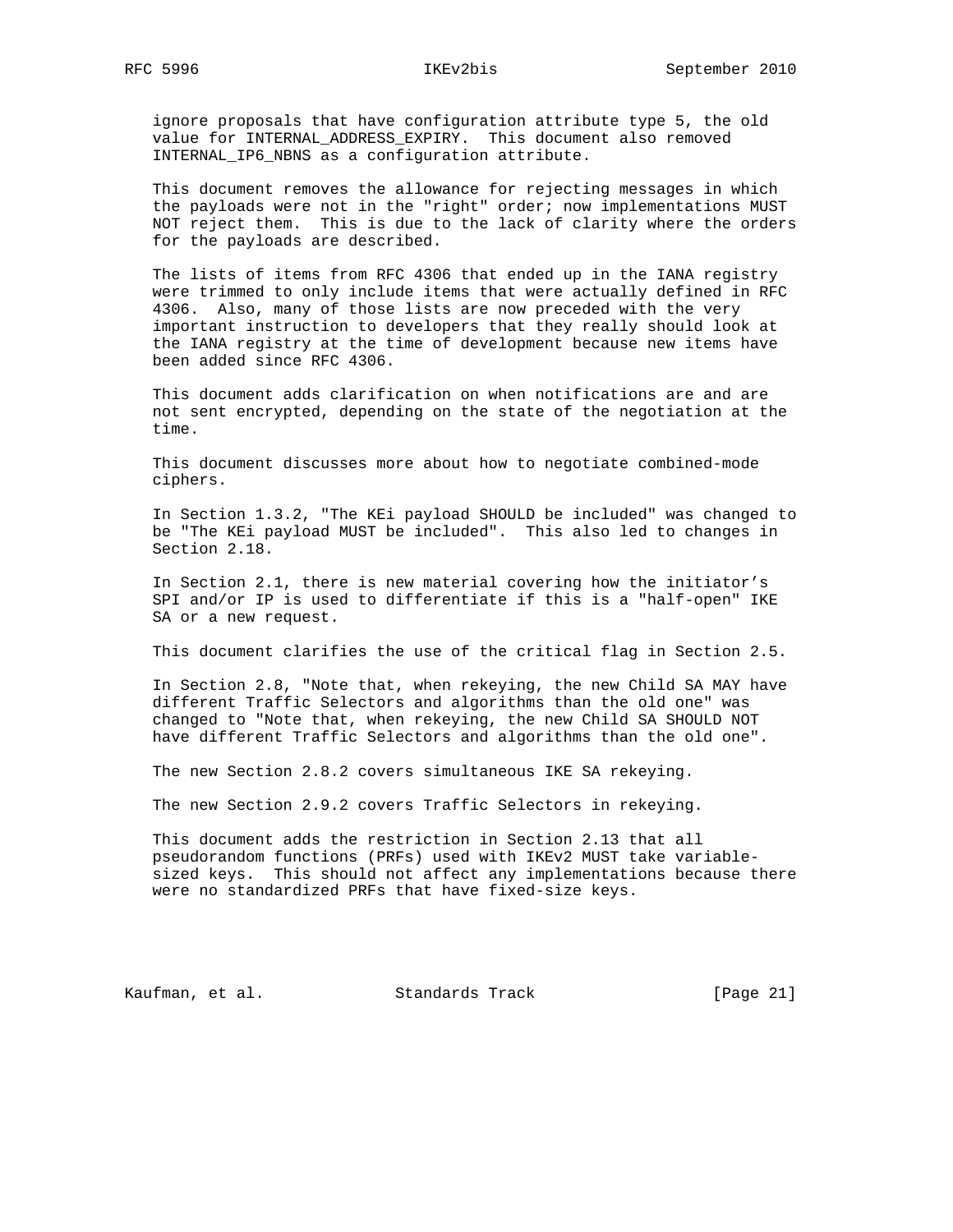Section 2.18 requires doing a Diffie-Hellman exchange when rekeying the IKE\_SA. In theory, RFC 4306 allowed a policy where the Diffie- Hellman exchange was optional, but this was not useful (or appropriate) when rekeying the IKE\_SA.

 Section 2.21 has been greatly expanded to cover the different cases where error responses are needed and the appropriate responses to them.

 Section 2.23 clarified that, in NAT traversal, now both UDP encapsulated IPsec packets and non-UDP-encapsulated IPsec packets need to be understood when receiving.

 Added Section 2.23.1 to describe NAT traversal when transport mode is requested.

 Added Section 2.25 to explain how to act when there are timing collisions when deleting and/or rekeying SAs, and two new error notifications (TEMPORARY\_FAILURE and CHILD\_SA\_NOT\_FOUND) were defined.

 In Section 3.6, "Implementations MUST support the HTTP method for hash-and-URL lookup. The behavior of other URL methods is not currently specified, and such methods SHOULD NOT be used in the absence of a document specifying them" was added.

 In Section 3.15.3, a pointer to a new document that is related to configuration of IPv6 addresses was added.

Appendix C was expanded and clarified.

2. IKE Protocol Details and Variations

 IKE normally listens and sends on UDP port 500, though IKE messages may also be received on UDP port 4500 with a slightly different format (see Section 2.23). Since UDP is a datagram (unreliable) protocol, IKE includes in its definition recovery from transmission errors, including packet loss, packet replay, and packet forgery. IKE is designed to function so long as (1) at least one of a series of retransmitted packets reaches its destination before timing out; and (2) the channel is not so full of forged and replayed packets so as to exhaust the network or CPU capacities of either endpoint. Even in the absence of those minimum performance requirements, IKE is designed to fail cleanly (as though the network were broken).

 Although IKEv2 messages are intended to be short, they contain structures with no hard upper bound on size (in particular, digital certificates), and IKEv2 itself does not have a mechanism for

Kaufman, et al. Standards Track [Page 22]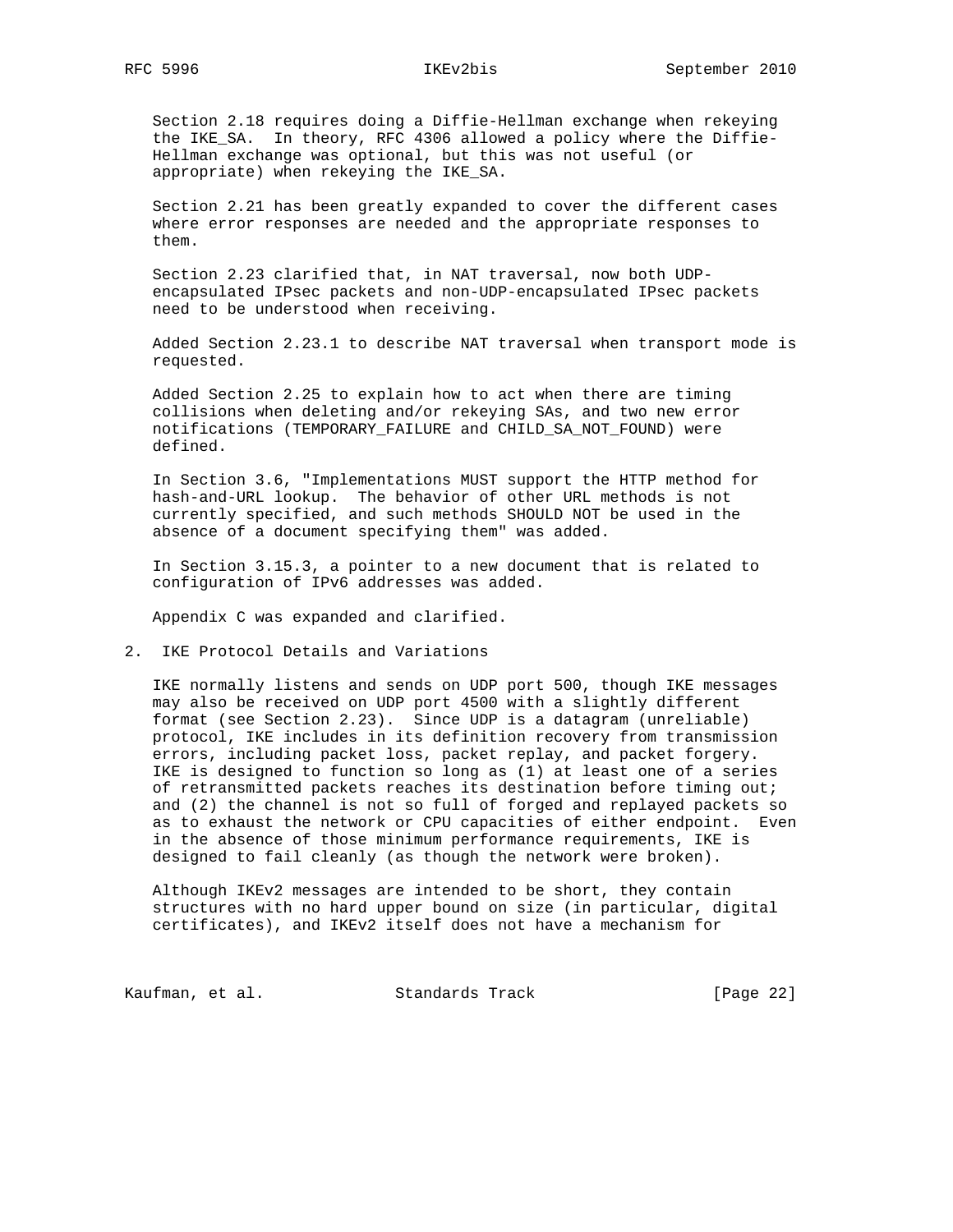fragmenting large messages. IP defines a mechanism for fragmentation of oversized UDP messages, but implementations vary in the maximum message size supported. Furthermore, use of IP fragmentation opens an implementation to denial-of-service (DoS) attacks [DOSUDPPROT]. Finally, some NAT and/or firewall implementations may block IP fragments.

 All IKEv2 implementations MUST be able to send, receive, and process IKE messages that are up to 1280 octets long, and they SHOULD be able to send, receive, and process messages that are up to 3000 octets long. IKEv2 implementations need to be aware of the maximum UDP message size supported and MAY shorten messages by leaving out some certificates or cryptographic suite proposals if that will keep messages below the maximum. Use of the "Hash and URL" formats rather than including certificates in exchanges where possible can avoid most problems. Implementations and configuration need to keep in mind, however, that if the URL lookups are possible only after the Child SA is established, recursion issues could prevent this technique from working.

 The UDP payload of all packets containing IKE messages sent on port 4500 MUST begin with the prefix of four zeros; otherwise, the receiver won't know how to handle them.

## 2.1. Use of Retransmission Timers

 All messages in IKE exist in pairs: a request and a response. The setup of an IKE SA normally consists of two exchanges. Once the IKE SA is set up, either end of the Security Association may initiate requests at any time, and there can be many requests and responses "in flight" at any given moment. But each message is labeled as either a request or a response, and for each exchange, one end of the Security Association is the initiator and the other is the responder.

 For every pair of IKE messages, the initiator is responsible for retransmission in the event of a timeout. The responder MUST never retransmit a response unless it receives a retransmission of the request. In that event, the responder MUST ignore the retransmitted request except insofar as it causes a retransmission of the response. The initiator MUST remember each request until it receives the corresponding response. The responder MUST remember each response until it receives a request whose sequence number is larger than or equal to the sequence number in the response plus its window size (see Section 2.3). In order to allow saving memory, responders are allowed to forget the response after a timeout of several minutes. If the responder receives a retransmitted request for which it has already forgotten the response, it MUST ignore the request (and not, for example, attempt constructing a new response).

Kaufman, et al. Standards Track [Page 23]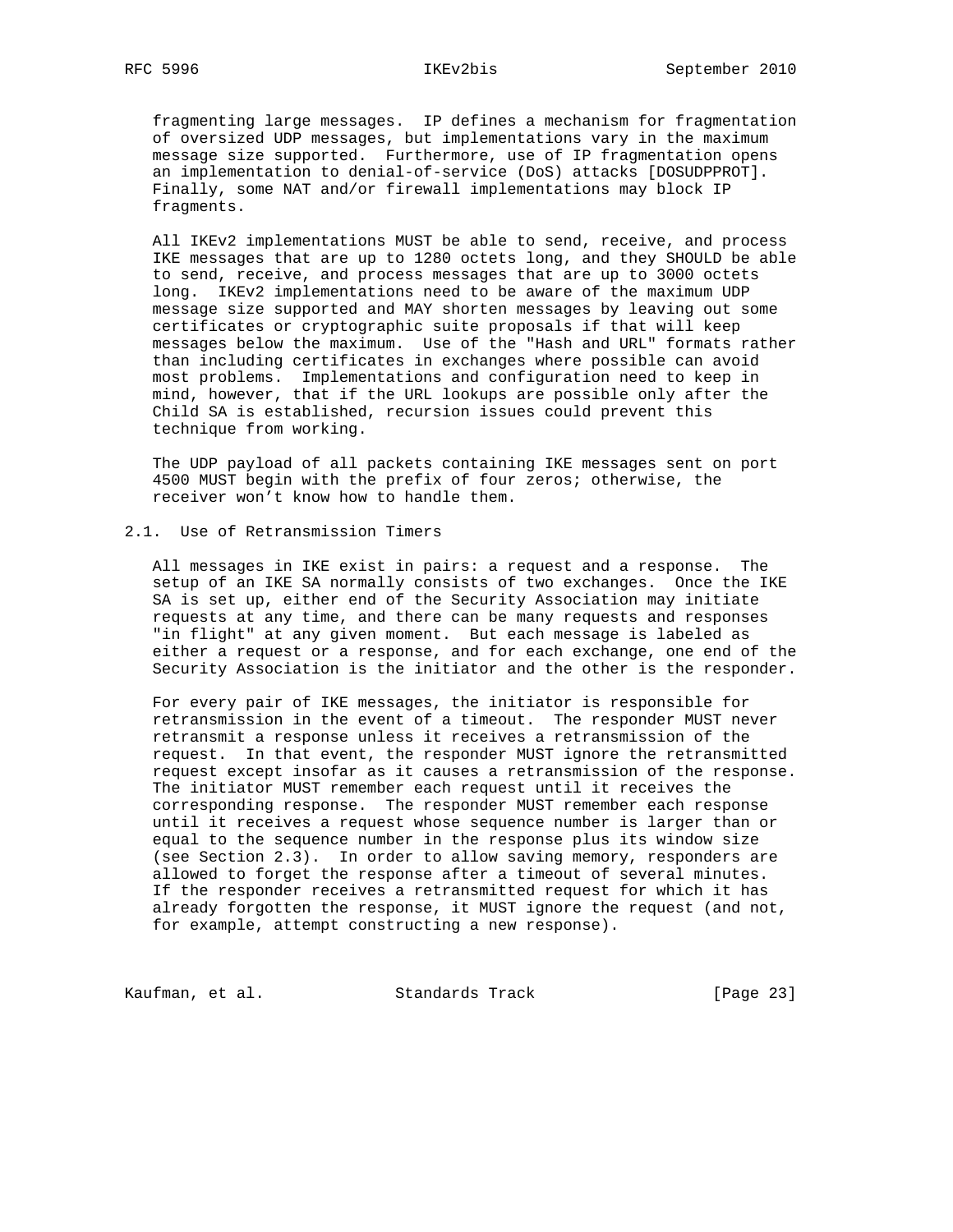IKE is a reliable protocol: the initiator MUST retransmit a request until it either receives a corresponding response or deems the IKE SA to have failed. In the latter case, the initiator discards all state associated with the IKE SA and any Child SAs that were negotiated using that IKE SA. A retransmission from the initiator MUST be bitwise identical to the original request. That is, everything starting from the IKE header (the IKE SA initiator's SPI onwards) must be bitwise identical; items before it (such as the IP and UDP headers) do not have to be identical.

 Retransmissions of the IKE\_SA\_INIT request require some special handling. When a responder receives an IKE\_SA\_INIT request, it has to determine whether the packet is a retransmission belonging to an existing "half-open" IKE SA (in which case the responder retransmits the same response), or a new request (in which case the responder creates a new IKE SA and sends a fresh response), or it belongs to an existing IKE SA where the IKE\_AUTH request has been already received (in which case the responder ignores it).

 It is not sufficient to use the initiator's SPI and/or IP address to differentiate between these three cases because two different peers behind a single NAT could choose the same initiator SPI. Instead, a robust responder will do the IKE SA lookup using the whole packet, its hash, or the Ni payload.

 The retransmission policy for one-way messages is somewhat different from that for regular messages. Because no acknowledgement is ever sent, there is no reason to gratuitously retransmit one-way messages. Given that all these messages are errors, it makes sense to send them only once per "offending" packet, and only retransmit if further offending packets are received. Still, it also makes sense to limit retransmissions of such error messages.

### 2.2. Use of Sequence Numbers for Message ID

 Every IKE message contains a Message ID as part of its fixed header. This Message ID is used to match up requests and responses and to identify retransmissions of messages. Retransmission of a message MUST use the same Message ID as the original message.

 The Message ID is a 32-bit quantity, which is zero for the IKE\_SA\_INIT messages (including retries of the message due to responses such as COOKIE and INVALID\_KE\_PAYLOAD), and incremented for each subsequent exchange. Thus, the first pair of IKE\_AUTH messages will have an ID of 1, the second (when EAP is used) will be 2, and so on. The Message ID is reset to zero in the new IKE SA after the IKE SA is rekeyed.

Kaufman, et al. Standards Track [Page 24]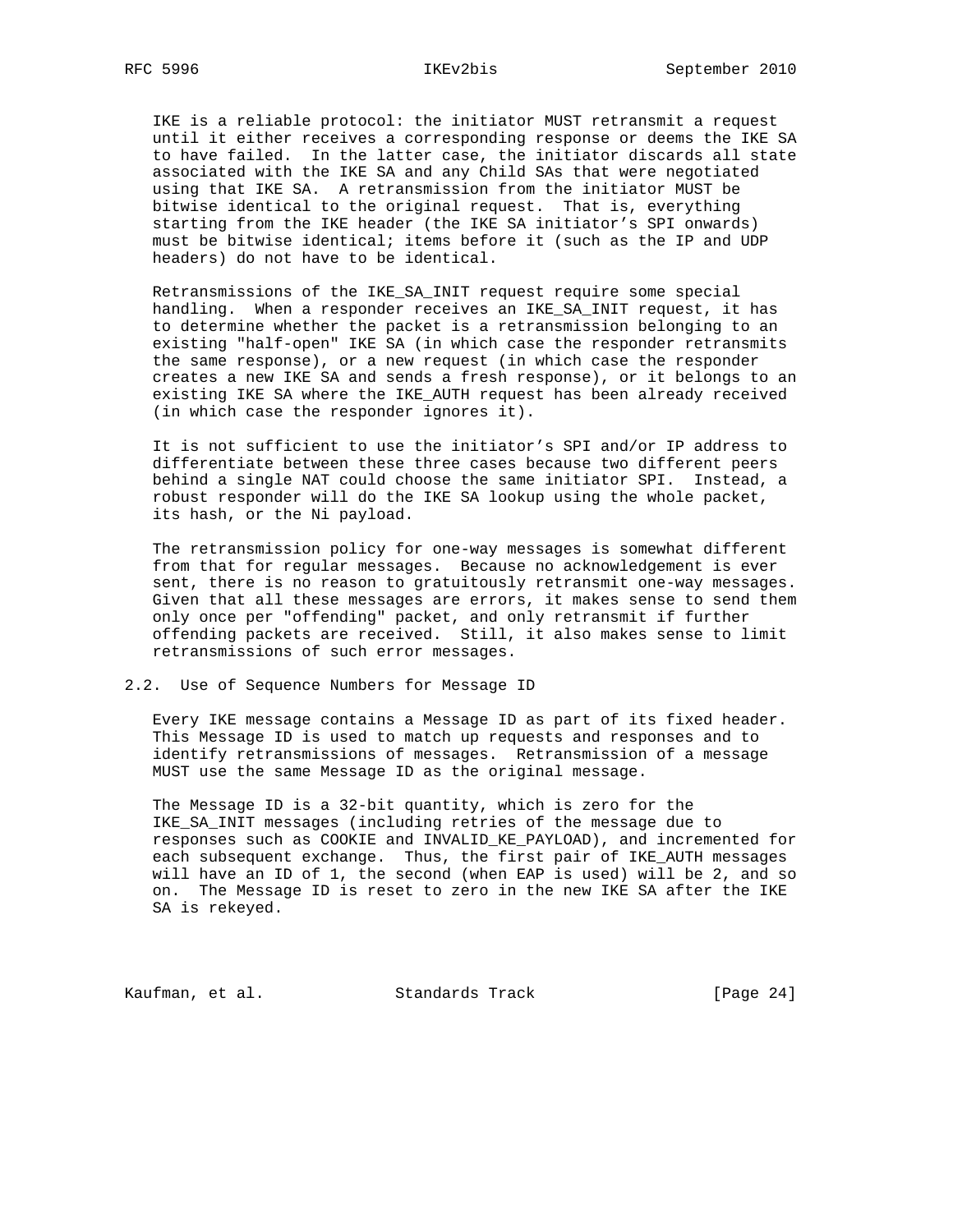Each endpoint in the IKE Security Association maintains two "current" Message IDs: the next one to be used for a request it initiates and the next one it expects to see in a request from the other end. These counters increment as requests are generated and received. Responses always contain the same Message ID as the corresponding request. That means that after the initial exchange, each integer n may appear as the Message ID in four distinct messages: the nth request from the original IKE initiator, the corresponding response, the nth request from the original IKE responder, and the corresponding response. If the two ends make a very different number of requests, the Message IDs in the two directions can be very different. There is no ambiguity in the messages, however, because the Initiator and Response flags in the message header specify which of the four messages a particular one is.

 Throughout this document, "initiator" refers to the party who initiated the exchange being described. The "original initiator" always refers to the party who initiated the exchange that resulted in the current IKE SA. In other words, if the "original responder" starts rekeying the IKE SA, that party becomes the "original initiator" of the new IKE SA.

 Note that Message IDs are cryptographically protected and provide protection against message replays. In the unlikely event that Message IDs grow too large to fit in 32 bits, the IKE SA MUST be closed or rekeyed.

### 2.3. Window Size for Overlapping Requests

 The SET\_WINDOW\_SIZE notification asserts that the sending endpoint is capable of keeping state for multiple outstanding exchanges, permitting the recipient to send multiple requests before getting a response to the first. The data associated with a SET\_WINDOW\_SIZE notification MUST be 4 octets long and contain the big endian representation of the number of messages the sender promises to keep. The window size is always one until the initial exchanges complete.

 An IKE endpoint MUST wait for a response to each of its messages before sending a subsequent message unless it has received a SET\_WINDOW\_SIZE Notify message from its peer informing it that the peer is prepared to maintain state for multiple outstanding messages in order to allow greater throughput.

 After an IKE SA is set up, in order to maximize IKE throughput, an IKE endpoint MAY issue multiple requests before getting a response to any of them, up to the limit set by its peer's SET\_WINDOW\_SIZE. These requests may pass one another over the network. An IKE endpoint MUST be prepared to accept and process a request while it

Kaufman, et al. Standards Track [Page 25]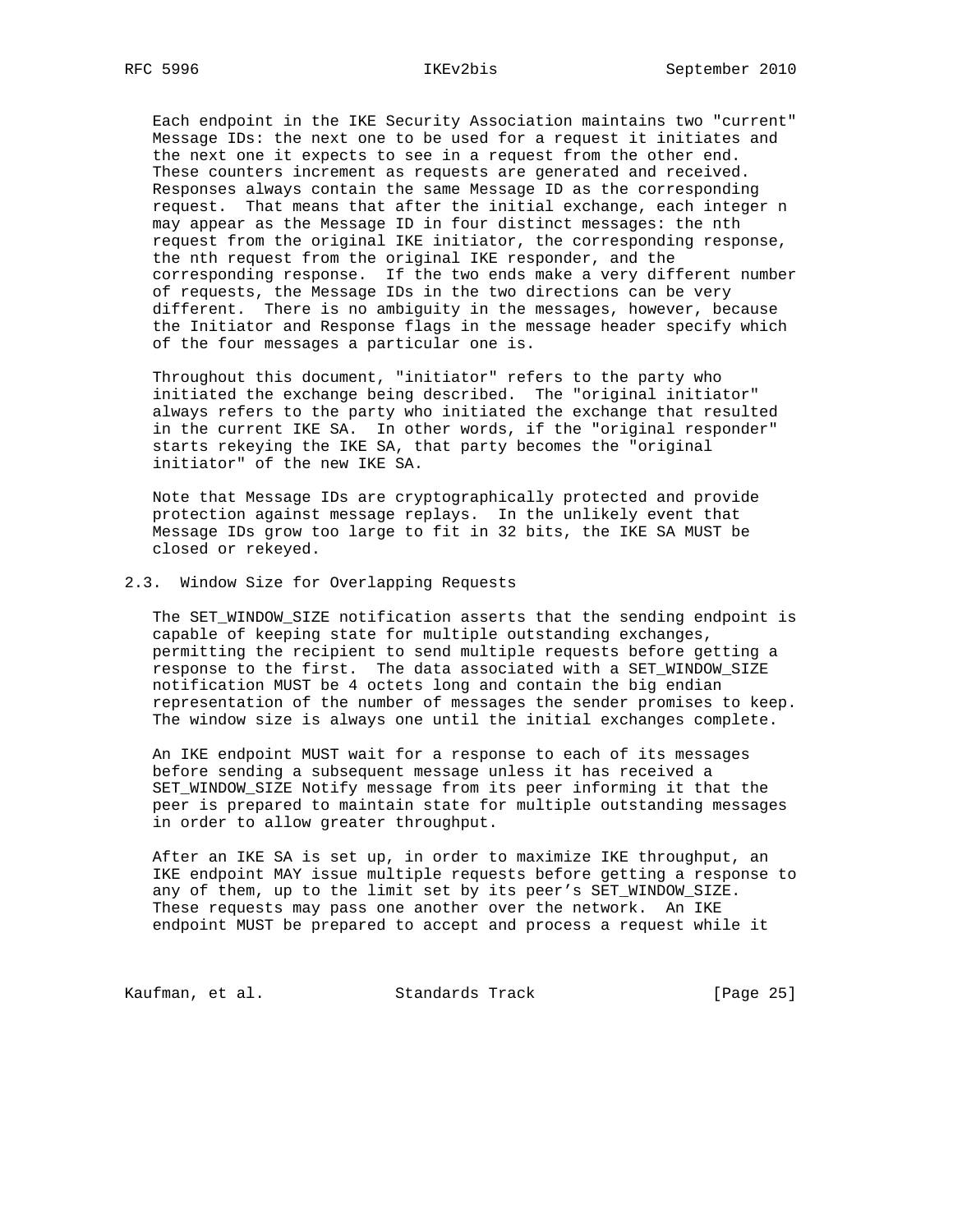has a request outstanding in order to avoid a deadlock in this situation. An IKE endpoint may also accept and process multiple requests while it has a request outstanding.

 An IKE endpoint MUST NOT exceed the peer's stated window size for transmitted IKE requests. In other words, if the responder stated its window size is N, then when the initiator needs to make a request X, it MUST wait until it has received responses to all requests up through request X-N. An IKE endpoint MUST keep a copy of (or be able to regenerate exactly) each request it has sent until it receives the corresponding response. An IKE endpoint MUST keep a copy of (or be able to regenerate exactly) the number of previous responses equal to its declared window size in case its response was lost and the initiator requests its retransmission by retransmitting the request.

 An IKE endpoint supporting a window size greater than one ought to be capable of processing incoming requests out of order to maximize performance in the event of network failures or packet reordering.

 The window size is normally a (possibly configurable) property of a particular implementation, and is not related to congestion control (unlike the window size in TCP, for example). In particular, what the responder should do when it receives a SET\_WINDOW\_SIZE notification containing a smaller value than is currently in effect is not defined. Thus, there is currently no way to reduce the window size of an existing IKE SA; you can only increase it. When rekeying an IKE SA, the new IKE SA starts with window size 1 until it is explicitly increased by sending a new SET\_WINDOW\_SIZE notification.

 The INVALID\_MESSAGE\_ID notification is sent when an IKE Message ID outside the supported window is received. This Notify message MUST NOT be sent in a response; the invalid request MUST NOT be acknowledged. Instead, inform the other side by initiating an INFORMATIONAL exchange with Notification data containing the four octet invalid Message ID. Sending this notification is OPTIONAL, and notifications of this type MUST be rate limited.

2.4. State Synchronization and Connection Timeouts

 An IKE endpoint is allowed to forget all of its state associated with an IKE SA and the collection of corresponding Child SAs at any time. This is the anticipated behavior in the event of an endpoint crash and restart. It is important when an endpoint either fails or reinitializes its state that the other endpoint detect those conditions and not continue to waste network bandwidth by sending packets over discarded SAs and having them fall into a black hole.

Kaufman, et al. Standards Track [Page 26]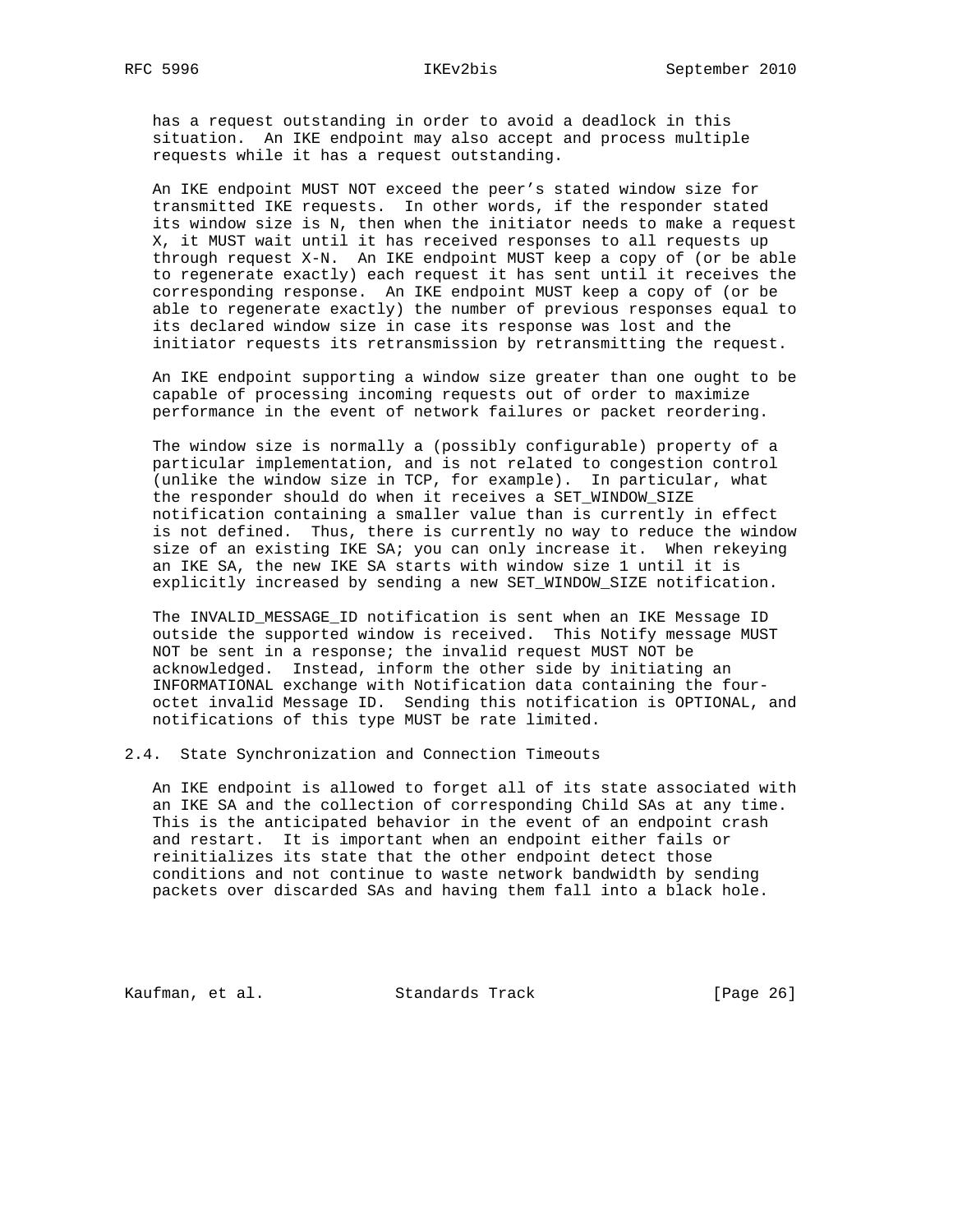The INITIAL\_CONTACT notification asserts that this IKE SA is the only IKE SA currently active between the authenticated identities. It MAY be sent when an IKE SA is established after a crash, and the recipient MAY use this information to delete any other IKE SAs it has to the same authenticated identity without waiting for a timeout. This notification MUST NOT be sent by an entity that may be replicated (e.g., a roaming user's credentials where the user is allowed to connect to the corporate firewall from two remote systems at the same time). The INITIAL\_CONTACT notification, if sent, MUST be in the first IKE\_AUTH request or response, not as a separate exchange afterwards; receiving parties MAY ignore it in other messages.

 Since IKE is designed to operate in spite of DoS attacks from the network, an endpoint MUST NOT conclude that the other endpoint has failed based on any routing information (e.g., ICMP messages) or IKE messages that arrive without cryptographic protection (e.g., Notify messages complaining about unknown SPIs). An endpoint MUST conclude that the other endpoint has failed only when repeated attempts to contact it have gone unanswered for a timeout period or when a cryptographically protected INITIAL\_CONTACT notification is received on a different IKE SA to the same authenticated identity. An endpoint should suspect that the other endpoint has failed based on routing information and initiate a request to see whether the other endpoint is alive. To check whether the other side is alive, IKE specifies an empty INFORMATIONAL message that (like all IKE requests) requires an acknowledgement (note that within the context of an IKE SA, an "empty" message consists of an IKE header followed by an Encrypted payload that contains no payloads). If a cryptographically protected (fresh, i.e., not retransmitted) message has been received from the other side recently, unprotected Notify messages MAY be ignored. Implementations MUST limit the rate at which they take actions based on unprotected messages.

 The number of retries and length of timeouts are not covered in this specification because they do not affect interoperability. It is suggested that messages be retransmitted at least a dozen times over a period of at least several minutes before giving up on an SA, but different environments may require different rules. To be a good network citizen, retransmission times MUST increase exponentially to avoid flooding the network and making an existing congestion situation worse. If there has only been outgoing traffic on all of the SAs associated with an IKE SA, it is essential to confirm liveness of the other endpoint to avoid black holes. If no cryptographically protected messages have been received on an IKE SA or any of its Child SAs recently, the system needs to perform a liveness check in order to prevent sending messages to a dead peer. (This is sometimes called "dead peer detection" or "DPD", although it

Kaufman, et al. Standards Track [Page 27]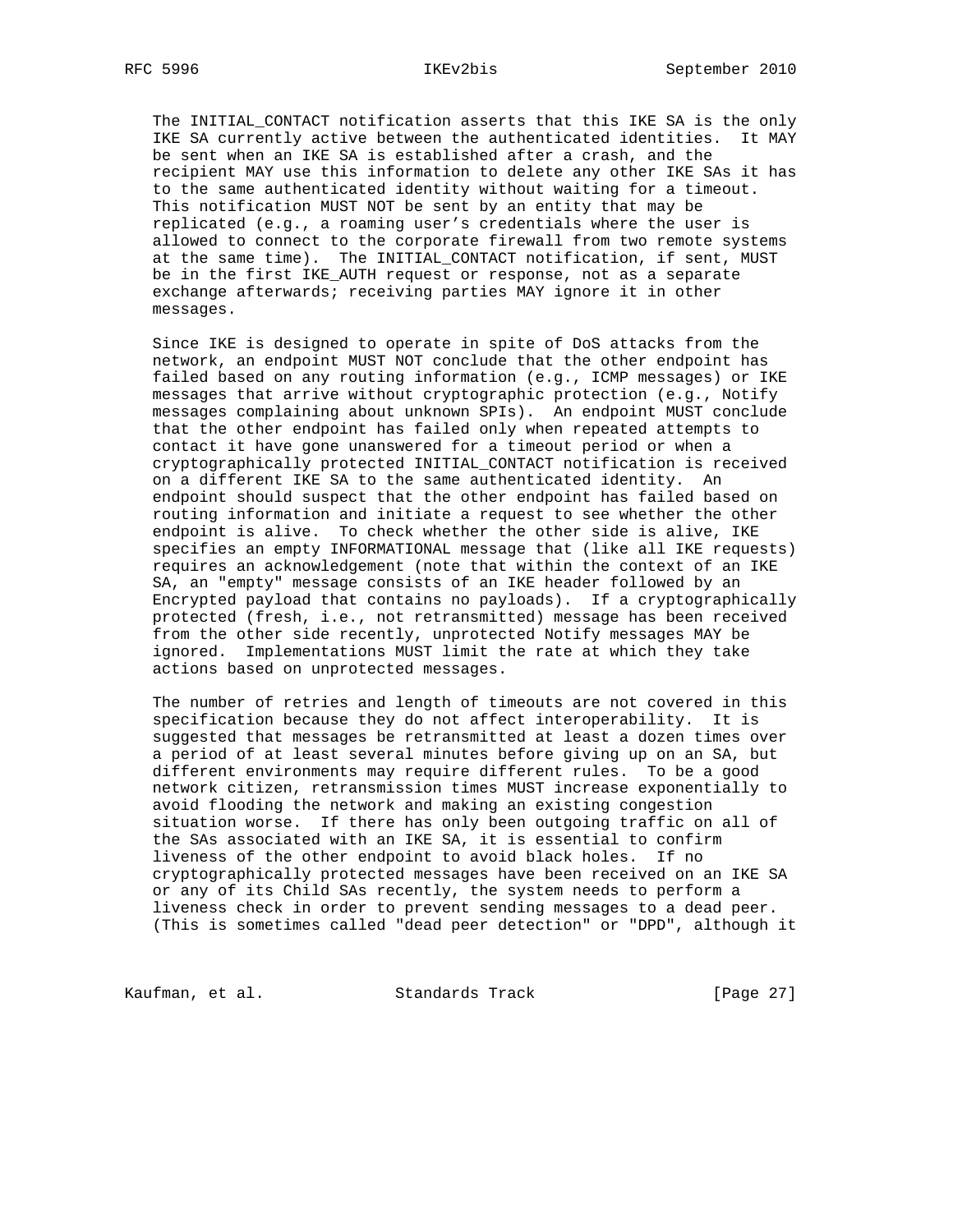is really detecting live peers, not dead ones.) Receipt of a fresh cryptographically protected message on an IKE SA or any of its Child SAs ensures liveness of the IKE SA and all of its Child SAs. Note that this places requirements on the failure modes of an IKE endpoint. An implementation needs to stop sending over any SA if some failure prevents it from receiving on all of the associated SAs. If a system creates Child SAs that can fail independently from one another without the associated IKE SA being able to send a delete message, then the system MUST negotiate such Child SAs using separate IKE SAs.

 There is a DoS attack on the initiator of an IKE SA that can be avoided if the initiator takes the proper care. Since the first two messages of an SA setup are not cryptographically protected, an attacker could respond to the initiator's message before the genuine responder and poison the connection setup attempt. To prevent this, the initiator MAY be willing to accept multiple responses to its first message, treat each as potentially legitimate, respond to it, and then discard all the invalid half-open connections when it receives a valid cryptographically protected response to any one of its requests. Once a cryptographically valid response is received, all subsequent responses should be ignored whether or not they are cryptographically valid.

 Note that with these rules, there is no reason to negotiate and agree upon an SA lifetime. If IKE presumes the partner is dead, based on repeated lack of acknowledgement to an IKE message, then the IKE SA and all Child SAs set up through that IKE SA are deleted.

 An IKE endpoint may at any time delete inactive Child SAs to recover resources used to hold their state. If an IKE endpoint chooses to delete Child SAs, it MUST send Delete payloads to the other end notifying it of the deletion. It MAY similarly time out the IKE SA. Closing the IKE SA implicitly closes all associated Child SAs. In this case, an IKE endpoint SHOULD send a Delete payload indicating that it has closed the IKE SA unless the other endpoint is no longer responding.

2.5. Version Numbers and Forward Compatibility

 This document describes version 2.0 of IKE, meaning the major version number is 2 and the minor version number is 0. This document is a replacement for [IKEV2]. It is likely that some implementations will want to support version 1.0 and version 2.0, and in the future, other versions.

Kaufman, et al. Standards Track [Page 28]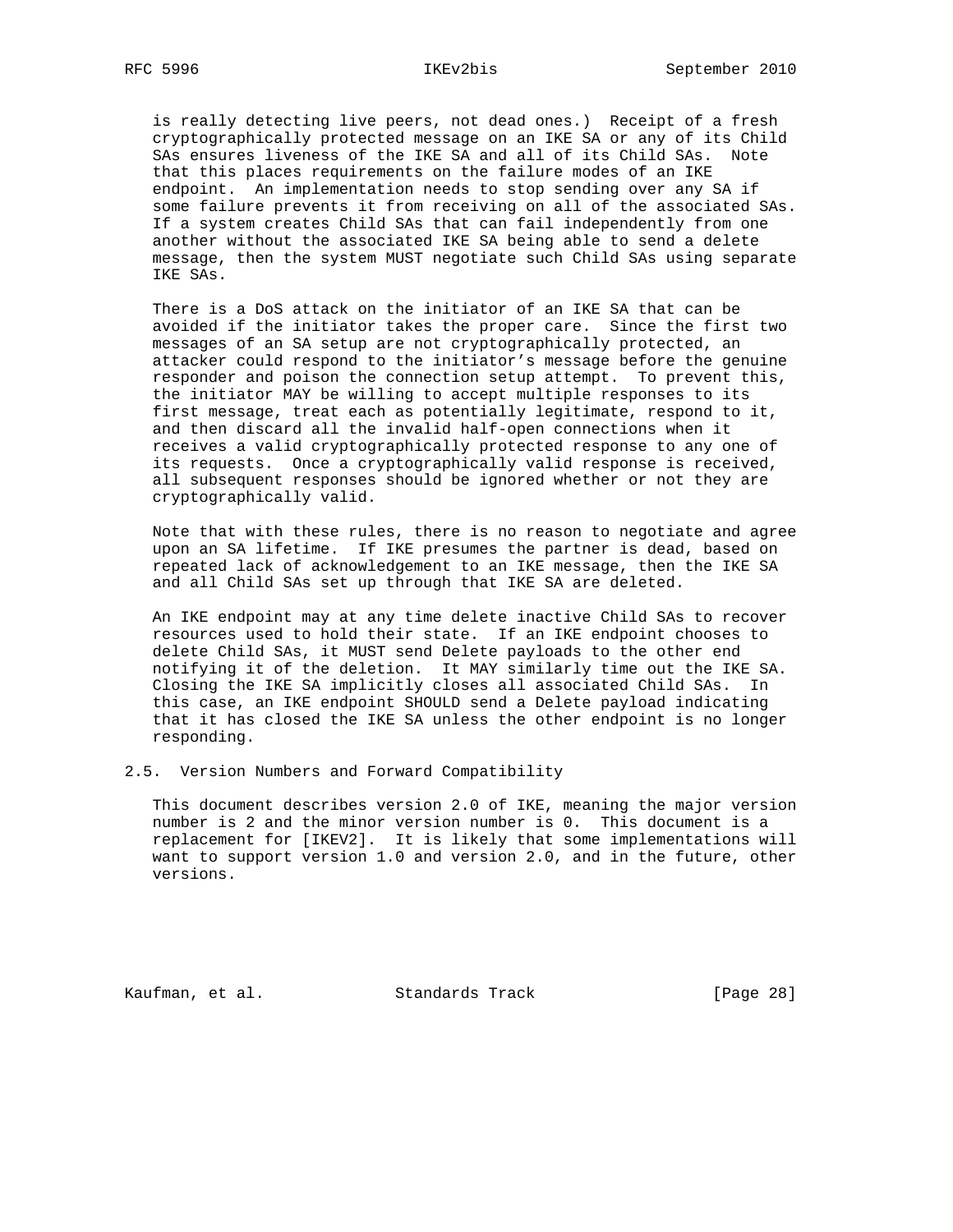The major version number should be incremented only if the packet formats or required actions have changed so dramatically that an older version node would not be able to interoperate with a newer version node if it simply ignored the fields it did not understand and took the actions specified in the older specification. The minor version number indicates new capabilities, and MUST be ignored by a node with a smaller minor version number, but used for informational purposes by the node with the larger minor version number. For example, it might indicate the ability to process a newly defined Notify message type. The node with the larger minor version number would simply note that its correspondent would not be able to understand that message and therefore would not send it.

 If an endpoint receives a message with a higher major version number, it MUST drop the message and SHOULD send an unauthenticated Notify message of type INVALID\_MAJOR\_VERSION containing the highest (closest) version number it supports. If an endpoint supports major version n, and major version m, it MUST support all versions between n and m. If it receives a message with a major version that it supports, it MUST respond with that version number. In order to prevent two nodes from being tricked into corresponding with a lower major version number than the maximum that they both support, IKE has a flag that indicates that the node is capable of speaking a higher major version number.

 Thus, the major version number in the IKE header indicates the version number of the message, not the highest version number that the transmitter supports. If the initiator is capable of speaking versions n, n+1, and n+2, and the responder is capable of speaking versions n and n+1, then they will negotiate speaking n+1, where the initiator will set a flag indicating its ability to speak a higher version. If they mistakenly (perhaps through an active attacker sending error messages) negotiate to version n, then both will notice that the other side can support a higher version number, and they MUST break the connection and reconnect using version n+1.

 Note that IKEv1 does not follow these rules, because there is no way in v1 of noting that you are capable of speaking a higher version number. So an active attacker can trick two v2-capable nodes into speaking v1. When a v2-capable node negotiates down to v1, it should note that fact in its logs.

 Also, for forward compatibility, all fields marked RESERVED MUST be set to zero by an implementation running version 2.0, and their content MUST be ignored by an implementation running version 2.0 ("Be conservative in what you send and liberal in what you receive" [IP]). In this way, future versions of the protocol can use those fields in a way that is guaranteed to be ignored by implementations that do not

Kaufman, et al. Standards Track [Page 29]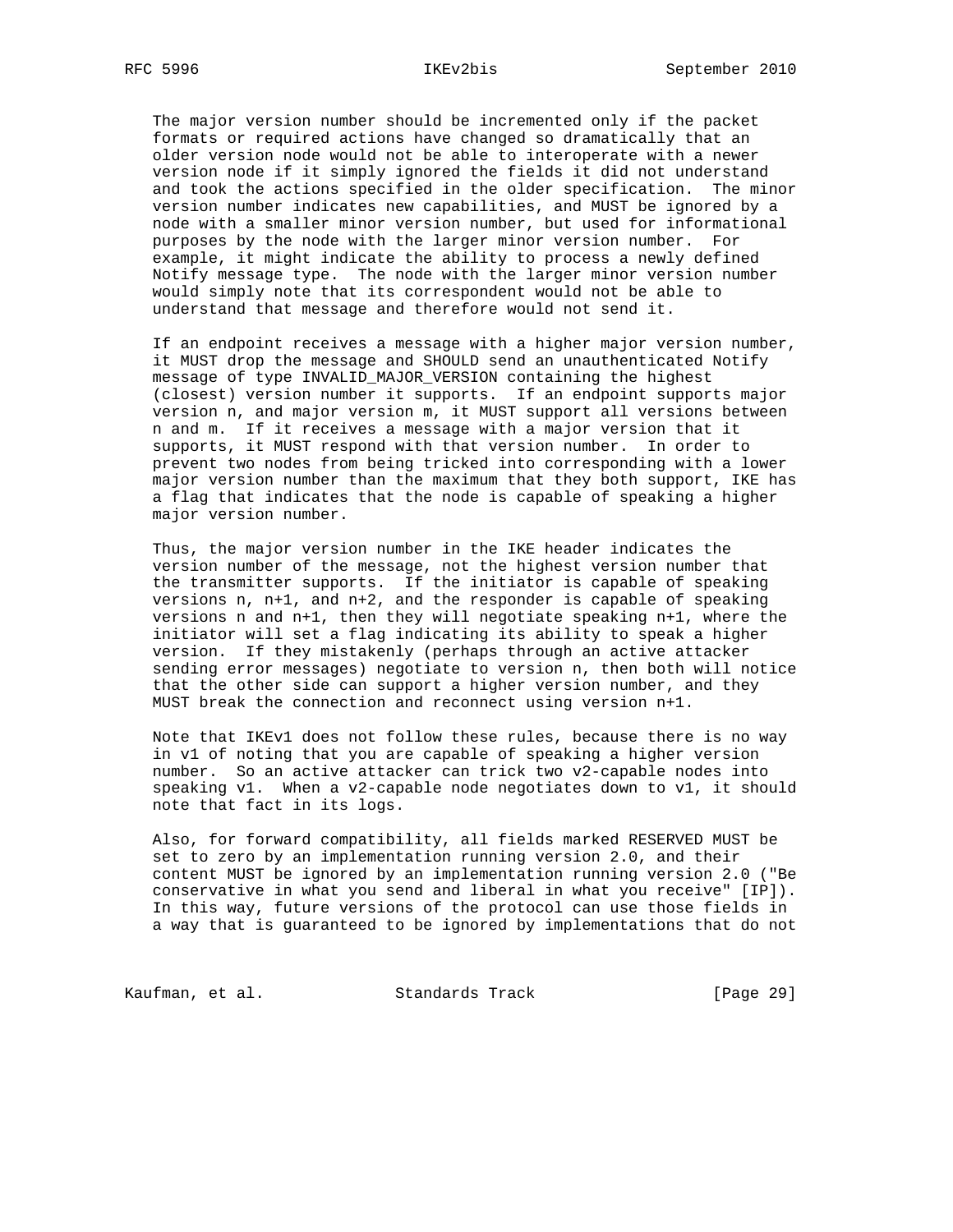# RFC 5996 IKEv2bis September 2010

 understand them. Similarly, payload types that are not defined are reserved for future use; implementations of a version where they are undefined MUST skip over those payloads and ignore their contents.

 IKEv2 adds a "critical" flag to each payload header for further flexibility for forward compatibility. If the critical flag is set and the payload type is unrecognized, the message MUST be rejected and the response to the IKE request containing that payload MUST include a Notify payload UNSUPPORTED\_CRITICAL\_PAYLOAD, indicating an unsupported critical payload was included. In that Notify payload, the notification data contains the one-octet payload type. If the critical flag is not set and the payload type is unsupported, that payload MUST be ignored. Payloads sent in IKE response messages MUST NOT have the critical flag set. Note that the critical flag applies only to the payload type, not the contents. If the payload type is recognized, but the payload contains something that is not (such as an unknown transform inside an SA payload, or an unknown Notify Message Type inside a Notify payload), the critical flag is ignored.

 Although new payload types may be added in the future and may appear interleaved with the fields defined in this specification, implementations SHOULD send the payloads defined in this specification in the order shown in the figures in Sections 1 and 2; implementations MUST NOT reject as invalid a message with those payloads in any other order.

2.6. IKE SA SPIs and Cookies

 The initial two eight-octet fields in the header, called the "IKE SPIs", are used as a connection identifier at the beginning of IKE packets. Each endpoint chooses one of the two SPIs and MUST choose them so as to be unique identifiers of an IKE SA. An SPI value of zero is special: it indicates that the remote SPI value is not yet known by the sender.

 Incoming IKE packets are mapped to an IKE SA only using the packet's SPI, not using (for example) the source IP address of the packet.

 Unlike ESP and AH where only the recipient's SPI appears in the header of a message, in IKE the sender's SPI is also sent in every message. Since the SPI chosen by the original initiator of the IKE SA is always sent first, an endpoint with multiple IKE SAs open that wants to find the appropriate IKE SA using the SPI it assigned must look at the Initiator flag in the header to determine whether it assigned the first or the second eight octets.

Kaufman, et al. Standards Track [Page 30]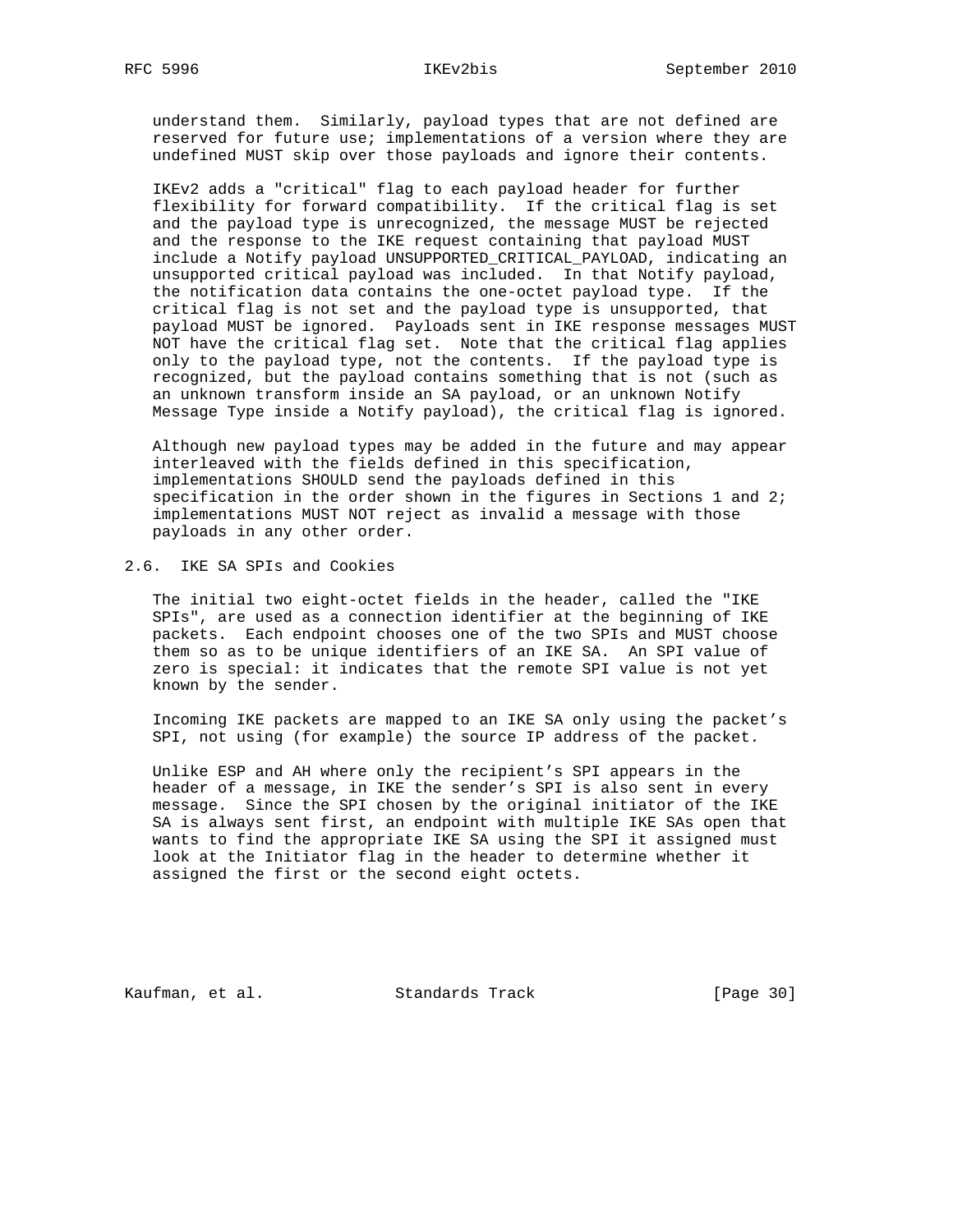In the first message of an initial IKE exchange, the initiator will not know the responder's SPI value and will therefore set that field to zero. When the IKE\_SA\_INIT exchange does not result in the creation of an IKE SA due to INVALID\_KE\_PAYLOAD, NO\_PROPOSAL\_CHOSEN, or COOKIE (see Section 2.6), the responder's SPI will be zero also in the response message. However, if the responder sends a non-zero responder SPI, the initiator should not reject the response for only that reason.

 Two expected attacks against IKE are state and CPU exhaustion, where the target is flooded with session initiation requests from forged IP addresses. These attacks can be made less effective if a responder uses minimal CPU and commits no state to an SA until it knows the initiator can receive packets at the address from which it claims to be sending them.

 When a responder detects a large number of half-open IKE SAs, it SHOULD reply to IKE\_SA\_INIT requests with a response containing the COOKIE notification. The data associated with this notification MUST be between 1 and 64 octets in length (inclusive), and its generation is described later in this section. If the IKE\_SA\_INIT response includes the COOKIE notification, the initiator MUST then retry the IKE\_SA\_INIT request, and include the COOKIE notification containing the received data as the first payload, and all other payloads unchanged. The initial exchange will then be as follows:

Initiator Responder ------------------------------------------------------------------- HDR(A,0), SAi1, KEi, Ni -->  $\leftarrow$  -- HDR(A,0), N(COOKIE) HDR(A,0), N(COOKIE), SAi1, KEi, Ni -->  $\leftarrow -$  HDR(A,B), SAr1, KEr, Nr, [CERTREQ] HDR(A,B), SK {IDi, [CERT,] [CERTREQ,] [IDr,] AUTH, SAi2, TSi, TSr} -->  $\leftarrow -$  HDR(A,B), SK  $\{IDr, [CERT, ]$ AUTH, SAr2, TSi, TSr}

 The first two messages do not affect any initiator or responder state except for communicating the cookie. In particular, the message sequence numbers in the first four messages will all be zero and the message sequence numbers in the last two messages will be one. 'A' is the SPI assigned by the initiator, while 'B' is the SPI assigned by the responder.

Kaufman, et al. Standards Track [Page 31]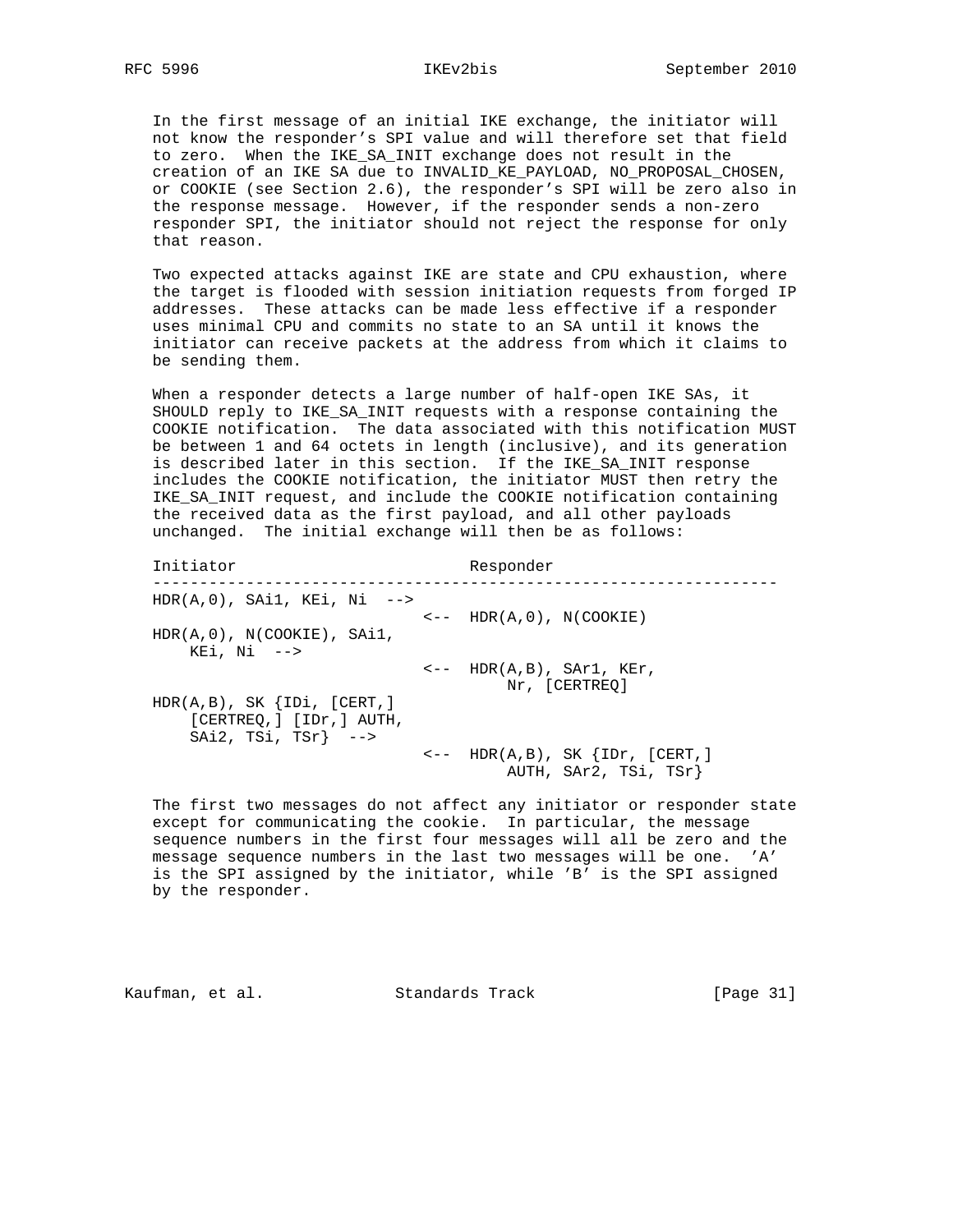An IKE implementation can implement its responder cookie generation in such a way as to not require any saved state to recognize its valid cookie when the second IKE\_SA\_INIT message arrives. The exact algorithms and syntax used to generate cookies do not affect interoperability and hence are not specified here. The following is an example of how an endpoint could use cookies to implement limited DoS protection.

A good way to do this is to set the responder cookie to be:

Cookie = <VersionIDofSecret> | Hash(Ni | IPi | SPIi | <secret>)

where <secret> is a randomly generated secret known only to the responder and periodically changed and | indicates concatenation. <VersionIDofSecret> should be changed whenever <secret> is regenerated. The cookie can be recomputed when the IKE\_SA\_INIT arrives the second time and compared to the cookie in the received message. If it matches, the responder knows that the cookie was generated since the last change to <secret> and that IPi must be the same as the source address it saw the first time. Incorporating SPIi into the calculation ensures that if multiple IKE SAs are being set up in parallel they will all get different cookies (assuming the initiator chooses unique SPIi's). Incorporating Ni in the hash ensures that an attacker who sees only message 2 can't successfully forge a message 3. Also, incorporating SPIi in the hash prevents an attacker from fetching one cookie from the other end, and then initiating many IKE\_SA\_INIT exchanges all with different initiator SPIs (and perhaps port numbers) so that the responder thinks that there are a lot of machines behind one NAT box that are all trying to connect.

 If a new value for <secret> is chosen while there are connections in the process of being initialized, an IKE\_SA\_INIT might be returned with other than the current <VersionIDofSecret>. The responder in that case MAY reject the message by sending another response with a new cookie or it MAY keep the old value of <secret> around for a short time and accept cookies computed from either one. The responder should not accept cookies indefinitely after <secret> is changed, since that would defeat part of the DoS protection. The responder should change the value of <secret> frequently, especially if under attack.

 When one party receives an IKE\_SA\_INIT request containing a cookie whose contents do not match the value expected, that party MUST ignore the cookie and process the message as if no cookie had been included; usually this means sending a response containing a new cookie. The initiator should limit the number of cookie exchanges it tries before giving up, possibly using exponential back-off. An

Kaufman, et al. Standards Track [Page 32]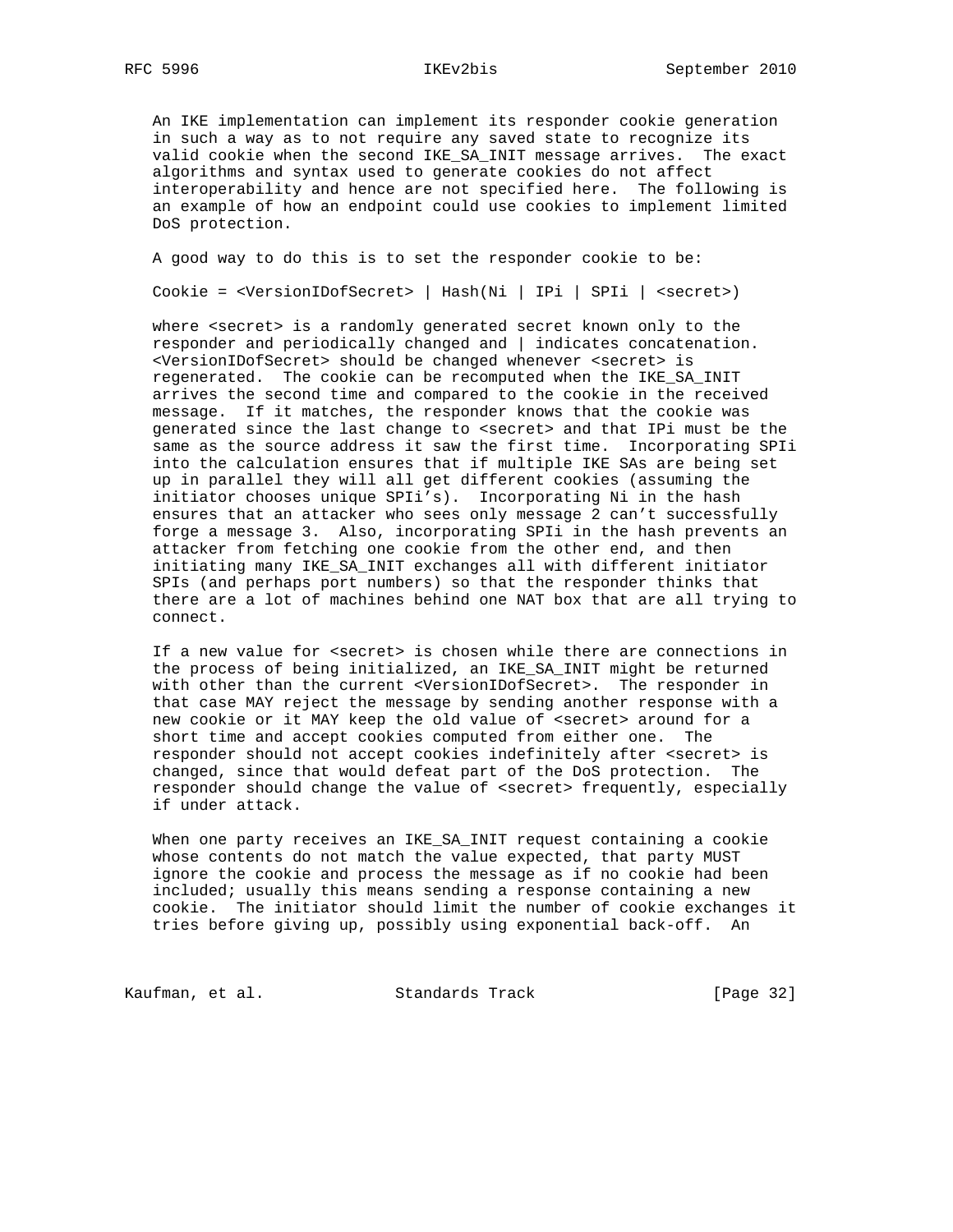attacker can forge multiple cookie responses to the initiator's IKE\_SA\_INIT message, and each of those forged cookie replies will cause two packets to be sent: one packet from the initiator to the responder (which will reject those cookies), and one response from responder to initiator that includes the correct cookie.

 A note on terminology: the term "cookies" originates with Karn and Simpson [PHOTURIS] in Photuris, an early proposal for key management with IPsec, and it has persisted. The Internet Security Association and Key Management Protocol (ISAKMP) [ISAKMP] fixed message header includes two eight-octet fields called "cookies", and that syntax is used by both IKEv1 and IKEv2, although in IKEv2 they are referred to as the "IKE SPI" and there is a new separate field in a Notify payload holding the cookie.

2.6.1. Interaction of COOKIE and INVALID KE PAYLOAD

 There are two common reasons why the initiator may have to retry the IKE\_SA\_INIT exchange: the responder requests a cookie or wants a different Diffie-Hellman group than was included in the KEi payload. If the initiator receives a cookie from the responder, the initiator needs to decide whether or not to include the cookie in only the next retry of the IKE\_SA\_INIT request, or in all subsequent retries as well.

 If the initiator includes the cookie only in the next retry, one additional round trip may be needed in some cases. An additional round trip is needed also if the initiator includes the cookie in all retries, but the responder does not support this. For instance, if the responder includes the KEi payloads in cookie calculation, it will reject the request by sending a new cookie.

 If both peers support including the cookie in all retries, a slightly shorter exchange can happen.

Initiator Responder ----------------------------------------------------------- HDR(A,0), SAi1, KEi, Ni -->  $\leftarrow$  -- HDR(A,0), N(COOKIE) HDR(A,0), N(COOKIE), SAi1, KEi, Ni --> <-- HDR(A,0), N(INVALID\_KE\_PAYLOAD) HDR(A,0), N(COOKIE), SAi1, KEi', Ni --> <-- HDR(A,B), SAr1, KEr, Nr

 Implementations SHOULD support this shorter exchange, but MUST NOT fail if other implementations do not support this shorter exchange.

Kaufman, et al. Standards Track [Page 33]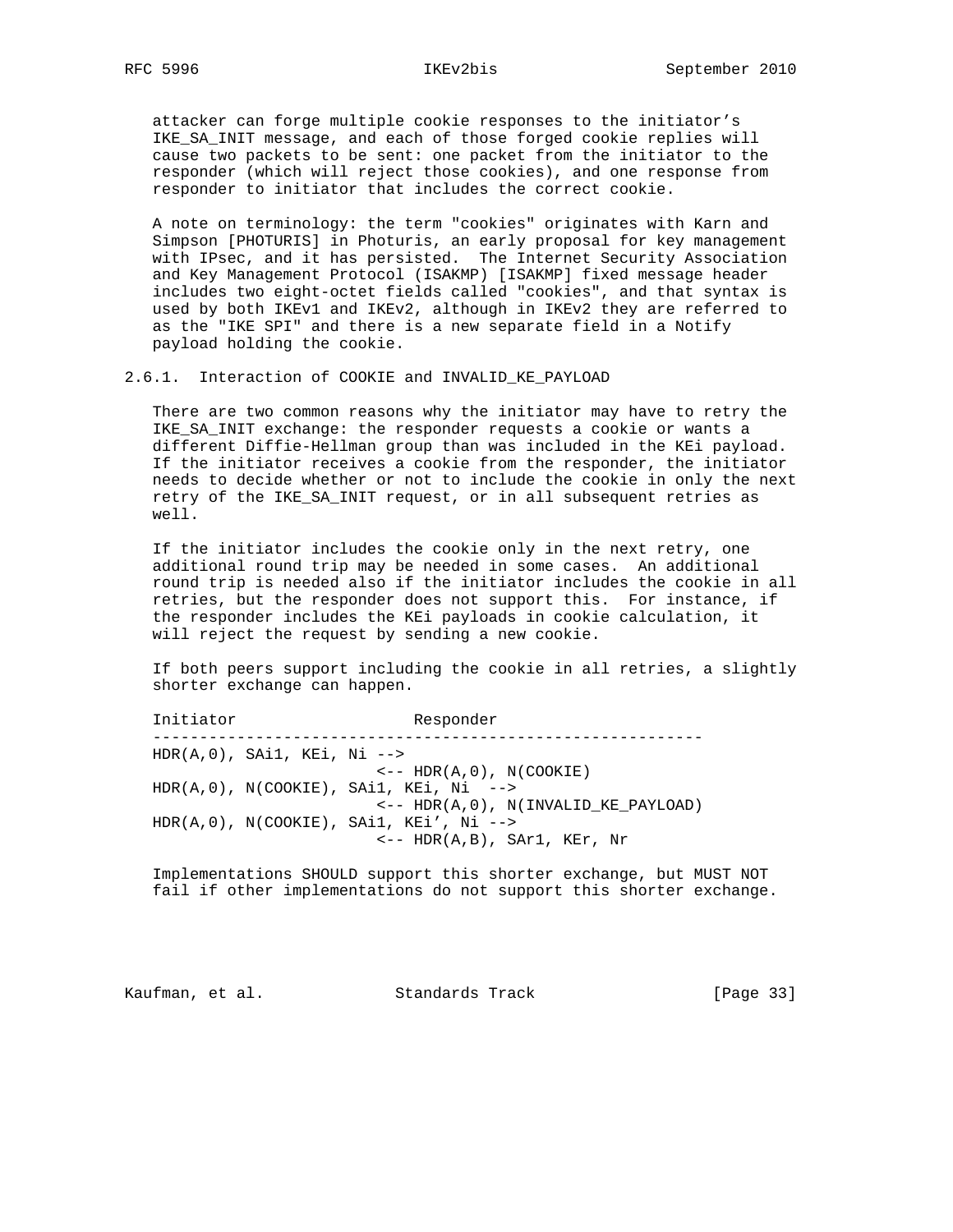### 2.7. Cryptographic Algorithm Negotiation

 The payload type known as "SA" indicates a proposal for a set of choices of IPsec protocols (IKE, ESP, or AH) for the SA as well as cryptographic algorithms associated with each protocol.

 An SA payload consists of one or more proposals. Each proposal includes one protocol. Each protocol contains one or more transforms -- each specifying a cryptographic algorithm. Each transform contains zero or more attributes (attributes are needed only if the Transform ID does not completely specify the cryptographic algorithm).

 This hierarchical structure was designed to efficiently encode proposals for cryptographic suites when the number of supported suites is large because multiple values are acceptable for multiple transforms. The responder MUST choose a single suite, which may be any subset of the SA proposal following the rules below.

 Each proposal contains one protocol. If a proposal is accepted, the SA response MUST contain the same protocol. The responder MUST accept a single proposal or reject them all and return an error. The error is given in a notification of type NO\_PROPOSAL\_CHOSEN.

 Each IPsec protocol proposal contains one or more transforms. Each transform contains a Transform Type. The accepted cryptographic suite MUST contain exactly one transform of each type included in the proposal. For example: if an ESP proposal includes transforms ENCR\_3DES, ENCR\_AES w/keysize 128, ENCR\_AES w/keysize 256, AUTH\_HMAC\_MD5, and AUTH\_HMAC\_SHA, the accepted suite MUST contain one of the ENCR\_ transforms and one of the AUTH\_ transforms. Thus, six combinations are acceptable.

 If an initiator proposes both normal ciphers with integrity protection as well as combined-mode ciphers, then two proposals are needed. One of the proposals includes the normal ciphers with the integrity algorithms for them, and the other proposal includes all the combined-mode ciphers without the integrity algorithms (because combined-mode ciphers are not allowed to have any integrity algorithm other than "none").

### 2.8. Rekeying

 IKE, ESP, and AH Security Associations use secret keys that should be used only for a limited amount of time and to protect a limited amount of data. This limits the lifetime of the entire Security Association. When the lifetime of a Security Association expires, the Security Association MUST NOT be used. If there is demand, new

Kaufman, et al. Standards Track [Page 34]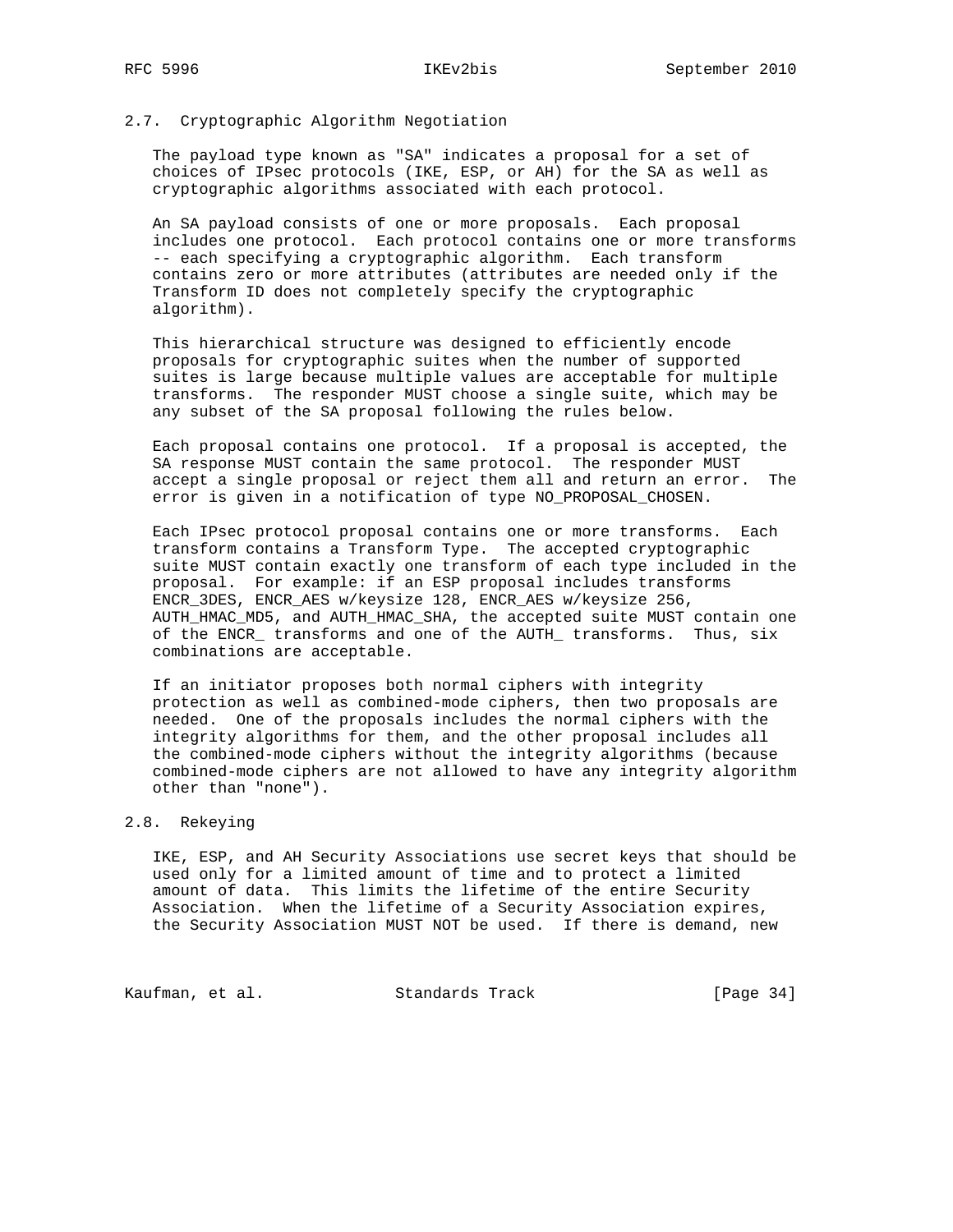Security Associations MAY be established. Reestablishment of Security Associations to take the place of ones that expire is referred to as "rekeying".

 To allow for minimal IPsec implementations, the ability to rekey SAs without restarting the entire IKE SA is optional. An implementation MAY refuse all CREATE\_CHILD\_SA requests within an IKE SA. If an SA has expired or is about to expire and rekeying attempts using the mechanisms described here fail, an implementation MUST close the IKE SA and any associated Child SAs and then MAY start new ones. Implementations may wish to support in-place rekeying of SAs, since doing so offers better performance and is likely to reduce the number of packets lost during the transition.

 To rekey a Child SA within an existing IKE SA, create a new, equivalent SA (see Section 2.17 below), and when the new one is established, delete the old one. Note that, when rekeying, the new Child SA SHOULD NOT have different Traffic Selectors and algorithms than the old one.

 To rekey an IKE SA, establish a new equivalent IKE SA (see Section 2.18 below) with the peer to whom the old IKE SA is shared using a CREATE\_CHILD\_SA within the existing IKE SA. An IKE SA so created inherits all of the original IKE SA's Child SAs, and the new IKE SA is used for all control messages needed to maintain those Child SAs. After the new equivalent IKE SA is created, the initiator deletes the old IKE SA, and the Delete payload to delete itself MUST be the last request sent over the old IKE SA.

 SAs should be rekeyed proactively, i.e., the new SA should be established before the old one expires and becomes unusable. Enough time should elapse between the time the new SA is established and the old one becomes unusable so that traffic can be switched over to the new SA.

 A difference between IKEv1 and IKEv2 is that in IKEv1 SA lifetimes were negotiated. In IKEv2, each end of the SA is responsible for enforcing its own lifetime policy on the SA and rekeying the SA when necessary. If the two ends have different lifetime policies, the end with the shorter lifetime will end up always being the one to request the rekeying. If an SA has been inactive for a long time and if an endpoint would not initiate the SA in the absence of traffic, the endpoint MAY choose to close the SA instead of rekeying it when its lifetime expires. It can also do so if there has been no traffic since the last time the SA was rekeyed.

Kaufman, et al. Standards Track [Page 35]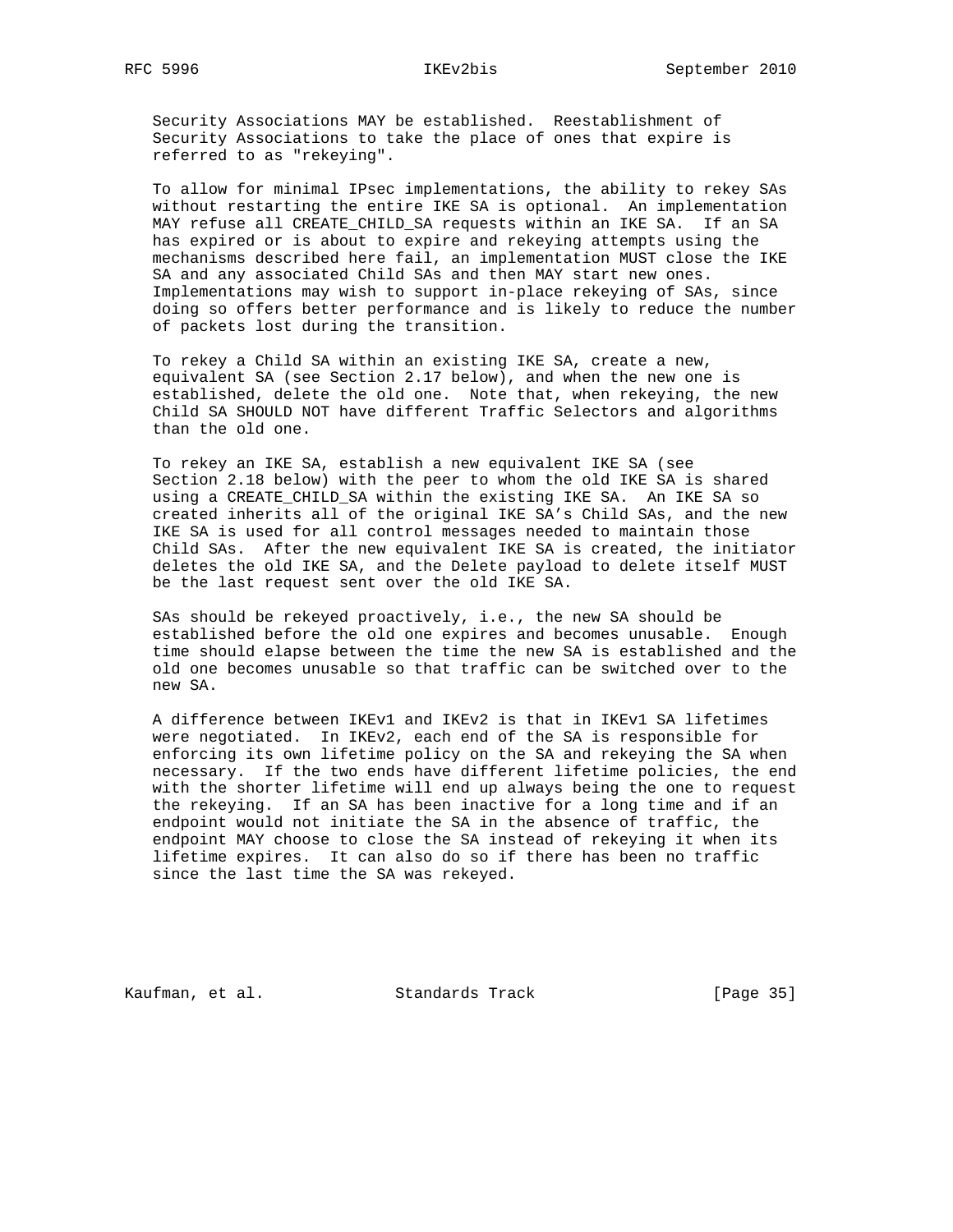Note that IKEv2 deliberately allows parallel SAs with the same Traffic Selectors between common endpoints. One of the purposes of this is to support traffic quality of service (QoS) differences among the SAs (see [DIFFSERVFIELD], [DIFFSERVARCH], and Section 4.1 of [DIFFTUNNEL]). Hence unlike IKEv1, the combination of the endpoints and the Traffic Selectors may not uniquely identify an SA between those endpoints, so the IKEv1 rekeying heuristic of deleting SAs on the basis of duplicate Traffic Selectors SHOULD NOT be used.

 There are timing windows -- particularly in the presence of lost packets -- where endpoints may not agree on the state of an SA. The responder to a CREATE\_CHILD\_SA MUST be prepared to accept messages on an SA before sending its response to the creation request, so there is no ambiguity for the initiator. The initiator MAY begin sending on an SA as soon as it processes the response. The initiator, however, cannot receive on a newly created SA until it receives and processes the response to its CREATE\_CHILD\_SA request. How, then, is the responder to know when it is OK to send on the newly created SA?

 From a technical correctness and interoperability perspective, the responder MAY begin sending on an SA as soon as it sends its response to the CREATE\_CHILD\_SA request. In some situations, however, this could result in packets unnecessarily being dropped, so an implementation MAY defer such sending.

 The responder can be assured that the initiator is prepared to receive messages on an SA if either (1) it has received a cryptographically valid message on the other half of the SA pair, or (2) the new SA rekeys an existing SA and it receives an IKE request to close the replaced SA. When rekeying an SA, the responder continues to send traffic on the old SA until one of those events occurs. When establishing a new SA, the responder MAY defer sending messages on a new SA until either it receives one or a timeout has occurred. If an initiator receives a message on an SA for which it has not received a response to its CREATE\_CHILD\_SA request, it interprets that as a likely packet loss and retransmits the CREATE\_CHILD\_SA request. An initiator MAY send a dummy ESP message on a newly created ESP SA if it has no messages queued in order to assure the responder that the initiator is ready to receive messages.

2.8.1. Simultaneous Child SA Rekeying

 If the two ends have the same lifetime policies, it is possible that both will initiate a rekeying at the same time (which will result in redundant SAs). To reduce the probability of this happening, the timing of rekeying requests SHOULD be jittered (delayed by a random amount of time after the need for rekeying is noticed).

Kaufman, et al. Standards Track [Page 36]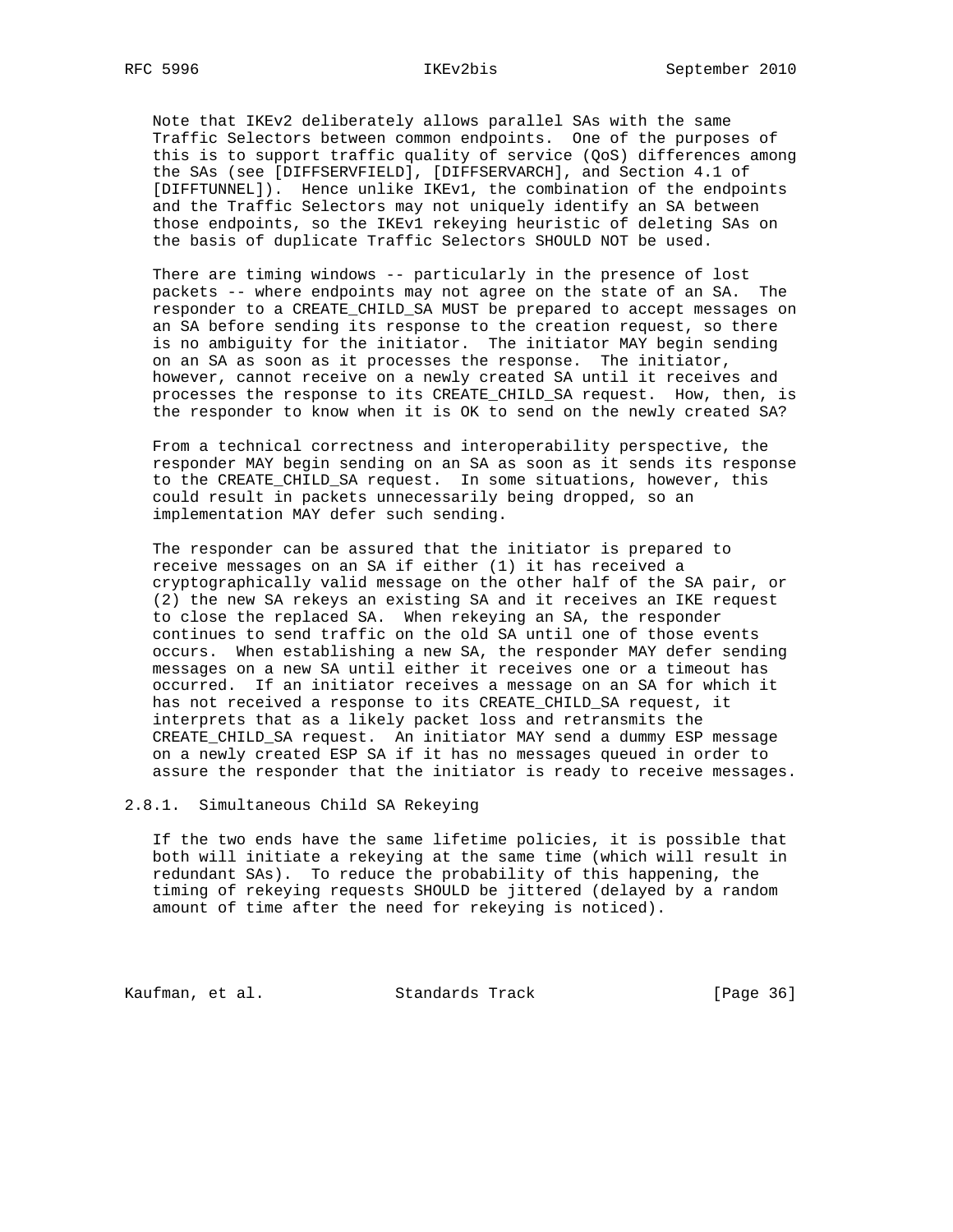This form of rekeying may temporarily result in multiple similar SAs between the same pairs of nodes. When there are two SAs eligible to receive packets, a node MUST accept incoming packets through either SA. If redundant SAs are created though such a collision, the SA created with the lowest of the four nonces used in the two exchanges SHOULD be closed by the endpoint that created it. "Lowest" means an octet-by-octet comparison (instead of, for instance, comparing the nonces as large integers). In other words, start by comparing the first octet; if they're equal, move to the next octet, and so on. If you reach the end of one nonce, that nonce is the lower one. The node that initiated the surviving rekeyed SA should delete the replaced SA after the new one is established.

 The following is an explanation on the impact this has on implementations. Assume that hosts A and B have an existing Child SA pair with SPIs (SPIa1,SPIb1), and both start rekeying it at the same time:

 Host A Host B ------------------------------------------------------------------ send req1: N(REKEY\_SA, SPIa1),  $SA($ .., $SPIa2$ ,..), $Nil$ ,.. --> <-- send req2: N(REKEY\_SA,SPIb1),  $SA($ .., $SPIb2$ ,..), $Ni2$ 

recv req2 <--

 At this point, A knows there is a simultaneous rekeying happening. However, it cannot yet know which of the exchanges will have the lowest nonce, so it will just note the situation and respond as usual.

 send resp2: SA(..,SPIa3,..),  $Nr1, \ldots$  -->

--> recv req1

 Now B also knows that simultaneous rekeying is going on. It responds as usual.

> <-- send resp1: SA(..,SPIb3,..), Nr2,..

recv resp1 <--

--> recv resp2

 At this point, there are three Child SA pairs between A and B (the old one and two new ones). A and B can now compare the nonces. Suppose that the lowest nonce was Nr1 in message resp2; in this case, B (the sender of req2) deletes the redundant new SA, and A (the node that initiated the surviving rekeyed SA), deletes the old one.

Kaufman, et al. Standards Track [Page 37]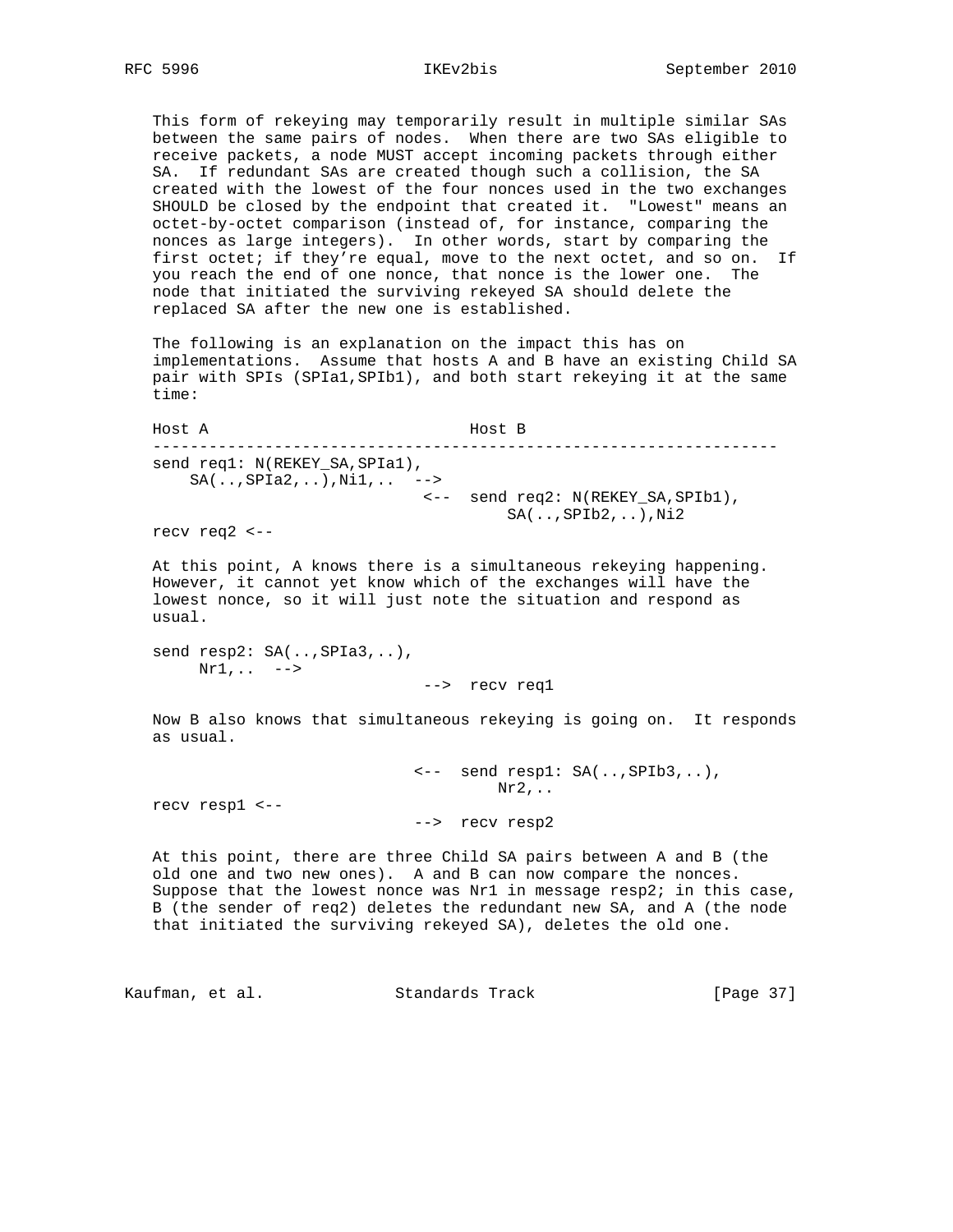send req3: D(SPIa1) --> <-- send req4: D(SPIb2) --> recv req3 <-- send resp3: D(SPIb1) recv req4 <- send resp4: D(SPIa3) --> The rekeying is now finished. However, there is a second possible sequence of events that can happen if some packets are lost in the network, resulting in retransmissions. The rekeying begins as usual, but A's first packet (req1) is lost. Host A Host B ------------------------------------------------------------------ send req1: N(REKEY\_SA, SPIa1),  $SA($ .., $SPIa2$ ,..), Ni1,.. --> (lost) <-- send req2: N(REKEY\_SA,SPIb1),  $SA($ .., $SPIb2$ ,..), $Ni2$  recv req2 <- send resp2: SA(..,SPIa3,..),  $Nr1, \ldots$  --> recv resp2 <-- send req3: D(SPIb1) recv req3 <- send resp3: D(SPIa1) --> --> recv resp3 From B's point of view, the rekeying is now completed, and since it has not yet received A's req1, it does not even know that there was simultaneous rekeying. However, A will continue retransmitting the message, and eventually it will reach B. resend req1 --> --> recv req1 To B, it looks like A is trying to rekey an SA that no longer exists; thus, B responds to the request with something non-fatal such as CHILD\_SA\_NOT\_FOUND. <-- send resp1: N(CHILD\_SA\_NOT\_FOUND) recv resp1 <-- When A receives this error, it already knows there was simultaneous rekeying, so it can ignore the error message. Kaufman, et al. Standards Track [Page 38]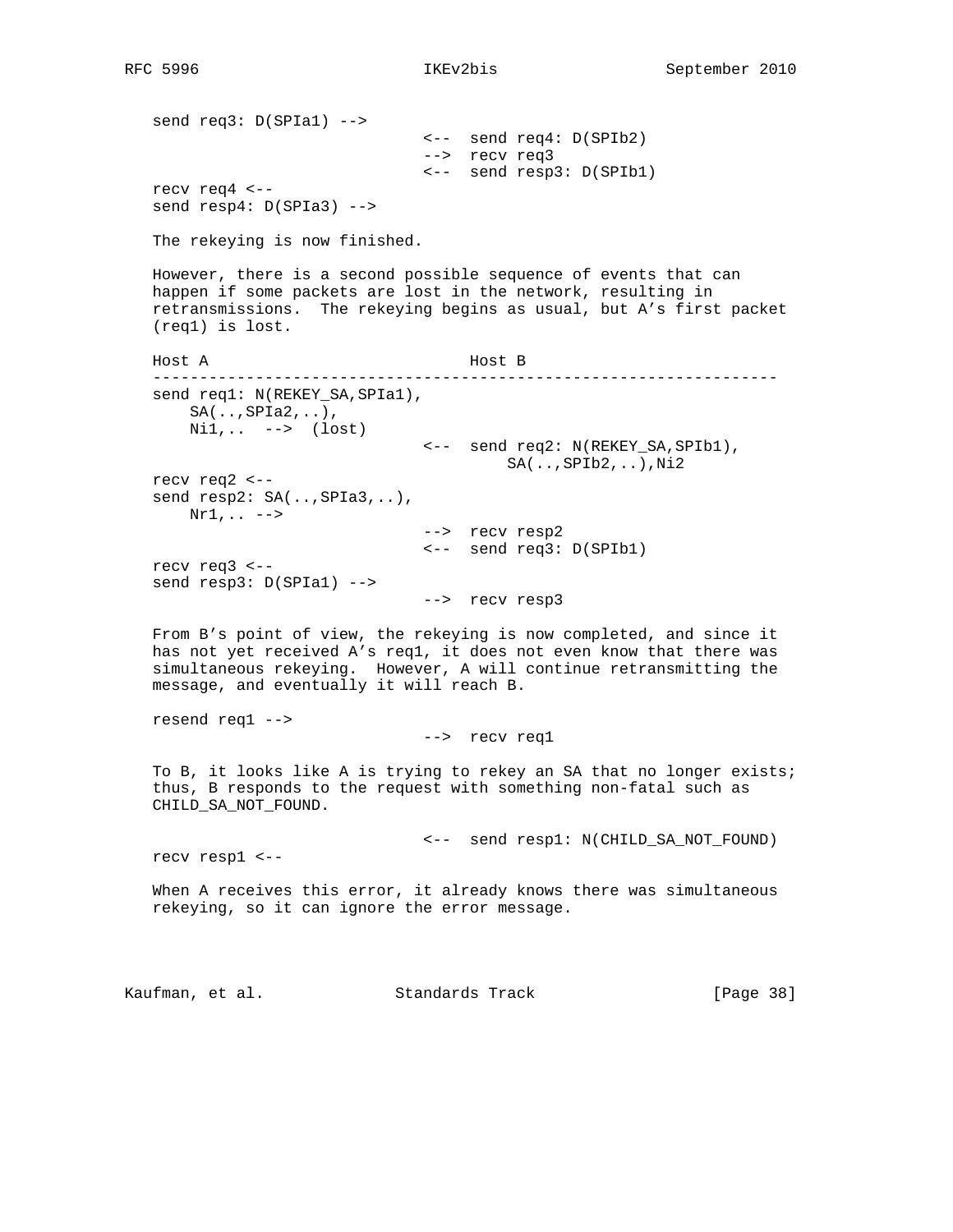### 2.8.2. Simultaneous IKE SA Rekeying

 Probably the most complex case occurs when both peers try to rekey the IKE\_SA at the same time. Basically, the text in Section 2.8 applies to this case as well; however, it is important to ensure that the Child SAs are inherited by the correct IKE\_SA.

 The case where both endpoints notice the simultaneous rekeying works the same way as with Child SAs. After the CREATE\_CHILD\_SA exchanges, three IKE SAs exist between A and B: the old IKE SA and two new IKE SAs. The new IKE SA containing the lowest nonce SHOULD be deleted by the node that created it, and the other surviving new IKE SA MUST inherit all the Child SAs.

 In addition to normal simultaneous rekeying cases, there is a special case where one peer finishes its rekey before it even notices that other peer is doing a rekey. If only one peer detects a simultaneous rekey, redundant SAs are not created. In this case, when the peer that did not notice the simultaneous rekey gets the request to rekey the IKE SA that it has already successfully rekeyed, it SHOULD return TEMPORARY\_FAILURE because it is an IKE SA that it is currently trying to close (whether or not it has already sent the delete notification for the SA). If the peer that did notice the simultaneous rekey gets the delete request from the other peer for the old IKE SA, it knows that the other peer did not detect the simultaneous rekey, and the first peer can forget its own rekey attempt.

 Host A Host B ------------------------------------------------------------------ send req1:  $SA($ .., $SPIa1$ ,..), $Nil$ ,.. --> <-- send req2: SA(..,SPIb1,..),Ni2,.. --> recv req1 <-- send resp1: SA(..,SPIb2,..),Nr2,.. recv resp1 <- send req3: D() --> --> recv req3

 At this point, host B sees a request to close the IKE\_SA. There's not much more to do than to reply as usual. However, at this point host B should stop retransmitting req2, since once host A receives resp3, it will delete all the state associated with the old IKE\_SA and will not be able to reply to it.

<-- send resp3: ()

 The TEMPORARY\_FAILURE notification was not included in RFC 4306, and support of the TEMPORARY\_FAILURE notification is not negotiated.

Kaufman, et al. Standards Track [Page 39]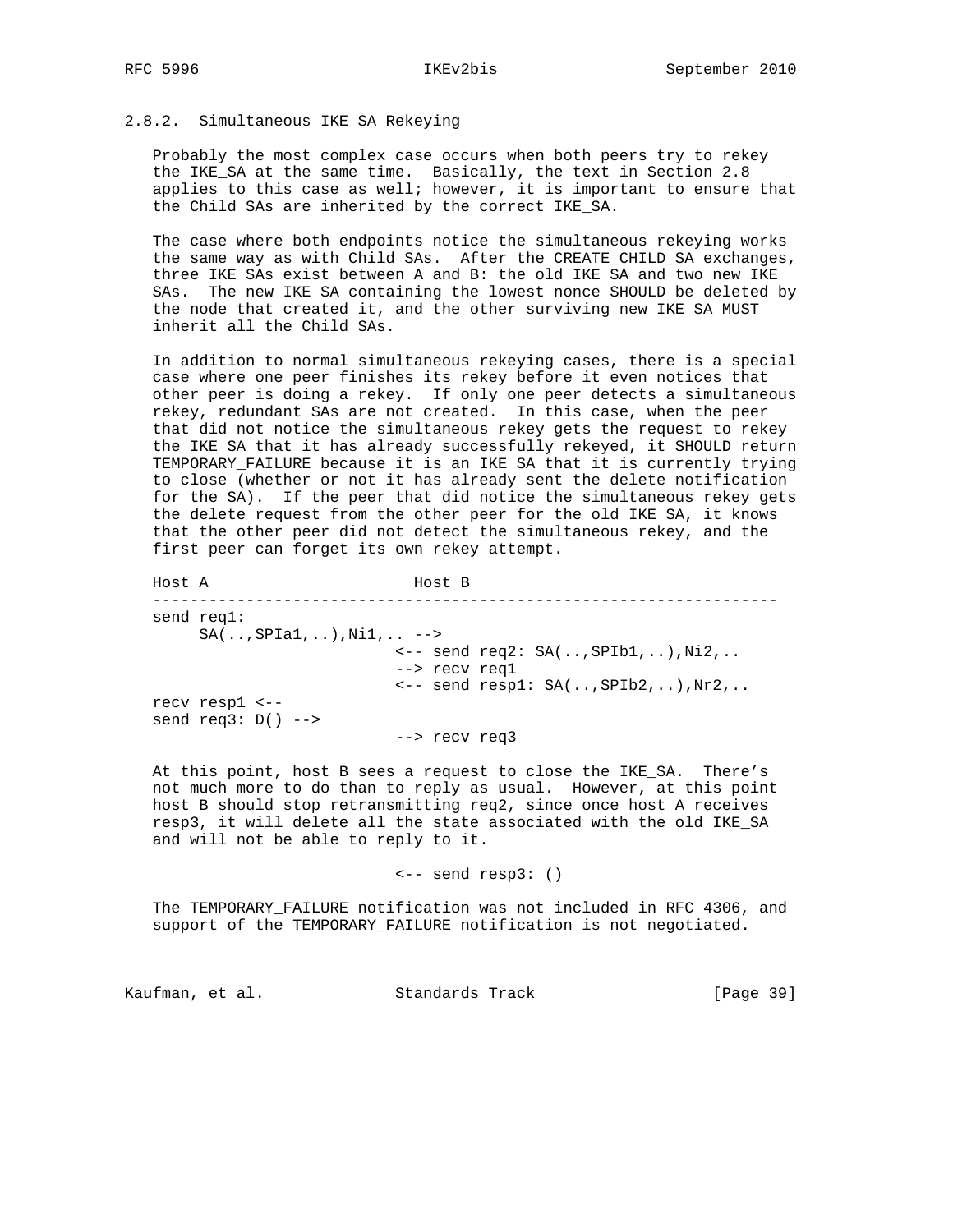Thus, older peers that implement RFC 4306 but not this document may receive these notifications. In that case, they will treat it the same as any other unknown error notification, and will stop the exchange. Because the other peer has already rekeyed the exchange, doing so does not have any ill effects.

# 2.8.3. Rekeying the IKE SA versus Reauthentication

 Rekeying the IKE SA and reauthentication are different concepts in IKEv2. Rekeying the IKE SA establishes new keys for the IKE SA and resets the Message ID counters, but it does not authenticate the parties again (no AUTH or EAP payloads are involved).

 Although rekeying the IKE SA may be important in some environments, reauthentication (the verification that the parties still have access to the long-term credentials) is often more important.

 IKEv2 does not have any special support for reauthentication. Reauthentication is done by creating a new IKE SA from scratch (using IKE\_SA\_INIT/IKE\_AUTH exchanges, without any REKEY\_SA Notify payloads), creating new Child SAs within the new IKE SA (without REKEY\_SA Notify payloads), and finally deleting the old IKE SA (which deletes the old Child SAs as well).

 This means that reauthentication also establishes new keys for the IKE SA and Child SAs. Therefore, while rekeying can be performed more often than reauthentication, the situation where "authentication lifetime" is shorter than "key lifetime" does not make sense.

 While creation of a new IKE SA can be initiated by either party (initiator or responder in the original IKE SA), the use of EAP and/or Configuration payloads means in practice that reauthentication has to be initiated by the same party as the original IKE SA. IKEv2 does not currently allow the responder to request reauthentication in this case; however, there are extensions that add this functionality such as [REAUTH].

# 2.9. Traffic Selector Negotiation

 When an RFC4301-compliant IPsec subsystem receives an IP packet that matches a "protect" selector in its Security Policy Database (SPD), the subsystem protects that packet with IPsec. When no SA exists yet, it is the task of IKE to create it. Maintenance of a system's SPD is outside the scope of IKE, although some implementations might update their SPD in connection with the running of IKE (for an example scenario, see Section 1.1.3).

Kaufman, et al. Standards Track [Page 40]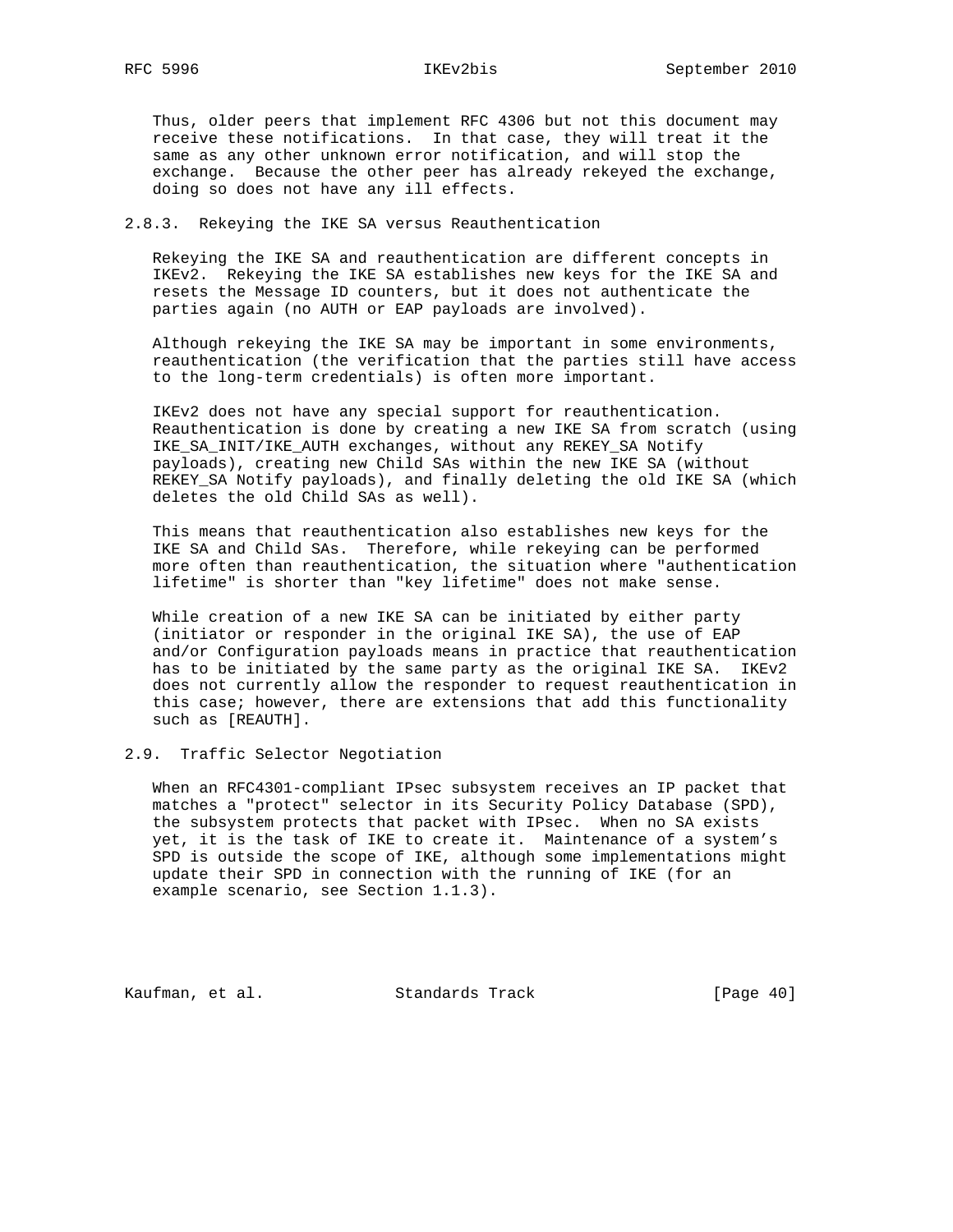Traffic Selector (TS) payloads allow endpoints to communicate some of the information from their SPD to their peers. These must be communicated to IKE from the SPD (for example, the PF\_KEY API [PFKEY] uses the SADB\_ACQUIRE message). TS payloads specify the selection criteria for packets that will be forwarded over the newly set up SA. This can serve as a consistency check in some scenarios to assure that the SPDs are consistent. In others, it guides the dynamic update of the SPD.

 Two TS payloads appear in each of the messages in the exchange that creates a Child SA pair. Each TS payload contains one or more Traffic Selectors. Each Traffic Selector consists of an address range (IPv4 or IPv6), a port range, and an IP protocol ID.

 The first of the two TS payloads is known as TSi (Traffic Selector initiator). The second is known as TSr (Traffic Selector-responder). TSi specifies the source address of traffic forwarded from (or the destination address of traffic forwarded to) the initiator of the Child SA pair. TSr specifies the destination address of the traffic forwarded to (or the source address of the traffic forwarded from) the responder of the Child SA pair. For example, if the original initiator requests the creation of a Child SA pair, and wishes to tunnel all traffic from subnet 198.51.100.\* on the initiator's side to subnet 192.0.2.\* on the responder's side, the initiator would include a single Traffic Selector in each TS payload. TSi would specify the address range  $(198.51.100.0 - 198.51.100.255)$  and TSr would specify the address range  $(192.0.2.0 - 192.0.2.255)$ . Assuming that proposal was acceptable to the responder, it would send identical TS payloads back.

 IKEv2 allows the responder to choose a subset of the traffic proposed by the initiator. This could happen when the configurations of the two endpoints are being updated but only one end has received the new information. Since the two endpoints may be configured by different people, the incompatibility may persist for an extended period even in the absence of errors. It also allows for intentionally different configurations, as when one end is configured to tunnel all addresses and depends on the other end to have the up-to-date list.

 When the responder chooses a subset of the traffic proposed by the initiator, it narrows the Traffic Selectors to some subset of the initiator's proposal (provided the set does not become the null set). If the type of Traffic Selector proposed is unknown, the responder ignores that Traffic Selector, so that the unknown type is not returned in the narrowed set.

Kaufman, et al. Standards Track [Page 41]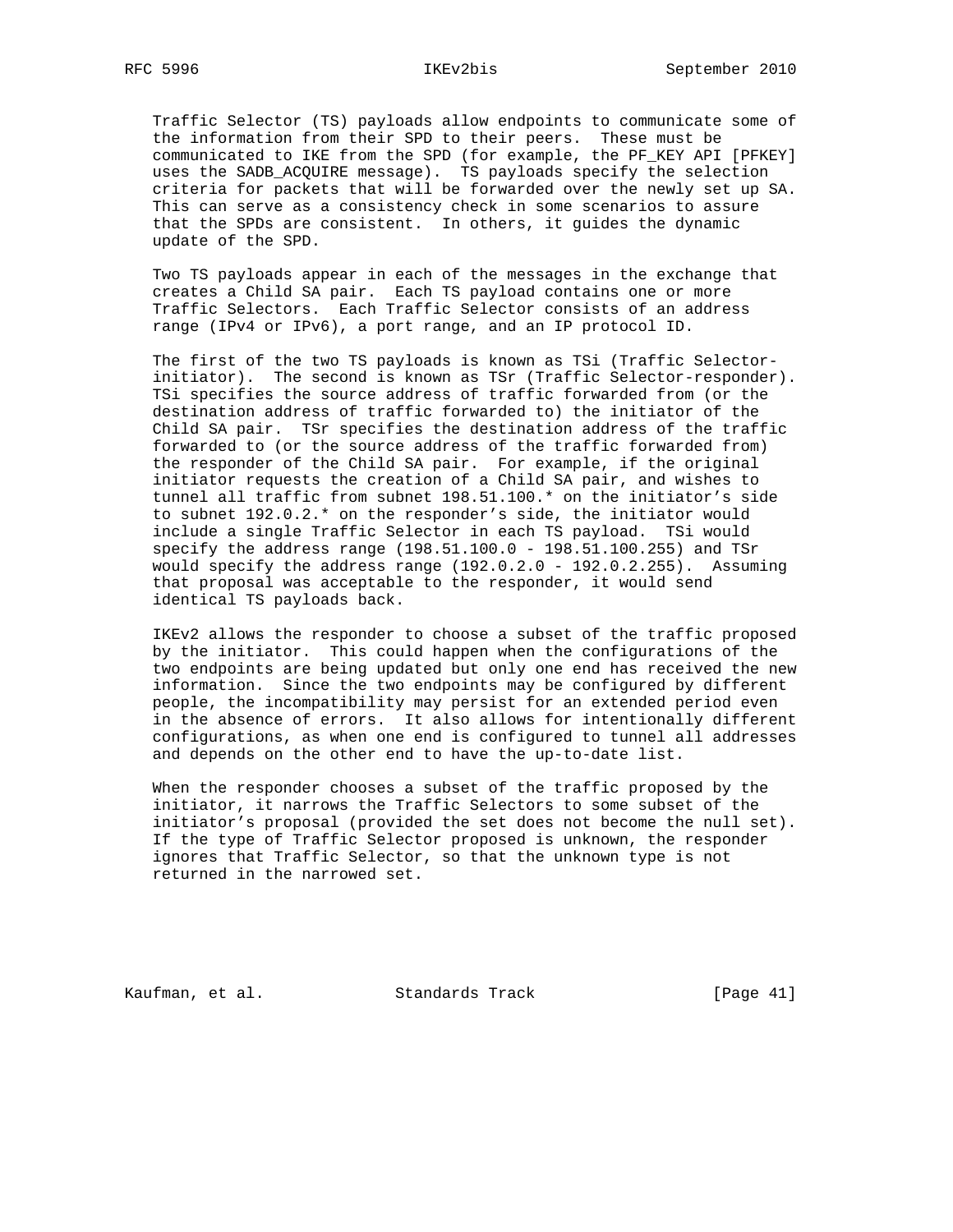To enable the responder to choose the appropriate range in this case, if the initiator has requested the SA due to a data packet, the initiator SHOULD include as the first Traffic Selector in each of TSi and TSr a very specific Traffic Selector including the addresses in the packet triggering the request. In the example, the initiator would include in TSi two Traffic Selectors: the first containing the address range (198.51.100.43 - 198.51.100.43) and the source port and IP protocol from the packet and the second containing (198.51.100.0 - 198.51.100.255) with all ports and IP protocols. The initiator would similarly include two Traffic Selectors in TSr. If the initiator creates the Child SA pair not in response to an arriving packet, but rather, say, upon startup, then there may be no specific addresses the initiator prefers for the initial tunnel over any other. In that case, the first values in TSi and TSr can be ranges rather than specific values.

The responder performs the narrowing as follows:

- o If the responder's policy does not allow it to accept any part of the proposed Traffic Selectors, it responds with a TS\_UNACCEPTABLE Notify message.
- o If the responder's policy allows the entire set of traffic covered by TSi and TSr, no narrowing is necessary, and the responder can return the same TSi and TSr values.
- o If the responder's policy allows it to accept the first selector of TSi and TSr, then the responder MUST narrow the Traffic Selectors to a subset that includes the initiator's first choices. In this example above, the responder might respond with TSi being (198.51.100.43 - 198.51.100.43) with all ports and IP protocols.
- o If the responder's policy does not allow it to accept the first selector of TSi and TSr, the responder narrows to an acceptable subset of TSi and TSr.

 When narrowing is done, there may be several subsets that are acceptable but their union is not. In this case, the responder arbitrarily chooses one of them, and MAY include an ADDITIONAL\_TS\_POSSIBLE notification in the response. The ADDITIONAL\_TS\_POSSIBLE notification asserts that the responder narrowed the proposed Traffic Selectors but that other Traffic Selectors would also have been acceptable, though only in a separate SA. There is no data associated with this Notify type. This case will occur only when the initiator and responder are configured differently from one another. If the initiator and responder agree on the granularity of tunnels, the initiator will never request a tunnel wider than the responder will accept.

Kaufman, et al. Standards Track [Page 42]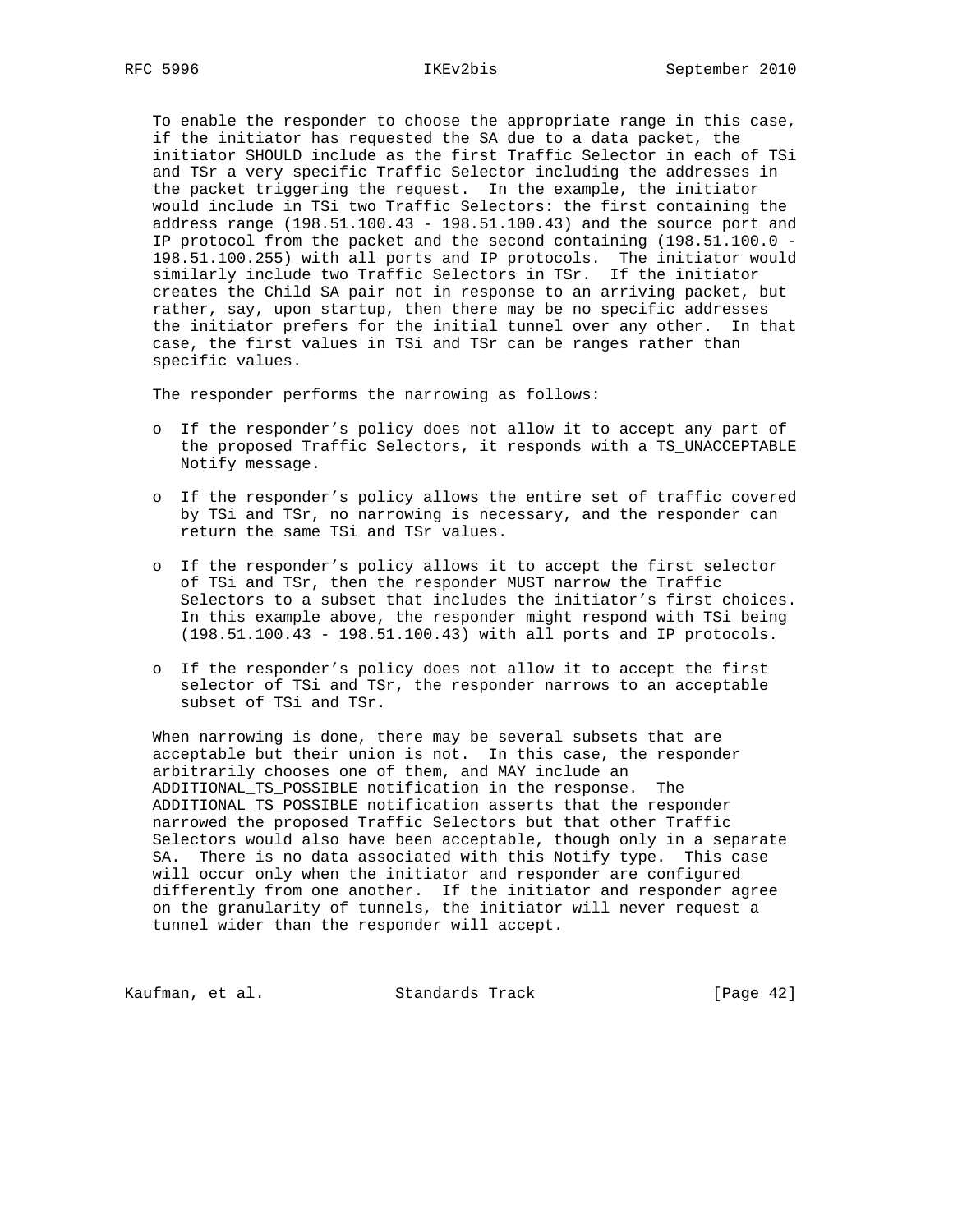It is possible for the responder's policy to contain multiple smaller ranges, all encompassed by the initiator's Traffic Selector, and with the responder's policy being that each of those ranges should be sent over a different SA. Continuing the example above, the responder might have a policy of being willing to tunnel those addresses to and from the initiator, but might require that each address pair be on a separately negotiated Child SA. If the initiator didn't generate its request based on the packet, but (for example) upon startup, there would not be the very specific first Traffic Selectors helping the responder to select the correct range. There would be no way for the responder to determine which pair of addresses should be included in this tunnel, and it would have to make a guess or reject the request with a SINGLE\_PAIR\_REQUIRED Notify message.

 The SINGLE\_PAIR\_REQUIRED error indicates that a CREATE\_CHILD\_SA request is unacceptable because its sender is only willing to accept Traffic Selectors specifying a single pair of addresses. The requestor is expected to respond by requesting an SA for only the specific traffic it is trying to forward.

 Few implementations will have policies that require separate SAs for each address pair. Because of this, if only some parts of the TSi and TSr proposed by the initiator are acceptable to the responder, responders SHOULD narrow the selectors to an acceptable subset rather than use SINGLE\_PAIR\_REQUIRED.

### 2.9.1. Traffic Selectors Violating Own Policy

 When creating a new SA, the initiator needs to avoid proposing Traffic Selectors that violate its own policy. If this rule is not followed, valid traffic may be dropped. If you use decorrelated policies from [IPSECARCH], this kind of policy violations cannot happen.

 This is best illustrated by an example. Suppose that host A has a policy whose effect is that traffic to 198.51.100.66 is sent via host B encrypted using AES, and traffic to all other hosts in 198.51.100.0/24 is also sent via B, but must use 3DES. Suppose also that host B accepts any combination of AES and 3DES.

 If host A now proposes an SA that uses 3DES, and includes TSr containing (198.51.100.0-198.51.100.255), this will be accepted by host B. Now, host B can also use this SA to send traffic from 198.51.100.66, but those packets will be dropped by A since it requires the use of AES for this traffic. Even if host A creates a new SA only for 198.51.100.66 that uses AES, host B may freely continue to use the first SA for the traffic. In this situation,

Kaufman, et al. Standards Track [Page 43]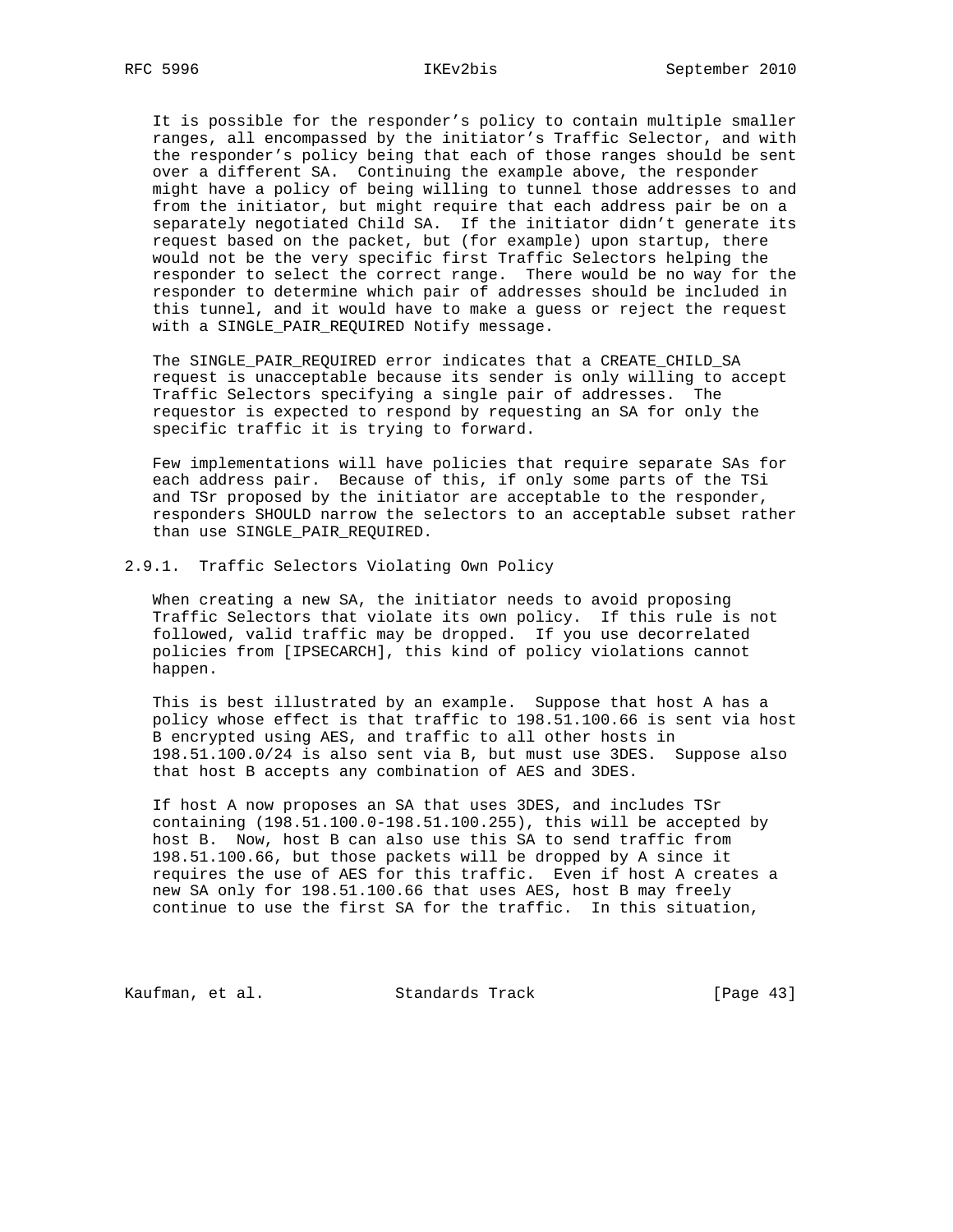when proposing the SA, host A should have followed its own policy, and included a TSr containing ((198.51.100.0- 198.51.100.65),(198.51.100.67-198.51.100.255)) instead.

 In general, if (1) the initiator makes a proposal "for traffic X (TSi/TSr), do SA", and (2) for some subset X' of X, the initiator does not actually accept traffic X' with SA, and (3) the initiator would be willing to accept traffic X' with some SA' (!=SA), valid traffic can be unnecessarily dropped since the responder can apply either SA or SA' to traffic X'.

# 2.10. Nonces

 The IKE\_SA\_INIT messages each contain a nonce. These nonces are used as inputs to cryptographic functions. The CREATE\_CHILD\_SA request and the CREATE\_CHILD\_SA response also contain nonces. These nonces are used to add freshness to the key derivation technique used to obtain keys for Child SA, and to ensure creation of strong pseudorandom bits from the Diffie-Hellman key. Nonces used in IKEv2 MUST be randomly chosen, MUST be at least 128 bits in size, and MUST be at least half the key size of the negotiated pseudorandom function (PRF). However, the initiator chooses the nonce before the outcome of the negotiation is known. Because of that, the nonce has to be long enough for all the PRFs being proposed. If the same random number source is used for both keys and nonces, care must be taken to ensure that the latter use does not compromise the former.

2.11. Address and Port Agility

 IKE runs over UDP ports 500 and 4500, and implicitly sets up ESP and AH associations for the same IP addresses over which it runs. The IP addresses and ports in the outer header are, however, not themselves cryptographically protected, and IKE is designed to work even through Network Address Translation (NAT) boxes. An implementation MUST accept incoming requests even if the source port is not 500 or 4500, and MUST respond to the address and port from which the request was received. It MUST specify the address and port at which the request was received as the source address and port in the response. IKE functions identically over IPv4 or IPv6.

### 2.12. Reuse of Diffie-Hellman Exponentials

 IKE generates keying material using an ephemeral Diffie-Hellman exchange in order to gain the property of "perfect forward secrecy". This means that once a connection is closed and its corresponding keys are forgotten, even someone who has recorded all of the data from the connection and gets access to all of the long-term keys of

Kaufman, et al. Standards Track [Page 44]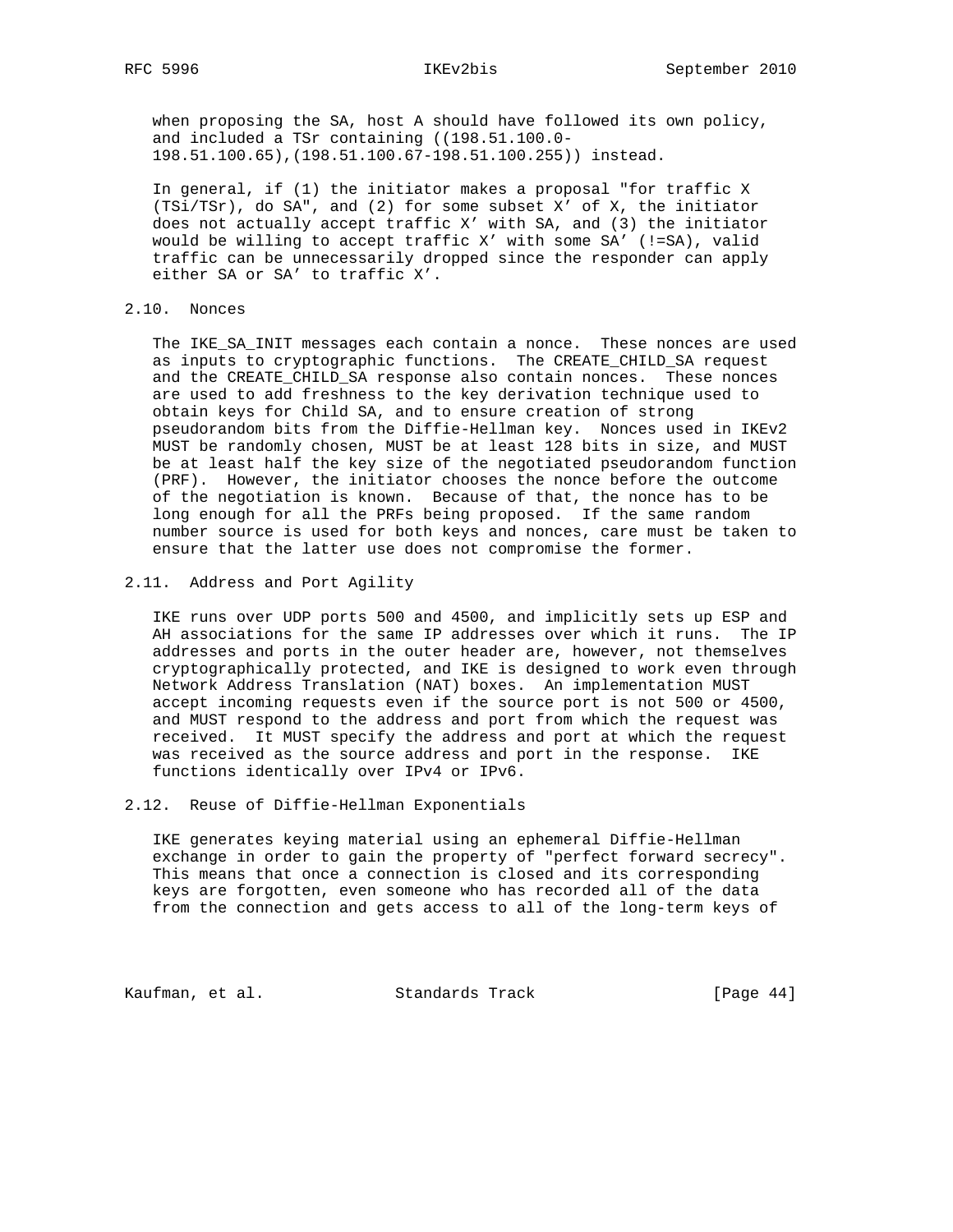# RFC 5996 IKEv2bis September 2010

 the two endpoints cannot reconstruct the keys used to protect the conversation without doing a brute force search of the session key space.

 Achieving perfect forward secrecy requires that when a connection is closed, each endpoint MUST forget not only the keys used by the connection but also any information that could be used to recompute those keys.

 Because computing Diffie-Hellman exponentials is computationally expensive, an endpoint may find it advantageous to reuse those exponentials for multiple connection setups. There are several reasonable strategies for doing this. An endpoint could choose a new exponential only periodically though this could result in less-than perfect forward secrecy if some connection lasts for less than the lifetime of the exponential. Or it could keep track of which exponential was used for each connection and delete the information associated with the exponential only when some corresponding connection was closed. This would allow the exponential to be reused without losing perfect forward secrecy at the cost of maintaining more state.

 Whether and when to reuse Diffie-Hellman exponentials are private decisions in the sense that they will not affect interoperability. An implementation that reuses exponentials MAY choose to remember the exponential used by the other endpoint on past exchanges and if one is reused to avoid the second half of the calculation. See [REUSE] for a security analysis of this practice and for additional security considerations when reusing ephemeral Diffie-Hellman keys.

## 2.13. Generating Keying Material

 In the context of the IKE SA, four cryptographic algorithms are negotiated: an encryption algorithm, an integrity protection algorithm, a Diffie-Hellman group, and a pseudorandom function (PRF). The PRF is used for the construction of keying material for all of the cryptographic algorithms used in both the IKE SA and the Child SAs.

 We assume that each encryption algorithm and integrity protection algorithm uses a fixed-size key and that any randomly chosen value of that fixed size can serve as an appropriate key. For algorithms that accept a variable-length key, a fixed key size MUST be specified as part of the cryptographic transform negotiated (see Section 3.3.5 for the definition of the Key Length transform attribute). For algorithms for which not all values are valid keys (such as DES or 3DES with key parity), the algorithm by which keys are derived from arbitrary values MUST be specified by the cryptographic transform.

Kaufman, et al. Standards Track [Page 45]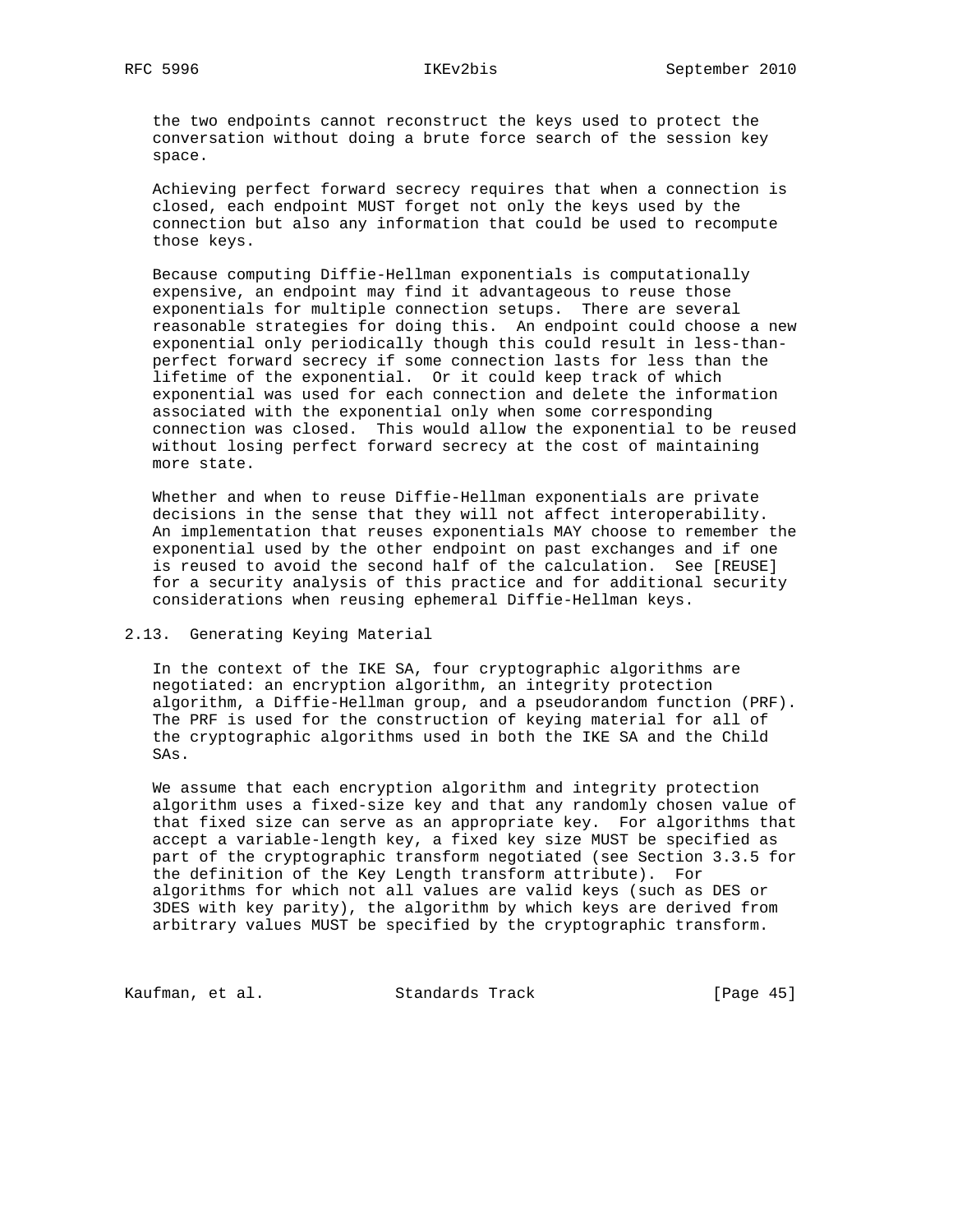For integrity protection functions based on Hashed Message Authentication Code (HMAC), the fixed key size is the size of the output of the underlying hash function.

 It is assumed that PRFs accept keys of any length, but have a preferred key size. The preferred key size MUST be used as the length of SK\_d, SK\_pi, and SK\_pr (see Section 2.14). For PRFs based on the HMAC construction, the preferred key size is equal to the length of the output of the underlying hash function. Other types of PRFs MUST specify their preferred key size.

 Keying material will always be derived as the output of the negotiated PRF algorithm. Since the amount of keying material needed may be greater than the size of the output of the PRF, the PRF is used iteratively. The term "prf+" describes a function that outputs a pseudorandom stream based on the inputs to a pseudorandom function called "prf".

In the following, | indicates concatenation. prf+ is defined as:

prf+  $(K, S) = T1 | T2 | T3 | T4 | ...$ 

 where:  $T1 = prf (K, S | 0x01)$  $T2 = prf (K, T1 | S | 0x02)$  T3 = prf (K, T2 | S | 0x03) T4 = prf (K, T3 | S | 0x04) ...

 This continues until all the material needed to compute all required keys has been output from prf+. The keys are taken from the output string without regard to boundaries (e.g., if the required keys are a 256-bit Advanced Encryption Standard (AES) key and a 160-bit HMAC key, and the prf function generates 160 bits, the AES key will come from T1 and the beginning of T2, while the HMAC key will come from the rest of T2 and the beginning of T3).

 The constant concatenated to the end of each prf function is a single octet. The prf+ function is not defined beyond 255 times the size of the prf function output.

2.14. Generating Keying Material for the IKE SA

 The shared keys are computed as follows. A quantity called SKEYSEED is calculated from the nonces exchanged during the IKE\_SA\_INIT exchange and the Diffie-Hellman shared secret established during that exchange. SKEYSEED is used to calculate seven other secrets: SK\_d used for deriving new keys for the Child SAs established with this

Kaufman, et al. Standards Track [Page 46]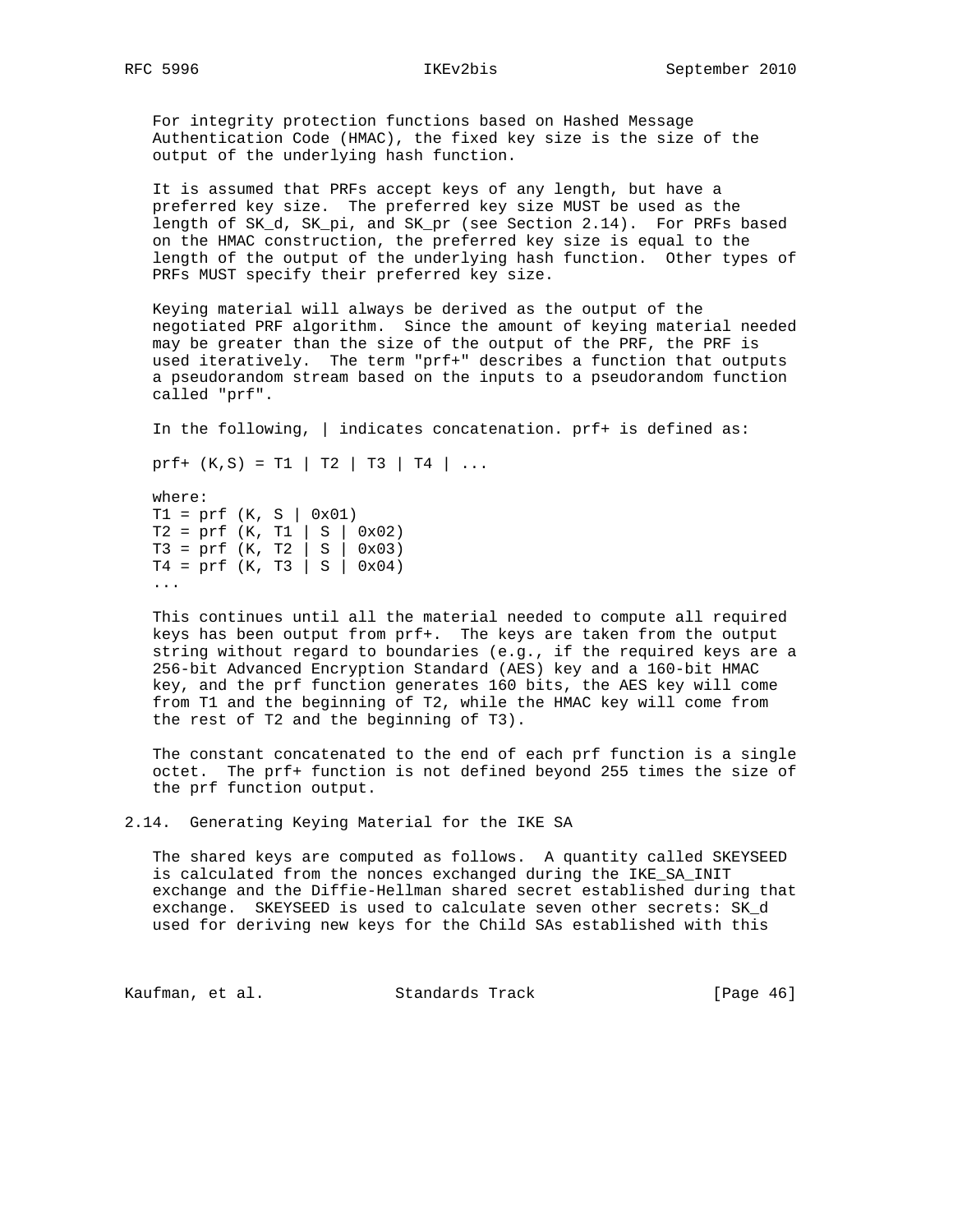IKE SA; SK\_ai and SK\_ar used as a key to the integrity protection algorithm for authenticating the component messages of subsequent exchanges; SK\_ei and SK\_er used for encrypting (and of course decrypting) all subsequent exchanges; and SK\_pi and SK\_pr, which are used when generating an AUTH payload. The lengths of SK\_d, SK\_pi, and SK\_pr MUST be the preferred key length of the PRF agreed upon.

SKEYSEED and its derivatives are computed as follows:

SKEYSEED =  $prf(Ni | Nr, g^i)r)$ 

 {SK\_d | SK\_ai | SK\_ar | SK\_ei | SK\_er | SK\_pi | SK\_pr } = prf+ (SKEYSEED, Ni | Nr | SPIi | SPIr )

 (indicating that the quantities SK\_d, SK\_ai, SK\_ar, SK\_ei, SK\_er, SK\_pi, and SK\_pr are taken in order from the generated bits of the prf+). g^ir is the shared secret from the ephemeral Diffie-Hellman exchange.  $g^{\lambda}$ ir is represented as a string of octets in big endian order padded with zeros if necessary to make it the length of the modulus. Ni and Nr are the nonces, stripped of any headers. For historical backward-compatibility reasons, there are two PRFs that are treated specially in this calculation. If the negotiated PRF is AES-XCBC-PRF-128 [AESXCBCPRF128] or AES-CMAC-PRF-128 [AESCMACPRF128], only the first 64 bits of Ni and the first 64 bits of Nr are used in calculating SKEYSEED, but all the bits are used for input to the prf+ function.

 The two directions of traffic flow use different keys. The keys used to protect messages from the original initiator are SK\_ai and SK\_ei. The keys used to protect messages in the other direction are SK\_ar and SK\_er.

2.15. Authentication of the IKE SA

 When not using extensible authentication (see Section 2.16), the peers are authenticated by having each sign (or MAC using a padded shared secret as the key, as described later in this section) a block of data. In these calculations, IDi' and IDr' are the entire ID payloads excluding the fixed header. For the responder, the octets to be signed start with the first octet of the first SPI in the header of the second message (IKE\_SA\_INIT response) and end with the last octet of the last payload in the second message. Appended to this (for the purposes of computing the signature) are the initiator's nonce Ni (just the value, not the payload containing it), and the value prf(SK\_pr, IDr'). Note that neither the nonce Ni nor the value prf(SK\_pr, IDr') are transmitted. Similarly, the initiator signs the first message (IKE\_SA\_INIT request), starting with the first octet of the first SPI in the header and ending with the last

Kaufman, et al. Standards Track [Page 47]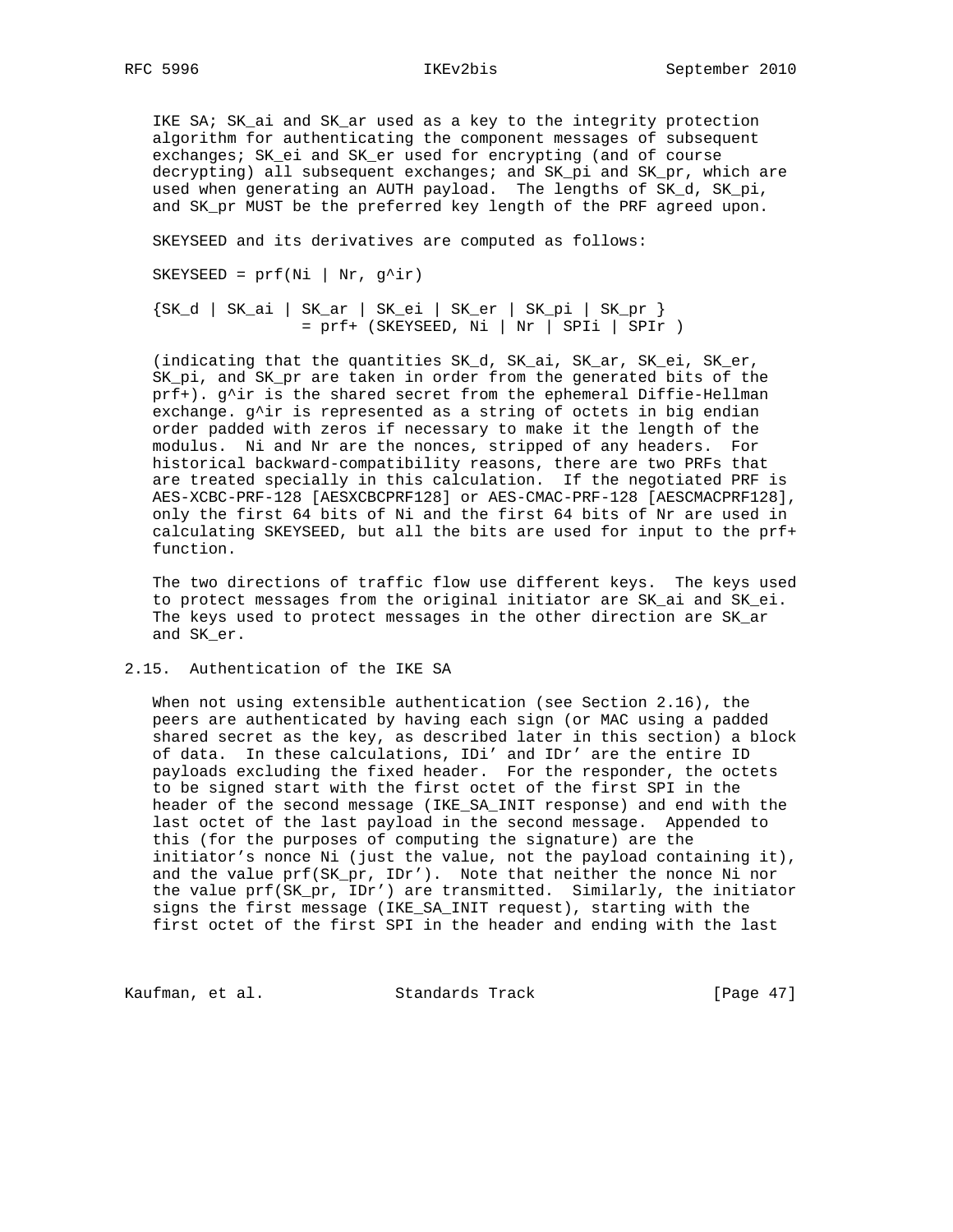octet of the last payload. Appended to this (for purposes of computing the signature) are the responder's nonce Nr, and the value prf(SK\_pi, IDi'). It is critical to the security of the exchange that each side sign the other side's nonce.

The initiator's signed octets can be described as:

 InitiatorSignedOctets = RealMessage1 | NonceRData | MACedIDForI GenIKEHDR = [ four octets 0 if using port 4500 ] | RealIKEHDR  $RealIKEHDR = SPIi | SPIr | ... | Length$  RealMessage1 = RealIKEHDR | RestOfMessage1 NonceRPayload = PayloadHeader | NonceRData InitiatorIDPayload = PayloadHeader | RestOfInitIDPayload RestOfInitIDPayload = IDType | RESERVED | InitIDData MACedIDForI = prf(SK\_pi, RestOfInitIDPayload)

The responder's signed octets can be described as:

 ResponderSignedOctets = RealMessage2 | NonceIData | MACedIDForR GenIKEHDR = [ four octets 0 if using port 4500 ] | RealIKEHDR RealIKEHDR = SPIi | SPIr | . . . | Length RealMessage2 = RealIKEHDR | RestOfMessage2 NonceIPayload = PayloadHeader | NonceIData ResponderIDPayload = PayloadHeader | RestOfRespIDPayload RestOfRespIDPayload = IDType | RESERVED | RespIDData MACedIDForR = prf(SK\_pr, RestOfRespIDPayload)

 Note that all of the payloads are included under the signature, including any payload types not defined in this document. If the first message of the exchange is sent multiple times (such as with a responder cookie and/or a different Diffie-Hellman group), it is the latest version of the message that is signed.

 Optionally, messages 3 and 4 MAY include a certificate, or certificate chain providing evidence that the key used to compute a digital signature belongs to the name in the ID payload. The signature or MAC will be computed using algorithms dictated by the type of key used by the signer, and specified by the Auth Method field in the Authentication payload. There is no requirement that the initiator and responder sign with the same cryptographic algorithms. The choice of cryptographic algorithms depends on the type of key each has. In particular, the initiator may be using a shared key while the responder may have a public signature key and certificate. It will commonly be the case (but it is not required) that, if a shared secret is used for authentication, the same key is used in both directions.

Kaufman, et al. Standards Track [Page 48]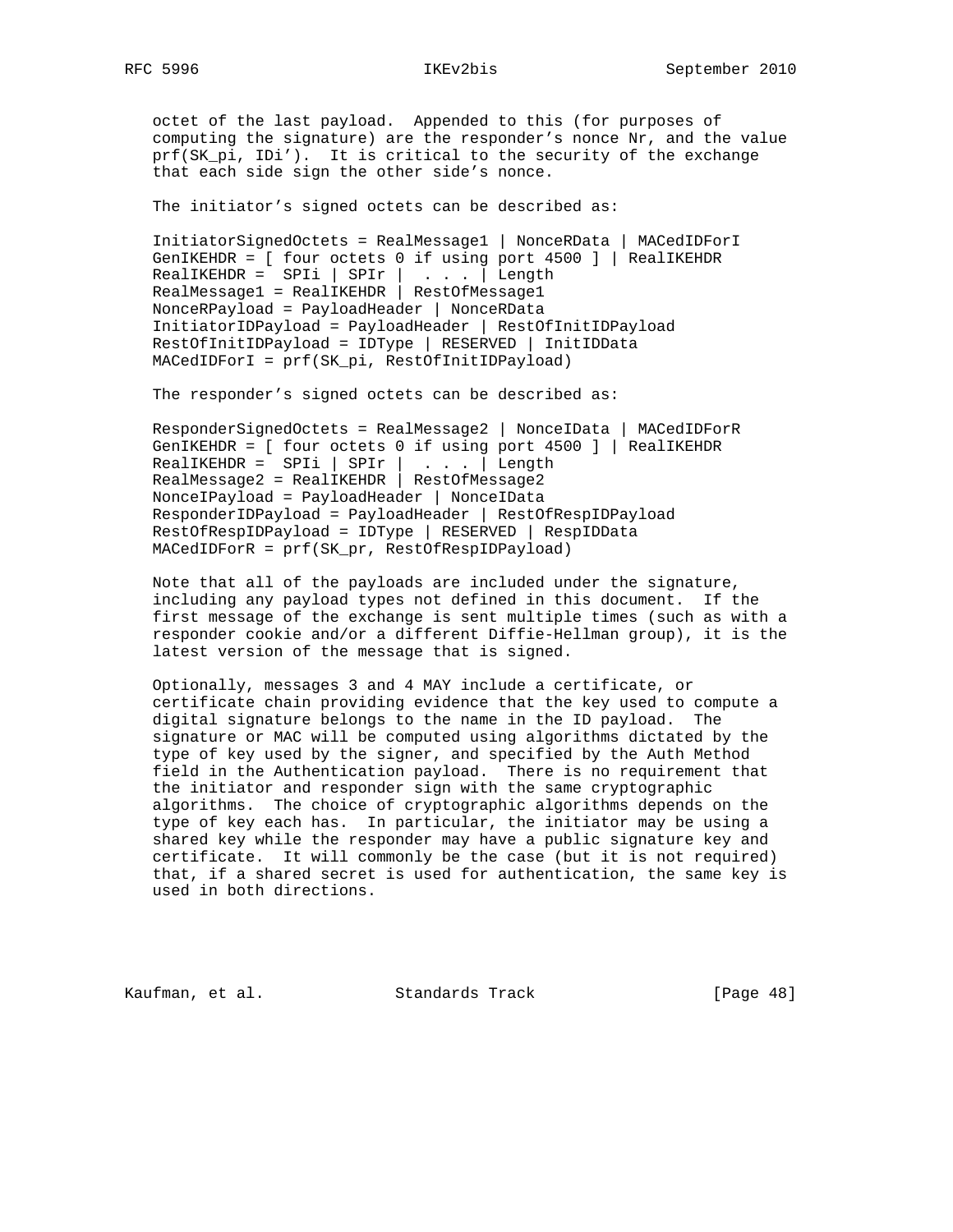Note that it is a common but typically insecure practice to have a shared key derived solely from a user-chosen password without incorporating another source of randomness. This is typically insecure because user-chosen passwords are unlikely to have sufficient unpredictability to resist dictionary attacks and these attacks are not prevented in this authentication method. (Applications using password-based authentication for bootstrapping and IKE SA should use the authentication method in Section 2.16, which is designed to prevent off-line dictionary attacks.) The pre shared key needs to contain as much unpredictability as the strongest key being negotiated. In the case of a pre-shared key, the AUTH value is computed as:

```
 For the initiator:
   AUTH = prf( prf(Shared Secret, "Key Pad for IKEv2"),
                    <InitiatorSignedOctets>)
For the responder:
  AUTH = prf( prf(Shared Secret, "Key Pad for IKEv2"),
                    <ResponderSignedOctets>)
```
 where the string "Key Pad for IKEv2" is 17 ASCII characters without null termination. The shared secret can be variable length. The pad string is added so that if the shared secret is derived from a password, the IKE implementation need not store the password in cleartext, but rather can store the value prf(Shared Secret,"Key Pad for IKEv2"), which could not be used as a password equivalent for protocols other than IKEv2. As noted above, deriving the shared secret from a password is not secure. This construction is used because it is anticipated that people will do it anyway. The management interface by which the shared secret is provided MUST accept ASCII strings of at least 64 octets and MUST NOT add a null terminator before using them as shared secrets. It MUST also accept a hex encoding of the shared secret. The management interface MAY accept other encodings if the algorithm for translating the encoding to a binary string is specified.

 There are two types of EAP authentication (described in Section 2.16), and each type uses different values in the AUTH computations shown above. If the EAP method is key-generating, substitute master session key (MSK) for the shared secret in the computation. For non-key-generating methods, substitute SK\_pi and SK\_pr, respectively, for the shared secret in the two AUTH computations.

Kaufman, et al. Standards Track [Page 49]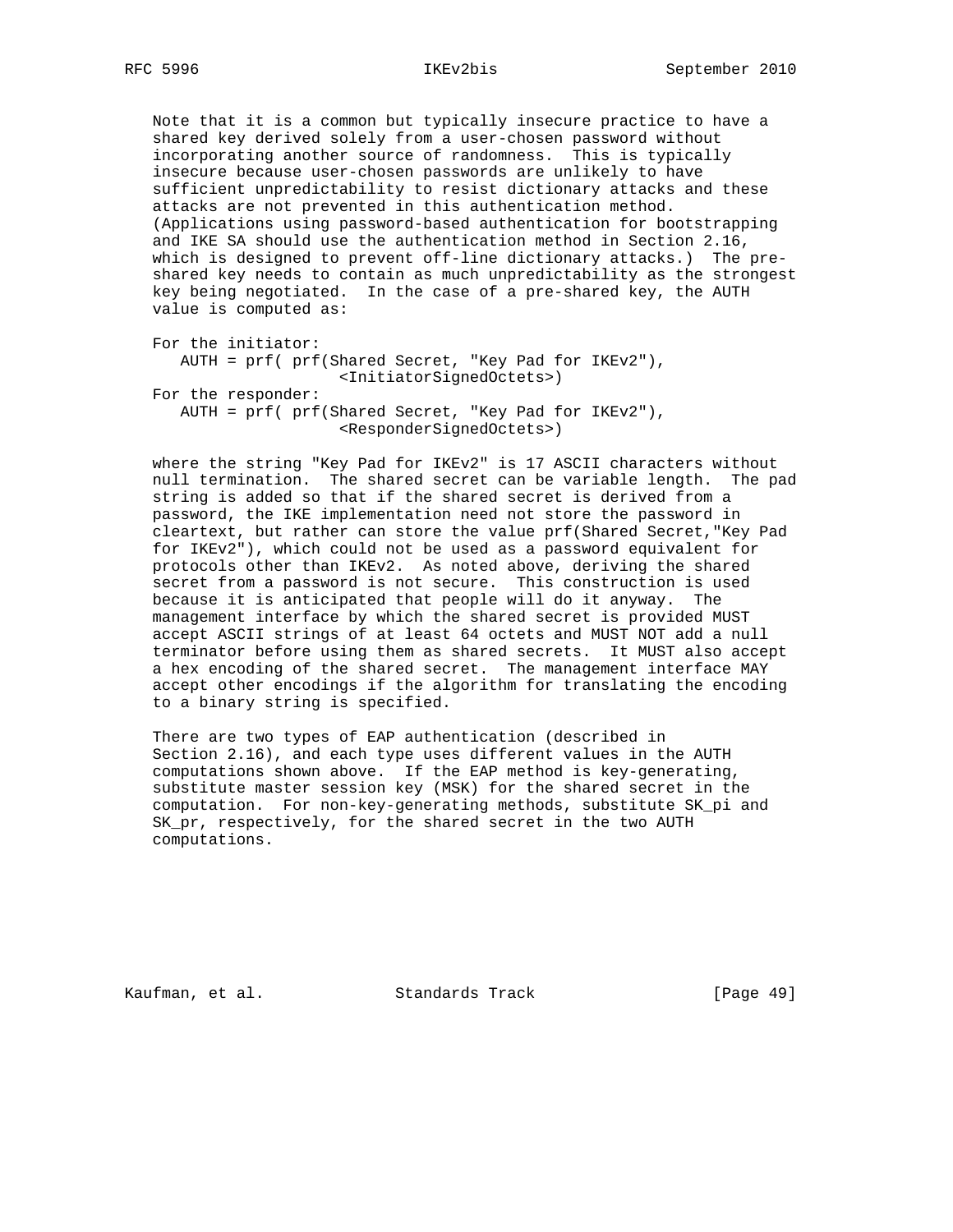### 2.16. Extensible Authentication Protocol Methods

 In addition to authentication using public key signatures and shared secrets, IKE supports authentication using methods defined in RFC 3748 [EAP]. Typically, these methods are asymmetric (designed for a user authenticating to a server), and they may not be mutual. For this reason, these protocols are typically used to authenticate the initiator to the responder and MUST be used in conjunction with a public-key-signature-based authentication of the responder to the initiator. These methods are often associated with mechanisms referred to as "Legacy Authentication" mechanisms.

 While this document references [EAP] with the intent that new methods can be added in the future without updating this specification, some simpler variations are documented here. [EAP] defines an authentication protocol requiring a variable number of messages. Extensible Authentication is implemented in IKE as additional IKE\_AUTH exchanges that MUST be completed in order to initialize the IKE SA.

 An initiator indicates a desire to use EAP by leaving out the AUTH payload from the first message in the IKE\_AUTH exchange. (Note that the AUTH payload is required for non-EAP authentication, and is thus not marked as optional in the rest of this document.) By including an IDi payload but not an AUTH payload, the initiator has declared an identity but has not proven it. If the responder is willing to use an EAP method, it will place an Extensible Authentication Protocol (EAP) payload in the response of the IKE\_AUTH exchange and defer sending SAr2, TSi, and TSr until initiator authentication is complete in a subsequent IKE\_AUTH exchange. In the case of a minimal EAP method, the initial SA establishment will appear as follows:

| Initiator                                                         | Responder                                             |
|-------------------------------------------------------------------|-------------------------------------------------------|
| HDR, SAil, KEi, Ni $\rightarrow$                                  | <-- HDR, SAr1, KEr, Nr, [CERTREQ]                     |
| HDR, SK $\{IDi, [CERTREQ, ]$<br>[IDr, ] Shi2,<br>$TSi, TSr$ } --> |                                                       |
|                                                                   | $\leftarrow$ HDR, SK $\{IDr, [CERT, ] AUTH,$<br>EAP } |
| HDR, SK ${EBAP}$ -->                                              | $\leftarrow$ HDR, SK $\{EAP \text{ (success)}\}$      |
| HDR, SK $\{AUTH\}$ -->                                            | $\leftarrow$ HDR, SK $\{$ AUTH, SAr2, TSi, TSr $\}$   |

Kaufman, et al. Standards Track [Page 50]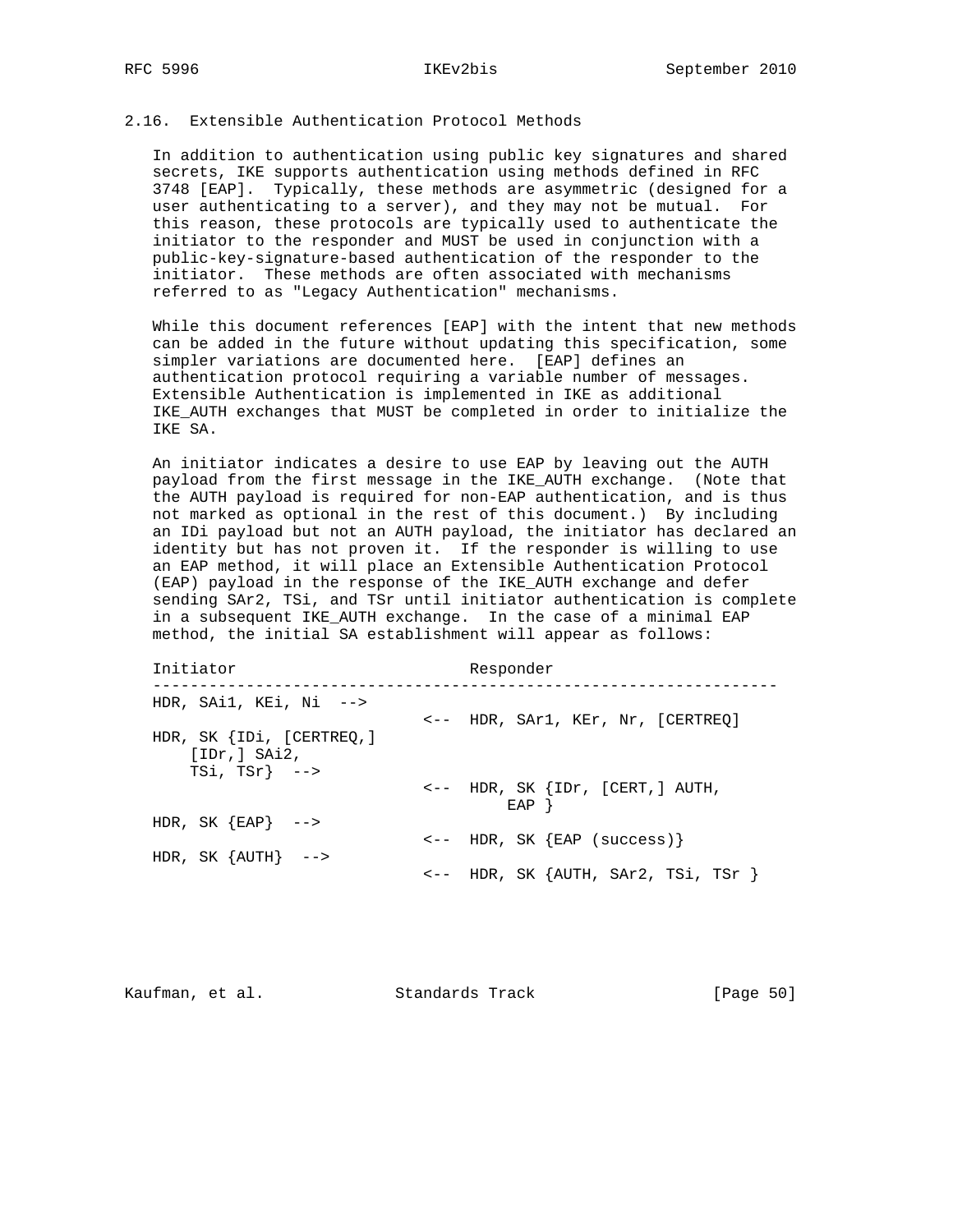As described in Section 2.2, when EAP is used, each pair of IKE SA initial setup messages will have their message numbers incremented; the first pair of AUTH messages will have an ID of 1, the second will be 2, and so on.

 For EAP methods that create a shared key as a side effect of authentication, that shared key MUST be used by both the initiator and responder to generate AUTH payloads in messages 7 and 8 using the syntax for shared secrets specified in Section 2.15. The shared key from EAP is the field from the EAP specification named MSK. This shared key generated during an IKE exchange MUST NOT be used for any other purpose.

 EAP methods that do not establish a shared key SHOULD NOT be used, as they are subject to a number of man-in-the-middle attacks [EAPMITM] if these EAP methods are used in other protocols that do not use a server-authenticated tunnel. Please see the Security Considerations section for more details. If EAP methods that do not generate a shared key are used, the AUTH payloads in messages 7 and 8 MUST be generated using SK\_pi and SK\_pr, respectively.

 The initiator of an IKE SA using EAP needs to be capable of extending the initial protocol exchange to at least ten IKE\_AUTH exchanges in the event the responder sends notification messages and/or retries the authentication prompt. Once the protocol exchange defined by the chosen EAP authentication method has successfully terminated, the responder MUST send an EAP payload containing the Success message. Similarly, if the authentication method has failed, the responder MUST send an EAP payload containing the Failure message. The responder MAY at any time terminate the IKE exchange by sending an EAP payload containing the Failure message.

 Following such an extended exchange, the EAP AUTH payloads MUST be included in the two messages following the one containing the EAP Success message.

 When the initiator authentication uses EAP, it is possible that the contents of the IDi payload is used only for Authentication, Authorization, and Accounting (AAA) routing purposes and selecting which EAP method to use. This value may be different from the identity authenticated by the EAP method. It is important that policy lookups and access control decisions use the actual authenticated identity. Often the EAP server is implemented in a separate AAA server that communicates with the IKEv2 responder. In this case, the authenticated identity, if different from that in the IDi payload, has to be sent from the AAA server to the IKEv2 responder.

Kaufman, et al. Standards Track [Page 51]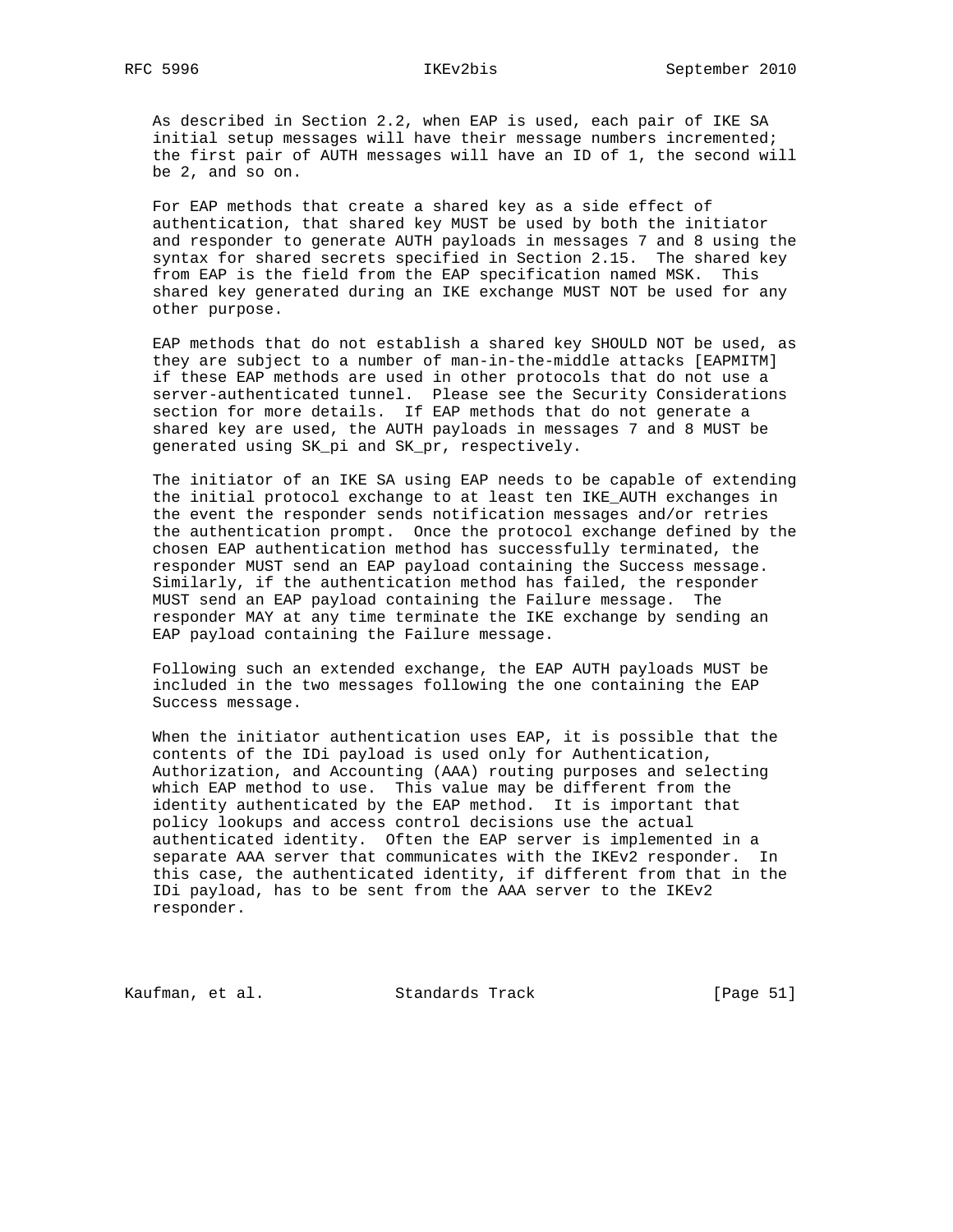2.17. Generating Keying Material for Child SAs

 A single Child SA is created by the IKE\_AUTH exchange, and additional Child SAs can optionally be created in CREATE\_CHILD\_SA exchanges. Keying material for them is generated as follows:

 $KEYMAT = prf + (SK_d, Ni | Nr)$ 

 Where Ni and Nr are the nonces from the IKE\_SA\_INIT exchange if this request is the first Child SA created or the fresh Ni and Nr from the CREATE\_CHILD\_SA exchange if this is a subsequent creation.

 For CREATE\_CHILD\_SA exchanges including an optional Diffie-Hellman exchange, the keying material is defined as:

KEYMAT =  $prf+(SK_d, g^ir (new) | Ni | Nr)$ 

where  $g^{\wedge}$ ir (new) is the shared secret from the ephemeral Diffie- Hellman exchange of this CREATE\_CHILD\_SA exchange (represented as an octet string in big endian order padded with zeros in the high-order bits if necessary to make it the length of the modulus).

 A single CHILD\_SA negotiation may result in multiple Security Associations. ESP and AH SAs exist in pairs (one in each direction), so two SAs are created in a single Child SA negotiation for them. Furthermore, Child SA negotiation may include some future IPsec protocol(s) in addition to, or instead of, ESP or AH (for example, ROHC\_INTEG as described in [ROHCV2]). In any case, keying material for each Child SA MUST be taken from the expanded KEYMAT using the following rules:

- o All keys for SAs carrying data from the initiator to the responder are taken before SAs going from the responder to the initiator.
- o If multiple IPsec protocols are negotiated, keying material for each Child SA is taken in the order in which the protocol headers will appear in the encapsulated packet.
- o If an IPsec protocol requires multiple keys, the order in which they are taken from the SA's keying material needs to be described in the protocol's specification. For ESP and AH, [IPSECARCH] defines the order, namely: the encryption key (if any) MUST be taken from the first bits and the integrity key (if any) MUST be taken from the remaining bits.

Kaufman, et al. Standards Track [Page 52]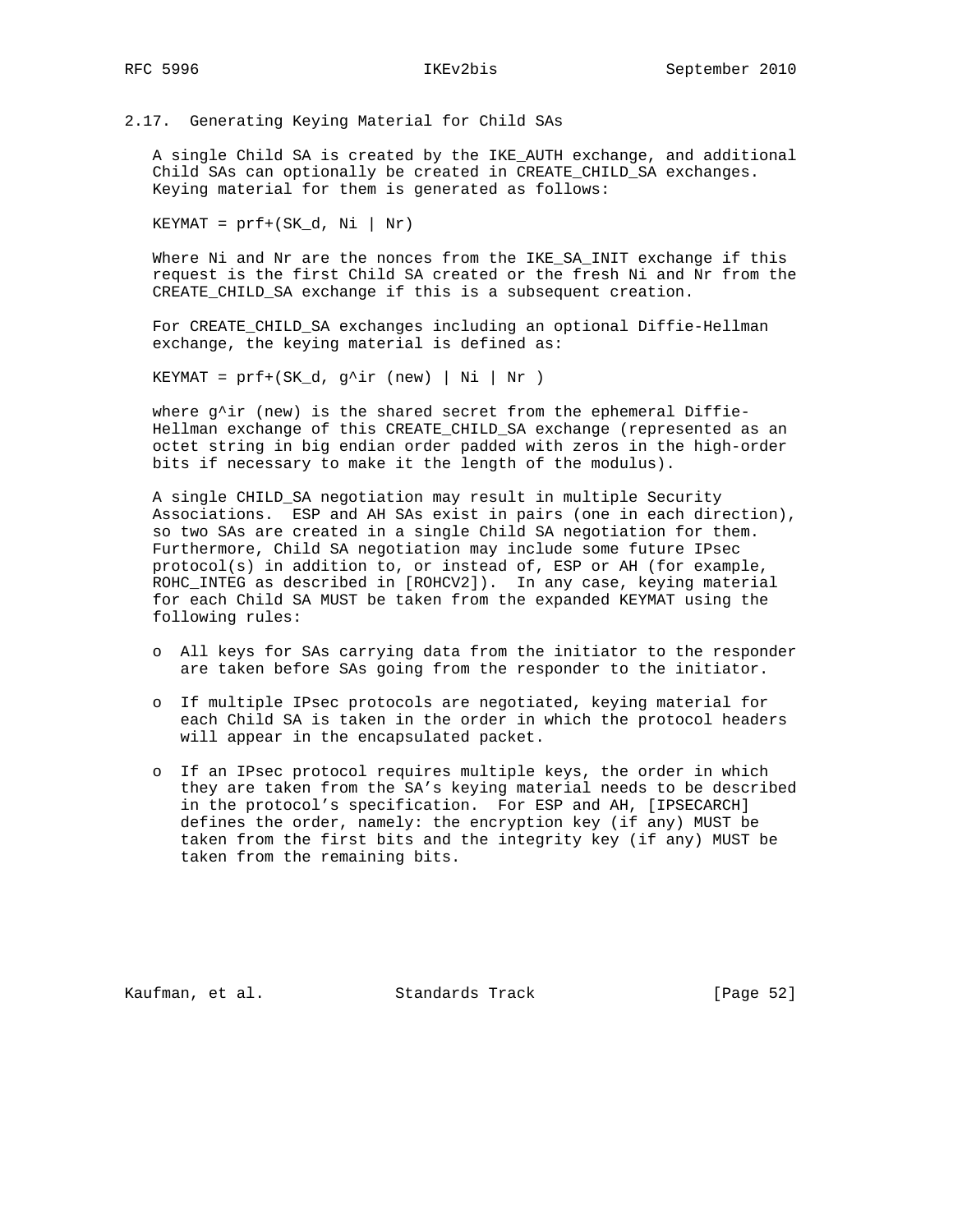Each cryptographic algorithm takes a fixed number of bits of keying material specified as part of the algorithm, or negotiated in SA payloads (see Section 2.13 for description of key lengths, and Section 3.3.5 for the definition of the Key Length transform attribute).

# 2.18. Rekeying IKE SAs Using a CREATE\_CHILD\_SA Exchange

 The CREATE\_CHILD\_SA exchange can be used to rekey an existing IKE SA (see Sections 1.3.2 and 2.8). New initiator and responder SPIs are supplied in the SPI fields in the Proposal structures inside the Security Association (SA) payloads (not the SPI fields in the IKE header). The TS payloads are omitted when rekeying an IKE SA. SKEYSEED for the new IKE SA is computed using SK\_d from the existing IKE SA as follows:

SKEYSEED =  $prf(SK_d (old), g^ir (new) | Ni | Nr)$ 

where g^ir (new) is the shared secret from the ephemeral Diffie- Hellman exchange of this CREATE\_CHILD\_SA exchange (represented as an octet string in big endian order padded with zeros if necessary to make it the length of the modulus) and Ni and Nr are the two nonces stripped of any headers.

 The old and new IKE SA may have selected a different PRF. Because the rekeying exchange belongs to the old IKE SA, it is the old IKE SA's PRF that is used to generate SKEYSEED.

 The main reason for rekeying the IKE SA is to ensure that the compromise of old keying material does not provide information about the current keys, or vice versa. Therefore, implementations MUST perform a new Diffie-Hellman exchange when rekeying the IKE SA. In other words, an initiator MUST NOT propose the value "NONE" for the Diffie-Hellman transform, and a responder MUST NOT accept such a proposal. This means that a successful exchange rekeying the IKE SA always includes the KEi/KEr payloads.

The new IKE SA MUST reset its message counters to 0.

 SK\_d, SK\_ai, SK\_ar, SK\_ei, and SK\_er are computed from SKEYSEED as specified in Section 2.14, using SPIi, SPIr, Ni, and Nr from the new exchange, and using the new IKE SA's PRF.

2.19. Requesting an Internal Address on a Remote Network

 Most commonly occurring in the endpoint-to-security-gateway scenario, an endpoint may need an IP address in the network protected by the security gateway and may need to have that address dynamically

Kaufman, et al. Standards Track [Page 53]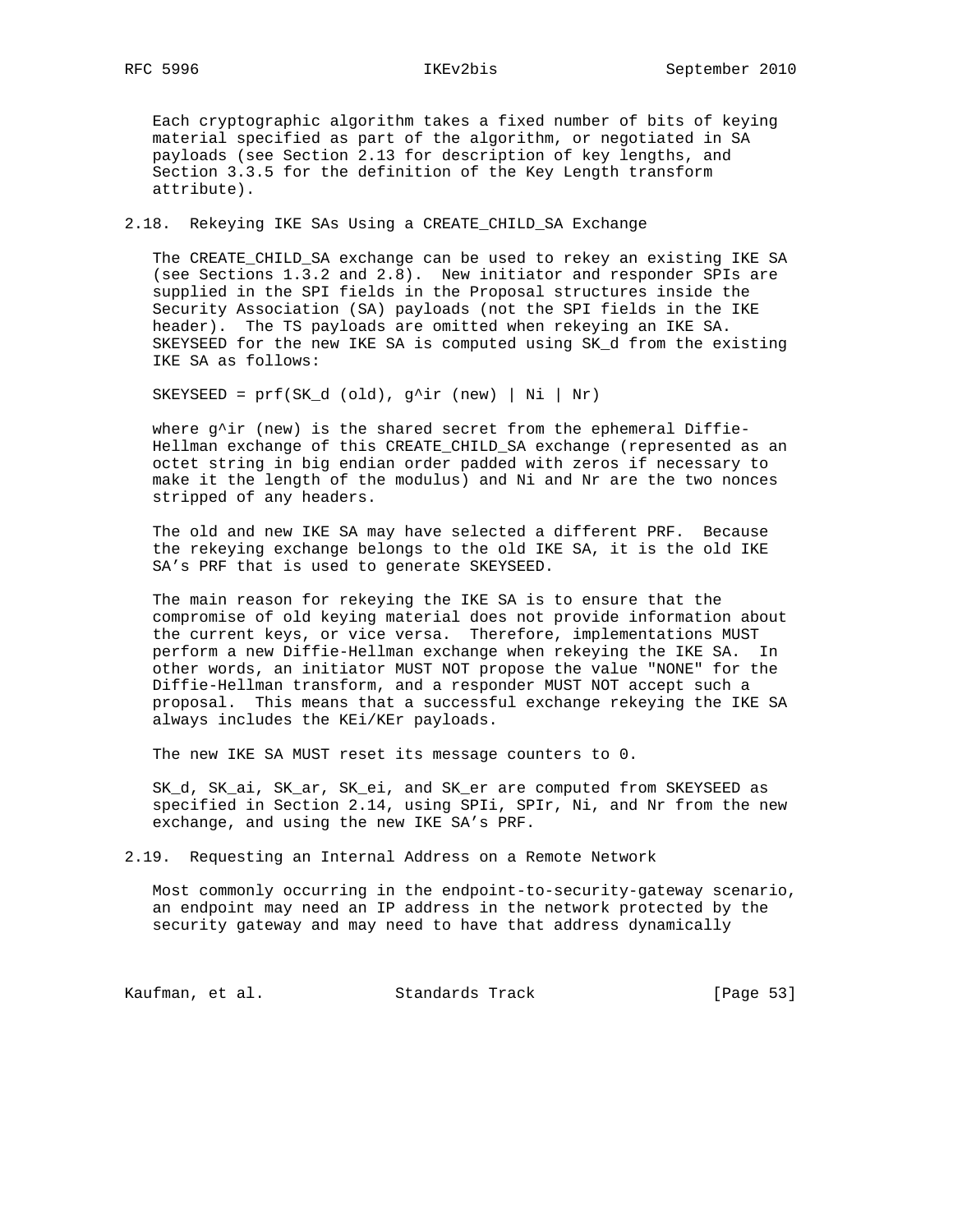assigned. A request for such a temporary address can be included in any request to create a Child SA (including the implicit request in message 3) by including a CP payload. Note, however, it is usual to only assign one IP address during the IKE\_AUTH exchange. That address persists at least until the deletion of the IKE SA.

 This function provides address allocation to an IPsec Remote Access Client (IRAC) trying to tunnel into a network protected by an IPsec Remote Access Server (IRAS). Since the IKE\_AUTH exchange creates an IKE SA and a Child SA, the IRAC MUST request the IRAS-controlled address (and optionally other information concerning the protected network) in the IKE\_AUTH exchange. The IRAS may procure an address for the IRAC from any number of sources such as a DHCP/BOOTP (Bootstrap Protocol) server or its own address pool.

| Initiator                                                                                                  | Responder                                                                          |
|------------------------------------------------------------------------------------------------------------|------------------------------------------------------------------------------------|
| HDR, SK $\{IDi, [CERT, ]$<br>[CERTREQ, ] [IDr, ] AUTH,<br>CP(CFG REOUEST), SAi2,<br>TSi, TSr} $\leftarrow$ | $\leftarrow$ - HDR, SK $\{IDr, [CERT,] AUTH,$<br>CP(CFG_REPLY), SAr2,<br>TSi, TSr} |

 In all cases, the CP payload MUST be inserted before the SA payload. In variations of the protocol where there are multiple IKE\_AUTH exchanges, the CP payloads MUST be inserted in the messages containing the SA payloads.

 CP(CFG\_REQUEST) MUST contain at least an INTERNAL\_ADDRESS attribute (either IPv4 or IPv6) but MAY contain any number of additional attributes the initiator wants returned in the response.

Kaufman, et al. Standards Track [Page 54]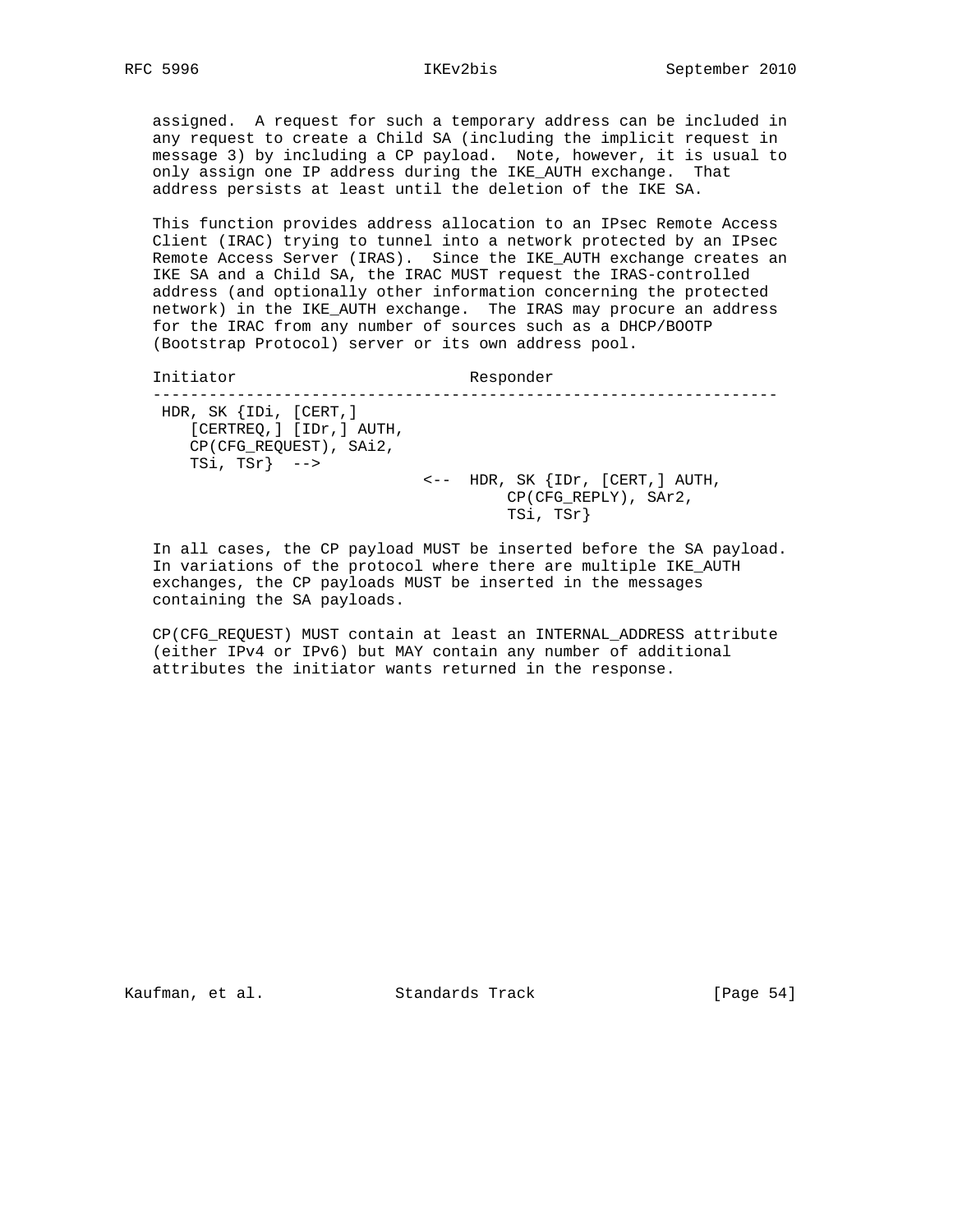For example, message from initiator to responder: CP(CFG\_REQUEST)= INTERNAL\_ADDRESS() TSi = (0, 0-65535,0.0.0.0-255.255.255.255) TSr = (0, 0-65535,0.0.0.0-255.255.255.255) NOTE: Traffic Selectors contain (protocol, port range, address range). Message from responder to initiator: CP(CFG\_REPLY)= INTERNAL\_ADDRESS(192.0.2.202) INTERNAL\_NETMASK(255.255.255.0) INTERNAL\_SUBNET(192.0.2.0/255.255.255.0)

 TSi = (0, 0-65535,192.0.2.202-192.0.2.202) TSr = (0, 0-65535,192.0.2.0-192.0.2.255)

 All returned values will be implementation dependent. As can be seen in the above example, the IRAS MAY also send other attributes that were not included in CP(CFG\_REQUEST) and MAY ignore the non mandatory attributes that it does not support.

 The responder MUST NOT send a CFG\_REPLY without having first received a CP(CFG\_REQUEST) from the initiator, because we do not want the IRAS to perform an unnecessary configuration lookup if the IRAC cannot process the REPLY.

 In the case where the IRAS's configuration requires that CP be used for a given identity IDi, but IRAC has failed to send a CP(CFG\_REQUEST), IRAS MUST fail the request, and terminate the Child SA creation with a FAILED\_CP\_REQUIRED error. The FAILED\_CP\_REQUIRED is not fatal to the IKE SA; it simply causes the Child SA creation to fail. The initiator can fix this by later starting a new Configuration payload request. There is no associated data in the FAILED\_CP\_REQUIRED error.

2.20. Requesting the Peer's Version

 An IKE peer wishing to inquire about the other peer's IKE software version information MAY use the method below. This is an example of a configuration request within an INFORMATIONAL exchange, after the IKE SA and first Child SA have been created.

Kaufman, et al. Standards Track [Page 55]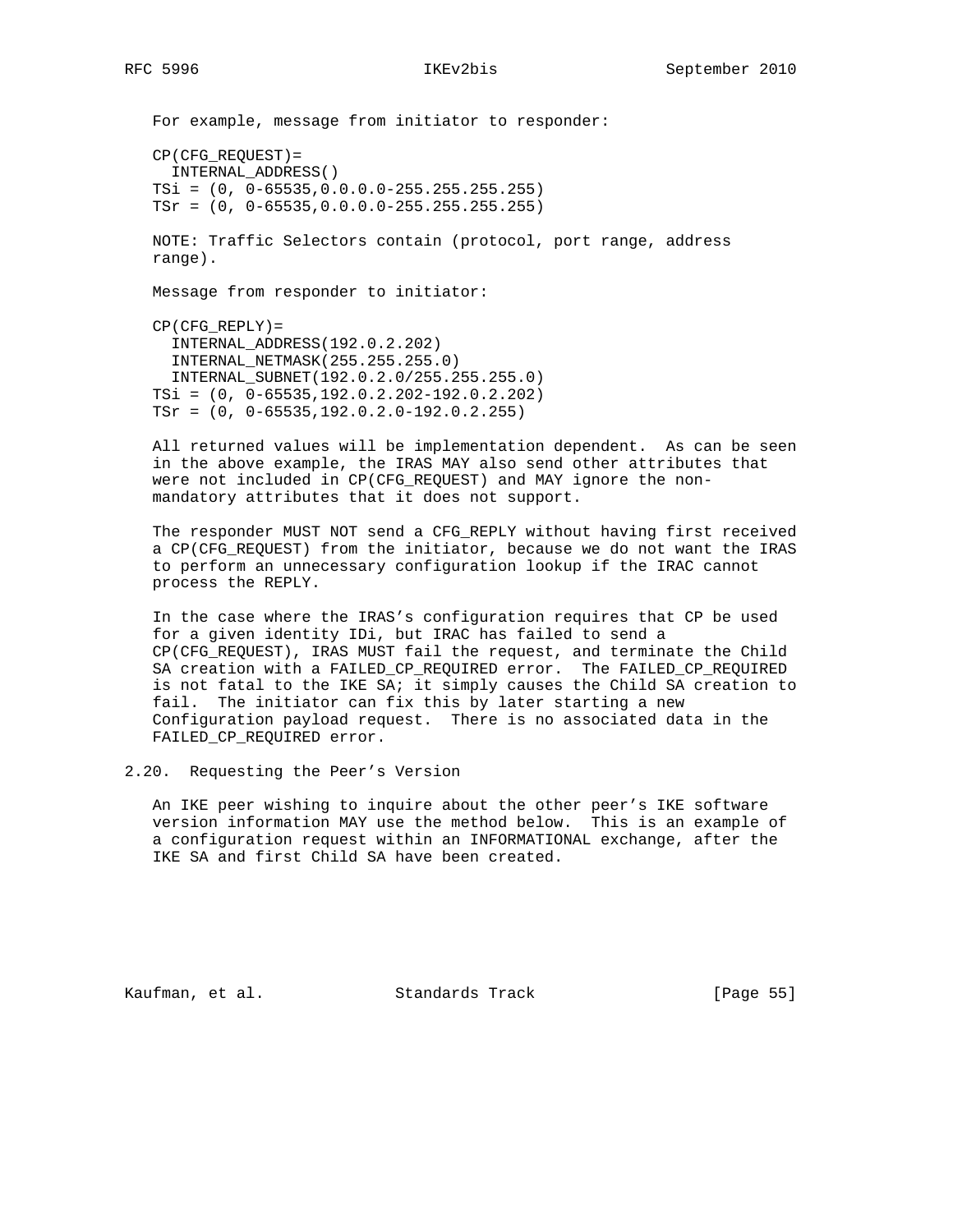An IKE implementation MAY decline to give out version information prior to authentication or even after authentication in case some implementation is known to have some security weakness. In that case, it MUST either return an empty string or no CP payload if CP is not supported.

Initiator Responder ------------------------------------------------------------------- HDR, SK{CP(CFG\_REQUEST)} --> <-- HDR, SK{CP(CFG\_REPLY)}

 CP(CFG\_REQUEST)= APPLICATION\_VERSION("")

 CP(CFG\_REPLY) APPLICATION\_VERSION("foobar v1.3beta, (c) Foo Bar  $Inc.")$ 

2.21. Error Handling

 There are many kinds of errors that can occur during IKE processing. The general rule is that if a request is received that is badly formatted, or unacceptable for reasons of policy (such as no matching cryptographic algorithms), the response contains a Notify payload indicating the error. The decision whether or not to send such a response depends whether or not there is an authenticated IKE SA.

 If there is an error parsing or processing a response packet, the general rule is to not send back any error message because responses should not generate new requests (and a new request would be the only way to send back an error message). Such errors in parsing or processing response packets should still cause the recipient to clean up the IKE state (for example, by sending a Delete for a bad SA).

 Only authentication failures (AUTHENTICATION\_FAILED and EAP failure) and malformed messages (INVALID\_SYNTAX) lead to a deletion of the IKE SA without requiring an explicit INFORMATIONAL exchange carrying a Delete payload. Other error conditions MAY require such an exchange if policy dictates that this is needed. If the exchange is terminated with EAP Failure, an AUTHENTICATION\_FAILED notification is not sent.

2.21.1. Error Handling in IKE\_SA\_INIT

 Errors that occur before a cryptographically protected IKE SA is established need to be handled very carefully. There is a trade-off between wanting to help the peer to diagnose a problem and thus responding to the error and wanting to avoid being part of a DoS attack based on forged messages.

Kaufman, et al. Standards Track [Page 56]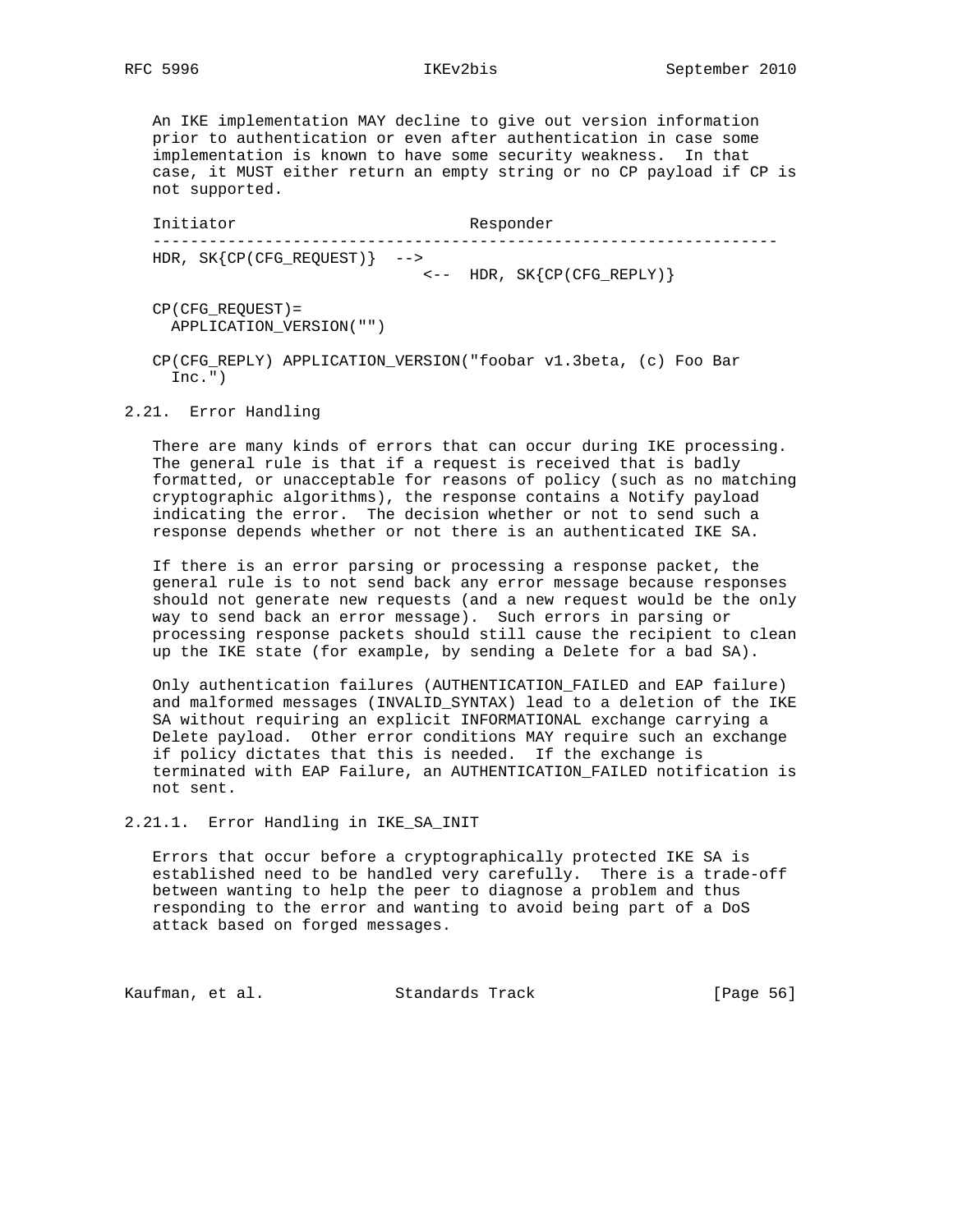In an IKE\_SA\_INIT exchange, any error notification causes the exchange to fail. Note that some error notifications such as COOKIE, INVALID\_KE\_PAYLOAD or INVALID\_MAJOR\_VERSION may lead to a subsequent successful exchange. Because all error notifications are completely unauthenticated, the recipient should continue trying for some time before giving up. The recipient should not immediately act based on the error notification unless corrective actions are defined in this specification, such as for COOKIE, INVALID\_KE\_PAYLOAD, and INVALID\_MAJOR\_VERSION.

# 2.21.2. Error Handling in IKE\_AUTH

 All errors that occur in an IKE\_AUTH exchange, causing the authentication to fail for whatever reason (invalid shared secret, invalid ID, untrusted certificate issuer, revoked or expired certificate, etc.) SHOULD result in an AUTHENTICATION\_FAILED notification. If the error occurred on the responder, the notification is returned in the protected response, and is usually the only payload in that response. Although the IKE\_AUTH messages are encrypted and integrity protected, if the peer receiving this notification has not authenticated the other end yet, that peer needs to treat the information with caution.

 If the error occurs on the initiator, the notification MAY be returned in a separate INFORMATIONAL exchange, usually with no other payloads. This is an exception for the general rule of not starting new exchanges based on errors in responses.

 Note, however, that request messages that contain an unsupported critical payload, or where the whole message is malformed (rather than just bad payload contents), MUST be rejected in their entirety, and MUST only lead to an UNSUPPORTED\_CRITICAL\_PAYLOAD or INVALID\_SYNTAX Notification sent as a response. The receiver should not verify the payloads related to authentication in this case.

 If authentication has succeeded in the IKE\_AUTH exchange, the IKE SA is established; however, establishing the Child SA or requesting configuration information may still fail. This failure does not automatically cause the IKE SA to be deleted. Specifically, a responder may include all the payloads associated with authentication (IDr, CERT, and AUTH) while sending error notifications for the piggybacked exchanges (FAILED\_CP\_REQUIRED, NO\_PROPOSAL\_CHOSEN, and so on), and the initiator MUST NOT fail the authentication because of this. The initiator MAY, of course, for reasons of policy later delete such an IKE SA.

Kaufman, et al. Standards Track [Page 57]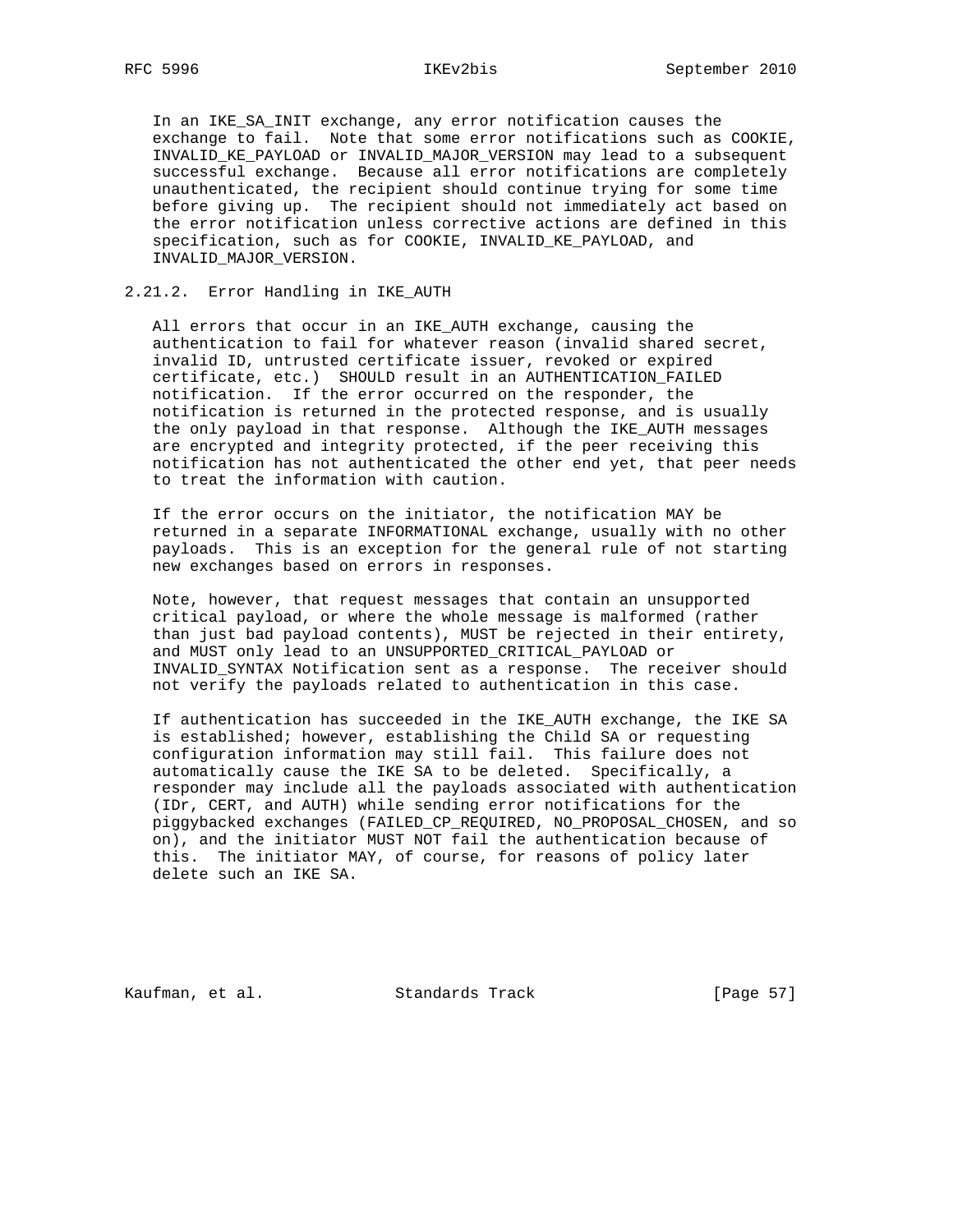In an IKE\_AUTH exchange, or in the INFORMATIONAL exchange immediately following it (in case an error happened when processing a response to IKE\_AUTH), the UNSUPPORTED\_CRITICAL\_PAYLOAD, INVALID\_SYNTAX, and AUTHENTICATION\_FAILED notifications are the only ones to cause the IKE SA to be deleted or not created, without a Delete payload. Extension documents may define new error notifications with these semantics, but MUST NOT use them unless the peer has been shown to understand them, such as by using the Vendor ID payload.

# 2.21.3. Error Handling after IKE SA is Authenticated

 After the IKE SA is authenticated, all requests having errors MUST result in a response notifying about the error.

 In normal situations, there should not be cases where a valid response from one peer results in an error situation in the other peer, so there should not be any reason for a peer to send error messages to the other end except as a response. Because sending such error messages as an INFORMATIONAL exchange might lead to further errors that could cause loops, such errors SHOULD NOT be sent. If errors are seen that indicate that the peers do not have the same state, it might be good to delete the IKE SA to clean up state and start over.

 If a peer parsing a request notices that it is badly formatted (after it has passed the message authentication code checks and window checks) and it returns an INVALID\_SYNTAX notification, then this error notification is considered fatal in both peers, meaning that the IKE SA is deleted without needing an explicit Delete payload.

# 2.21.4. Error Handling Outside IKE SA

 A node needs to limit the rate at which it will send messages in response to unprotected messages.

 If a node receives a message on UDP port 500 or 4500 outside the context of an IKE SA known to it (and the message is not a request to start an IKE SA), this may be the result of a recent crash of the node. If the message is marked as a response, the node can audit the suspicious event but MUST NOT respond. If the message is marked as a request, the node can audit the suspicious event and MAY send a response. If a response is sent, the response MUST be sent to the IP address and port from where it came with the same IKE SPIs and the Message ID copied. The response MUST NOT be cryptographically protected and MUST contain an INVALID\_IKE\_SPI Notify payload. The INVALID\_IKE\_SPI notification indicates an IKE message was received with an unrecognized destination SPI; this usually indicates that the recipient has rebooted and forgotten the existence of an IKE SA.

Kaufman, et al. Standards Track [Page 58]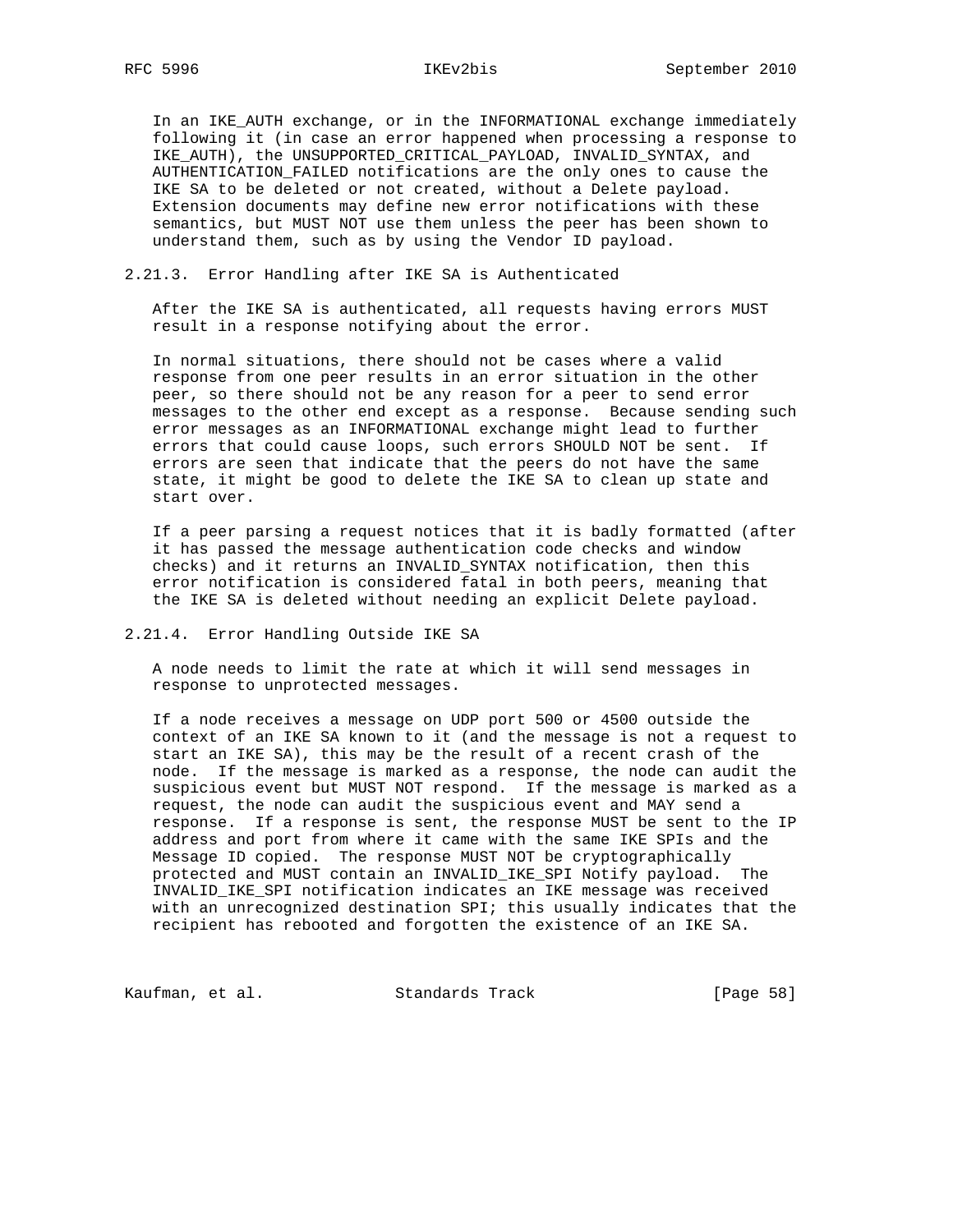A peer receiving such an unprotected Notify payload MUST NOT respond and MUST NOT change the state of any existing SAs. The message might be a forgery or might be a response that a genuine correspondent was tricked into sending. A node should treat such a message (and also a network message like ICMP destination unreachable) as a hint that there might be problems with SAs to that IP address and should initiate a liveness check for any such IKE SA. An implementation SHOULD limit the frequency of such tests to avoid being tricked into participating in a DoS attack.

 If an error occurs outside the context of an IKE request (e.g., the node is getting ESP messages on a nonexistent SPI), the node SHOULD initiate an INFORMATIONAL exchange with a Notify payload describing the problem.

 A node receiving a suspicious message from an IP address (and port, if NAT traversal is used) with which it has an IKE SA SHOULD send an IKE Notify payload in an IKE INFORMATIONAL exchange over that SA. The recipient MUST NOT change the state of any SAs as a result, but may wish to audit the event to aid in diagnosing malfunctions.

### 2.22. IPComp

 Use of IP Compression [IP-COMP] can be negotiated as part of the setup of a Child SA. While IP Compression involves an extra header in each packet and a compression parameter index (CPI), the virtual "compression association" has no life outside the ESP or AH SA that contains it. Compression associations disappear when the corresponding ESP or AH SA goes away. It is not explicitly mentioned in any Delete payload.

 Negotiation of IP Compression is separate from the negotiation of cryptographic parameters associated with a Child SA. A node requesting a Child SA MAY advertise its support for one or more compression algorithms through one or more Notify payloads of type IPCOMP\_SUPPORTED. This Notify message may be included only in a message containing an SA payload negotiating a Child SA and indicates a willingness by its sender to use IPComp on this SA. The response MAY indicate acceptance of a single compression algorithm with a Notify payload of type IPCOMP\_SUPPORTED. These payloads MUST NOT occur in messages that do not contain SA payloads.

 The data associated with this Notify message includes a two-octet IPComp CPI followed by a one-octet Transform ID optionally followed by attributes whose length and format are defined by that Transform ID. A message proposing an SA may contain multiple IPCOMP\_SUPPORTED notifications to indicate multiple supported algorithms. A message accepting an SA may contain at most one.

Kaufman, et al. Standards Track [Page 59]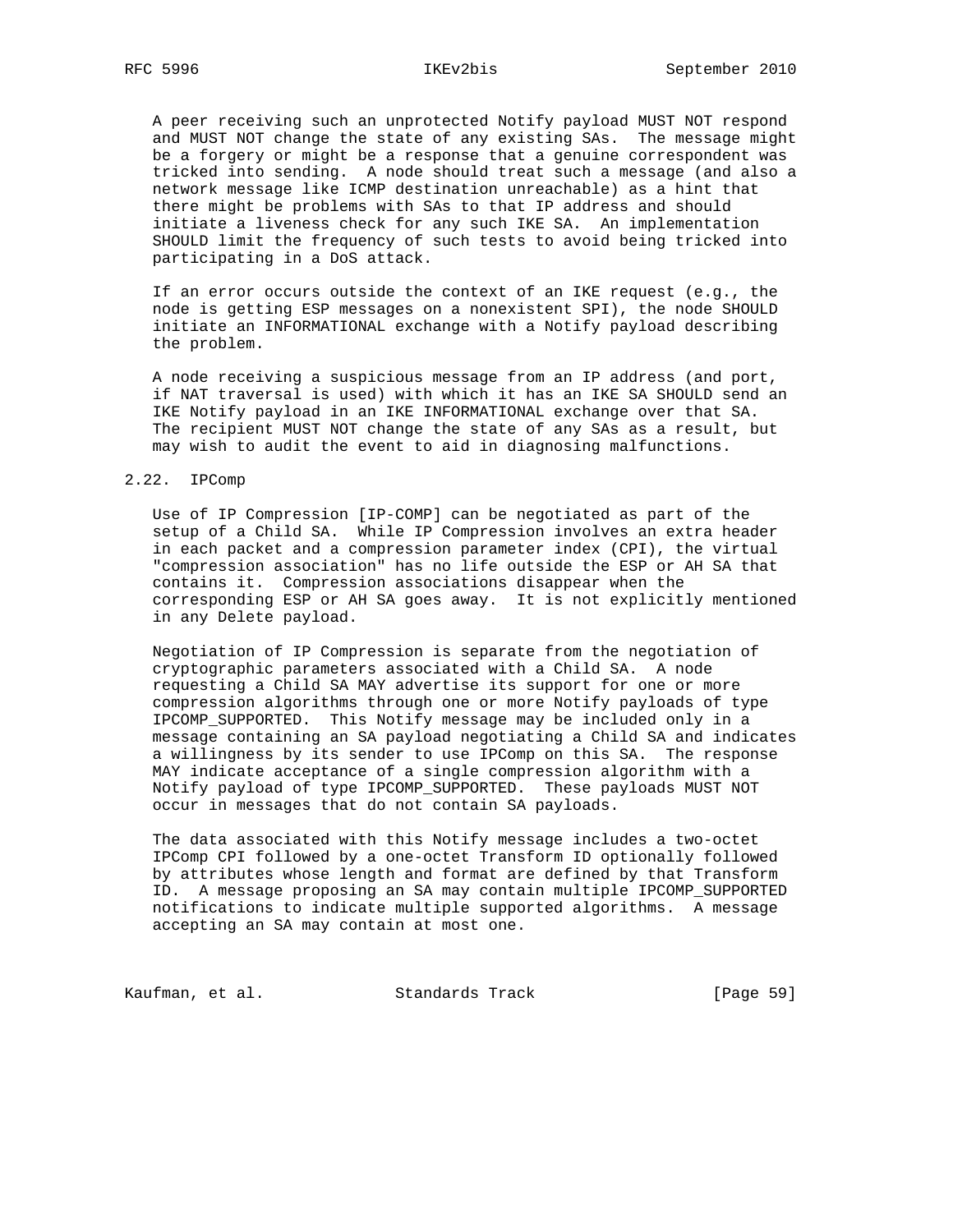The Transform IDs are listed here. The values in the following table are only current as of the publication date of RFC 4306. Other values may have been added since then or will be added after the publication of this document. Readers should refer to [IKEV2IANA] for the latest values.

| Name           | Number | Defined In |
|----------------|--------|------------|
|                |        |            |
| IPCOMP OUI     |        |            |
| IPCOMP DEFLATE | 2      | RFC 2394   |
| IPCOMP LZS     | ર      | RFC 2395   |
| IPCOMP LZJH    |        | RFC 3051   |

 Although there has been discussion of allowing multiple compression algorithms to be accepted and to have different compression algorithms available for the two directions of a Child SA, implementations of this specification MUST NOT accept an IPComp algorithm that was not proposed, MUST NOT accept more than one, and MUST NOT compress using an algorithm other than one proposed and accepted in the setup of the Child SA.

 A side effect of separating the negotiation of IPComp from cryptographic parameters is that it is not possible to propose multiple cryptographic suites and propose IP Compression with some of them but not others.

 In some cases, Robust Header Compression (ROHC) may be more appropriate than IP Compression. [ROHCV2] defines the use of ROHC with IKEv2 and IPsec.

# 2.23. NAT Traversal

 Network Address Translation (NAT) gateways are a controversial subject. This section briefly describes what they are and how they are likely to act on IKE traffic. Many people believe that NATs are evil and that we should not design our protocols so as to make them work better. IKEv2 does specify some unintuitive processing rules in order that NATs are more likely to work.

 NATs exist primarily because of the shortage of IPv4 addresses, though there are other rationales. IP nodes that are "behind" a NAT have IP addresses that are not globally unique, but rather are assigned from some space that is unique within the network behind the NAT but that are likely to be reused by nodes behind other NATs. Generally, nodes behind NATs can communicate with other nodes behind the same NAT and with nodes with globally unique addresses, but not with nodes behind other NATs. There are exceptions to that rule. When those nodes make connections to nodes on the real Internet, the

Kaufman, et al. Standards Track [Page 60]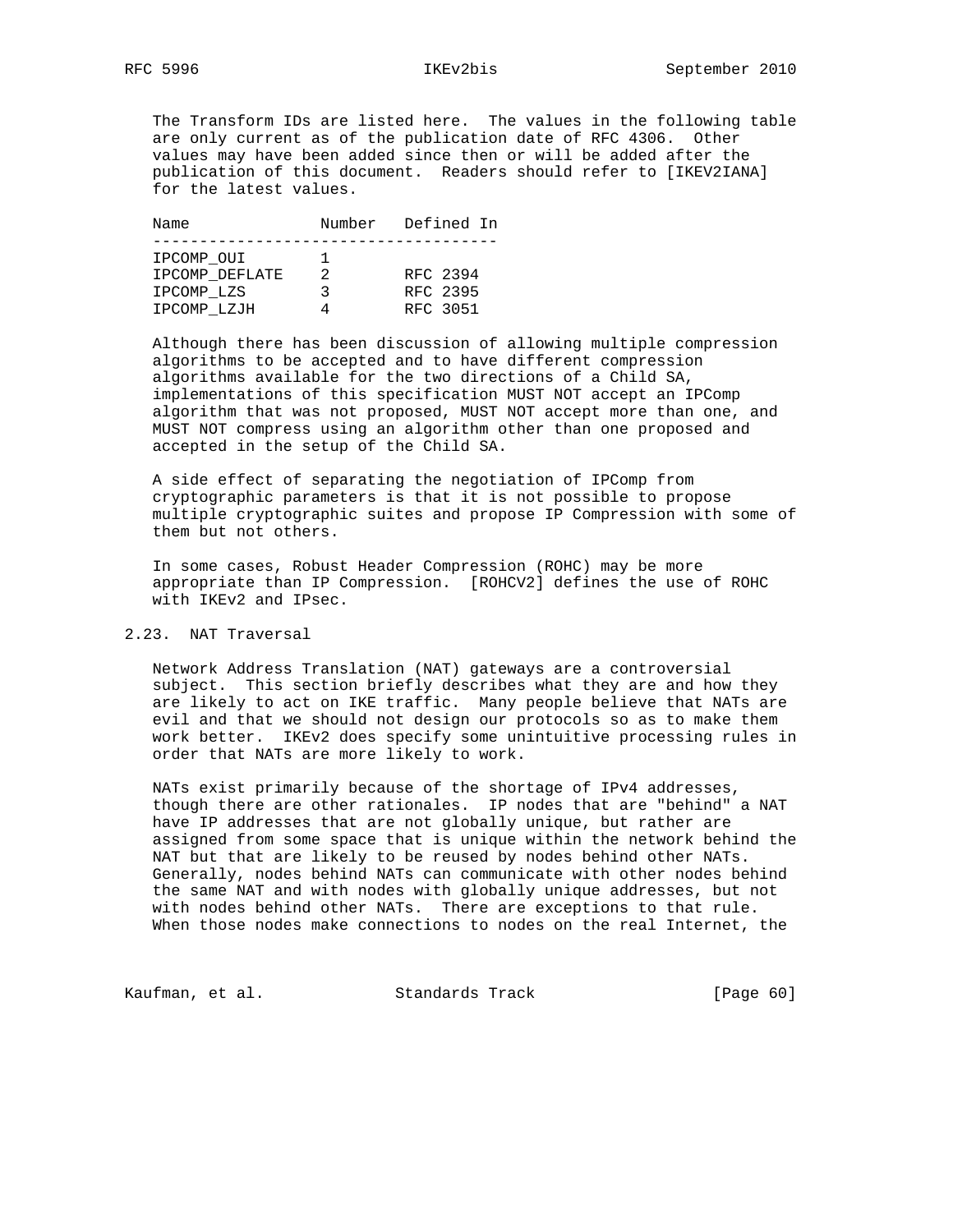NAT gateway "translates" the IP source address to an address that will be routed back to the gateway. Messages to the gateway from the Internet have their destination addresses "translated" to the internal address that will route the packet to the correct endnode.

 NATs are designed to be "transparent" to endnodes. Neither software on the node behind the NAT nor the node on the Internet requires modification to communicate through the NAT. Achieving this transparency is more difficult with some protocols than with others. Protocols that include IP addresses of the endpoints within the payloads of the packet will fail unless the NAT gateway understands the protocol and modifies the internal references as well as those in the headers. Such knowledge is inherently unreliable, is a network layer violation, and often results in subtle problems.

 Opening an IPsec connection through a NAT introduces special problems. If the connection runs in transport mode, changing the IP addresses on packets will cause the checksums to fail and the NAT cannot correct the checksums because they are cryptographically protected. Even in tunnel mode, there are routing problems because transparently translating the addresses of AH and ESP packets requires special logic in the NAT and that logic is heuristic and unreliable in nature. For that reason, IKEv2 will use UDP encapsulation of IKE and ESP packets. This encoding is slightly less efficient but is easier for NATs to process. In addition, firewalls may be configured to pass UDP-encapsulated IPsec traffic but not plain, unencapsulated ESP/AH or vice versa.

 It is a common practice of NATs to translate TCP and UDP port numbers as well as addresses and use the port numbers of inbound packets to decide which internal node should get a given packet. For this reason, even though IKE packets MUST be sent to and from UDP port 500 or 4500, they MUST be accepted coming from any port and responses MUST be sent to the port from whence they came. This is because the ports may be modified as the packets pass through NATs. Similarly, IP addresses of the IKE endpoints are generally not included in the IKE payloads because the payloads are cryptographically protected and could not be transparently modified by NATs.

 Port 4500 is reserved for UDP-encapsulated ESP and IKE. An IPsec endpoint that discovers a NAT between it and its correspondent (as described below) MUST send all subsequent traffic from port 4500, which NATs should not treat specially (as they might with port 500).

 An initiator can use port 4500 for both IKE and ESP, regardless of whether or not there is a NAT, even at the beginning of IKE. When either side is using port 4500, sending ESP with UDP encapsulation is not required, but understanding received UDP-encapsulated ESP packets

Kaufman, et al. Standards Track [Page 61]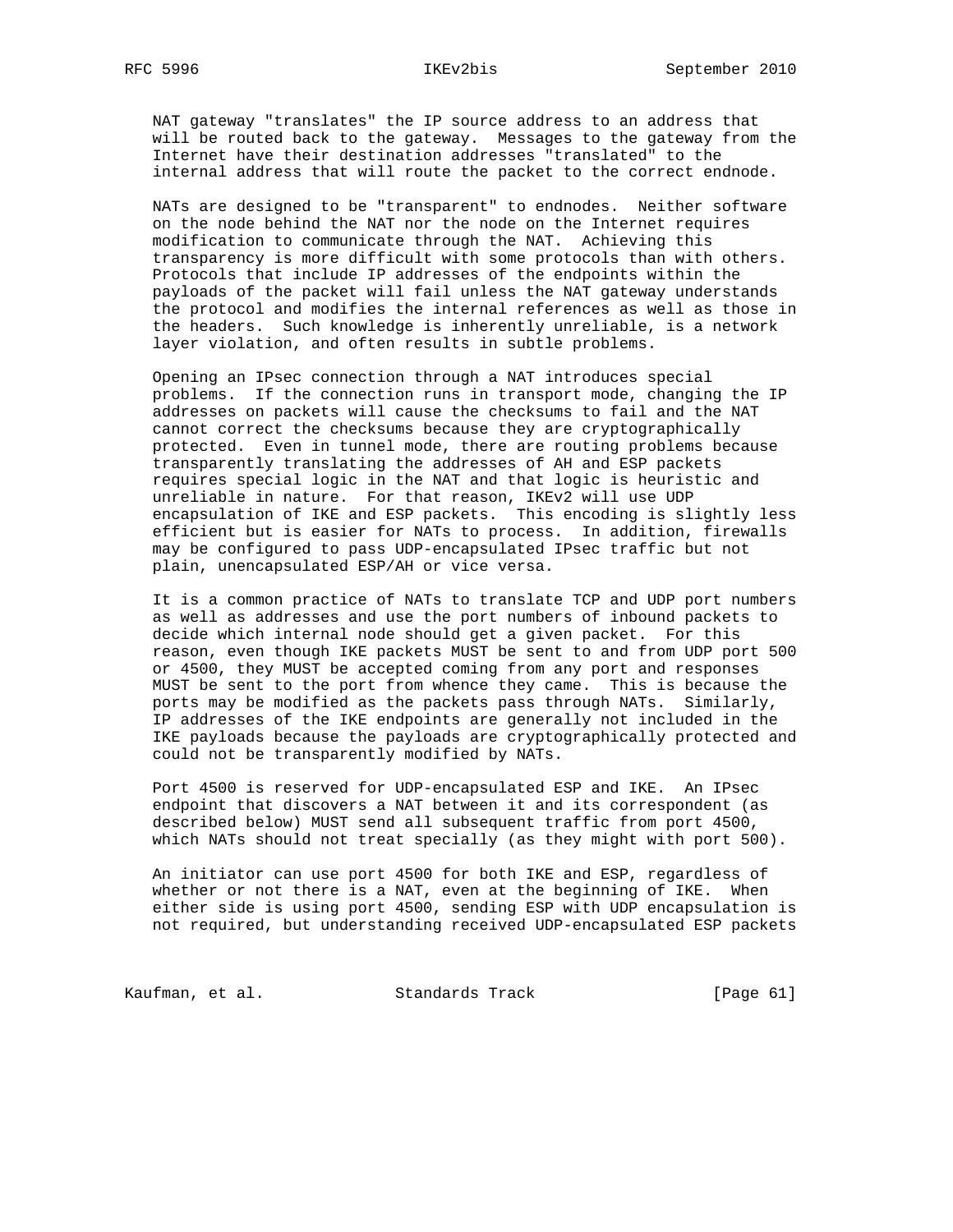is required. UDP encapsulation MUST NOT be done on port 500. If Network Address Translation Traversal (NAT-T) is supported (that is, if NAT\_DETECTION\_\*\_IP payloads were exchanged during IKE\_SA\_INIT), all devices MUST be able to receive and process both UDP-encapsulated ESP and non-UDP-encapsulated ESP packets at any time. Either side can decide whether or not to use UDP encapsulation for ESP irrespective of the choice made by the other side. However, if a NAT is detected, both devices MUST use UDP encapsulation for ESP.

 The specific requirements for supporting NAT traversal [NATREQ] are listed below. Support for NAT traversal is optional. In this section only, requirements listed as MUST apply only to implementations supporting NAT traversal.

- o Both the IKE initiator and responder MUST include in their IKE SA INIT packets Notify payloads of type NAT\_DETECTION\_SOURCE\_IP and NAT\_DETECTION\_DESTINATION\_IP. Those payloads can be used to detect if there is NAT between the hosts, and which end is behind the NAT. The location of the payloads in the IKE\_SA\_INIT packets is just after the Ni and Nr payloads (before the optional CERTREQ payload).
- o The data associated with the NAT\_DETECTION\_SOURCE\_IP notification is a SHA-1 digest of the SPIs (in the order they appear in the header), IP address, and port from which this packet was sent. There MAY be multiple NAT\_DETECTION\_SOURCE\_IP payloads in a message if the sender does not know which of several network attachments will be used to send the packet.
- o The data associated with the NAT\_DETECTION\_DESTINATION\_IP notification is a SHA-1 digest of the SPIs (in the order they appear in the header), IP address, and port to which this packet was sent.
- o The recipient of either the NAT\_DETECTION\_SOURCE\_IP or NAT\_DETECTION\_DESTINATION\_IP notification MAY compare the supplied value to a SHA-1 hash of the SPIs, source or recipient IP address (respectively), address, and port, and if they don't match, it SHOULD enable NAT traversal. In the case there is a mismatch of the NAT\_DETECTION\_SOURCE\_IP hash with all of the NAT\_DETECTION\_SOURCE\_IP payloads received, the recipient MAY reject the connection attempt if NAT traversal is not supported. In the case of a mismatching NAT\_DETECTION\_DESTINATION\_IP hash, it means that the system receiving the NAT\_DETECTION\_DESTINATION\_IP payload is behind a NAT and that system SHOULD start sending keepalive packets as defined in [UDPENCAPS]; alternately, it MAY reject the connection attempt if NAT traversal is not supported.

Kaufman, et al. Standards Track [Page 62]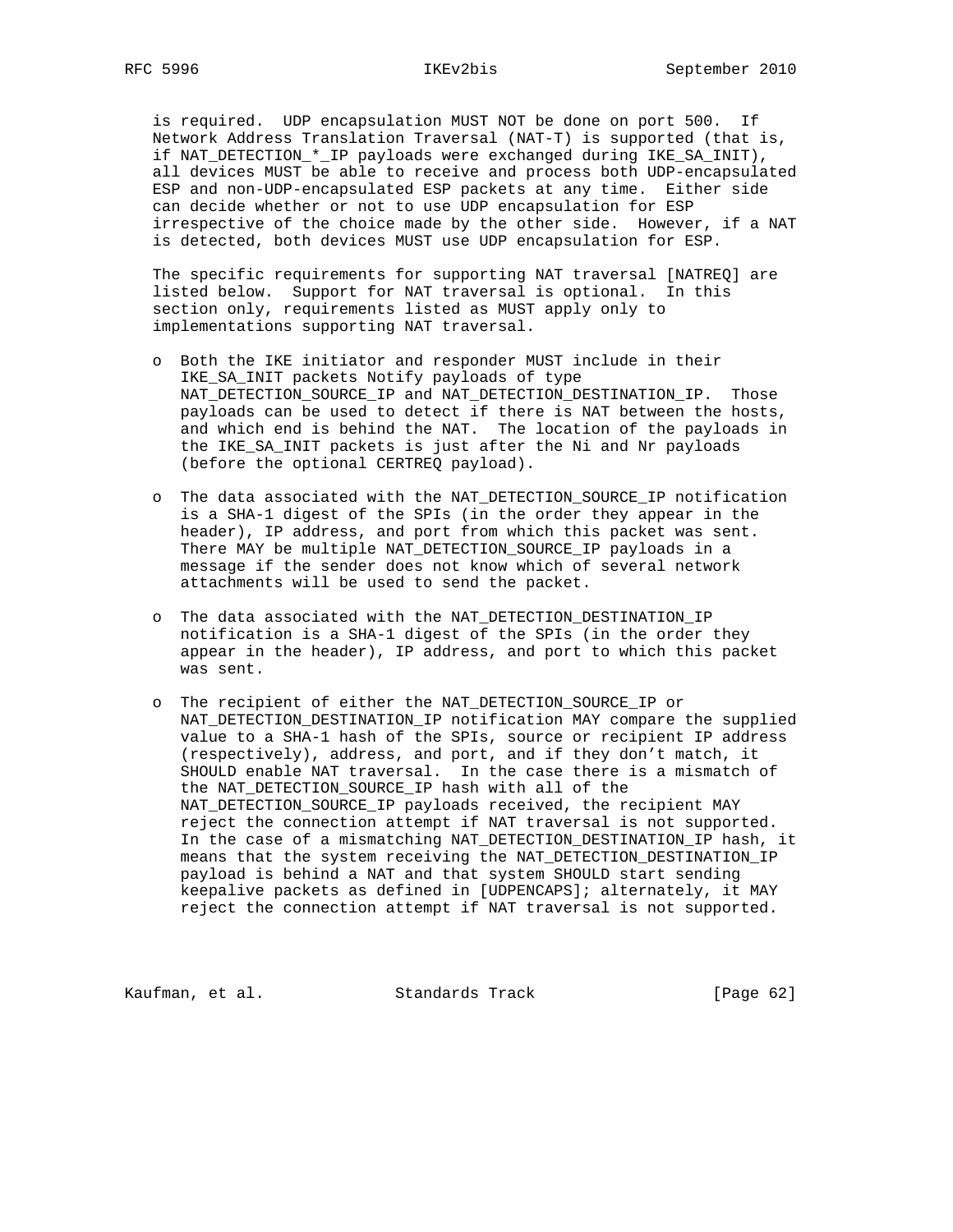- o If none of the NAT\_DETECTION\_SOURCE\_IP payload(s) received matches the expected value of the source IP and port found from the IP header of the packet containing the payload, it means that the system sending those payloads is behind a NAT (i.e., someone along the route changed the source address of the original packet to match the address of the NAT box). In this case, the system receiving the payloads should allow dynamic updates of the other systems' IP address, as described later.
- o The IKE initiator MUST check the NAT\_DETECTION\_SOURCE\_IP or NAT\_DETECTION\_DESTINATION\_IP payloads if present, and if they do not match the addresses in the outer packet, MUST tunnel all future IKE and ESP packets associated with this IKE SA over UDP port 4500.
- o To tunnel IKE packets over UDP port 4500, the IKE header has four octets of zero prepended and the result immediately follows the UDP header. To tunnel ESP packets over UDP port 4500, the ESP header immediately follows the UDP header. Since the first four octets of the ESP header contain the SPI, and the SPI cannot validly be zero, it is always possible to distinguish ESP and IKE messages.
- o Implementations MUST process received UDP-encapsulated ESP packets even when no NAT was detected.
- o The original source and destination IP address required for the transport mode TCP and UDP packet checksum fixup (see [UDPENCAPS]) are obtained from the Traffic Selectors associated with the exchange. In the case of transport mode NAT traversal, the Traffic Selectors MUST contain exactly one IP address, which is then used as the original IP address. This is covered in greater detail in Section 2.23.1.
- o There are cases where a NAT box decides to remove mappings that are still alive (for example, the keepalive interval is too long, or the NAT box is rebooted). This will be apparent to a host if it receives a packet whose integrity protection validates, but has a different port, address, or both from the one that was associated with the SA in the validated packet. When such a validated packet is found, a host that does not support other methods of recovery such as IKEv2 Mobility and Multihoming (MOBIKE) [MOBIKE], and that is not behind a NAT, SHOULD send all packets (including retransmission packets) to the IP address and port in the validated packet, and SHOULD store this as the new address and port combination for the SA (that is, they SHOULD dynamically update the address). A host behind a NAT SHOULD NOT do this type of dynamic address update if a validated packet has

Kaufman, et al. Standards Track [Page 63]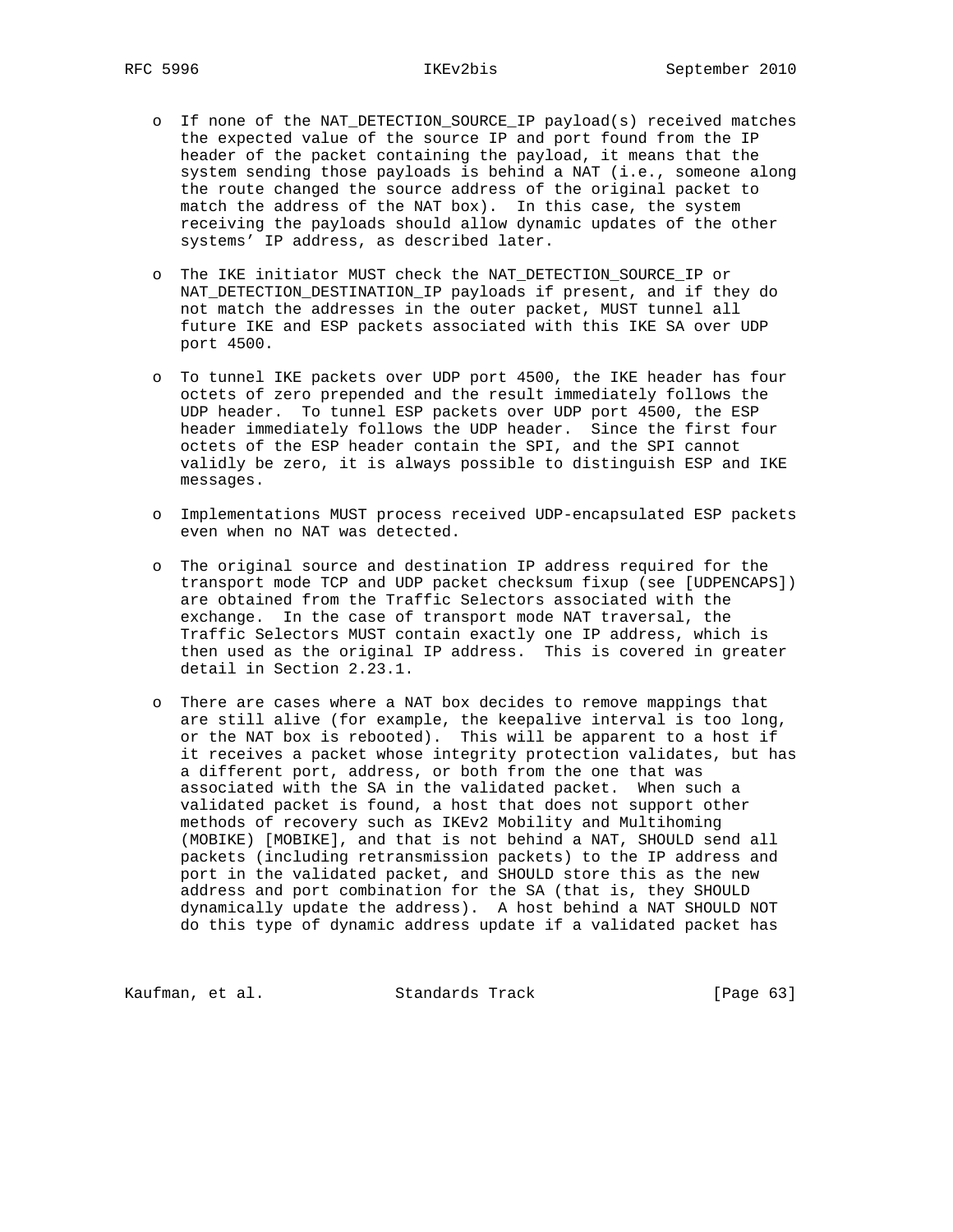different port and/or address values because it opens a possible DoS attack (such as allowing an attacker to break the connection with a single packet). Also, dynamic address update should only be done in response to a new packet; otherwise, an attacker can revert the addresses with old replayed packets. Because of this, dynamic updates can only be done safely if replay protection is enabled. When IKEv2 is used with MOBIKE, dynamically updating the addresses described above interferes with MOBIKE's way of recovering from the same situation. See Section 3.8 of [MOBIKE] for more information.

2.23.1. Transport Mode NAT Traversal

 Transport mode used with NAT Traversal requires special handling of the Traffic Selectors used in the IKEv2. The complete scenario looks like:

| +------+ | +------+        +------+ |  |                                                         | +------+ |  |
|----------|--------------------------|--|---------------------------------------------------------|----------|--|
|          |                          |  | $ Client   IP1   NAT   IPN1 IPN2   NAT   IP2   Server $ |          |  |
|          |                          |  | $ node  <---->  A  <------->  B  <-------> $            |          |  |
|          |                          |  | +------+      +------+       +-------+       +------+   |          |  |

 (Other scenarios are simplifications of this complex case, so this discussion uses the complete scenario.)

 In this scenario, there are two address translating NATs: NAT A and NAT B. NAT A is a dynamic NAT that maps the client's source address IP1 to IPN1. NAT B is a static NAT configured so that connections coming to IPN2 address are mapped to the gateway's address IP2, that is, IPN2 destination address is mapped to IP2. This allows the client to connect to a server by connecting to the IPN2. NAT B does not necessarily need to be a static NAT, but the client needs to know how to connect to the server, and it can only do that if it somehow knows the outer address of the NAT B, that is, the IPN2 address. If NAT B is a static NAT, then its address can be configured to the client's configuration. Another option would be to find it using some other protocol (like DNS), but that is outside of scope of IKEv2.

 In this scenario, both the client and server are configured to use transport mode for the traffic originating from the client node and destined to the server.

 When the client starts creating the IKEv2 SA and Child SA for sending traffic to the server, it may have a triggering packet with source IP address of IP1, and a destination IP address of IPN2. Its Peer Authorization Database (PAD) and SPD needs to have a configuration matching those addresses (or wildcard entries covering them).

Kaufman, et al. Standards Track [Page 64]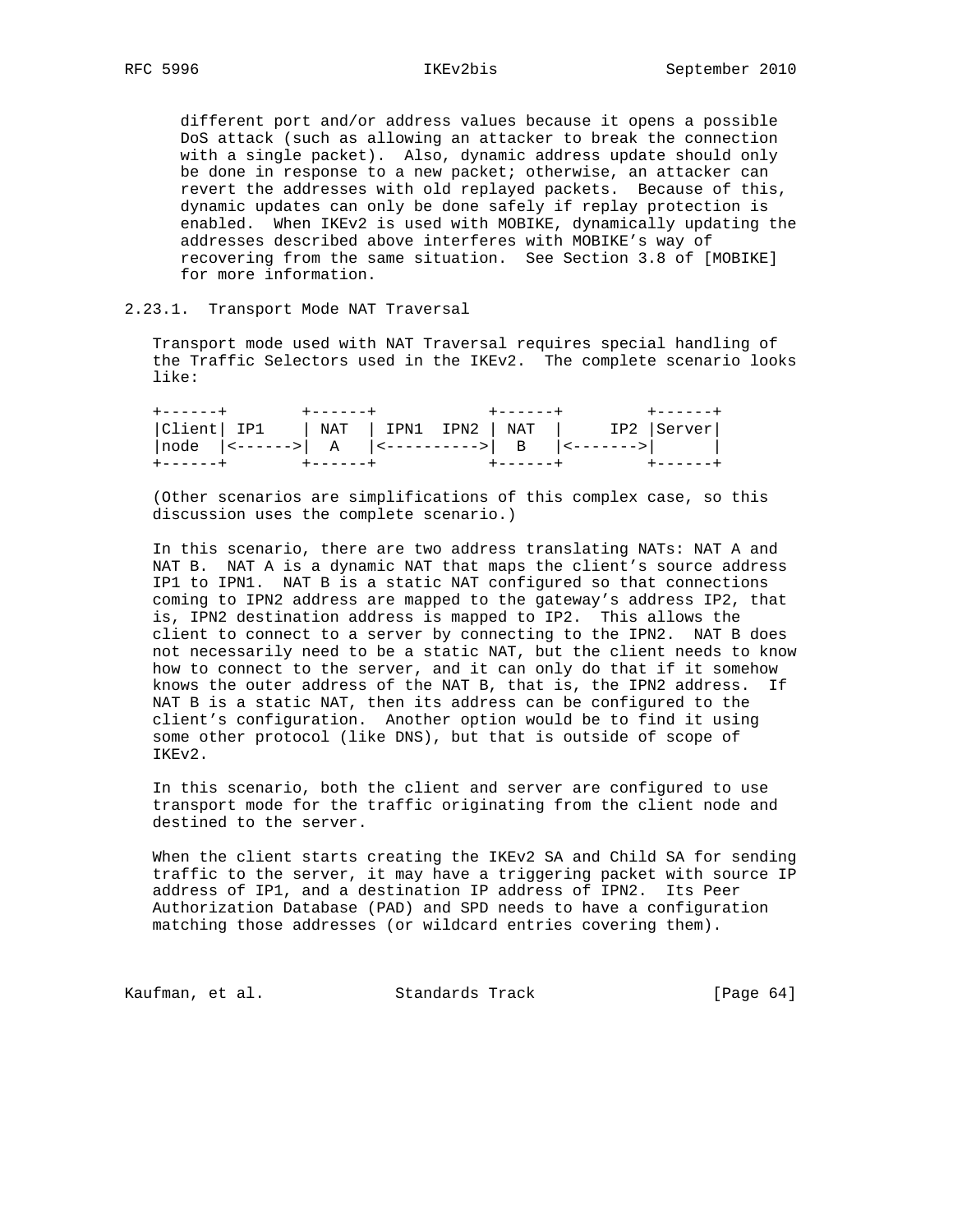Because this is transport mode, it uses exactly same addresses as the Traffic Selectors and outer IP address of the IKE packets. For transport mode, it MUST use exactly one IP address in the TSi and TSr payloads. It can have multiple Traffic Selectors if it has, for example, multiple port ranges that it wants to negotiate, but all TSi entries must use the IP1-IP1 range as the IP addresses, and all TSr entries must have the IPN2-IPN2 range as IP addresses. The first Traffic Selector of TSi and TSr SHOULD have very specific Traffic Selectors including protocol and port numbers, such as from the packet triggering the request.

 NAT A will then replace the source address of the IKE packet from IP1 to IPN1, and NAT B will replace the destination address of the IKE packet from IPN2 to IP2, so when the packet arrives to the server it will still have the exactly same Traffic Selectors that were sent by the client, but the IP address of the IKE packet has been replaced by IPN1 and IP2.

 When the server receives this packet, it normally looks in the Peer Authorization Database (PAD) described in RFC 4301 [IPSECARCH] based on the ID and then searches the SPD based on the Traffic Selectors. Because IP1 does not really mean anything to the server (it is the address client has behind the NAT), it is useless to do a lookup based on that if transport mode is used. On the other hand, the server cannot know whether transport mode is allowed by its policy before it finds the matching SPD entry.

 In this case, the server should first check that the initiator requested transport mode, and then do address substitution on the Traffic Selectors. It needs to first store the old Traffic Selector IP addresses to be used later for the incremental checksum fixup (the IP address in the TSi can be stored as the original source address and the IP address in the TSr can be stored as the original destination address). After that, if the other end was detected as being behind a NAT, the server replaces the IP address in TSi payloads with the IP address obtained from the source address of the IKE packet received (that is, it replaces IP1 in TSi with IPN1). If the server's end was detected to be behind NAT, it replaces the IP address in the TSr payloads with the IP address obtained from the destination address of the IKE packet received (that is, it replaces IPN2 in TSr with IP2).

 After this address substitution, both the Traffic Selectors and the IKE UDP source/destination addresses look the same, and the server does SPD lookup based on those new Traffic Selectors. If an entry is found and it allows transport mode, then that entry is used. If an entry is found but it does not allow transport mode, then the server MAY undo the address substitution and redo the SPD lookup using the

Kaufman, et al. Standards Track [Page 65]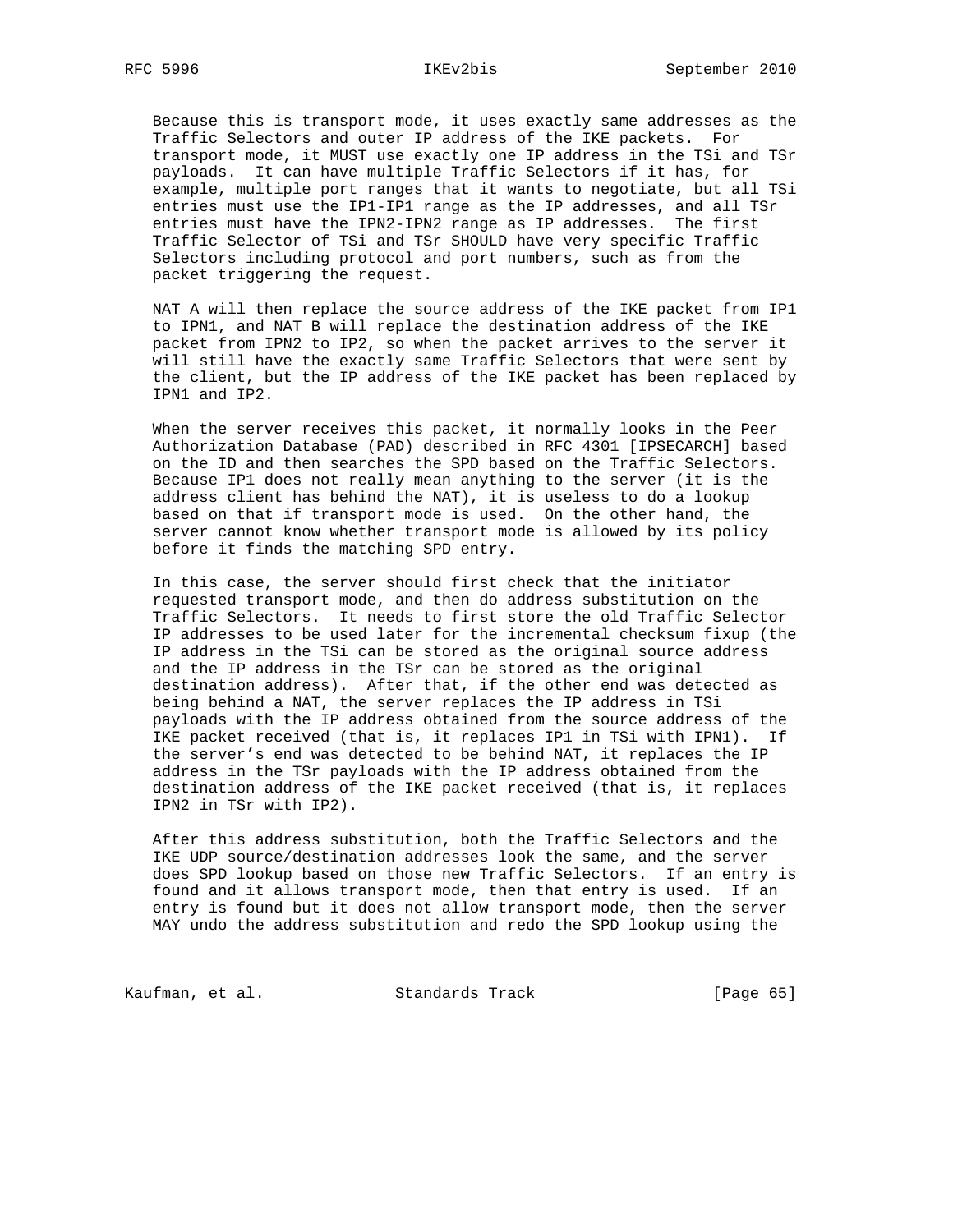original Traffic Selectors. If the second lookup succeeds, the server will create an SA in tunnel mode using real Traffic Selectors sent by the other end.

 This address substitution in transport mode is needed because the SPD is looked up using the addresses that will be seen by the local host. This also will make sure the Security Association Database (SAD) entries for the tunnel exit checks and return packets is added using the addresses as seen by the local operating system stack.

 The most common case is that the server's SPD will contain wildcard entries matching any addresses, but this also allows making different SPD entries, for example, for different known NATs' outer addresses.

 After the SPD lookup, the server will do Traffic Selector narrowing based on the SPD entry it found. It will again use the already substituted Traffic Selectors, and it will thus send back Traffic Selectors having IPN1 and IP2 as their IP addresses; it can still narrow down the protocol number or port ranges used by the Traffic Selectors. The SAD entry created for the Child SA will have the addresses as seen by the server, namely IPN1 and IP2.

 When the client receives the server's response to the Child SA, it will do similar processing. If the transport mode SA was created, the client can store the original returned Traffic Selectors as original source and destination addresses. It will replace the IP addresses in the Traffic Selectors with the ones from the IP header of the IKE packet: it will replace IPN1 with IP1 and IP2 with IPN2. Then, it will use those Traffic Selectors when verifying the SA against sent Traffic Selectors, and when installing the SAD entry.

A summary of the rules for NAT traversal in transport mode is:

For the client proposing transport mode:

- The TSi entries MUST have exactly one IP address, and that MUST match the source address of the IKE SA.
- The TSr entries MUST have exactly one IP address, and that MUST match the destination address of the IKE SA.
- The first TSi and TSr Traffic Selectors SHOULD have very specific Traffic Selectors including protocol and port numbers, such as from the packet triggering the request.
- There MAY be multiple TSi and TSr entries.

Kaufman, et al. Standards Track [Page 66]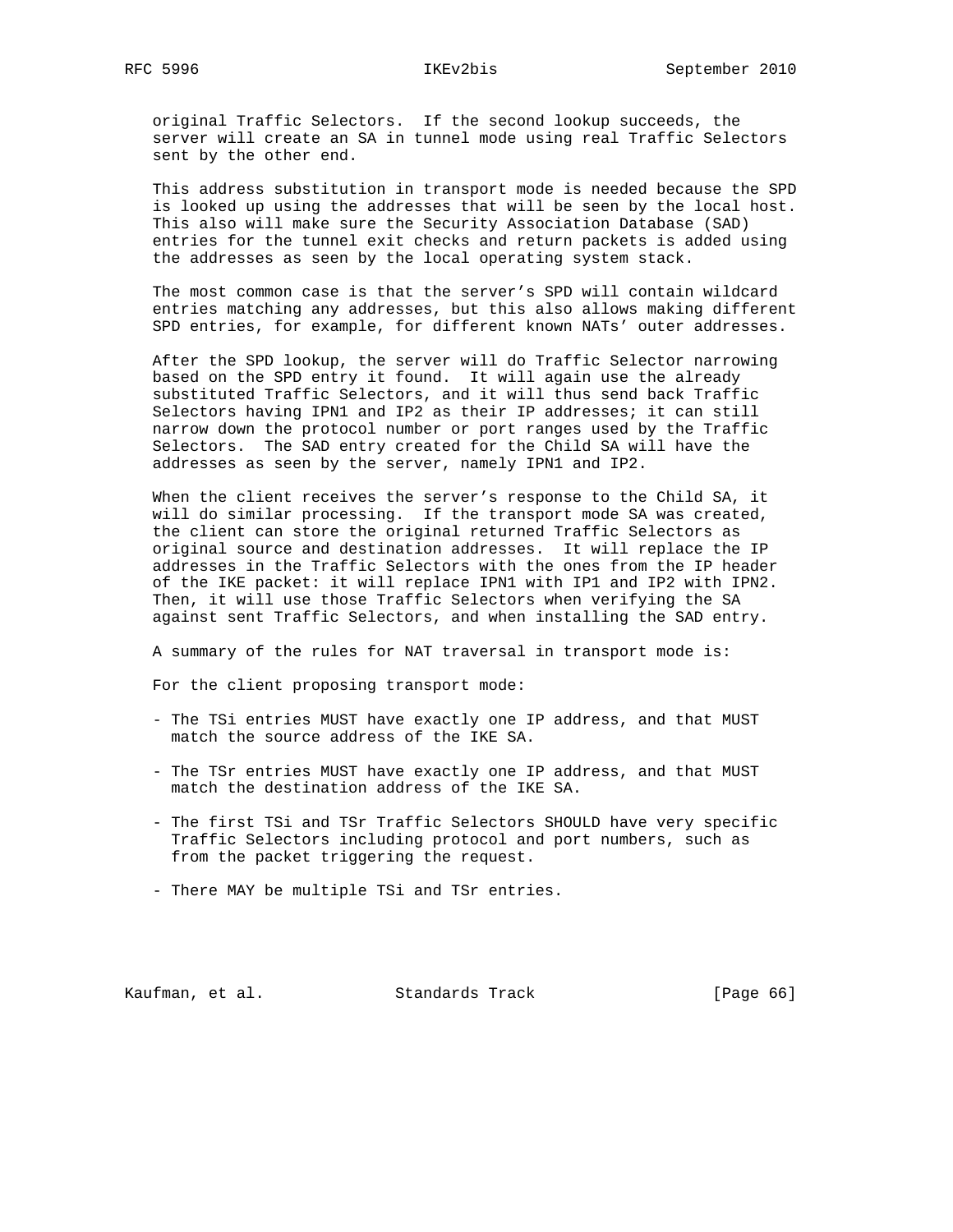- If transport mode for the SA was selected (that is, if the server included USE\_TRANSPORT\_MODE notification in its response):
	- Store the original Traffic Selectors as the received source and destination address.
	- If the server is behind a NAT, substitute the IP address in the TSr entries with the remote address of the IKE SA.
	- If the client is behind a NAT, substitute the IP address in the TSi entries with the local address of the IKE SA.
	- Do address substitution before using those Traffic Selectors for anything other than storing original content of them. This includes verification that Traffic Selectors were narrowed correctly by the other end, creation of the SAD entry, and so on.

For the responder, when transport mode is proposed by client:

- Store the original Traffic Selector IP addresses as received source and destination address, in case undo address substitution is needed, to use as the "real source and destination address" specified by [UDPENCAPS], and for TCP/UDP checksum fixup.
- If the client is behind a NAT, substitute the IP address in the TSi entries with the remote address of the IKE SA.
- If the server is behind a NAT, substitute the IP address in the TSr entries with the local address of the IKE SA.
- Do PAD and SPD lookup using the ID and substituted Traffic Selectors.
- If no SPD entry was found, or if found SPD entry does not allow transport mode, undo the Traffic Selector substitutions. Do PAD and SPD lookup again using the ID and original Traffic Selectors, but also searching for tunnel mode SPD entry (that is, fall back to tunnel mode).
- However, if a transport mode SPD entry was found, do normal traffic selection narrowing based on the substituted Traffic Selectors and SPD entry. Use the resulting Traffic Selectors when creating SAD entries, and when sending Traffic Selectors back to the client.

Kaufman, et al. Standards Track [Page 67]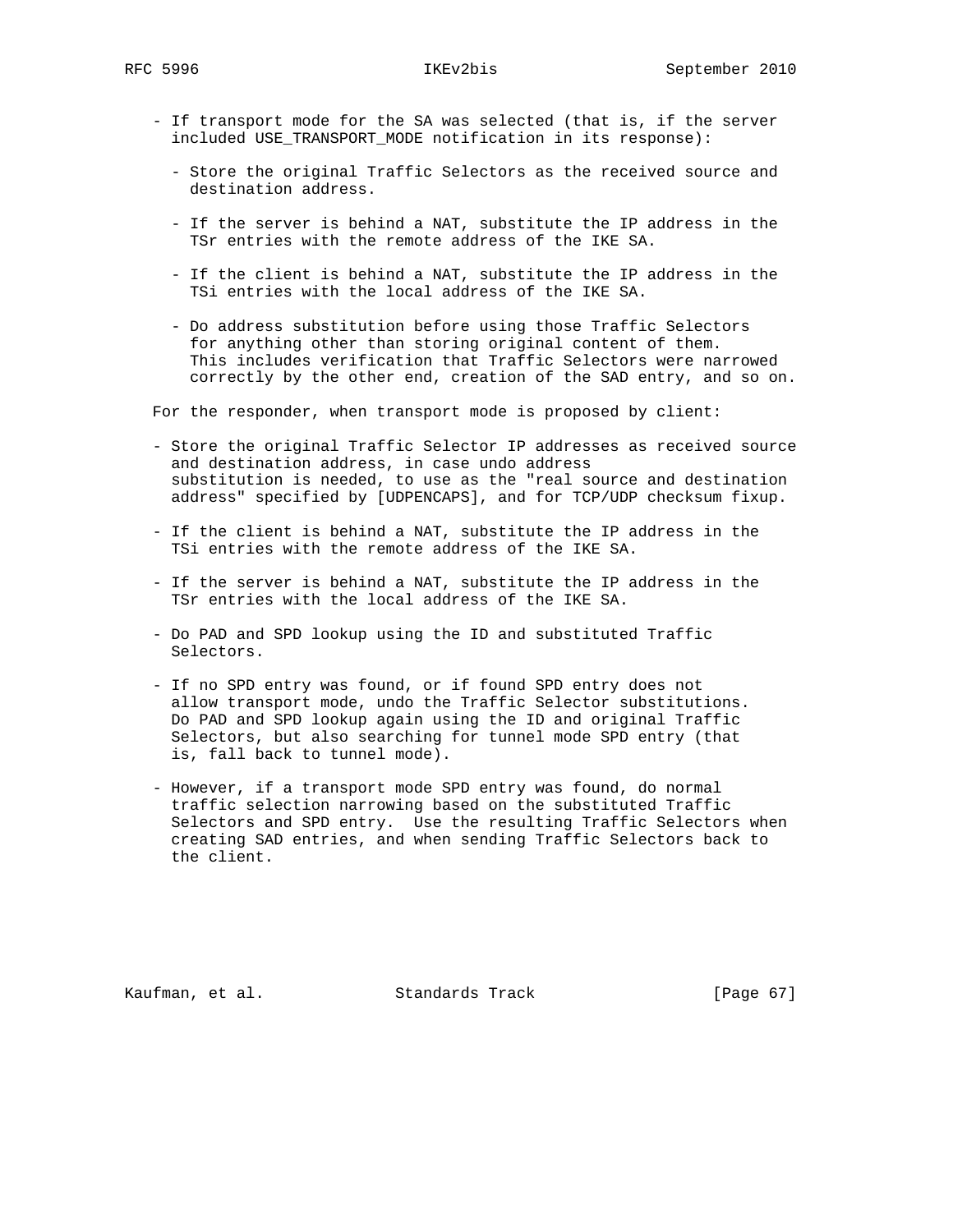# 2.24. Explicit Congestion Notification (ECN)

 When IPsec tunnels behave as originally specified in [IPSECARCH-OLD], ECN usage is not appropriate for the outer IP headers because tunnel decapsulation processing discards ECN congestion indications to the detriment of the network. ECN support for IPsec tunnels for IKEv1 based IPsec requires multiple operating modes and negotiation (see [ECN]). IKEv2 simplifies this situation by requiring that ECN be usable in the outer IP headers of all tunnel mode Child SAs created by IKEv2. Specifically, tunnel encapsulators and decapsulators for all tunnel mode SAs created by IKEv2 MUST support the ECN full functionality option for tunnels specified in [ECN] and MUST implement the tunnel encapsulation and decapsulation processing specified in [IPSECARCH] to prevent discarding of ECN congestion indications.

### 2.25. Exchange Collisions

 Because IKEv2 exchanges can be initiated by either peer, it is possible that two exchanges affecting the same SA partly overlap. This can lead to a situation where the SA state information is temporarily not synchronized, and a peer can receive a request that it cannot process in a normal fashion.

 Obviously, using a window size greater than 1 leads to more complex situations, especially if requests are processed out of order. This section concentrates on problems that can arise even with a window size of 1, and recommends solutions.

 A TEMPORARY\_FAILURE notification SHOULD be sent when a peer receives a request that cannot be completed due to a temporary condition such as a rekeying operation. When a peer receives a TEMPORARY\_FAILURE notification, it MUST NOT immediately retry the operation; it MUST wait so that the sender may complete whatever operation caused the temporary condition. The recipient MAY retry the request one or more times over a period of several minutes. If a peer continues to receive TEMPORARY\_FAILURE on the same IKE SA after several minutes, it SHOULD conclude that the state information is out of sync and close the IKE SA.

 A CHILD\_SA\_NOT\_FOUND notification SHOULD be sent when a peer receives a request to rekey a Child SA that does not exist. The SA that the initiator attempted to rekey is indicated by the SPI field in the Notify payload, which is copied from the SPI field in the REKEY\_SA notification. A peer that receives a CHILD\_SA\_NOT\_FOUND notification SHOULD silently delete the Child SA (if it still exists) and send a request to create a new Child SA from scratch (if the Child SA does not yet exist).

Kaufman, et al. Standards Track [Page 68]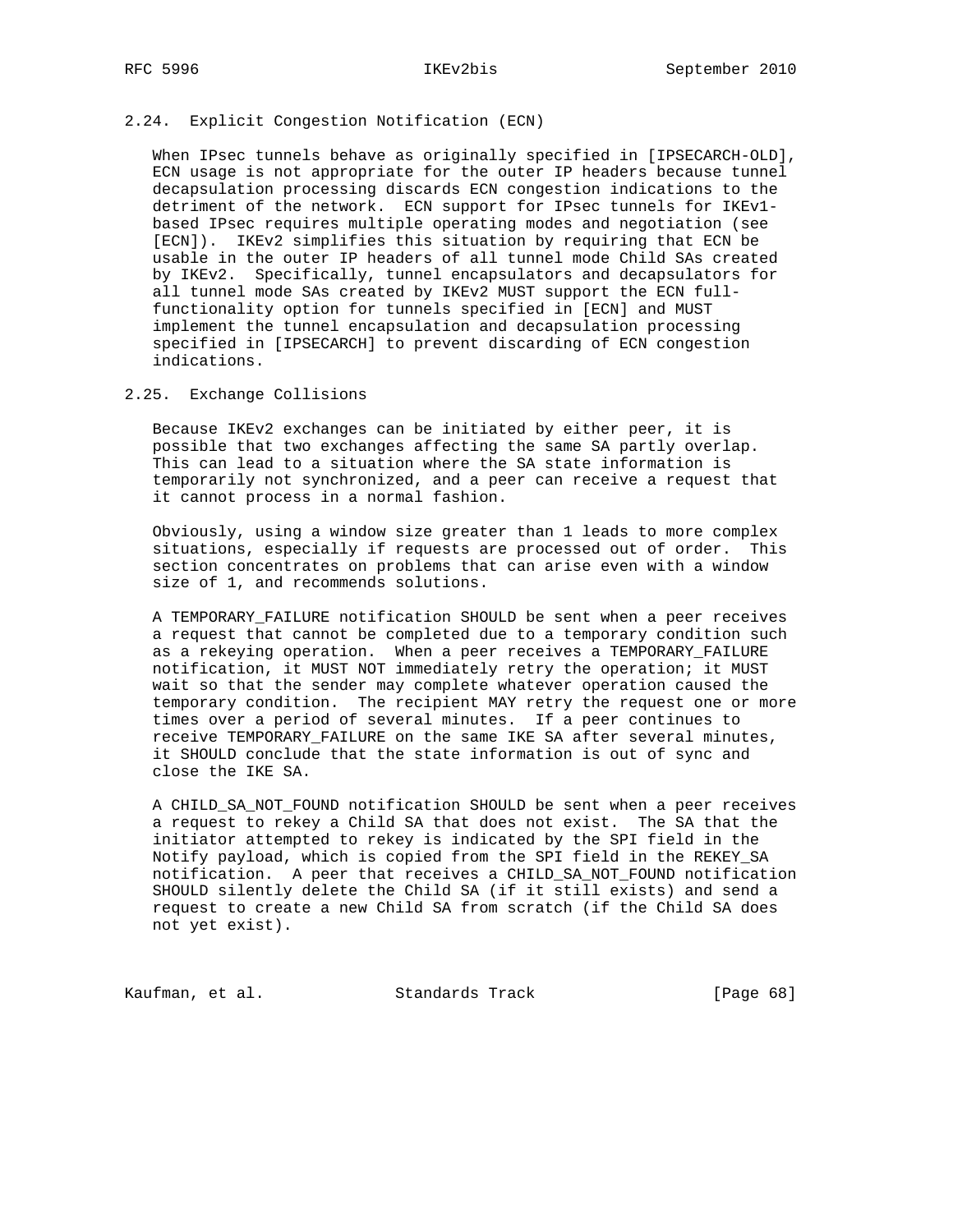2.25.1. Collisions while Rekeying or Closing Child SAs

 If a peer receives a request to rekey a Child SA that it is currently trying to close, it SHOULD reply with TEMPORARY\_FAILURE. If a peer receives a request to rekey a Child SA that it is currently rekeying, it SHOULD reply as usual, and SHOULD prepare to close redundant SAs later based on the nonces (see Section 2.8.1). If a peer receives a request to rekey a Child SA that does not exist, it SHOULD reply with CHILD\_SA\_NOT\_FOUND.

 If a peer receives a request to close a Child SA that it is currently trying to close, it SHOULD reply without a Delete payload (see Section 1.4.1). If a peer receives a request to close a Child SA that it is currently rekeying, it SHOULD reply as usual, with a Delete payload. If a peer receives a request to close a Child SA that does not exist, it SHOULD reply without a Delete payload.

 If a peer receives a request to rekey the IKE SA, and it is currently creating, rekeying, or closing a Child SA of that IKE SA, it SHOULD reply with TEMPORARY\_FAILURE.

2.25.2. Collisions while Rekeying or Closing IKE SAs

 If a peer receives a request to rekey an IKE SA that it is currently rekeying, it SHOULD reply as usual, and SHOULD prepare to close redundant SAs and move inherited Child SAs later based on the nonces (see Section 2.8.2). If a peer receives a request to rekey an IKE SA that it is currently trying to close, it SHOULD reply with TEMPORARY\_FAILURE.

 If a peer receives a request to close an IKE SA that it is currently rekeying, it SHOULD reply as usual, and forget about its own rekeying request. If a peer receives a request to close an IKE SA that it is currently trying to close, it SHOULD reply as usual, and forget about its own close request.

 If a peer receives a request to create or rekey a Child SA when it is currently rekeying the IKE SA, it SHOULD reply with TEMPORARY\_FAILURE. If a peer receives a request to delete a Child SA when it is currently rekeying the IKE SA, it SHOULD reply as usual, with a Delete payload.

3. Header and Payload Formats

 In the tables in this section, some cryptographic primitives and configuration attributes are marked as "UNSPECIFIED". These are items for which there are no known specifications and therefore interoperability is currently impossible. A future specification may

Kaufman, et al. Standards Track [Page 69]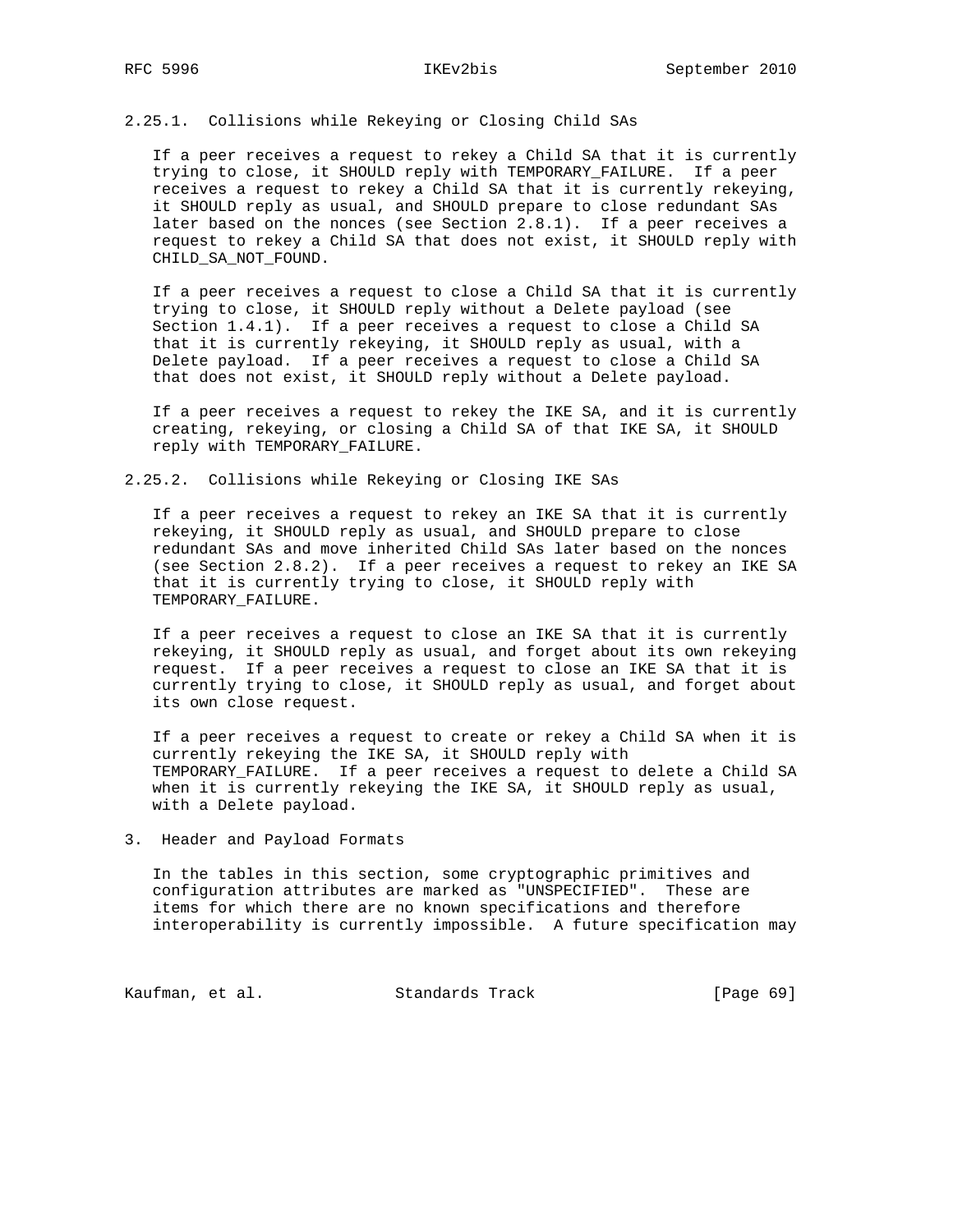describe their use, but until such specification is made, implementations SHOULD NOT attempt to use items marked as "UNSPECIFIED" in implementations that are meant to be interoperable.

# 3.1. The IKE Header

 IKE messages use UDP ports 500 and/or 4500, with one IKE message per UDP datagram. Information from the beginning of the packet through the UDP header is largely ignored except that the IP addresses and UDP ports from the headers are reversed and used for return packets. When sent on UDP port 500, IKE messages begin immediately following the UDP header. When sent on UDP port 4500, IKE messages have prepended four octets of zero. These four octets of zeros are not part of the IKE message and are not included in any of the length fields or checksums defined by IKE. Each IKE message begins with the IKE header, denoted HDR in this document. Following the header are one or more IKE payloads each identified by a "Next Payload" field in the preceding payload. Payloads are identified in the order in which they appear in an IKE message by looking in the "Next Payload" field in the IKE header, and subsequently according to the "Next Payload" field in the IKE payload itself until a "Next Payload" field of zero indicates that no payloads follow. If a payload of type "Encrypted" is found, that payload is decrypted and its contents parsed as additional payloads. An Encrypted payload MUST be the last payload in a packet and an Encrypted payload MUST NOT contain another Encrypted payload.

 The responder's SPI in the header identifies an instance of an IKE Security Association. It is therefore possible for a single instance of IKE to multiplex distinct sessions with multiple peers, including multiple sessions per peer.

 All multi-octet fields representing integers are laid out in big endian order (also known as "most significant byte first", or "network byte order").

Kaufman, et al. Standards Track [Page 70]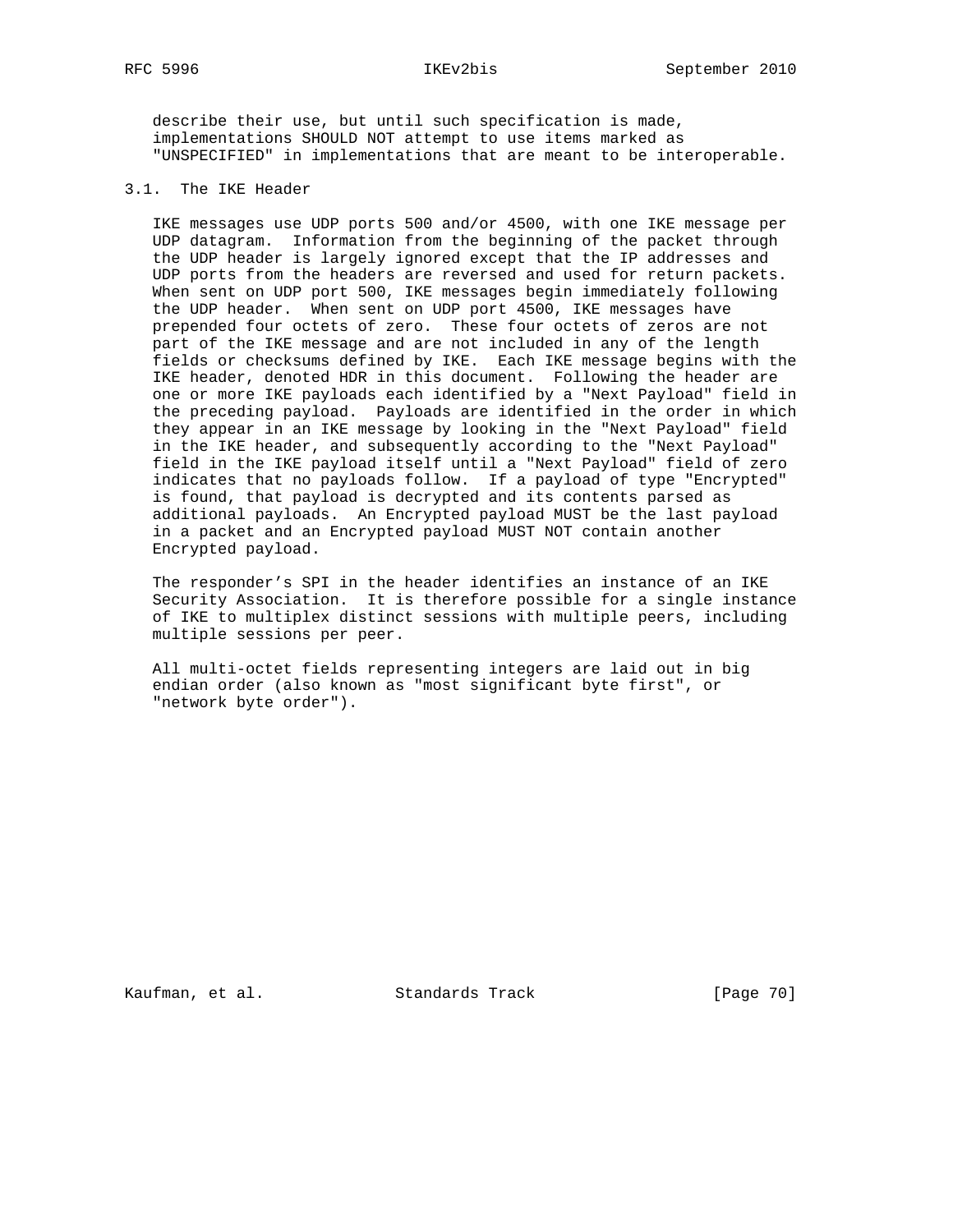The format of the IKE header is shown in Figure 4.

1 2 3 0 1 2 3 4 5 6 7 8 9 0 1 2 3 4 5 6 7 8 9 0 1 2 3 4 5 6 7 8 9 0 1 +-+-+-+-+-+-+-+-+-+-+-+-+-+-+-+-+-+-+-+-+-+-+-+-+-+-+-+-+-+-+-+-+ IKE SA Initiator's SPI | | +-+-+-+-+-+-+-+-+-+-+-+-+-+-+-+-+-+-+-+-+-+-+-+-+-+-+-+-+-+-+-+-+ IKE SA Responder's SPI | | +-+-+-+-+-+-+-+-+-+-+-+-+-+-+-+-+-+-+-+-+-+-+-+-+-+-+-+-+-+-+-+-+ | Next Payload | MjVer | MnVer | Exchange Type | Flags | +-+-+-+-+-+-+-+-+-+-+-+-+-+-+-+-+-+-+-+-+-+-+-+-+-+-+-+-+-+-+-+-+ | Message ID | +-+-+-+-+-+-+-+-+-+-+-+-+-+-+-+-+-+-+-+-+-+-+-+-+-+-+-+-+-+-+-+-+ | Length | +-+-+-+-+-+-+-+-+-+-+-+-+-+-+-+-+-+-+-+-+-+-+-+-+-+-+-+-+-+-+-+-+

Figure 4: IKE Header Format

- o Initiator's SPI (8 octets) A value chosen by the initiator to identify a unique IKE Security Association. This value MUST NOT be zero.
- o Responder's SPI (8 octets) A value chosen by the responder to identify a unique IKE Security Association. This value MUST be zero in the first message of an IKE initial exchange (including repeats of that message including a cookie).
- o Next Payload (1 octet) Indicates the type of payload that immediately follows the header. The format and value of each payload are defined below.
- o Major Version (4 bits) Indicates the major version of the IKE protocol in use. Implementations based on this version of IKE MUST set the major version to 2. Implementations based on previous versions of IKE and ISAKMP MUST set the major version to 1. Implementations based on this version of IKE MUST reject or ignore messages containing a version number greater than 2 with an INVALID\_MAJOR\_VERSION notification message as described in Section 2.5.
- o Minor Version (4 bits) Indicates the minor version of the IKE protocol in use. Implementations based on this version of IKE MUST set the minor version to 0. They MUST ignore the minor version number of received messages.

Kaufman, et al. Standards Track [Page 71]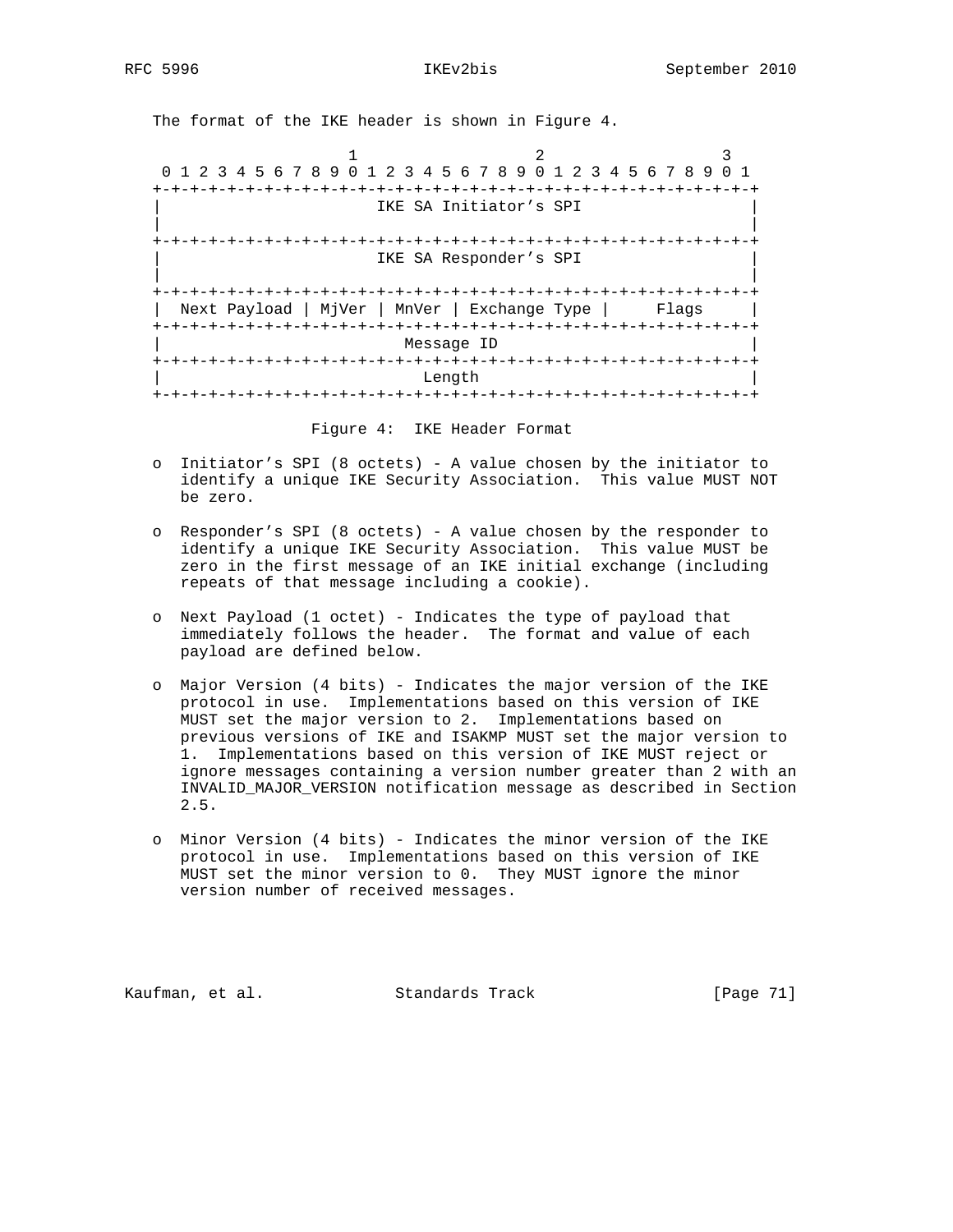o Exchange Type (1 octet) - Indicates the type of exchange being used. This constrains the payloads sent in each message in an exchange. The values in the following table are only current as of the publication date of RFC 4306. Other values may have been added since then or will be added after the publication of this document. Readers should refer to [IKEV2IANA] for the latest values.

| Exchange Type   | Value |
|-----------------|-------|
|                 |       |
| IKE SA INIT     | 34    |
| IKE AUTH        | 35    |
| CREATE CHILD SA | 36    |
| INFORMATIONAL   | 37    |

 o Flags (1 octet) - Indicates specific options that are set for the message. Presence of options is indicated by the appropriate bit in the flags field being set. The bits are as follows:

 +-+-+-+-+-+-+-+-+  $|X|X|R|V|I|X|X|X|$ +-+-+-+-+-+-+-+-+

 In the description below, a bit being 'set' means its value is '1', while 'cleared' means its value is '0'. 'X' bits MUST be cleared when sending and MUST be ignored on receipt.

- \* R (Response) This bit indicates that this message is a response to a message containing the same Message ID. This bit MUST be cleared in all request messages and MUST be set in all responses. An IKE endpoint MUST NOT generate a response to a message that is marked as being a response (with one exception; see Section 2.21.2).
- \* V (Version) This bit indicates that the transmitter is capable of speaking a higher major version number of the protocol than the one indicated in the major version number field. Implementations of IKEv2 MUST clear this bit when sending and MUST ignore it in incoming messages.
- \* I (Initiator) This bit MUST be set in messages sent by the original initiator of the IKE SA and MUST be cleared in messages sent by the original responder. It is used by the recipient to determine which eight octets of the SPI were generated by the recipient. This bit changes to reflect who initiated the last rekey of the IKE SA.

Kaufman, et al. Standards Track [Page 72]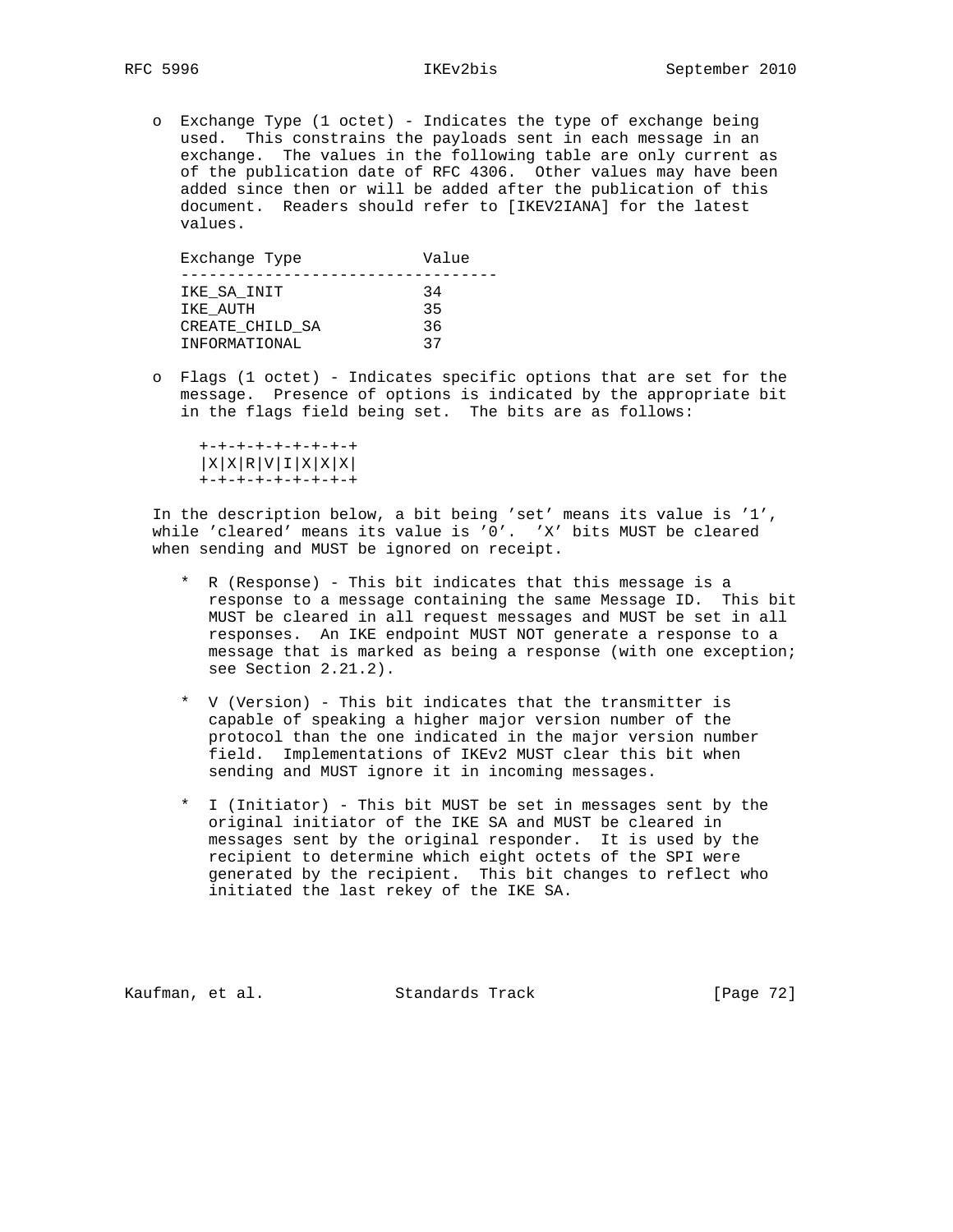- o Message ID (4 octets, unsigned integer) Message identifier used to control retransmission of lost packets and matching of requests and responses. It is essential to the security of the protocol because it is used to prevent message replay attacks. See Sections 2.1 and 2.2.
- o Length (4 octets, unsigned integer) Length of the total message (header + payloads) in octets.
- 3.2. Generic Payload Header

 Each IKE payload defined in Sections 3.3 through 3.16 begins with a generic payload header, shown in Figure 5. Figures for each payload below will include the generic payload header, but for brevity, the description of each field will be omitted.

1 2 3 0 1 2 3 4 5 6 7 8 9 0 1 2 3 4 5 6 7 8 9 0 1 2 3 4 5 6 7 8 9 0 1 +-+-+-+-+-+-+-+-+-+-+-+-+-+-+-+-+-+-+-+-+-+-+-+-+-+-+-+-+-+-+-+-+ | Next Payload |C| RESERVED | Payload Length | +-+-+-+-+-+-+-+-+-+-+-+-+-+-+-+-+-+-+-+-+-+-+-+-+-+-+-+-+-+-+-+-+

## Figure 5: Generic Payload Header

The Generic Payload Header fields are defined as follows:

 o Next Payload (1 octet) - Identifier for the payload type of the next payload in the message. If the current payload is the last in the message, then this field will be 0. This field provides a "chaining" capability whereby additional payloads can be added to a message by appending each one to the end of the message and setting the "Next Payload" field of the preceding payload to indicate the new payload's type. An Encrypted payload, which must always be the last payload of a message, is an exception. It contains data structures in the format of additional payloads. In the header of an Encrypted payload, the Next Payload field is set to the payload type of the first contained payload (instead of 0); conversely, the Next Payload field of the last contained payload is set to zero). The payload type values are listed here. The values in the following table are only current as of the publication date of RFC 4306. Other values may have been added since then or will be added after the publication of this document. Readers should refer to [IKEV2IANA] for the latest values.

Kaufman, et al. Standards Track [Page 73]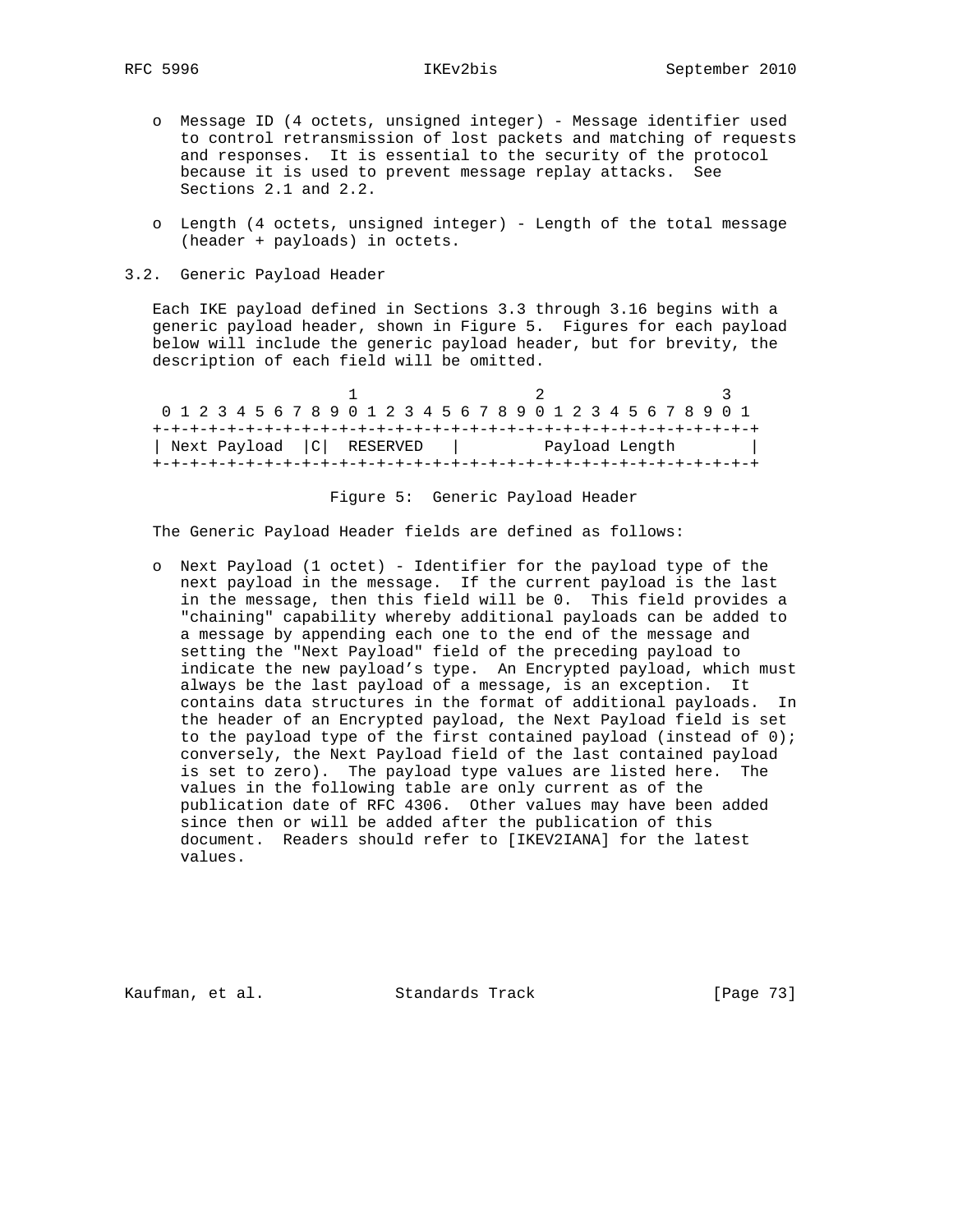| Next Payload Type            | Notation Value |    |
|------------------------------|----------------|----|
| No Next Payload              |                | 0  |
| Security Association         | SA             | 33 |
| Key Exchange                 | KE             | 34 |
| Identification - Initiator   | IDi            | 35 |
| Identification - Responder   | IDr            | 36 |
| Certificate                  | CERT           | 37 |
| Certificate Request          | CERTREO        | 38 |
| Authentication               | AUTH           | 39 |
| Nonce                        | Ni, Nr         | 40 |
| Notify                       | N              | 41 |
| Delete                       | D              | 42 |
| Vendor ID                    | $\overline{V}$ | 43 |
| Traffic Selector - Initiator | TSi            | 44 |
| Traffic Selector - Responder | TSr            | 45 |
| Encrypted and Authenticated  | SK.            | 46 |
| Configuration                | CP.            | 47 |
| Extensible Authentication    | EAP            | 48 |

 (Payload type values 1-32 should not be assigned in the future so that there is no overlap with the code assignments for IKEv1.)

- o Critical (1 bit) MUST be set to zero if the sender wants the recipient to skip this payload if it does not understand the payload type code in the Next Payload field of the previous payload. MUST be set to one if the sender wants the recipient to reject this entire message if it does not understand the payload type. MUST be ignored by the recipient if the recipient understands the payload type code. MUST be set to zero for payload types defined in this document. Note that the critical bit applies to the current payload rather than the "next" payload whose type code appears in the first octet. The reasoning behind not setting the critical bit for payloads defined in this document is that all implementations MUST understand all payload types defined in this document and therefore must ignore the critical bit's value. Skipped payloads are expected to have valid Next Payload and Payload Length fields. See Section 2.5 for more information on this bit.
- o RESERVED (7 bits) MUST be sent as zero; MUST be ignored on receipt.
- o Payload Length (2 octets, unsigned integer) Length in octets of the current payload, including the generic payload header.

Kaufman, et al. Standards Track [Page 74]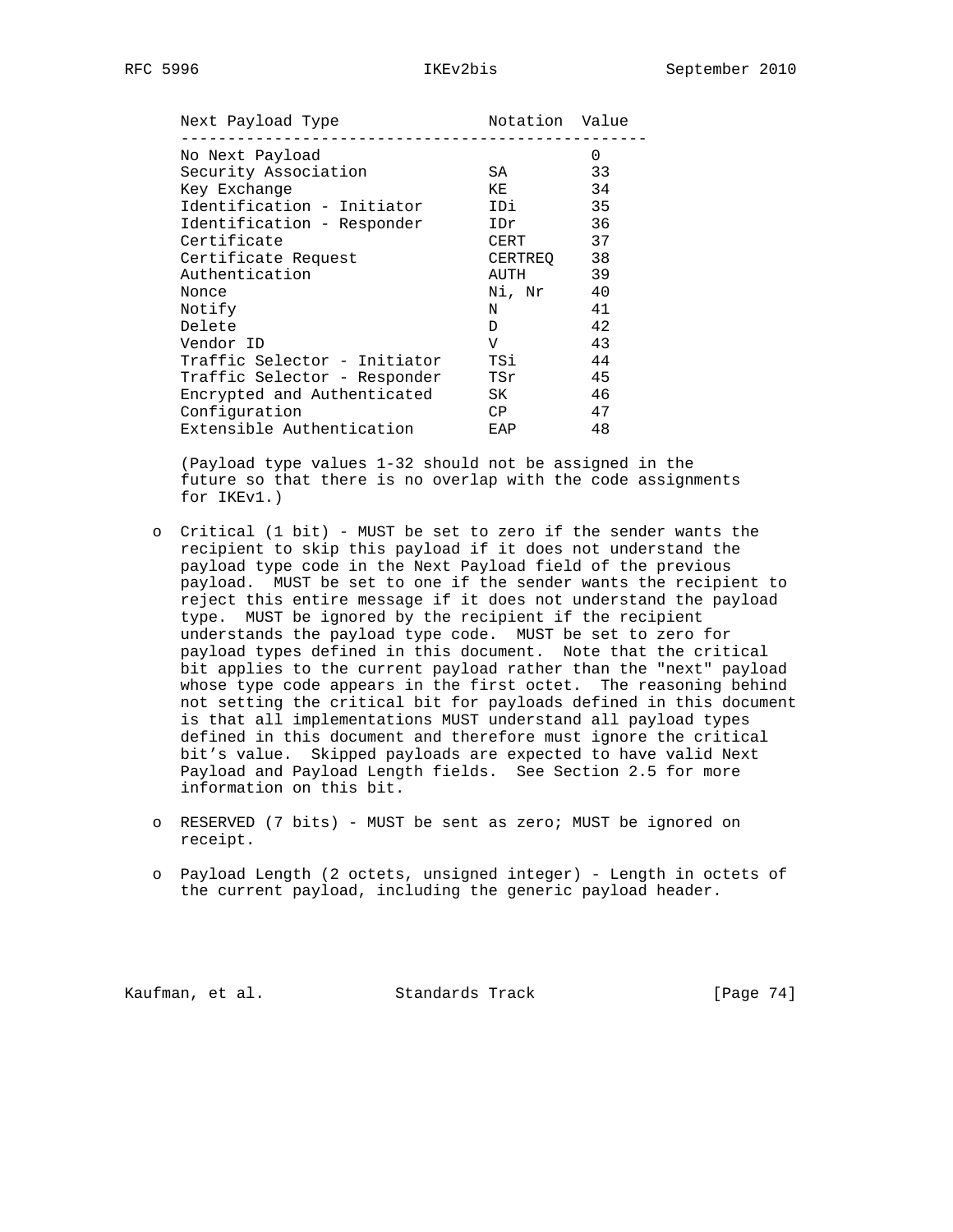RFC 5996 IKEv2bis September 2010

 Many payloads contain fields marked as "RESERVED". Some payloads in IKEv2 (and historically in IKEv1) are not aligned to 4-octet boundaries.

3.3. Security Association Payload

 The Security Association payload, denoted SA in this document, is used to negotiate attributes of a Security Association. Assembly of Security Association payloads requires great peace of mind. An SA payload MAY contain multiple proposals. If there is more than one, they MUST be ordered from most preferred to least preferred. Each proposal contains a single IPsec protocol (where a protocol is IKE, ESP, or AH), each protocol MAY contain multiple transforms, and each transform MAY contain multiple attributes. When parsing an SA, an implementation MUST check that the total Payload Length is consistent with the payload's internal lengths and counts. Proposals, Transforms, and Attributes each have their own variable-length encodings. They are nested such that the Payload Length of an SA includes the combined contents of the SA, Proposal, Transform, and Attribute information. The length of a Proposal includes the lengths of all Transforms and Attributes it contains. The length of a Transform includes the lengths of all Attributes it contains.

 The syntax of Security Associations, Proposals, Transforms, and Attributes is based on ISAKMP; however, the semantics are somewhat different. The reason for the complexity and the hierarchy is to allow for multiple possible combinations of algorithms to be encoded in a single SA. Sometimes there is a choice of multiple algorithms, whereas other times there is a combination of algorithms. For example, an initiator might want to propose using ESP with either (3DES and HMAC\_MD5) or (AES and HMAC\_SHA1).

 One of the reasons the semantics of the SA payload have changed from ISAKMP and IKEv1 is to make the encodings more compact in common cases.

 The Proposal structure contains within it a Proposal Num and an IPsec protocol ID. Each structure MUST have a proposal number one (1) greater than the previous structure. The first Proposal in the initiator's SA payload MUST have a Proposal Num of one (1). One reason to use multiple proposals is to propose both standard crypto ciphers and combined-mode ciphers. Combined-mode ciphers include both integrity and encryption in a single encryption algorithm, and MUST either offer no integrity algorithm or a single integrity algorithm of "none", with no integrity algorithm being the RECOMMENDED method. If an initiator wants to propose both combined mode ciphers and normal ciphers, it must include two proposals: one will have all the combined-mode ciphers, and the other will have all

Kaufman, et al. Standards Track [Page 75]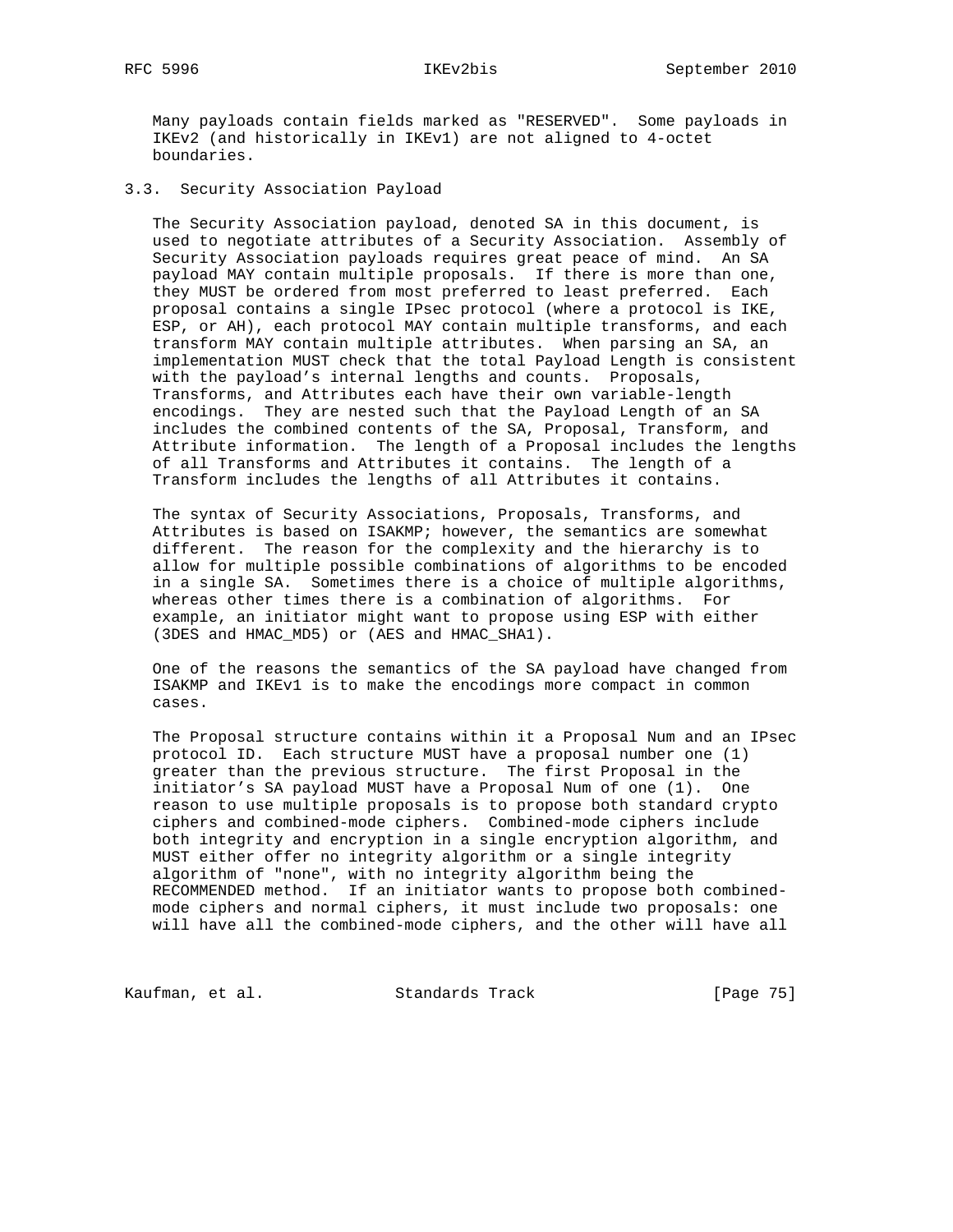the normal ciphers with the integrity algorithms. For example, one such proposal would have two proposal structures. Proposal 1 is ESP with AES-128, AES-192, and AES-256 bits in Cipher Block Chaining (CBC) mode, with either HMAC-SHA1-96 or XCBC-96 as the integrity algorithm; Proposal 2 is AES-128 or AES-256 in GCM mode with an 8-octet Integrity Check Value (ICV). Both proposals allow but do not require the use of ESNs (Extended Sequence Numbers). This can be illustrated as:

```
 SA Payload
```
 |  $+---$  Proposal #1 ( Proto ID = ESP(3), SPI size = 4, | | 7 transforms, SPI = 0x052357bb ) | | | +-- Transform ENCR ( Name = ENCR\_AES\_CBC ) | | +-- Attribute ( Key Length = 128 ) | | | +-- Transform ENCR ( Name = ENCR\_AES\_CBC ) | | +-- Attribute ( Key Length = 192 ) | | | +-- Transform ENCR ( Name = ENCR\_AES\_CBC ) | | +-- Attribute ( Key Length = 256 ) | | | +-- Transform INTEG ( Name = AUTH\_HMAC\_SHA1\_96 ) | +-- Transform INTEG ( Name = AUTH\_AES\_XCBC\_96 ) | +-- Transform ESN ( Name = ESNs ) | +-- Transform ESN ( Name = No ESNs ) | +--- Proposal #2 ( Proto ID = ESP(3), SPI size = 4, | 4 transforms, SPI = 0x35a1d6f2 ) | +-- Transform ENCR ( Name = AES-GCM with a 8 octet ICV ) | +-- Attribute ( Key Length = 128 ) | +-- Transform ENCR ( Name = AES-GCM with a 8 octet ICV ) | +-- Attribute ( Key Length = 256 ) | +-- Transform ESN ( Name = ESNs ) +-- Transform ESN ( Name = No ESNs )

 Each Proposal/Protocol structure is followed by one or more transform structures. The number of different transforms is generally determined by the Protocol. AH generally has two transforms: Extended Sequence Numbers (ESNs) and an integrity check algorithm. ESP generally has three: ESN, an encryption algorithm, and an integrity check algorithm. IKE generally has four transforms: a Diffie-Hellman group, an integrity check algorithm, a PRF algorithm,

Kaufman, et al. Standards Track [Page 76]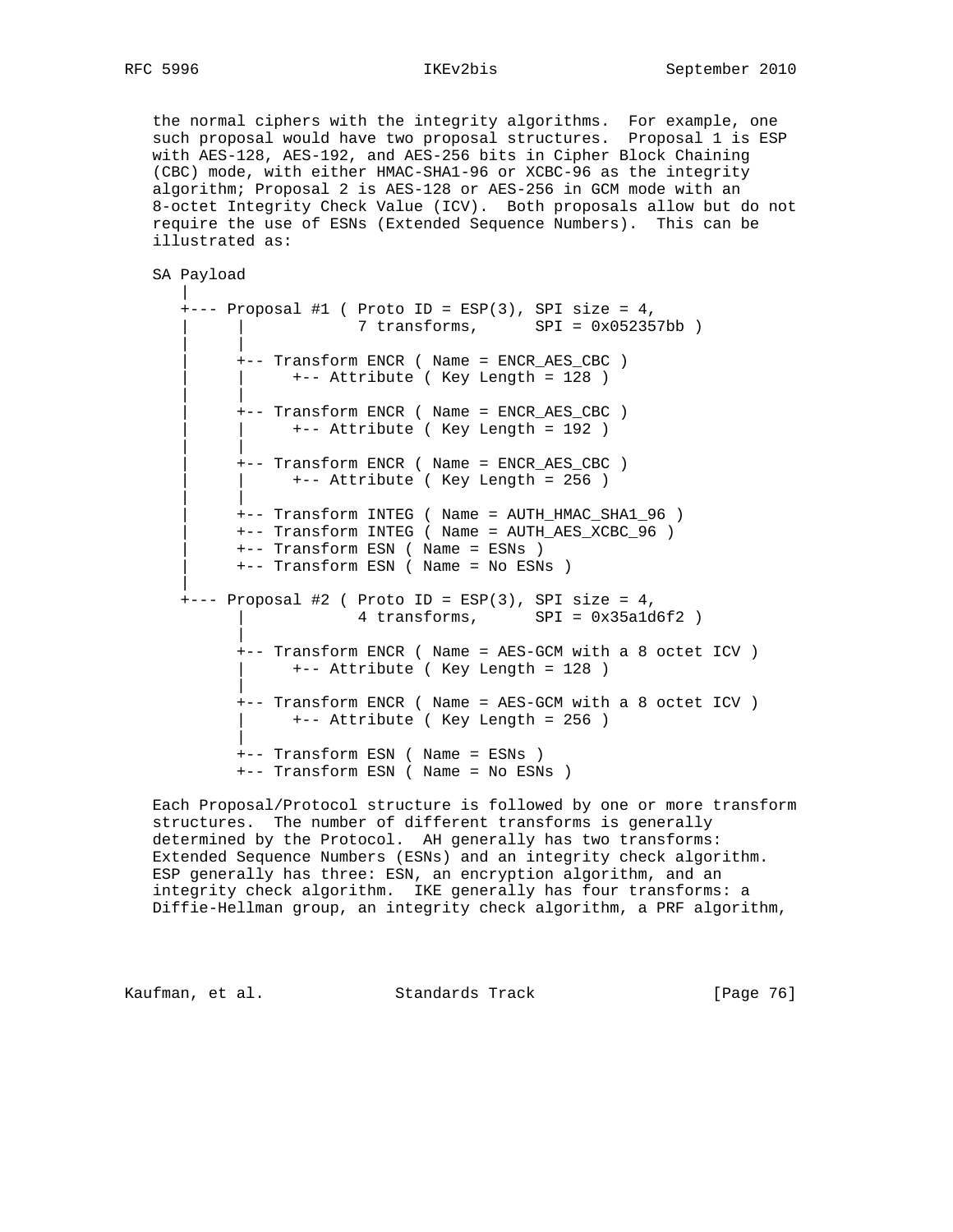# RFC 5996 IKEv2bis September 2010

 and an encryption algorithm. For each Protocol, the set of permissible transforms is assigned Transform ID numbers, which appear in the header of each transform.

 If there are multiple transforms with the same Transform Type, the proposal is an OR of those transforms. If there are multiple transforms with different Transform Types, the proposal is an AND of the different groups. For example, to propose ESP with (3DES or AES- CBC) and (HMAC\_MD5 or HMAC\_SHA), the ESP proposal would contain two Transform Type 1 candidates (one for 3DES and one for AEC-CBC) and two Transform Type 3 candidates (one for HMAC\_MD5 and one for HMAC\_SHA). This effectively proposes four combinations of algorithms. If the initiator wanted to propose only a subset of those, for example (3DES and HMAC\_MD5) or (IDEA and HMAC\_SHA), there is no way to encode that as multiple transforms within a single Proposal. Instead, the initiator would have to construct two different Proposals, each with two transforms.

 A given transform MAY have one or more Attributes. Attributes are necessary when the transform can be used in more than one way, as when an encryption algorithm has a variable key size. The transform would specify the algorithm and the attribute would specify the key size. Most transforms do not have attributes. A transform MUST NOT have multiple attributes of the same type. To propose alternate values for an attribute (for example, multiple key sizes for the AES encryption algorithm), an implementation MUST include multiple transforms with the same Transform Type each with a single Attribute.

 Note that the semantics of Transforms and Attributes are quite different from those in IKEv1. In IKEv1, a single Transform carried multiple algorithms for a protocol with one carried in the Transform and the others carried in the Attributes.

| 0 1 2 3 4 5 6 7 8 9 0 1 2 3 4 5 6 7 8 9 0 1 2 3 4 5 6 7 8 9 0 1 |                         |                |  |
|-----------------------------------------------------------------|-------------------------|----------------|--|
|                                                                 |                         |                |  |
| Next Payload   C                                                | RESERVED                | Payload Length |  |
|                                                                 |                         |                |  |
|                                                                 |                         |                |  |
|                                                                 | <proposals></proposals> |                |  |
|                                                                 |                         |                |  |
|                                                                 |                         |                |  |
|                                                                 |                         |                |  |

Figure 6: Security Association Payload

o Proposals (variable) - One or more proposal substructures.

Kaufman, et al. Standards Track [Page 77]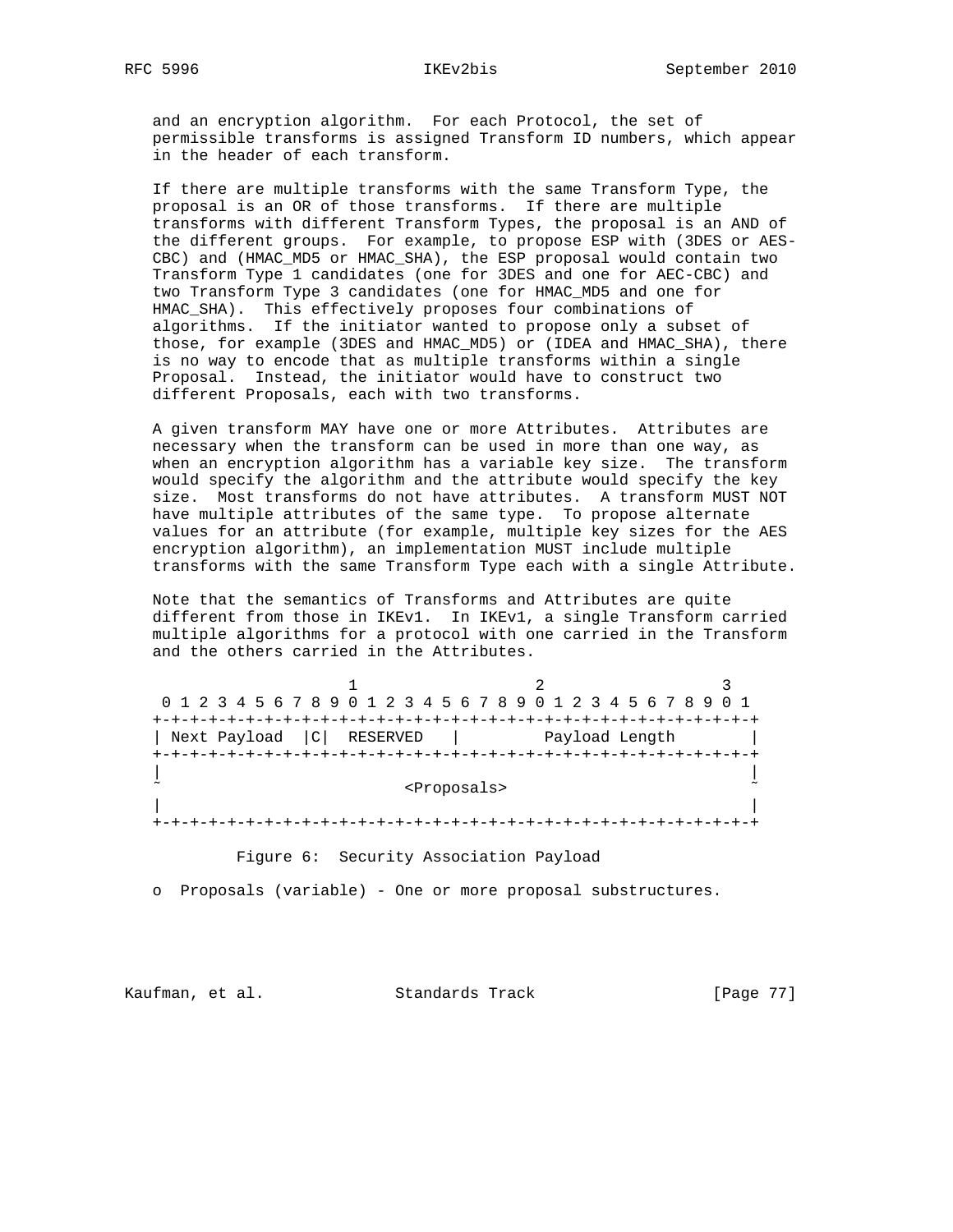The payload type for the Security Association payload is thirty-three (33).

3.3.1. Proposal Substructure

1 2 3 0 1 2 3 4 5 6 7 8 9 0 1 2 3 4 5 6 7 8 9 0 1 2 3 4 5 6 7 8 9 0 1 +-+-+-+-+-+-+-+-+-+-+-+-+-+-+-+-+-+-+-+-+-+-+-+-+-+-+-+-+-+-+-+-+ | 0 (last) or 2 | RESERVED | Proposal Length | +-+-+-+-+-+-+-+-+-+-+-+-+-+-+-+-+-+-+-+-+-+-+-+-+-+-+-+-+-+-+-+-+ | Proposal Num | Protocol ID | SPI Size |Num Transforms| +-+-+-+-+-+-+-+-+-+-+-+-+-+-+-+-+-+-+-+-+-+-+-+-+-+-+-+-+-+-+-+-+ SPI (variable) +-+-+-+-+-+-+-+-+-+-+-+-+-+-+-+-+-+-+-+-+-+-+-+-+-+-+-+-+-+-+-+-+ | | ˜ <Transforms> ˜ | | +-+-+-+-+-+-+-+-+-+-+-+-+-+-+-+-+-+-+-+-+-+-+-+-+-+-+-+-+-+-+-+-+

Figure 7: Proposal Substructure

- o 0 (last) or 2 (more) (1 octet) Specifies whether this is the last Proposal Substructure in the SA. This syntax is inherited from ISAKMP, but is unnecessary because the last Proposal could be identified from the length of the SA. The value (2) corresponds to a payload type of Proposal in IKEv1, and the first four octets of the Proposal structure are designed to look somewhat like the header of a payload.
- o RESERVED (1 octet) MUST be sent as zero; MUST be ignored on receipt.
- o Proposal Length (2 octets, unsigned integer) Length of this proposal, including all transforms and attributes that follow.
- o Proposal Num (1 octet) When a proposal is made, the first proposal in an SA payload MUST be 1, and subsequent proposals MUST be one more than the previous proposal (indicating an OR of the two proposals). When a proposal is accepted, the proposal number in the SA payload MUST match the number on the proposal sent that was accepted.
- o Protocol ID (1 octet) Specifies the IPsec protocol identifier for the current negotiation. The values in the following table are only current as of the publication date of RFC 4306. Other values may have been added since then or will be added after the publication of this document. Readers should refer to [IKEV2IANA] for the latest values.

Kaufman, et al. Standards Track [Page 78]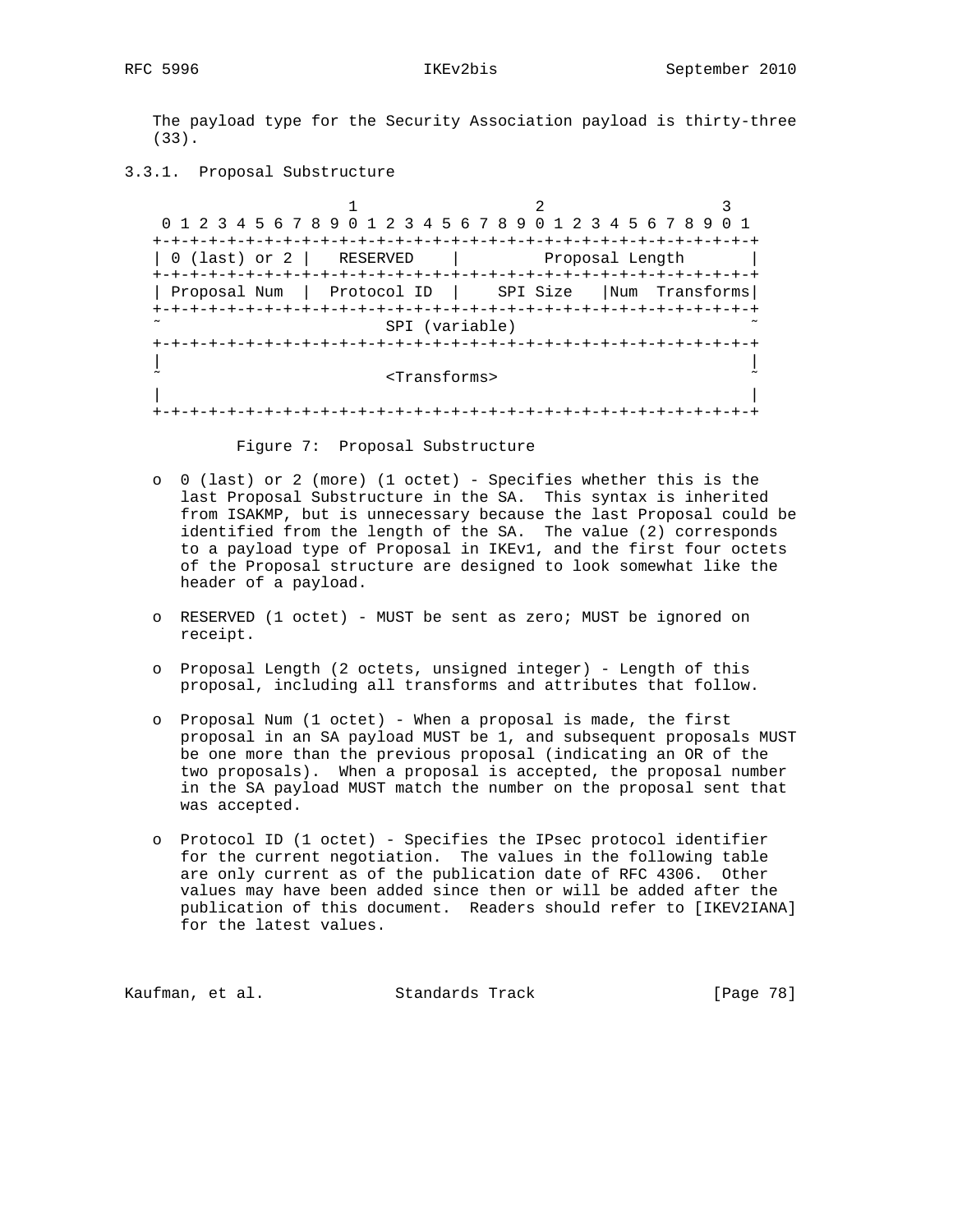| Protocol ID<br>Protocol |  |
|-------------------------|--|
|                         |  |
| TKE.                    |  |
| ΆH                      |  |
| <b>RSP</b>              |  |

- o SPI Size (1 octet) For an initial IKE SA negotiation, this field MUST be zero; the SPI is obtained from the outer header. During subsequent negotiations, it is equal to the size, in octets, of the SPI of the corresponding protocol (8 for IKE, 4 for ESP and AH).
- o Num Transforms (1 octet) Specifies the number of transforms in this proposal.
- o SPI (variable) The sending entity's SPI. Even if the SPI Size is not a multiple of 4 octets, there is no padding applied to the payload. When the SPI Size field is zero, this field is not present in the Security Association payload.
- o Transforms (variable) One or more transform substructures.

3.3.2. Transform Substructure

1 2 3 0 1 2 3 4 5 6 7 8 9 0 1 2 3 4 5 6 7 8 9 0 1 2 3 4 5 6 7 8 9 0 1 +-+-+-+-+-+-+-+-+-+-+-+-+-+-+-+-+-+-+-+-+-+-+-+-+-+-+-+-+-+-+-+-+ | 0 (last) or 3 | RESERVED | Transform Length | +-+-+-+-+-+-+-+-+-+-+-+-+-+-+-+-+-+-+-+-+-+-+-+-+-+-+-+-+-+-+-+-+ |Transform Type | RESERVED | Transform ID +-+-+-+-+-+-+-+-+-+-+-+-+-+-+-+-+-+-+-+-+-+-+-+-+-+-+-+-+-+-+-+-+ | | Transform Attributes | | +-+-+-+-+-+-+-+-+-+-+-+-+-+-+-+-+-+-+-+-+-+-+-+-+-+-+-+-+-+-+-+-+

# Figure 8: Transform Substructure

- o 0 (last) or 3 (more) (1 octet) Specifies whether this is the last Transform Substructure in the Proposal. This syntax is inherited from ISAKMP, but is unnecessary because the last transform could be identified from the length of the proposal. The value (3) corresponds to a payload type of Transform in IKEv1, and the first four octets of the Transform structure are designed to look somewhat like the header of a payload.
- o RESERVED MUST be sent as zero; MUST be ignored on receipt.

Kaufman, et al. Standards Track [Page 79]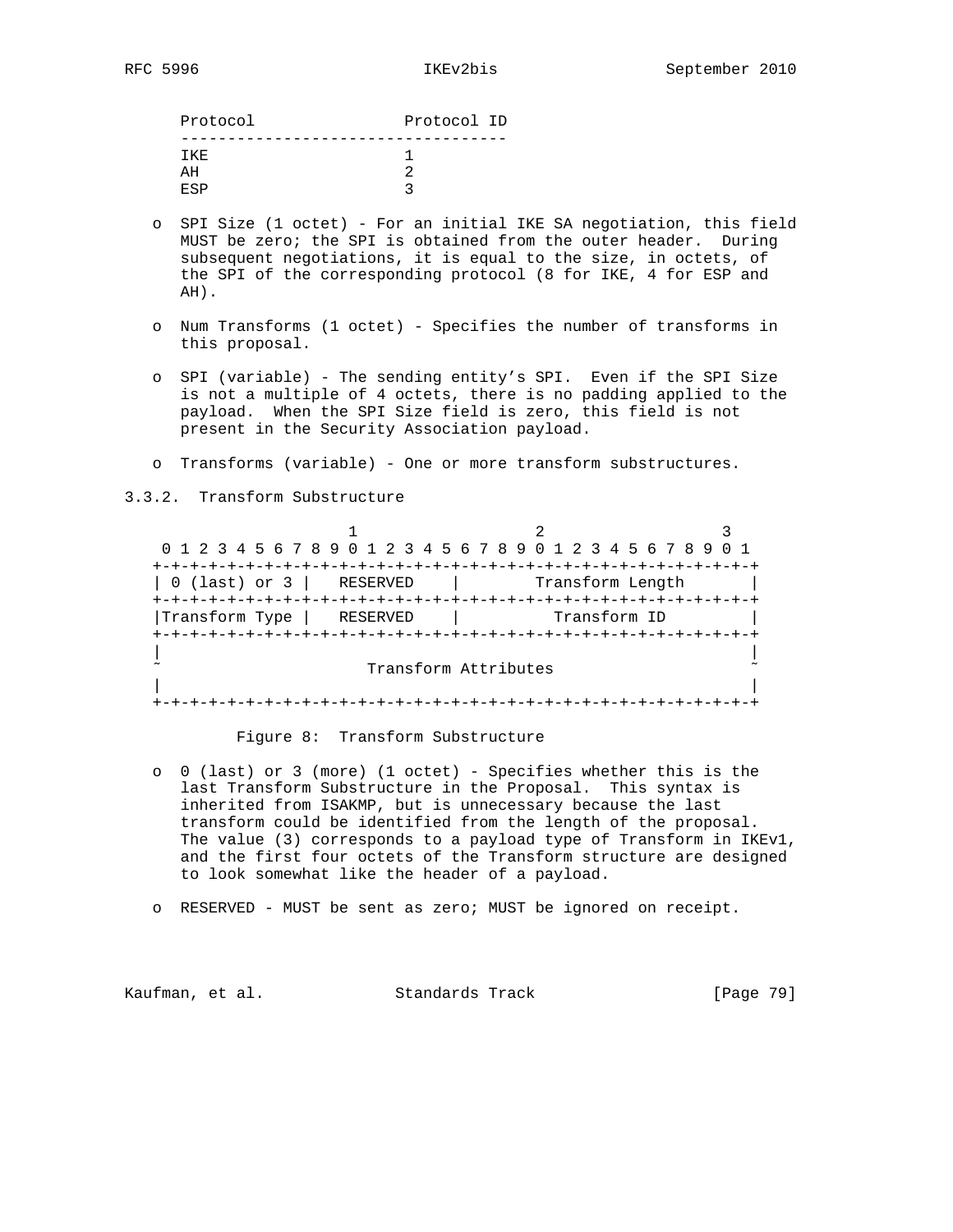- o Transform Length The length (in octets) of the Transform Substructure including Header and Attributes.
- o Transform Type (1 octet) The type of transform being specified in this transform. Different protocols support different Transform Types. For some protocols, some of the transforms may be optional. If a transform is optional and the initiator wishes to propose that the transform be omitted, no transform of the given type is included in the proposal. If the initiator wishes to make use of the transform optional to the responder, it includes a transform substructure with Transform ID = 0 as one of the options.
- o Transform ID (2 octets) The specific instance of the Transform Type being proposed.

 The Transform Type values are listed below. The values in the following table are only current as of the publication date of RFC 4306. Other values may have been added since then or will be added after the publication of this document. Readers should refer to [IKEV2IANA] for the latest values.

| Description                       | Type          | Trans. Used In            |
|-----------------------------------|---------------|---------------------------|
| Encryption Algorithm (ENCR)       | <b>T</b>      | IKE and ESP               |
| Pseudorandom Function (PRF)       | $\mathcal{L}$ | TKF.                      |
| Integrity Algorithm (INTEG)       | 3             | IKE*, AH, optional in ESP |
| Diffie-Hellman group (D-H)        | 4             | IKE, optional in AH & ESP |
| Extended Sequence Numbers (ESN) 5 |               | AH and ESP                |

 (\*) Negotiating an integrity algorithm is mandatory for the Encrypted payload format specified in this document. For example, [AEAD] specifies additional formats based on authenticated encryption, in which a separate integrity algorithm is not negotiated.

 For Transform Type 1 (Encryption Algorithm), the Transform IDs are listed below. The values in the following table are only current as of the publication date of RFC 4306. Other values may have been added since then or will be added after the publication of this document. Readers should refer to [IKEV2IANA] for the latest values.

Kaufman, et al. Standards Track [Page 80]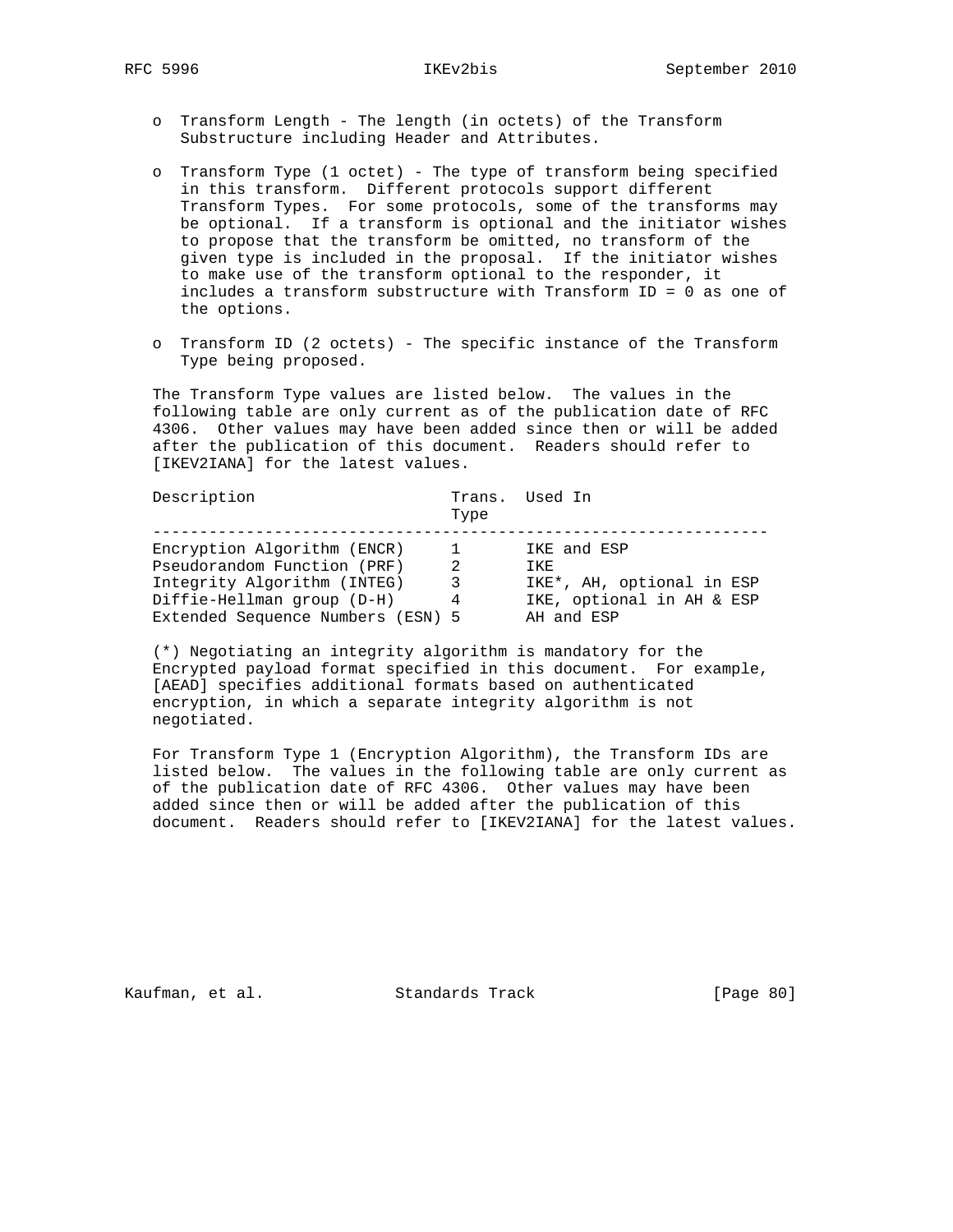| Name          | Number | Defined In            |
|---------------|--------|-----------------------|
| ENCR DES IV64 |        | (UNSPECIFIED)         |
| ENCR DES      | 2      | $(RFC2405)$ , $[DES]$ |
| ENCR 3DES     | 3      | (RFC2451)             |
| ENCR RC5      | 4      | (RFC2451)             |
| ENCR IDEA     | 5      | (RFC2451), [IDEA]     |
| ENCR CAST     | 6      | (RFC2451)             |
| ENCR BLOWFISH |        | (RFC2451)             |
| ENCR 3IDEA    | 8      | (UNSPECIFIED)         |
| ENCR DES IV32 | 9      | (UNSPECIFIED)         |
| ENCR NULL     | 11     | (RFC2410)             |
| ENCR AES CBC  | 12     | (RFC3602)             |
| ENCR AES CTR  | 13     | (RFC3686)             |
|               |        |                       |

 For Transform Type 2 (Pseudorandom Function), the Transform IDs are listed below. The values in the following table are only current as of the publication date of RFC 4306. Other values may have been added since then or will be added after the publication of this document. Readers should refer to [IKEV2IANA] for the latest values.

| Name                          | Number                             | Defined In                                 |
|-------------------------------|------------------------------------|--------------------------------------------|
| PRF HMAC MD5<br>PRF HMAC SHA1 | and the second state of the second | $(RFC2104)$ , [MD5]<br>$(RFC2104)$ , [SHA] |
| PRF HMAC TIGER                | 3                                  | (UNSPECIFIED)                              |

 For Transform Type 3 (Integrity Algorithm), defined Transform IDs are listed below. The values in the following table are only current as of the publication date of RFC 4306. Other values may have been added since then or will be added after the publication of this document. Readers should refer to [IKEV2IANA] for the latest values.

| Name              | Number | Defined In    |
|-------------------|--------|---------------|
|                   |        |               |
| NONE              |        |               |
| AUTH_HMAC_MD5_96  |        | (RFC2403)     |
| AUTH HMAC SHA1 96 | 2      | (RFC2404)     |
| AUTH DES MAC      |        | (UNSPECIFIED) |
| AUTH KPDK MD5     |        | (UNSPECIFIED) |
| AUTH AES XCBC 96  |        | (RFC3566)     |
|                   |        |               |

 For Transform Type 4 (Diffie-Hellman group), defined Transform IDs are listed below. The values in the following table are only current as of the publication date of RFC 4306. Other values may have been added since then or will be added after the publication of this document. Readers should refer to [IKEV2IANA] for the latest values.

Kaufman, et al. Standards Track [Page 81]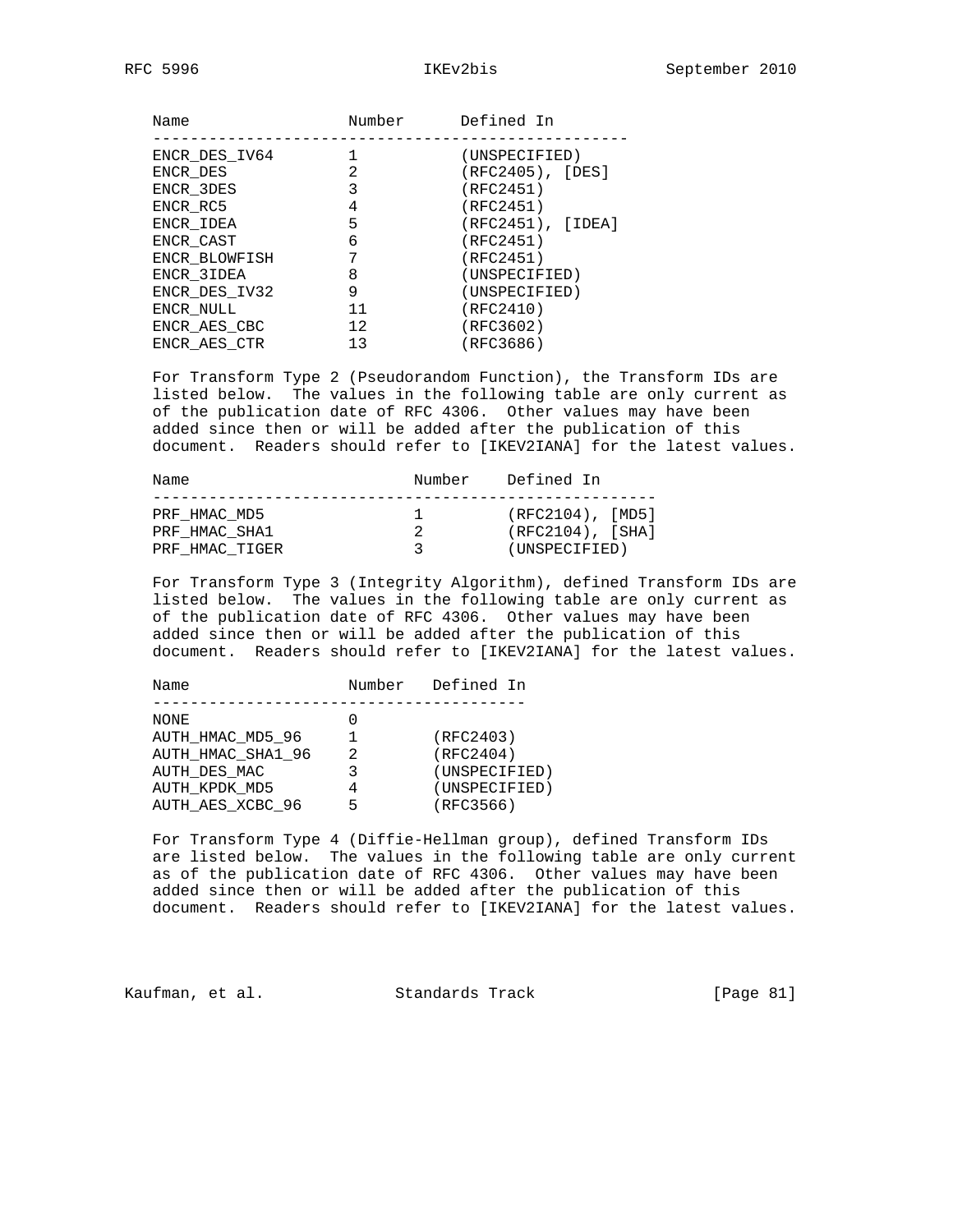| Name          | Number | Defined In   |
|---------------|--------|--------------|
|               |        |              |
| NONE          |        |              |
| 768-bit MODP  | 1      | Appendix B   |
| 1024-bit MODP | 2.     | Appendix B   |
| 1536-bit MODP | 5      | [ADDGROUP]   |
| 2048-bit MODP | 14     | [ADDGROUP]   |
| 3072-bit MODP | 15     | [ADDGROUP]   |
| 4096-bit MODP | 16     | [ADDGROUP]   |
| 6144-bit MODP | 17     | [ADDGROUP]   |
| 8192-bit MODP | 18     | [ ADDGROUP ] |

 Although ESP and AH do not directly include a Diffie-Hellman exchange, a Diffie-Hellman group MAY be negotiated for the Child SA. This allows the peers to employ Diffie-Hellman in the CREATE\_CHILD\_SA exchange, providing perfect forward secrecy for the generated Child SA keys.

 For Transform Type 5 (Extended Sequence Numbers), defined Transform IDs are listed below. The values in the following table are only current as of the publication date of RFC 4306. Other values may have been added since then or will be added after the publication of this document. Readers should refer to [IKEV2IANA] for the latest values.

| No Extended Sequence Numbers<br>Extended Sequence Numbers | Name | Number |
|-----------------------------------------------------------|------|--------|
|                                                           |      |        |

 Note that an initiator who supports ESNs will usually include two ESN transforms, with values "0" and "1", in its proposals. A proposal containing a single ESN transform with value "1" means that using normal (non-extended) sequence numbers is not acceptable.

 Numerous additional Transform Types have been defined since the publication of RFC 4306. Please refer to the IANA IKEv2 registry for details.

# 3.3.3. Valid Transform Types by Protocol

 The number and type of transforms that accompany an SA payload are dependent on the protocol in the SA itself. An SA payload proposing the establishment of an SA has the following mandatory and optional Transform Types. A compliant implementation MUST understand all mandatory and optional types for each protocol it supports (though it

Kaufman, et al. Standards Track [Page 82]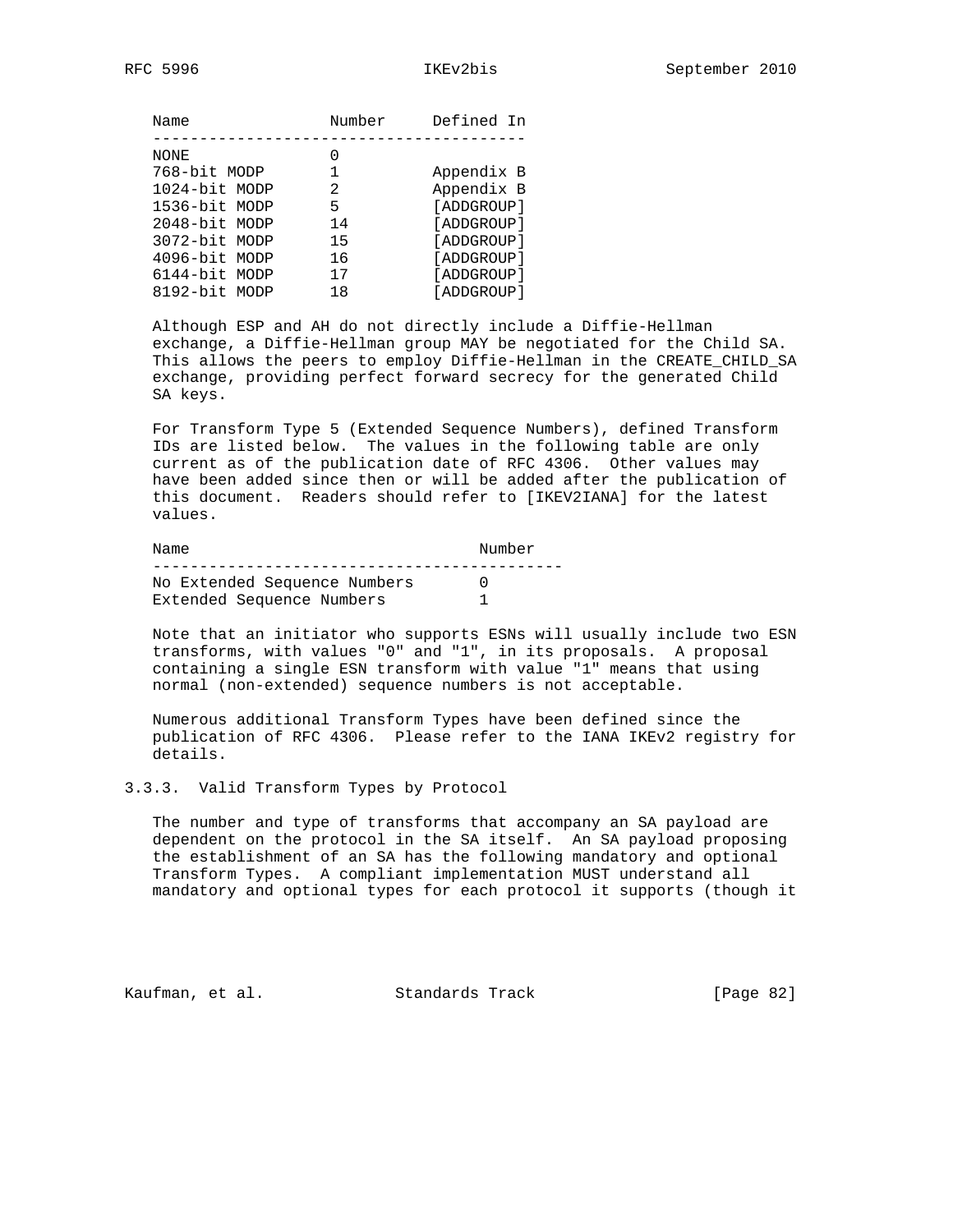need not accept proposals with unacceptable suites). A proposal MAY omit the optional types if the only value for them it will accept is NONE.

| Protocol           | Mandatory Types                     | Optional Types |
|--------------------|-------------------------------------|----------------|
| TKF.<br><b>ESP</b> | ENCR, PRF, INTEG*, D-H<br>ENCR, ESN | INTEG, D-H     |
| ΔH                 | INTEG, ESN                          | $D-H$          |

 (\*) Negotiating an integrity algorithm is mandatory for the Encrypted payload format specified in this document. For example, [AEAD] specifies additional formats based on authenticated encryption, in which a separate integrity algorithm is not negotiated.

## 3.3.4. Mandatory Transform IDs

 The specification of suites that MUST and SHOULD be supported for interoperability has been removed from this document because they are likely to change more rapidly than this document evolves. At the time of publication of this document, [RFC4307] specifies these suites, but note that it might be updated in the future, and other RFCs might specify different sets of suites.

 An important lesson learned from IKEv1 is that no system should only implement the mandatory algorithms and expect them to be the best choice for all customers.

 It is likely that IANA will add additional transforms in the future, and some users may want to use private suites, especially for IKE where implementations should be capable of supporting different parameters, up to certain size limits. In support of this goal, all implementations of IKEv2 SHOULD include a management facility that allows specification (by a user or system administrator) of Diffie- Hellman parameters (the generator, modulus, and exponent lengths and values) for new Diffie-Hellman groups. Implementations SHOULD provide a management interface through which these parameters and the associated Transform IDs may be entered (by a user or system administrator), to enable negotiating such groups.

 All implementations of IKEv2 MUST include a management facility that enables a user or system administrator to specify the suites that are acceptable for use with IKE. Upon receipt of a payload with a set of Transform IDs, the implementation MUST compare the transmitted Transform IDs against those locally configured via the management controls, to verify that the proposed suite is acceptable based on local policy. The implementation MUST reject SA proposals that are

Kaufman, et al. Standards Track [Page 83]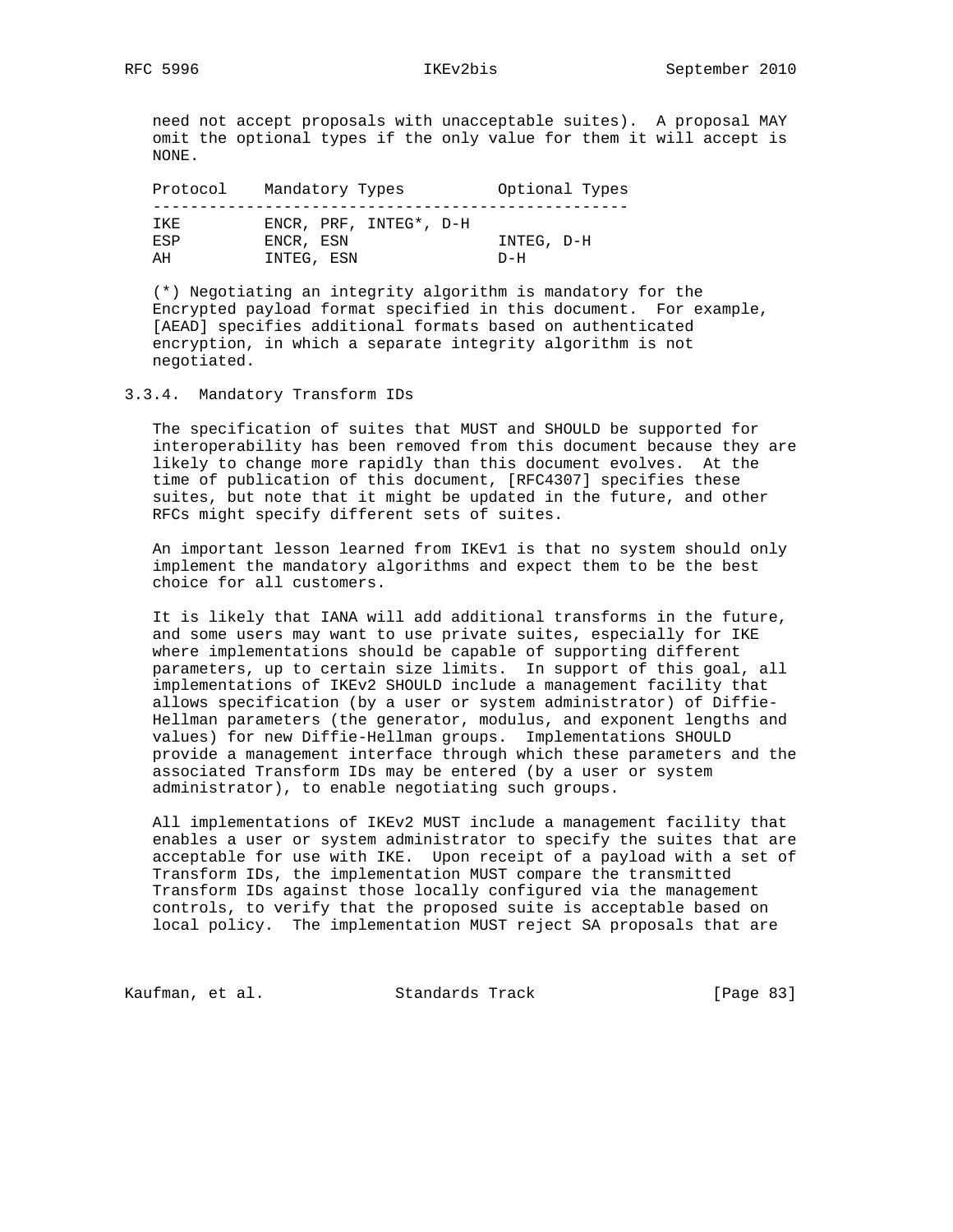not authorized by these IKE suite controls. Note that cryptographic suites that MUST be implemented need not be configured as acceptable to local policy.

3.3.5. Transform Attributes

 Each transform in a Security Association payload may include attributes that modify or complete the specification of the transform. The set of valid attributes depends on the transform. Currently, only a single attribute type is defined: the Key Length attribute is used by certain encryption transforms with variable length keys (see below for details).

 The attributes are type/value pairs and are defined below. Attributes can have a value with a fixed two-octet length or a variable-length value. For the latter, the attribute is encoded as type/length/value.

|             | 0 1 2 3 4 5 6 7 8 9 0 1 2 3 4 5 6 7 8 9 0 1 2 3 4 5 6 7 8 9 0 1 |                       |  |
|-------------|-----------------------------------------------------------------|-----------------------|--|
|             |                                                                 |                       |  |
| A           | Attribute Type                                                  | AF=0 Attribute Length |  |
| $\mathbf F$ |                                                                 | AF=1 Attribute Value  |  |
|             |                                                                 |                       |  |
|             | AF=0 Attribute Value                                            |                       |  |
|             | AF=1 Not Transmitted                                            |                       |  |
|             |                                                                 |                       |  |

Figure 9: Data Attributes

- o Attribute Format (AF) (1 bit) Indicates whether the data attribute follows the Type/Length/Value (TLV) format or a shortened Type/Value (TV) format. If the AF bit is zero (0), then the attribute uses TLV format; if the AF bit is one (1), the TV format (with two-byte value) is used.
- o Attribute Type (15 bits) Unique identifier for each type of attribute (see below).
- o Attribute Value (variable length) Value of the attribute associated with the attribute type. If the AF bit is a zero (0), this field has a variable length defined by the Attribute Length field. If the AF bit is a one (1), the Attribute Value has a length of 2 octets.

 The only currently defined attribute type (Key Length) is fixed length; the variable-length encoding specification is included only for future extensions. Attributes described as fixed length MUST NOT

Kaufman, et al. Standards Track [Page 84]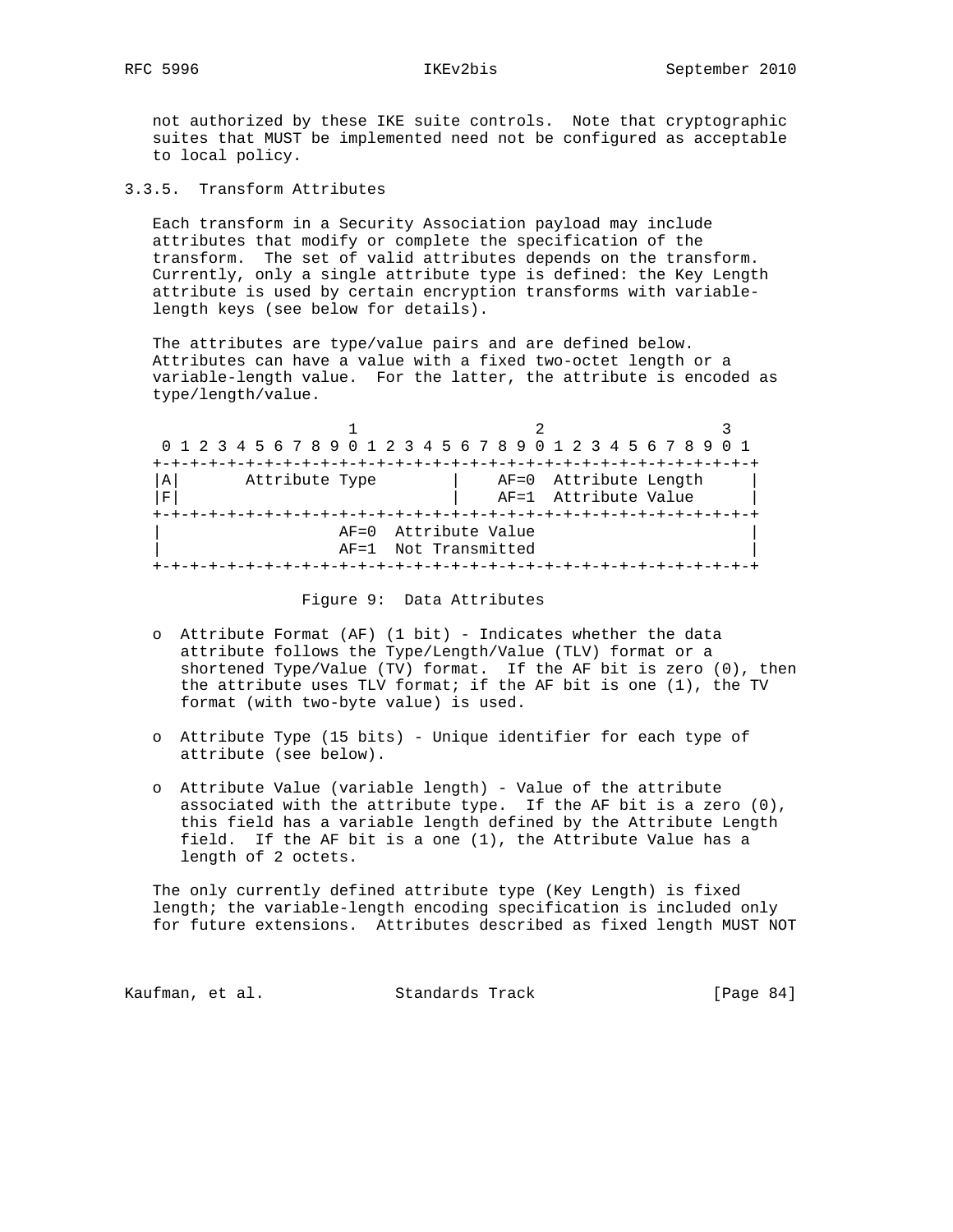be encoded using the variable-length encoding unless that length exceeds two bytes. Variable-length attributes MUST NOT be encoded as fixed-length even if their value can fit into two octets. Note: This is a change from IKEv1, where increased flexibility may have simplified the composer of messages but certainly complicated the parser.

 The values in the following table are only current as of the publication date of RFC 4306. Other values may have been added since then or will be added after the publication of this document. Readers should refer to [IKEV2IANA] for the latest values.

| Attribute Type       | Value | Attribute Format |
|----------------------|-------|------------------|
|                      |       |                  |
| Key Length (in bits) |       | TV               |

 Values 0-13 and 15-17 were used in a similar context in IKEv1, and should not be assigned except to matching values.

 The Key Length attribute specifies the key length in bits (MUST use network byte order) for certain transforms as follows:

- o The Key Length attribute MUST NOT be used with transforms that use a fixed-length key. For example, this includes ENCR\_DES, ENCR\_IDEA, and all the Type 2 (Pseudorandom function) and Type 3 (Integrity Algorithm) transforms specified in this document. It is recommended that future Type 2 or 3 transforms do not use this attribute.
- o Some transforms specify that the Key Length attribute MUST be always included (omitting the attribute is not allowed, and proposals not containing it MUST be rejected). For example, this includes ENCR\_AES\_CBC and ENCR\_AES\_CTR.
- o Some transforms allow variable-length keys, but also specify a default key length if the attribute is not included. For example, these transforms include ENCR\_RC5 and ENCR\_BLOWFISH.

 Implementation note: To further interoperability and to support upgrading endpoints independently, implementers of this protocol SHOULD accept values that they deem to supply greater security. For instance, if a peer is configured to accept a variable-length cipher with a key length of X bits and is offered that cipher with a larger key length, the implementation SHOULD accept the offer if it supports use of the longer key.

Kaufman, et al. Standards Track [Page 85]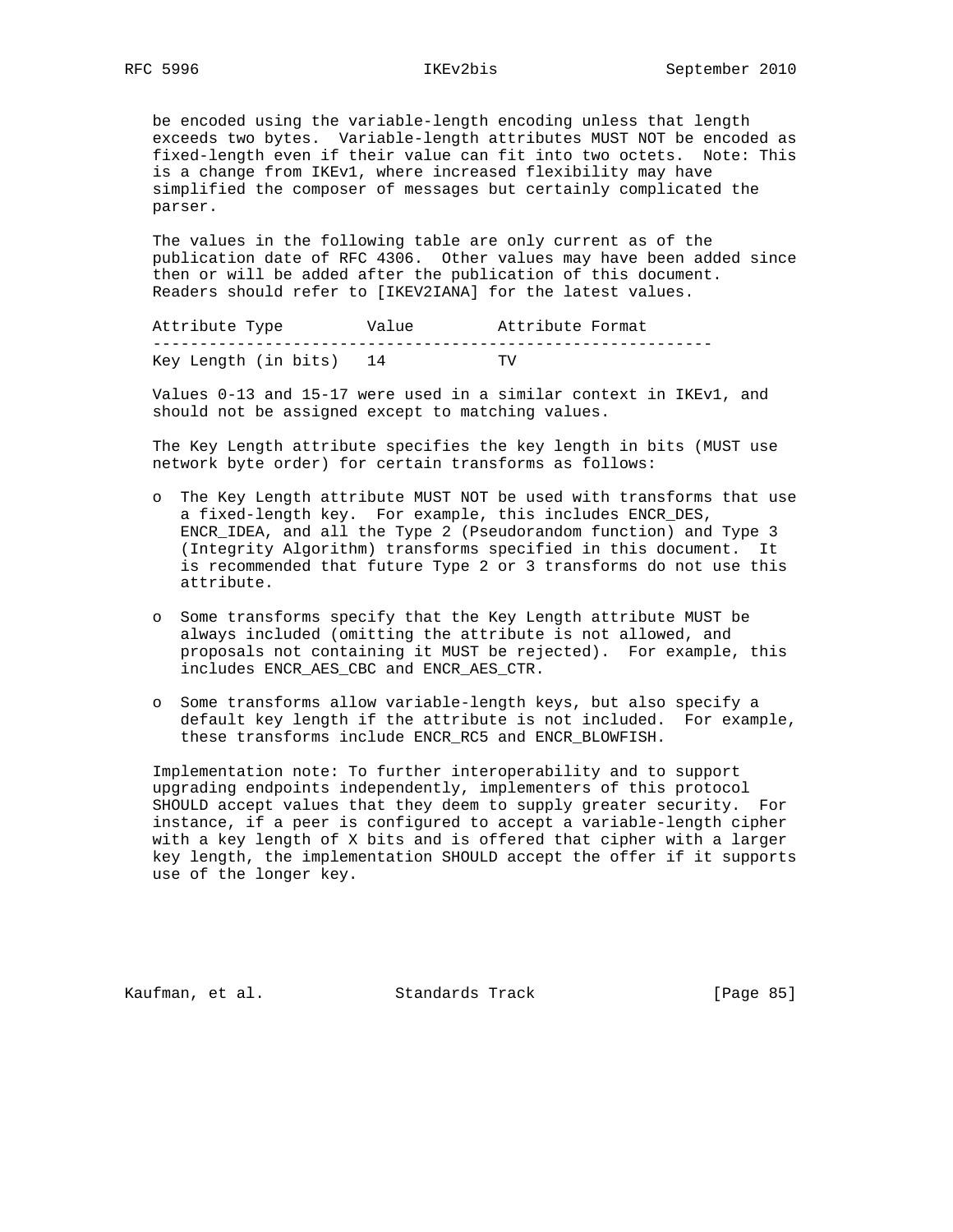Support for this capability allows a responder to express a concept of "at least" a certain level of security -- "a key length of \_at least\_ X bits for cipher Y". However, as the attribute is always returned unchanged (see the next section), an initiator willing to accept multiple key lengths has to include multiple transforms with the same Transform Type, each with a different Key Length attribute.

# 3.3.6. Attribute Negotiation

 During Security Association negotiation initiators present offers to responders. Responders MUST select a single complete set of parameters from the offers (or reject all offers if none are acceptable). If there are multiple proposals, the responder MUST choose a single proposal. If the selected proposal has multiple transforms with the same type, the responder MUST choose a single one. Any attributes of a selected transform MUST be returned unmodified. The initiator of an exchange MUST check that the accepted offer is consistent with one of its proposals, and if not MUST terminate the exchange.

 If the responder receives a proposal that contains a Transform Type it does not understand, or a proposal that is missing a mandatory Transform Type, it MUST consider this proposal unacceptable; however, other proposals in the same SA payload are processed as usual. Similarly, if the responder receives a transform that it does not understand, or one that contains a Transform Attribute it does not understand, it MUST consider this transform unacceptable; other transforms with the same Transform Type are processed as usual. This allows new Transform Types and Transform Attributes to be defined in the future.

 Negotiating Diffie-Hellman groups presents some special challenges. SA offers include proposed attributes and a Diffie-Hellman public number (KE) in the same message. If in the initial exchange the initiator offers to use one of several Diffie-Hellman groups, it SHOULD pick the one the responder is most likely to accept and include a KE corresponding to that group. If the responder selects a proposal using a different Diffie-Hellman group (other than NONE), the responder will indicate the correct group in the response and the initiator SHOULD pick an element of that group for its KE value when retrying the first message. It SHOULD, however, continue to propose its full supported set of groups in order to prevent a man-in-the middle downgrade attack. If one of the proposals offered is for the Diffie-Hellman group of NONE, and the responder selects that Diffie- Hellman group, then it MUST ignore the initiator's KE payload and omit the KE payload from the response.

Kaufman, et al. Standards Track [Page 86]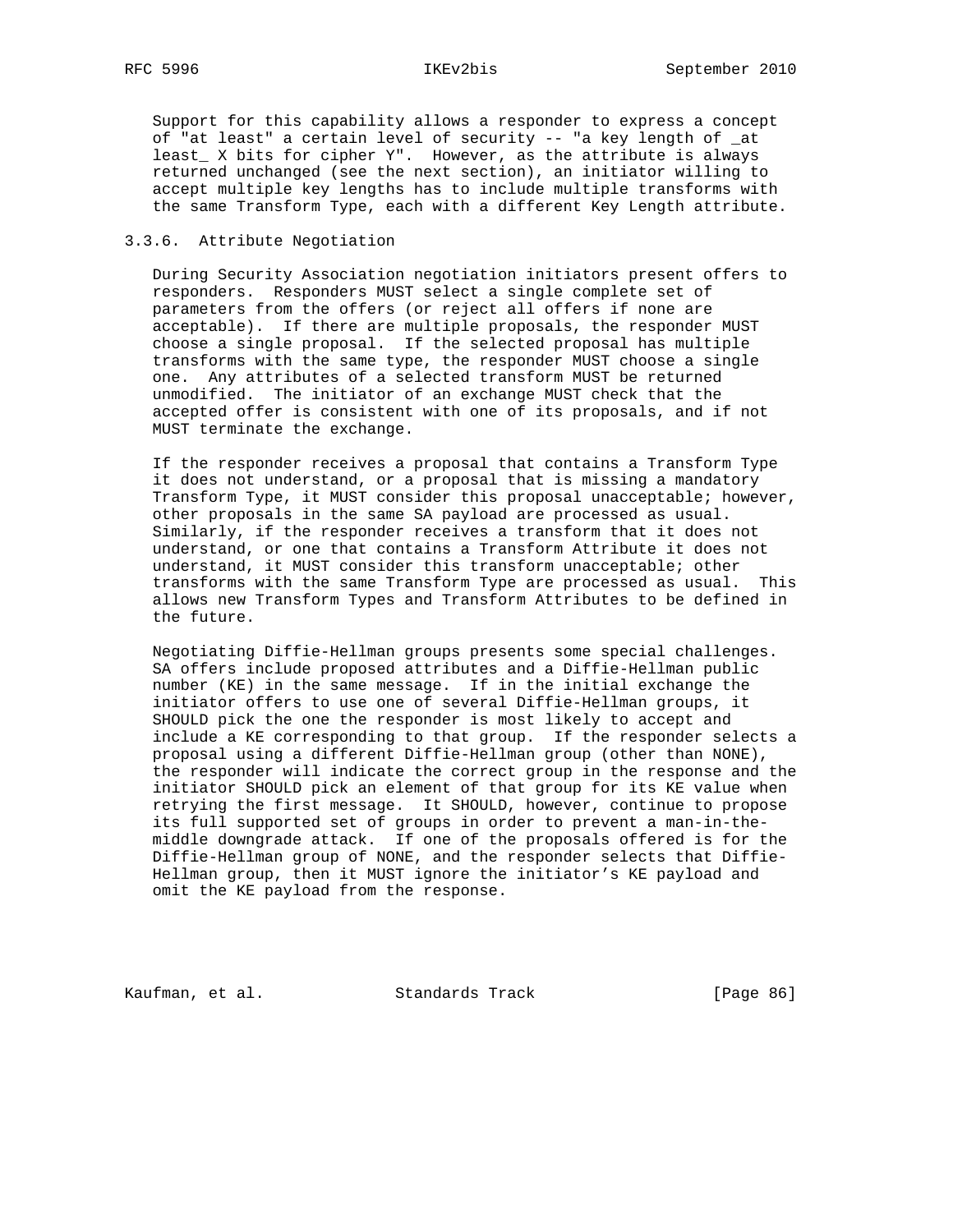## 3.4. Key Exchange Payload

 The Key Exchange payload, denoted KE in this document, is used to exchange Diffie-Hellman public numbers as part of a Diffie-Hellman key exchange. The Key Exchange payload consists of the IKE generic payload header followed by the Diffie-Hellman public value itself.

1 2 3 0 1 2 3 4 5 6 7 8 9 0 1 2 3 4 5 6 7 8 9 0 1 2 3 4 5 6 7 8 9 0 1 +-+-+-+-+-+-+-+-+-+-+-+-+-+-+-+-+-+-+-+-+-+-+-+-+-+-+-+-+-+-+-+-+ | Next Payload |C| RESERVED | Payload Length | +-+-+-+-+-+-+-+-+-+-+-+-+-+-+-+-+-+-+-+-+-+-+-+-+-+-+-+-+-+-+-+-+ | Diffie-Hellman Group Num | RESERVED | +-+-+-+-+-+-+-+-+-+-+-+-+-+-+-+-+-+-+-+-+-+-+-+-+-+-+-+-+-+-+-+-+ | | Key Exchange Data | | +-+-+-+-+-+-+-+-+-+-+-+-+-+-+-+-+-+-+-+-+-+-+-+-+-+-+-+-+-+-+-+-+

Figure 10: Key Exchange Payload Format

 A Key Exchange payload is constructed by copying one's Diffie-Hellman public value into the "Key Exchange Data" portion of the payload. The length of the Diffie-Hellman public value for modular exponentiation group (MODP) groups MUST be equal to the length of the prime modulus over which the exponentiation was performed, prepending zero bits to the value if necessary.

 The Diffie-Hellman Group Num identifies the Diffie-Hellman group in which the Key Exchange Data was computed (see Section 3.3.2). This Diffie-Hellman Group Num MUST match a Diffie-Hellman group specified in a proposal in the SA payload that is sent in the same message, and SHOULD match the Diffie-Hellman group in the first group in the first proposal, if such exists. If none of the proposals in that SA payload specifies a Diffie-Hellman group, the KE payload MUST NOT be present. If the selected proposal uses a different Diffie-Hellman group (other than NONE), the message MUST be rejected with a Notify payload of type INVALID\_KE\_PAYLOAD. See also Sections 1.2 and 2.7.

The payload type for the Key Exchange payload is thirty-four (34).

# 3.5. Identification Payloads

 The Identification payloads, denoted IDi and IDr in this document, allow peers to assert an identity to one another. This identity may be used for policy lookup, but does not necessarily have to match anything in the CERT payload; both fields may be used by an implementation to perform access control decisions. When using the

Kaufman, et al. Standards Track [Page 87]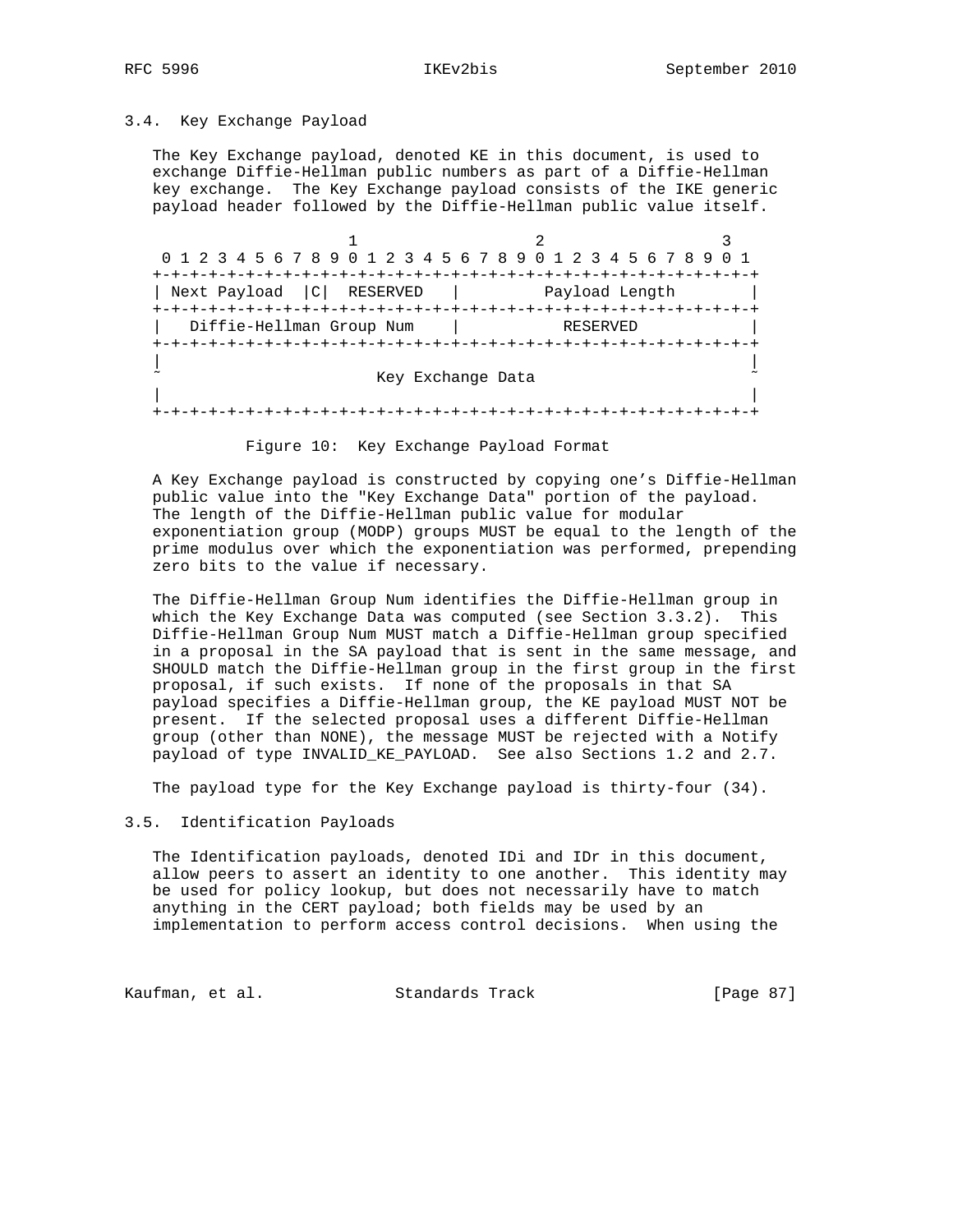ID\_IPV4\_ADDR/ID\_IPV6\_ADDR identity types in IDi/IDr payloads, IKEv2 does not require this address to match the address in the IP header of IKEv2 packets, or anything in the TSi/TSr payloads. The contents of IDi/IDr are used purely to fetch the policy and authentication data related to the other party.

 NOTE: In IKEv1, two ID payloads were used in each direction to hold Traffic Selector (TS) information for data passing over the SA. In IKEv2, this information is carried in TS payloads (see Section 3.13).

 The Peer Authorization Database (PAD) as described in RFC 4301 [IPSECARCH] describes the use of the ID payload in IKEv2 and provides a formal model for the binding of identity to policy in addition to providing services that deal more specifically with the details of policy enforcement. The PAD is intended to provide a link between the SPD and the IKE Security Association management. See Section 4.4.3 of RFC 4301 for more details.

 The Identification payload consists of the IKE generic payload header followed by identification fields as follows:

1 2 3 0 1 2 3 4 5 6 7 8 9 0 1 2 3 4 5 6 7 8 9 0 1 2 3 4 5 6 7 8 9 0 1 +-+-+-+-+-+-+-+-+-+-+-+-+-+-+-+-+-+-+-+-+-+-+-+-+-+-+-+-+-+-+-+-+ | Next Payload | C | RESERVED | Payload Length | +-+-+-+-+-+-+-+-+-+-+-+-+-+-+-+-+-+-+-+-+-+-+-+-+-+-+-+-+-+-+-+-+ | ID Type | RESERVED | +-+-+-+-+-+-+-+-+-+-+-+-+-+-+-+-+-+-+-+-+-+-+-+-+-+-+-+-+-+-+-+-+ | | Identification Data | | +-+-+-+-+-+-+-+-+-+-+-+-+-+-+-+-+-+-+-+-+-+-+-+-+-+-+-+-+-+-+-+-+

Figure 11: Identification Payload Format

- o ID Type (1 octet) Specifies the type of Identification being used.
- o RESERVED MUST be sent as zero; MUST be ignored on receipt.
- o Identification Data (variable length) Value, as indicated by the Identification Type. The length of the Identification Data is computed from the size in the ID payload header.

 The payload types for the Identification payload are thirty-five (35) for IDi and thirty-six (36) for IDr.

Kaufman, et al. Standards Track [Page 88]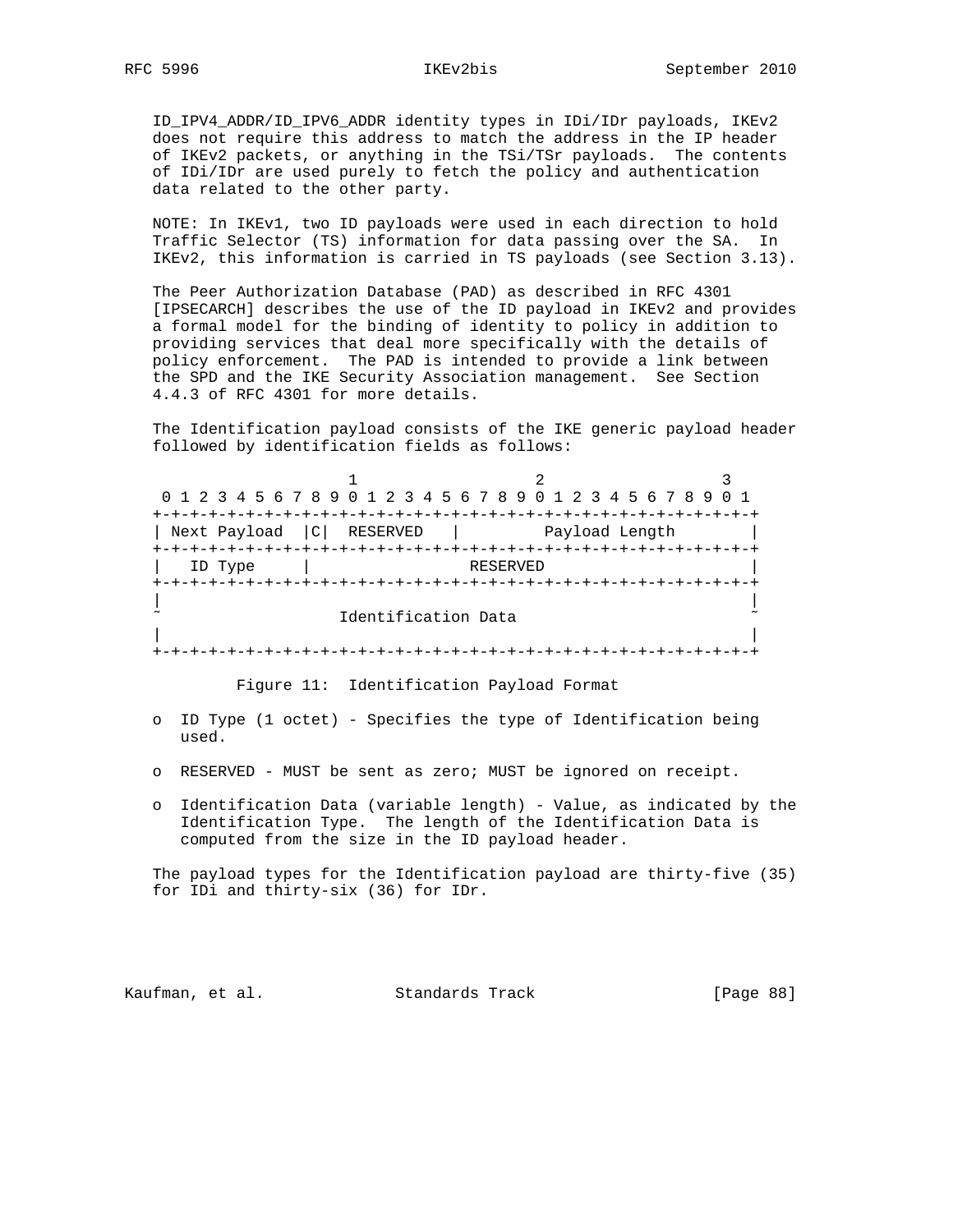The following table lists the assigned semantics for the Identification Type field. The values in the following table are only current as of the publication date of RFC 4306. Other values may have been added since then or will be added after the publication of this document. Readers should refer to [IKEV2IANA] for the latest values. ID Type Value ------------------------------------------------------------------- ID\_IPV4\_ADDR 1 A single four (4) octet IPv4 address. ID\_FQDN 2 A fully-qualified domain name string. An example of an ID\_FQDN is "example.com". The string MUST NOT contain any terminators (e.g., NULL, CR, etc.). All characters in the ID\_FQDN are ASCII; for an "internationalized domain name", the syntax is as defined in [IDNA], for example "xn--tmonesimerkki-bfbb.example.net". ID\_RFC822\_ADDR 3 A fully-qualified RFC 822 email address string. An example of a ID\_RFC822\_ADDR is "jsmith@example.com". The string MUST NOT contain any terminators. Because of [EAI], implementations would be wise to treat this field as UTF-8 encoded text, not as pure ASCII. ID\_IPV6\_ADDR 5 A single sixteen (16) octet IPv6 address. ID\_DER\_ASN1\_DN 9 The binary Distinguished Encoding Rules (DER) encoding of an ASN.1 X.500 Distinguished Name [PKIX]. ID\_DER\_ASN1\_GN 10 The binary DER encoding of an ASN.1 X.509 GeneralName [PKIX]. ID\_KEY\_ID 11 An opaque octet stream that may be used to pass vendor specific information necessary to do certain proprietary types of identification. Two implementations will interoperate only if each can generate a type of ID acceptable to the other. To assure maximum interoperability, implementations MUST be configurable to send at least one of ID\_IPV4\_ADDR, ID\_FQDN, ID\_RFC822\_ADDR, or ID\_KEY\_ID, and MUST be configurable to accept all of these four types. Implementations SHOULD be capable of generating and accepting all of these types. IPv6-capable implementations MUST additionally be

Kaufman, et al. Standards Track [Page 89]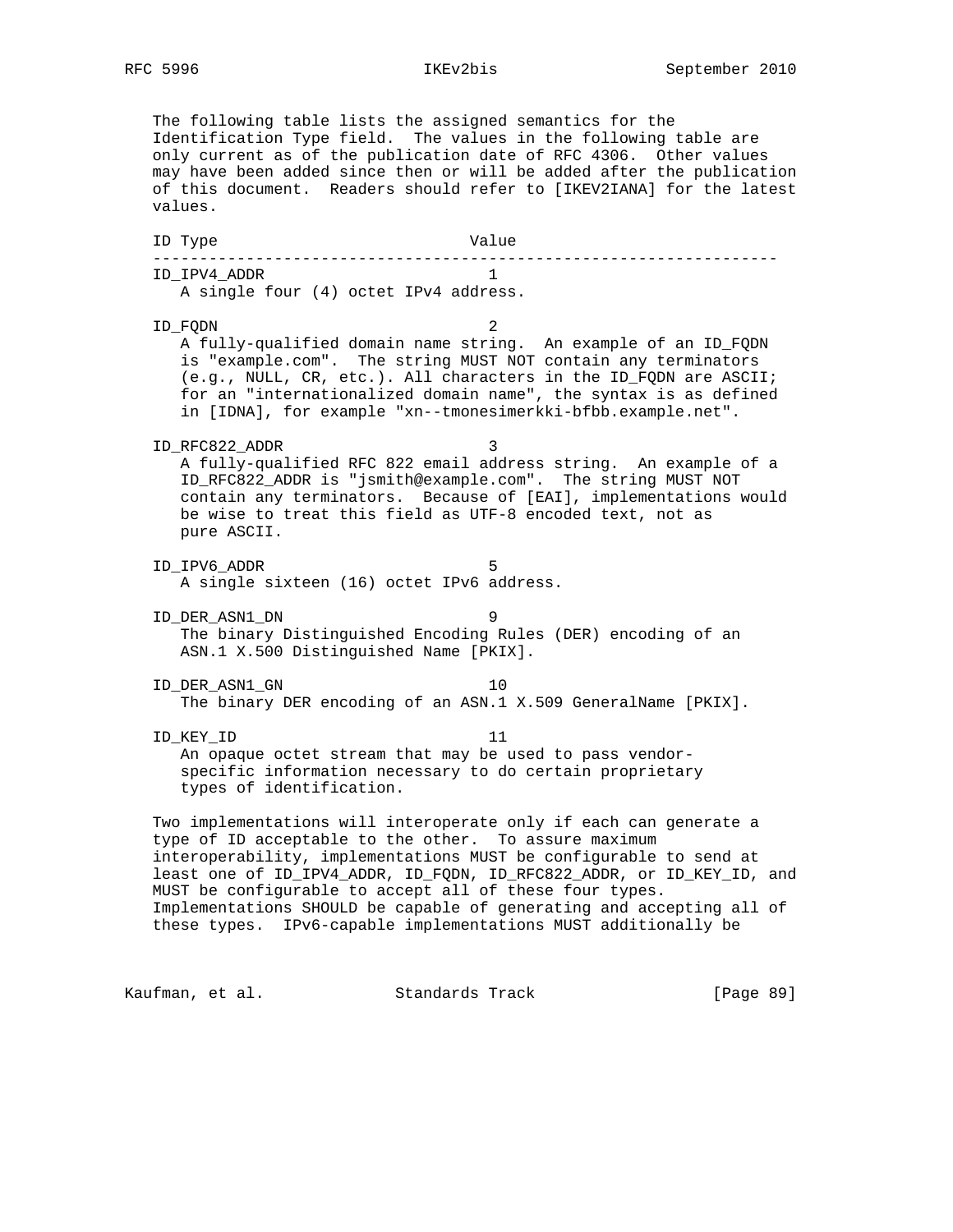# RFC 5996 IKEv2bis September 2010

 configurable to accept ID\_IPV6\_ADDR. IPv6-only implementations MAY be configurable to send only ID\_IPV6\_ADDR instead of ID\_IPV4\_ADDR for IP addresses.

 EAP [EAP] does not mandate the use of any particular type of identifier, but often EAP is used with Network Access Identifiers (NAIs) defined in [NAI]. Although NAIs look a bit like email addresses (e.g., "joe@example.com"), the syntax is not exactly the same as the syntax of email address in [MAILFORMAT]. For those NAIs that include the realm component, the ID\_RFC822\_ADDR identification type SHOULD be used. Responder implementations should not attempt to verify that the contents actually conform to the exact syntax given in [MAILFORMAT], but instead should accept any reasonable-looking NAI. For NAIs that do not include the realm component, the ID\_KEY\_ID identification type SHOULD be used.

3.6. Certificate Payload

 The Certificate payload, denoted CERT in this document, provides a means to transport certificates or other authentication-related information via IKE. Certificate payloads SHOULD be included in an exchange if certificates are available to the sender. The Hash and URL formats of the Certificate payloads should be used in case the peer has indicated an ability to retrieve this information from elsewhere using an HTTP\_CERT\_LOOKUP\_SUPPORTED Notify payload. Note that the term "Certificate payload" is somewhat misleading, because not all authentication mechanisms use certificates and data other than certificates may be passed in this payload.

The Certificate payload is defined as follows:

1 2 3 0 1 2 3 4 5 6 7 8 9 0 1 2 3 4 5 6 7 8 9 0 1 2 3 4 5 6 7 8 9 0 1 +-+-+-+-+-+-+-+-+-+-+-+-+-+-+-+-+-+-+-+-+-+-+-+-+-+-+-+-+-+-+-+-+ | Next Payload |C| RESERVED | Payload Length | +-+-+-+-+-+-+-+-+-+-+-+-+-+-+-+-+-+-+-+-+-+-+-+-+-+-+-+-+-+-+-+-+ | Cert Encoding | | +-+-+-+-+-+-+-+-+ | Certificate Data | | +-+-+-+-+-+-+-+-+-+-+-+-+-+-+-+-+-+-+-+-+-+-+-+-+-+-+-+-+-+-+-+-+

Figure 12: Certificate Payload Format

 o Certificate Encoding (1 octet) - This field indicates the type of certificate or certificate-related information contained in the Certificate Data field. The values in the following table are only current as of the publication date of RFC 4306. Other values

Kaufman, et al. Standards Track [Page 90]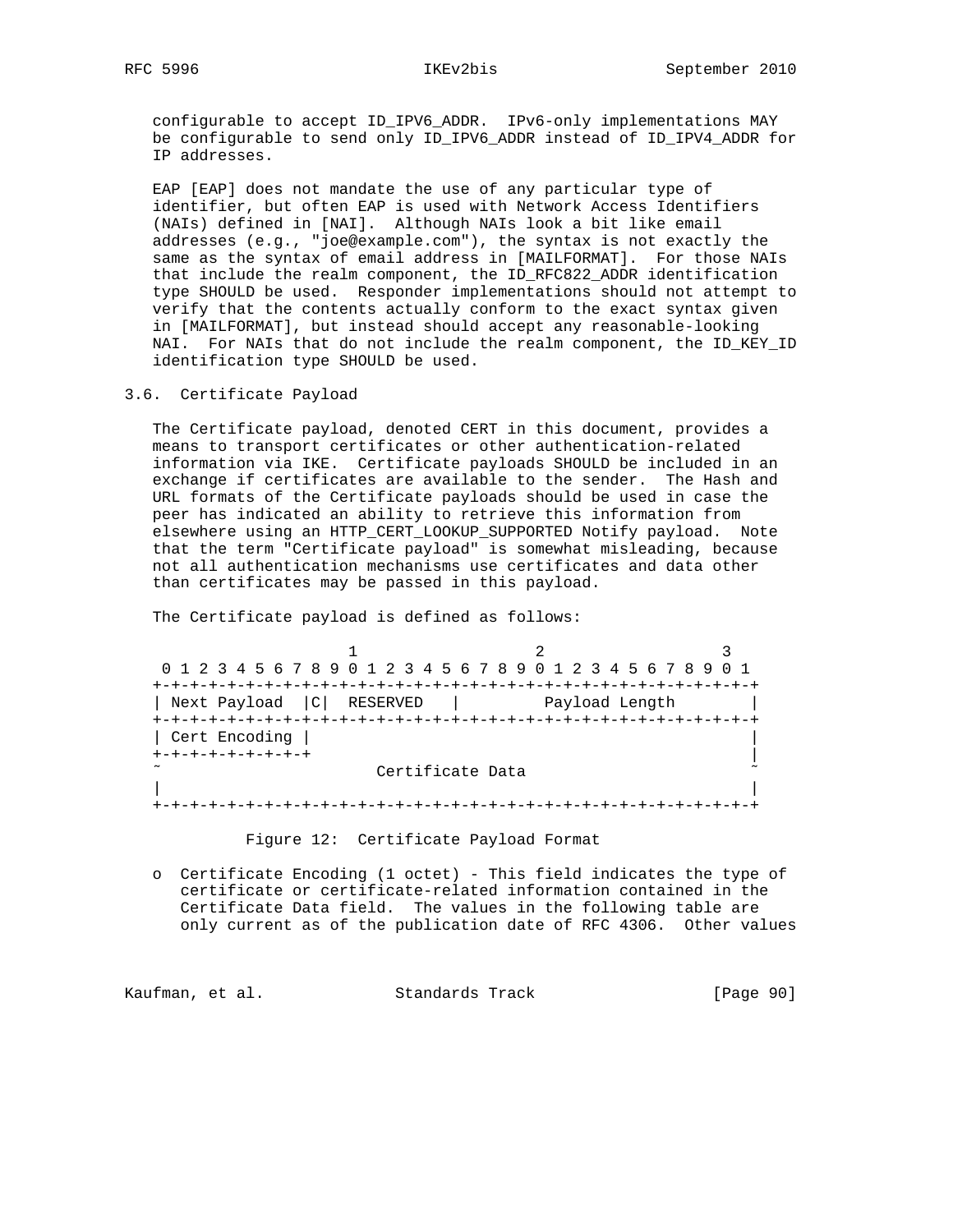may have been added since then or will be added after the publication of this document. Readers should refer to [IKEV2IANA] for the latest values.

Certificate Encoding and Value ---------------------------------------------------- PKCS #7 wrapped X.509 certificate 1 UNSPECIFIED PGP Certificate 2 UNSPECIFIED DNS Signed Key 3 UNSPECIFIED X.509 Certificate - Signature 4 Kerberos Token 1988 (Engine 1988) 6 UNSPECIFIED Certificate Revocation List (CRL) 7 Authority Revocation List (ARL) 8 UNSPECIFIED SPKI Certificate 6 1 9 UNSPECIFIED X.509 Certificate - Attribute 10 UNSPECIFIED Raw RSA Key 11 Hash and URL of X.509 certificate 12 Hash and URL of X.509 bundle 13

 o Certificate Data (variable length) - Actual encoding of certificate data. The type of certificate is indicated by the Certificate Encoding field.

The payload type for the Certificate payload is thirty-seven (37).

 Specific syntax for some of the certificate type codes above is not defined in this document. The types whose syntax is defined in this document are:

- o "X.509 Certificate Signature" contains a DER-encoded X.509 certificate whose public key is used to validate the sender's AUTH payload. Note that with this encoding, if a chain of certificates needs to be sent, multiple CERT payloads are used, only the first of which holds the public key used to validate the sender's AUTH payload.
- o "Certificate Revocation List" contains a DER-encoded X.509 certificate revocation list.
- o "Raw RSA Key" contains a PKCS #1 encoded RSA key, that is, a DER encoded RSAPublicKey structure (see [RSA] and [PKCS1]).
- o Hash and URL encodings allow IKE messages to remain short by replacing long data structures with a 20-octet SHA-1 hash (see [SHA]) of the replaced value followed by a variable-length URL that resolves to the DER-encoded data structure itself. This improves efficiency when the endpoints have certificate data

Kaufman, et al. Standards Track [Page 91]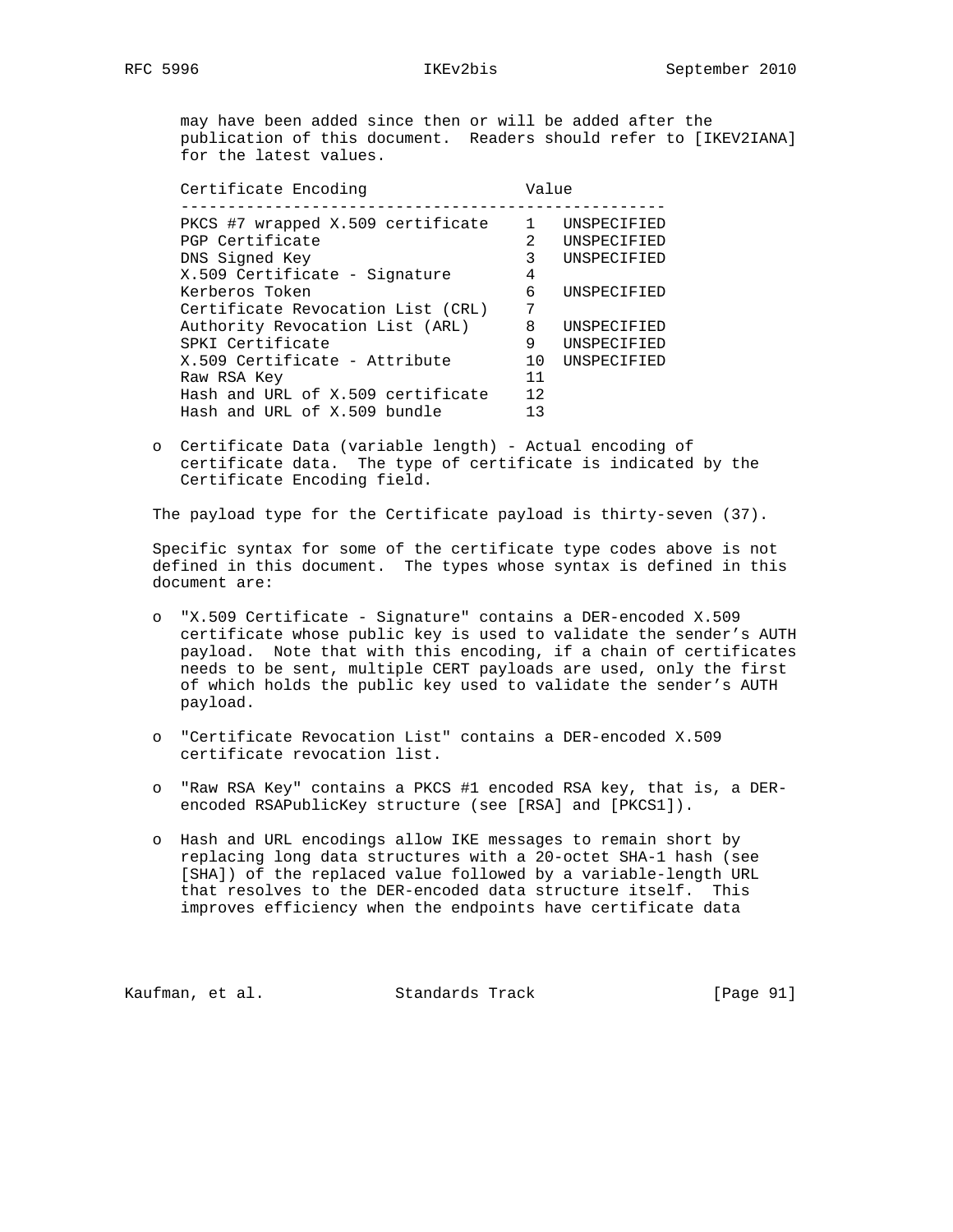cached and makes IKE less subject to DoS attacks that become easier to mount when IKE messages are large enough to require IP fragmentation [DOSUDPPROT]. The "Hash and URL of a bundle" type uses the following ASN.1 definition for the X.509 bundle: CertBundle  $\{ iso(1)$  identified-organization(3) dod(6) internet(1) security(5) mechanisms(5) pkix(7) id-mod(0) id-mod-cert-bundle(34) } DEFINITIONS EXPLICIT TAGS ::= BEGIN IMPORTS Certificate, CertificateList FROM PKIX1Explicit88 { iso(1) identified-organization(3) dod(6) internet(1) security(5) mechanisms(5) pkix(7) id-mod(0) id-pkix1-explicit(18) } ; CertificateOrCRL ::= CHOICE { cert [0] Certificate, crl [1] CertificateList } CertificateBundle ::= SEQUENCE OF CertificateOrCRL

## END

 Implementations MUST be capable of being configured to send and accept up to four X.509 certificates in support of authentication, and also MUST be capable of being configured to send and accept the Hash and URL format (with HTTP URLs). Implementations SHOULD be capable of being configured to send and accept Raw RSA keys. If multiple certificates are sent, the first certificate MUST contain the public key used to sign the AUTH payload. The other certificates may be sent in any order.

 Implementations MUST support the HTTP [HTTP] method for hash-and-URL lookup. The behavior of other URL methods [URLS] is not currently specified, and such methods SHOULD NOT be used in the absence of a document specifying them.

Kaufman, et al. Standards Track [Page 92]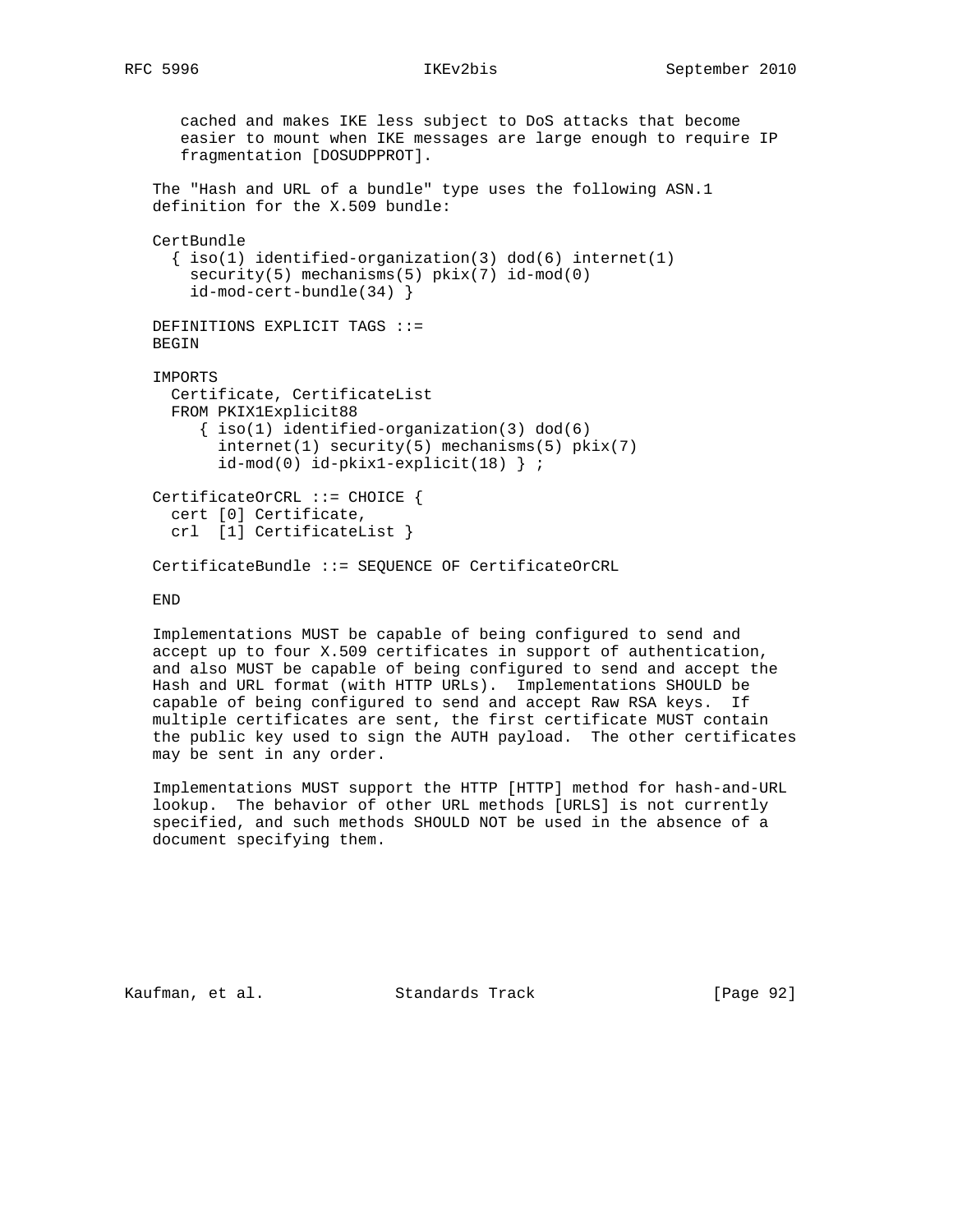3.7. Certificate Request Payload

 The Certificate Request payload, denoted CERTREQ in this document, provides a means to request preferred certificates via IKE and can appear in the IKE\_INIT\_SA response and/or the IKE\_AUTH request. Certificate Request payloads MAY be included in an exchange when the sender needs to get the certificate of the receiver.

The Certificate Request payload is defined as follows:

1 2 3 0 1 2 3 4 5 6 7 8 9 0 1 2 3 4 5 6 7 8 9 0 1 2 3 4 5 6 7 8 9 0 1 +-+-+-+-+-+-+-+-+-+-+-+-+-+-+-+-+-+-+-+-+-+-+-+-+-+-+-+-+-+-+-+-+ | Next Payload |C| RESERVED | Payload Length | +-+-+-+-+-+-+-+-+-+-+-+-+-+-+-+-+-+-+-+-+-+-+-+-+-+-+-+-+-+-+-+-+ | Cert Encoding | | +-+-+-+-+-+-+-+-+ | Certification Authority | | +-+-+-+-+-+-+-+-+-+-+-+-+-+-+-+-+-+-+-+-+-+-+-+-+-+-+-+-+-+-+-+-+

Figure 13: Certificate Request Payload Format

- o Certificate Encoding (1 octet) Contains an encoding of the type or format of certificate requested. Values are listed in Section 3.6.
- o Certification Authority (variable length) Contains an encoding of an acceptable certification authority for the type of certificate requested.

 The payload type for the Certificate Request payload is thirty-eight (38).

 The Certificate Encoding field has the same values as those defined in Section 3.6. The Certification Authority field contains an indicator of trusted authorities for this certificate type. The Certification Authority value is a concatenated list of SHA-1 hashes of the public keys of trusted Certification Authorities (CAs). Each is encoded as the SHA-1 hash of the Subject Public Key Info element (see section 4.1.2.7 of [PKIX]) from each Trust Anchor certificate. The 20-octet hashes are concatenated and included with no other formatting.

 The contents of the "Certification Authority" field are defined only for X.509 certificates, which are types 4, 12, and 13. Other values SHOULD NOT be used until Standards-Track specifications that specify their use are published.

Kaufman, et al. Standards Track [Page 93]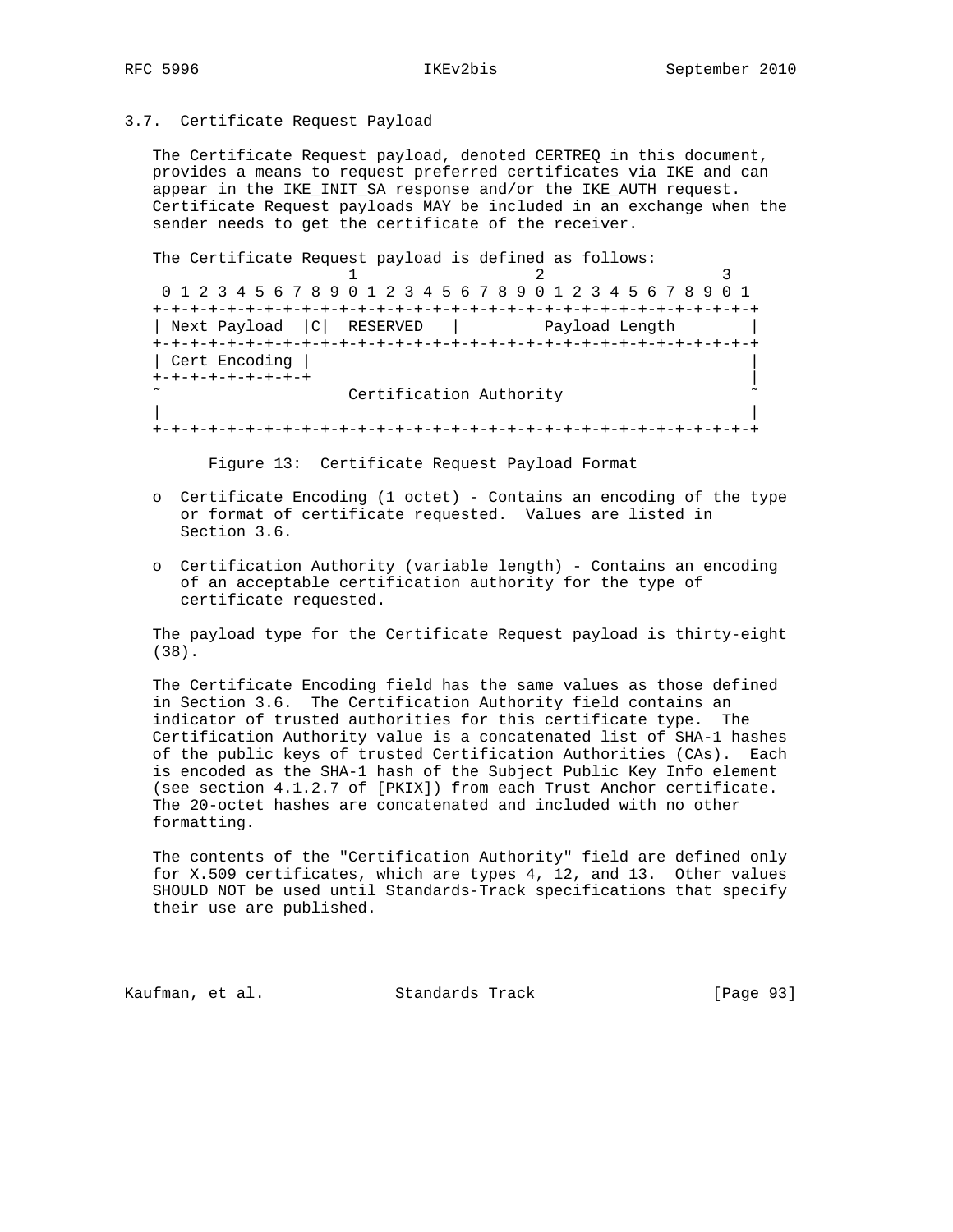# RFC 5996 IKEv2bis September 2010

 Note that the term "Certificate Request" is somewhat misleading, in that values other than certificates are defined in a "Certificate" payload and requests for those values can be present in a Certificate Request payload. The syntax of the Certificate Request payload in such cases is not defined in this document.

 The Certificate Request payload is processed by inspecting the "Cert Encoding" field to determine whether the processor has any certificates of this type. If so, the "Certification Authority" field is inspected to determine if the processor has any certificates that can be validated up to one of the specified certification authorities. This can be a chain of certificates.

 If an end-entity certificate exists that satisfies the criteria specified in the CERTREQ, a certificate or certificate chain SHOULD be sent back to the certificate requestor if the recipient of the CERTREQ:

- o is configured to use certificate authentication,
- o is allowed to send a CERT payload,
- o has matching CA trust policy governing the current negotiation, and
- o has at least one time-wise and usage-appropriate end-entity certificate chaining to a CA provided in the CERTREQ.

 Certificate revocation checking must be considered during the chaining process used to select a certificate. Note that even if two peers are configured to use two different CAs, cross-certification relationships should be supported by appropriate selection logic.

 The intent is not to prevent communication through the strict adherence of selection of a certificate based on CERTREQ, when an alternate certificate could be selected by the sender that would still enable the recipient to successfully validate and trust it through trust conveyed by cross-certification, CRLs, or other out-of band configured means. Thus, the processing of a CERTREQ should be seen as a suggestion for a certificate to select, not a mandated one. If no certificates exist, then the CERTREQ is ignored. This is not an error condition of the protocol. There may be cases where there is a preferred CA sent in the CERTREQ, but an alternate might be acceptable (perhaps after prompting a human operator).

Kaufman, et al. Standards Track [Page 94]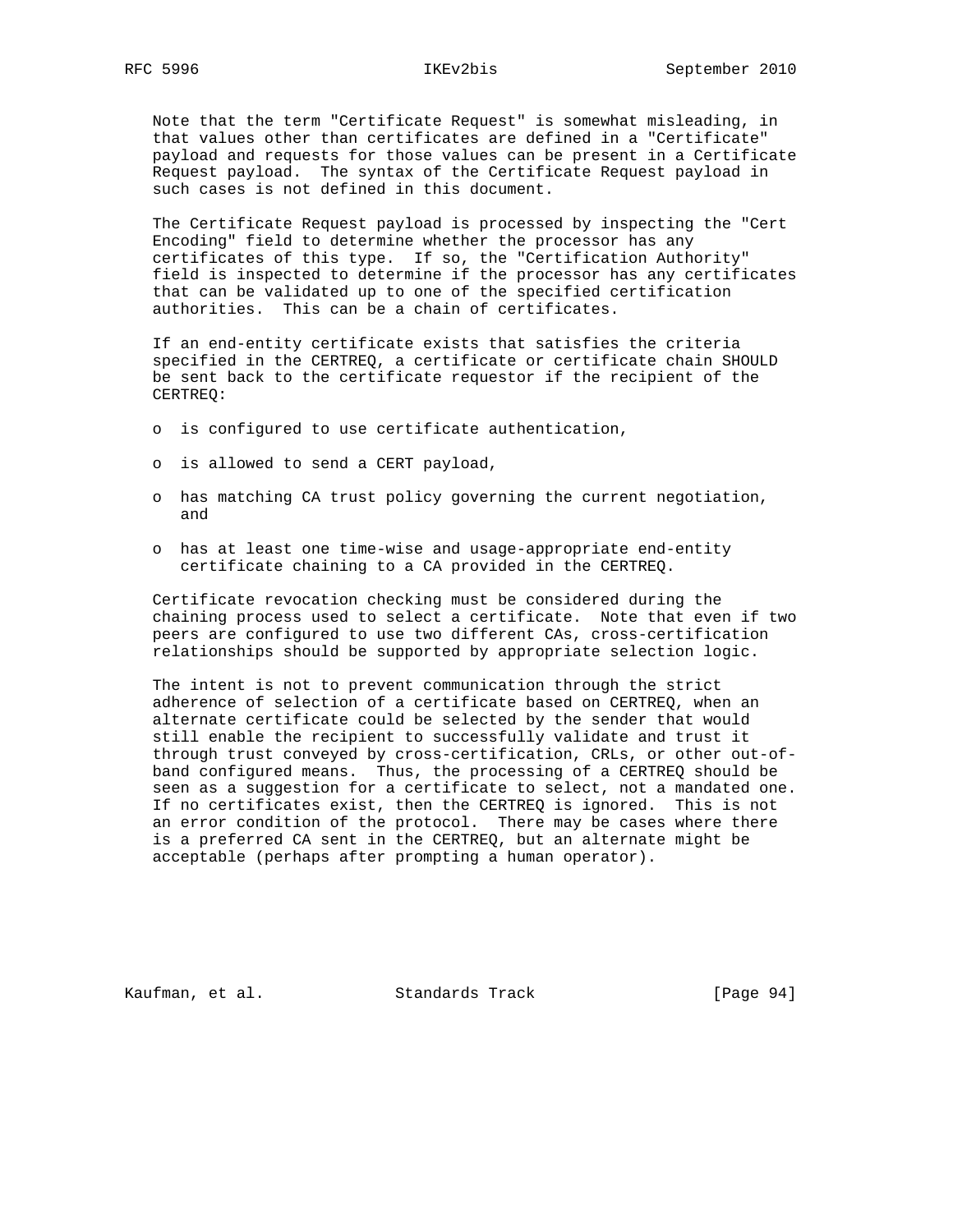The HTTP\_CERT\_LOOKUP\_SUPPORTED notification MAY be included in any message that can include a CERTREQ payload and indicates that the sender is capable of looking up certificates based on an HTTP-based URL (and hence presumably would prefer to receive certificate specifications in that format).

# 3.8. Authentication Payload

 The Authentication payload, denoted AUTH in this document, contains data used for authentication purposes. The syntax of the Authentication data varies according to the Auth Method as specified below.

The Authentication payload is defined as follows:

1 2 3 0 1 2 3 4 5 6 7 8 9 0 1 2 3 4 5 6 7 8 9 0 1 2 3 4 5 6 7 8 9 0 1 +-+-+-+-+-+-+-+-+-+-+-+-+-+-+-+-+-+-+-+-+-+-+-+-+-+-+-+-+-+-+-+-+ | Next Payload |C| RESERVED | Payload Length | +-+-+-+-+-+-+-+-+-+-+-+-+-+-+-+-+-+-+-+-+-+-+-+-+-+-+-+-+-+-+-+-+ | Auth Method | RESERVED +-+-+-+-+-+-+-+-+-+-+-+-+-+-+-+-+-+-+-+-+-+-+-+-+-+-+-+-+-+-+-+-+ | | Authentication Data | | +-+-+-+-+-+-+-+-+-+-+-+-+-+-+-+-+-+-+-+-+-+-+-+-+-+-+-+-+-+-+-+-+

Figure 14: Authentication Payload Format

 o Auth Method (1 octet) - Specifies the method of authentication used. The types of signatures are listed here. The values in the following table are only current as of the publication date of RFC 4306. Other values may have been added since then or will be added after the publication of this document. Readers should refer to [IKEV2IANA] for the latest values.

Mechanism Value

 ----------------------------------------------------------------- RSA Digital Signature

 Computed as specified in Section 2.15 using an RSA private key with RSASSA-PKCS1-v1\_5 signature scheme specified in [PKCS1] (implementers should note that IKEv1 used a different method for RSA signatures). To promote interoperability, implementations that support this type SHOULD support signatures that use SHA-1 as the hash function and SHOULD use SHA-1 as the default hash function when generating signatures. Implementations can use the certificates received from a given peer as a hint for selecting a mutually understood hash function for the AUTH payload signature.

Kaufman, et al. Standards Track [Page 95]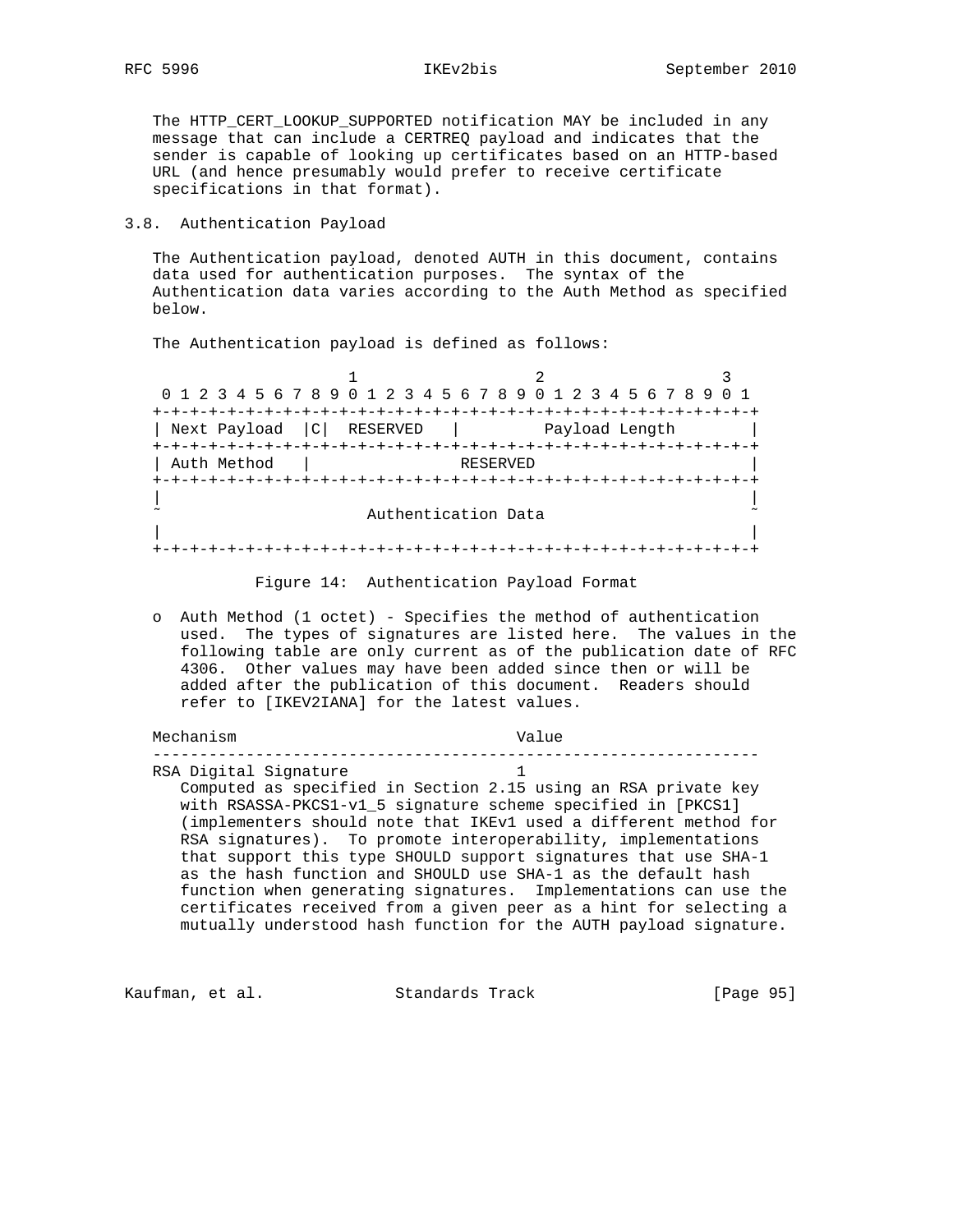Note, however, that the hash algorithm used in the AUTH payload signature doesn't have to be the same as any hash algorithm(s) used in the certificate(s).

Shared Key Message Integrity Code 2 Computed as specified in Section 2.15 using the shared key associated with the identity in the ID payload and the negotiated PRF.

DSS Digital Signature 3 Computed as specified in Section 2.15 using a DSS private key (see [DSS]) over a SHA-1 hash.

o Authentication Data (variable length) - see Section 2.15.

The payload type for the Authentication payload is thirty-nine (39).

3.9. Nonce Payload

 The Nonce payload, denoted as Ni and Nr in this document for the initiator's and responder's nonce, respectively, contains random data used to guarantee liveness during an exchange and protect against replay attacks.

The Nonce payload is defined as follows:

| 0 1 2 3 4 5 6 7 8 9 0 1 2 3 4 5 6 7 8 9 0 1 2 3 4 5 6 7 8 9 0 1 |                |  |
|-----------------------------------------------------------------|----------------|--|
|                                                                 |                |  |
| Next Payload  C  RESERVED                                       | Payload Length |  |
|                                                                 |                |  |
|                                                                 |                |  |
|                                                                 | Nonce Data     |  |
|                                                                 |                |  |
|                                                                 |                |  |

Figure 15: Nonce Payload Format

 o Nonce Data (variable length) - Contains the random data generated by the transmitting entity.

The payload type for the Nonce payload is forty (40).

 The size of the Nonce Data MUST be between 16 and 256 octets, inclusive. Nonce values MUST NOT be reused.

Kaufman, et al. Standards Track [Page 96]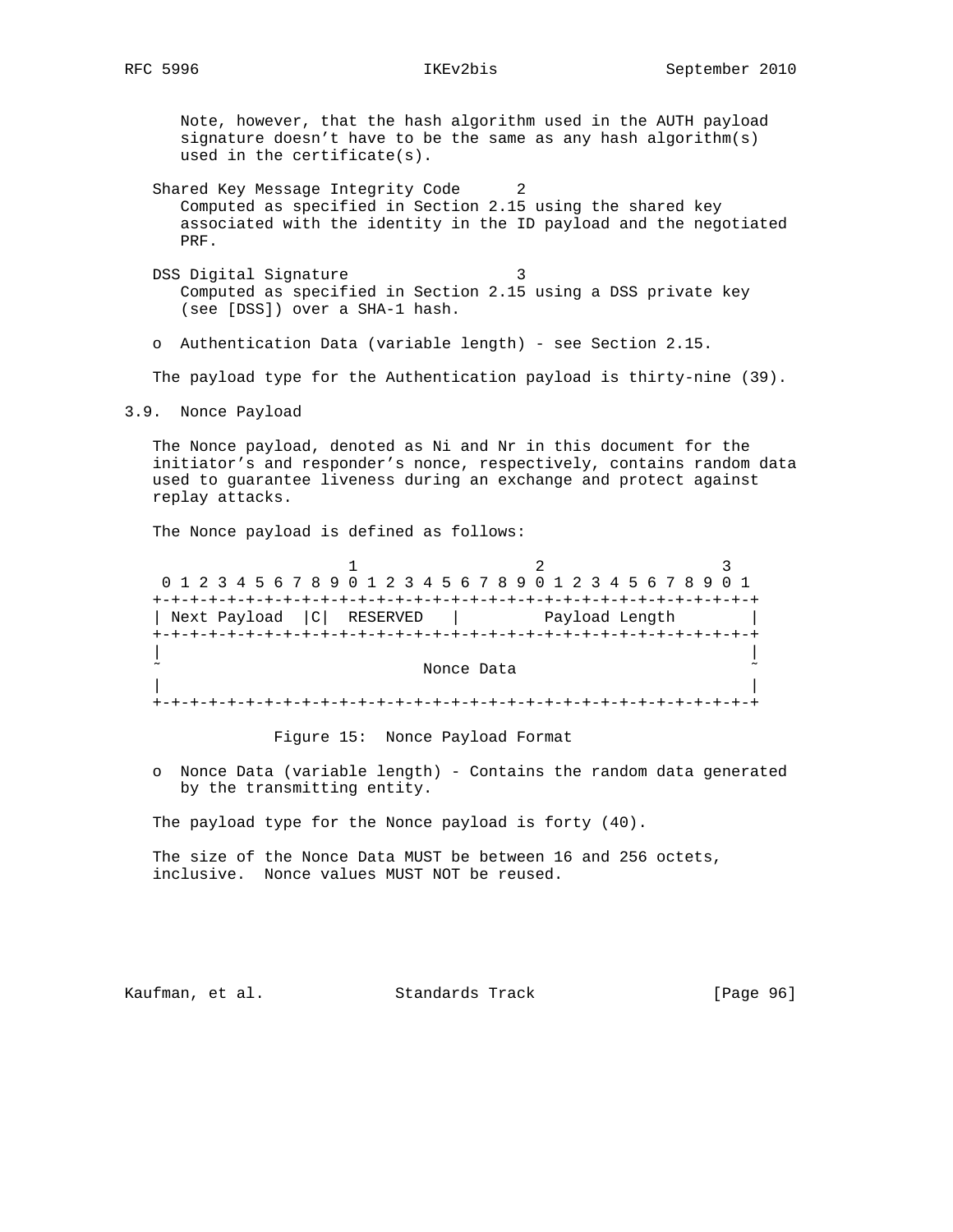# 3.10. Notify Payload

 The Notify payload, denoted N in this document, is used to transmit informational data, such as error conditions and state transitions, to an IKE peer. A Notify payload may appear in a response message (usually specifying why a request was rejected), in an INFORMATIONAL Exchange (to report an error not in an IKE request), or in any other message to indicate sender capabilities or to modify the meaning of the request.

| The Notify payload is defined as follows:                       |                                |  |
|-----------------------------------------------------------------|--------------------------------|--|
|                                                                 |                                |  |
| 0 1 2 3 4 5 6 7 8 9 0 1 2 3 4 5 6 7 8 9 0 1 2 3 4 5 6 7 8 9 0 1 |                                |  |
|                                                                 |                                |  |
| Next Payload<br> C <br>RESERVED                                 | Payload Length                 |  |
|                                                                 |                                |  |
| Protocol ID                                                     | SPI Size   Notify Message Type |  |
|                                                                 |                                |  |
|                                                                 |                                |  |
| Security Parameter Index (SPI)                                  |                                |  |
|                                                                 |                                |  |
|                                                                 |                                |  |
|                                                                 |                                |  |
| Notification Data                                               |                                |  |
|                                                                 |                                |  |
|                                                                 |                                |  |

## Figure 16: Notify Payload Format

- o Protocol ID (1 octet) If this notification concerns an existing SA whose SPI is given in the SPI field, this field indicates the type of that SA. For notifications concerning Child SAs, this field MUST contain either (2) to indicate AH or (3) to indicate ESP. Of the notifications defined in this document, the SPI is included only with INVALID\_SELECTORS and REKEY\_SA. If the SPI field is empty, this field MUST be sent as zero and MUST be ignored on receipt.
- o SPI Size (1 octet) Length in octets of the SPI as defined by the IPsec protocol ID or zero if no SPI is applicable. For a notification concerning the IKE SA, the SPI Size MUST be zero and the field must be empty.
- o Notify Message Type (2 octets) Specifies the type of notification message.
- o SPI (variable length) Security Parameter Index.

Kaufman, et al. Standards Track [Page 97]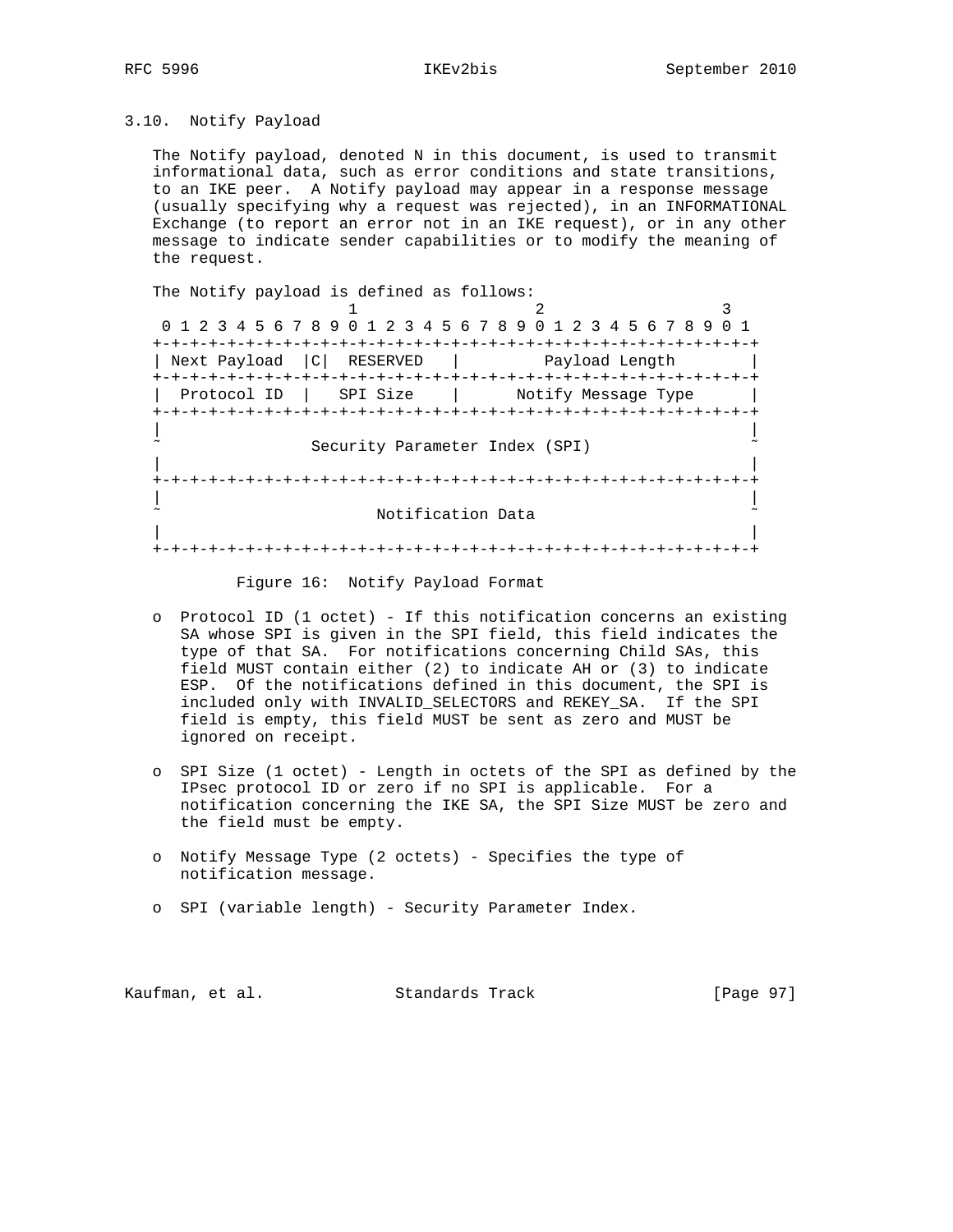o Notification Data (variable length) - Status or error data transmitted in addition to the Notify Message Type. Values for this field are type specific (see below).

The payload type for the Notify payload is forty-one (41).

3.10.1. Notify Message Types

 Notification information can be error messages specifying why an SA could not be established. It can also be status data that a process managing an SA database wishes to communicate with a peer process.

 The table below lists the Notification messages and their corresponding values. The number of different error statuses was greatly reduced from IKEv1 both for simplification and to avoid giving configuration information to probers.

 Types in the range 0 - 16383 are intended for reporting errors. An implementation receiving a Notify payload with one of these types that it does not recognize in a response MUST assume that the corresponding request has failed entirely. Unrecognized error types in a request and status types in a request or response MUST be ignored, and they should be logged.

 Notify payloads with status types MAY be added to any message and MUST be ignored if not recognized. They are intended to indicate capabilities, and as part of SA negotiation, are used to negotiate non-cryptographic parameters.

More information on error handling can be found in Section 2.21.

 The values in the following table are only current as of the publication date of RFC 4306, plus two error types added in this document. Other values may have been added since then or will be added after the publication of this document. Readers should refer to [IKEV2IANA] for the latest values.

| NOTIFY messages: error types                     | Value |
|--------------------------------------------------|-------|
| UNSUPPORTED CRITICAL PAYLOAD<br>See Section 2.5. |       |
| INVALID IKE SPI<br>See Section 2.21.             |       |
| INVALID MAJOR VERSION<br>See Section 2.5.        | Б.    |

| Kaufman, et al. | Standards Track | [Page 98] |
|-----------------|-----------------|-----------|
|-----------------|-----------------|-----------|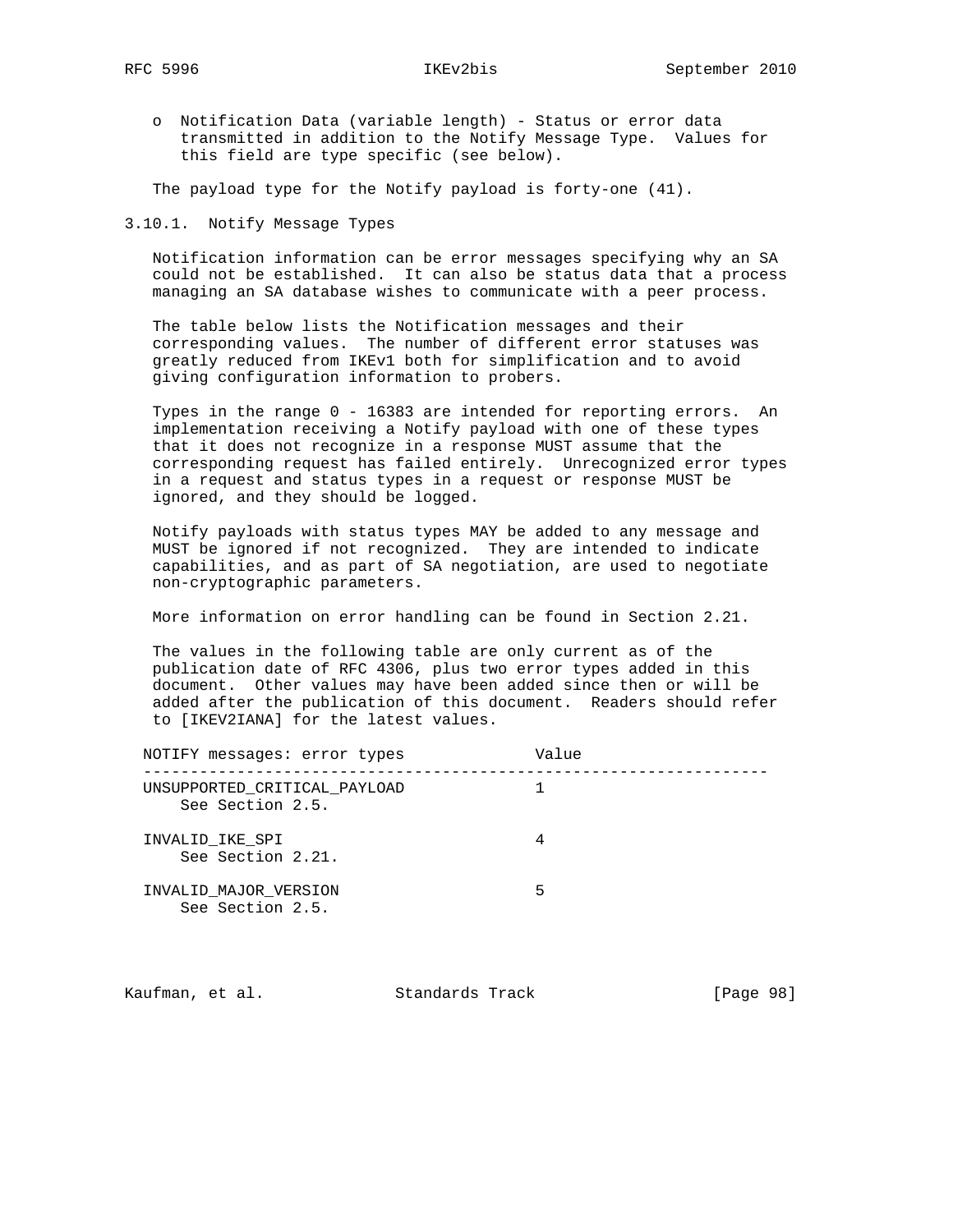| INVALID_SYNTAX                                                                                                                                                                                                                                                                                                                                                                                                                                                                                                                                                          | 7              |  |
|-------------------------------------------------------------------------------------------------------------------------------------------------------------------------------------------------------------------------------------------------------------------------------------------------------------------------------------------------------------------------------------------------------------------------------------------------------------------------------------------------------------------------------------------------------------------------|----------------|--|
| Indicates the IKE message that was received was invalid because<br>some type, length, or value was out of range or because the<br>request was rejected for policy reasons.<br>attack using forged messages, this status may only be<br>returned for and in an encrypted packet if the Message ID and<br>cryptographic checksum were valid. To avoid leaking information<br>to someone probing a node, this status MUST be sent in response<br>to any error not covered by one of the other status types.<br>To aid debugging, more detailed error information should be | To avoid a DoS |  |
| written to a console or log.                                                                                                                                                                                                                                                                                                                                                                                                                                                                                                                                            |                |  |
| INVALID_MESSAGE_ID<br>See Section 2.3.                                                                                                                                                                                                                                                                                                                                                                                                                                                                                                                                  | 9              |  |
| INVALID SPI<br>See Section 1.5.                                                                                                                                                                                                                                                                                                                                                                                                                                                                                                                                         | 11             |  |
| NO_PROPOSAL_CHOSEN<br>None of the proposed crypto suites was acceptable. This can be<br>sent in any case where the offered proposals (including but not<br>limited to SA payload values, USE_TRANSPORT_MODE notify,<br>IPCOMP_SUPPORTED notify) are not acceptable for the responder.<br>This can also be used as "generic" Child SA error when Child SA<br>cannot be created for some other reason. See also Section 2.7.                                                                                                                                              | 14             |  |
| INVALID_KE_PAYLOAD<br>See Sections 1.2 and 1.3.                                                                                                                                                                                                                                                                                                                                                                                                                                                                                                                         | 17             |  |
| AUTHENTICATION FAILED<br>Sent in the response to an IKE_AUTH message when, for some reason,<br>the authentication failed. There is no associated data. See also<br>Section 2.21.2.                                                                                                                                                                                                                                                                                                                                                                                      | 24             |  |
| SINGLE_PAIR_REQUIRED<br>See Section 2.9.                                                                                                                                                                                                                                                                                                                                                                                                                                                                                                                                | 34             |  |
| NO ADDITIONAL SAS<br>See Section 1.3.                                                                                                                                                                                                                                                                                                                                                                                                                                                                                                                                   | 35             |  |
| INTERNAL ADDRESS FAILURE<br>See Section 3.15.4.                                                                                                                                                                                                                                                                                                                                                                                                                                                                                                                         | 36             |  |
| FAILED_CP_REQUIRED<br>See Section 2.19.                                                                                                                                                                                                                                                                                                                                                                                                                                                                                                                                 | 37             |  |
| TS_UNACCEPTABLE<br>See Section 2.9.                                                                                                                                                                                                                                                                                                                                                                                                                                                                                                                                     | 38             |  |
|                                                                                                                                                                                                                                                                                                                                                                                                                                                                                                                                                                         |                |  |

Kaufman, et al. Standards Track [Page 99]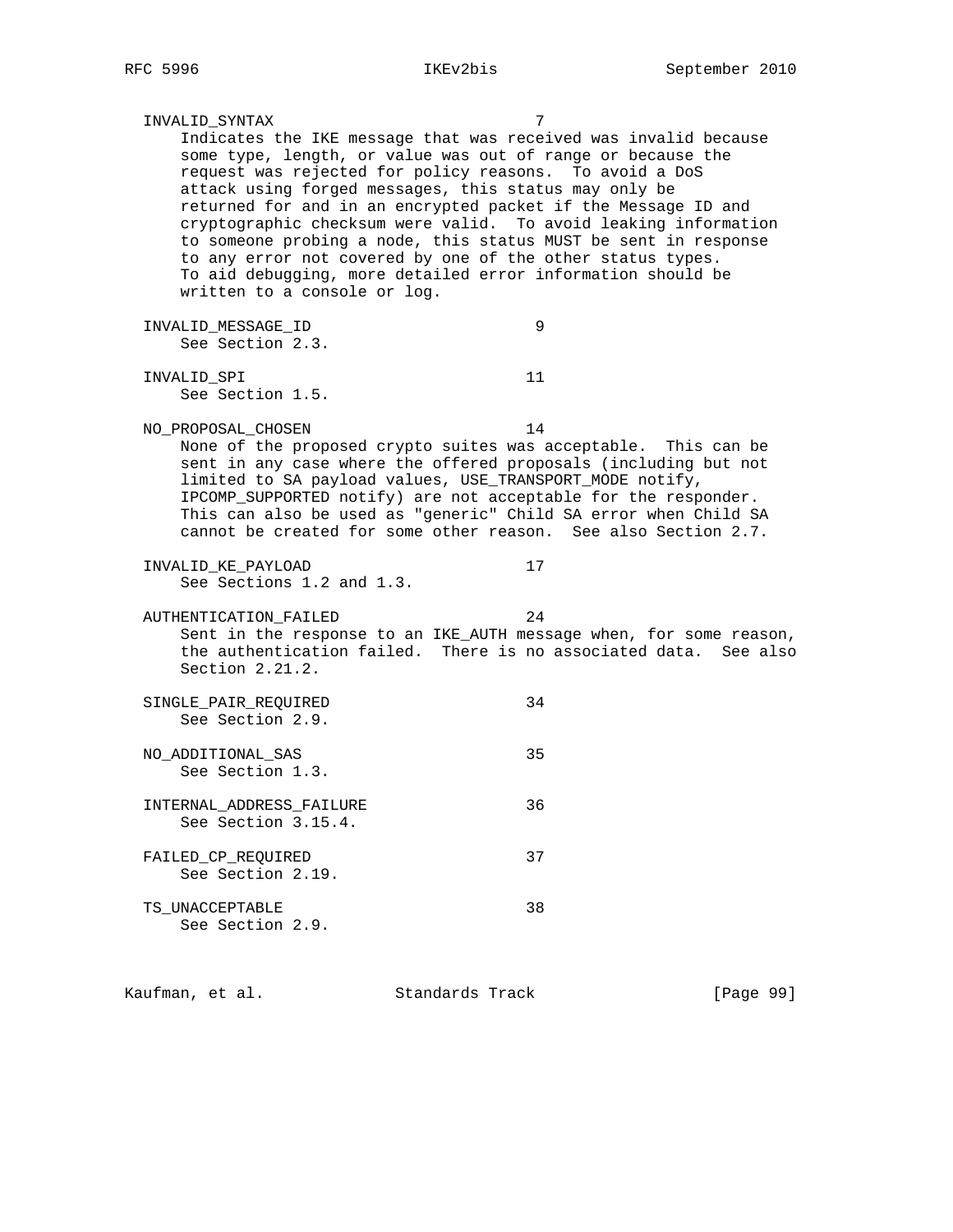INVALID\_SELECTORS 39 MAY be sent in an IKE INFORMATIONAL exchange when a node receives an ESP or AH packet whose selectors do not match those of the SA on which it was delivered (and that caused the packet to be dropped). The Notification Data contains the start of the offending packet (as in ICMP messages) and the SPI field of the notification is set to match the SPI of the Child SA.

| TEMPORARY FAILURE  | 43. |
|--------------------|-----|
| See section 2.25.  |     |
|                    |     |
| CHILD SA NOT FOUND |     |

See section 2.25.

 NOTIFY messages: status types Value ------------------------------------------------------------------- INITIAL\_CONTACT 16384 See Section 2.4. SET WINDOW SIZE 26385 See Section 2.3. ADDITIONAL\_TS\_POSSIBLE 16386 See Section 2.9. IPCOMP SUPPORTED 16387 See Section 2.22. NAT\_DETECTION\_SOURCE\_IP 16388 See Section 2.23. NAT DETECTION DESTINATION IP 16389 See Section 2.23. COOKIE 16390 See Section 2.6. USE\_TRANSPORT\_MODE 16391 See Section 1.3.1. HTTP\_CERT\_LOOKUP\_SUPPORTED 16392 See Section 3.6. REKEY SA 16393 See Section 1.3.3.

Kaufman, et al. Standards Track [Page 100]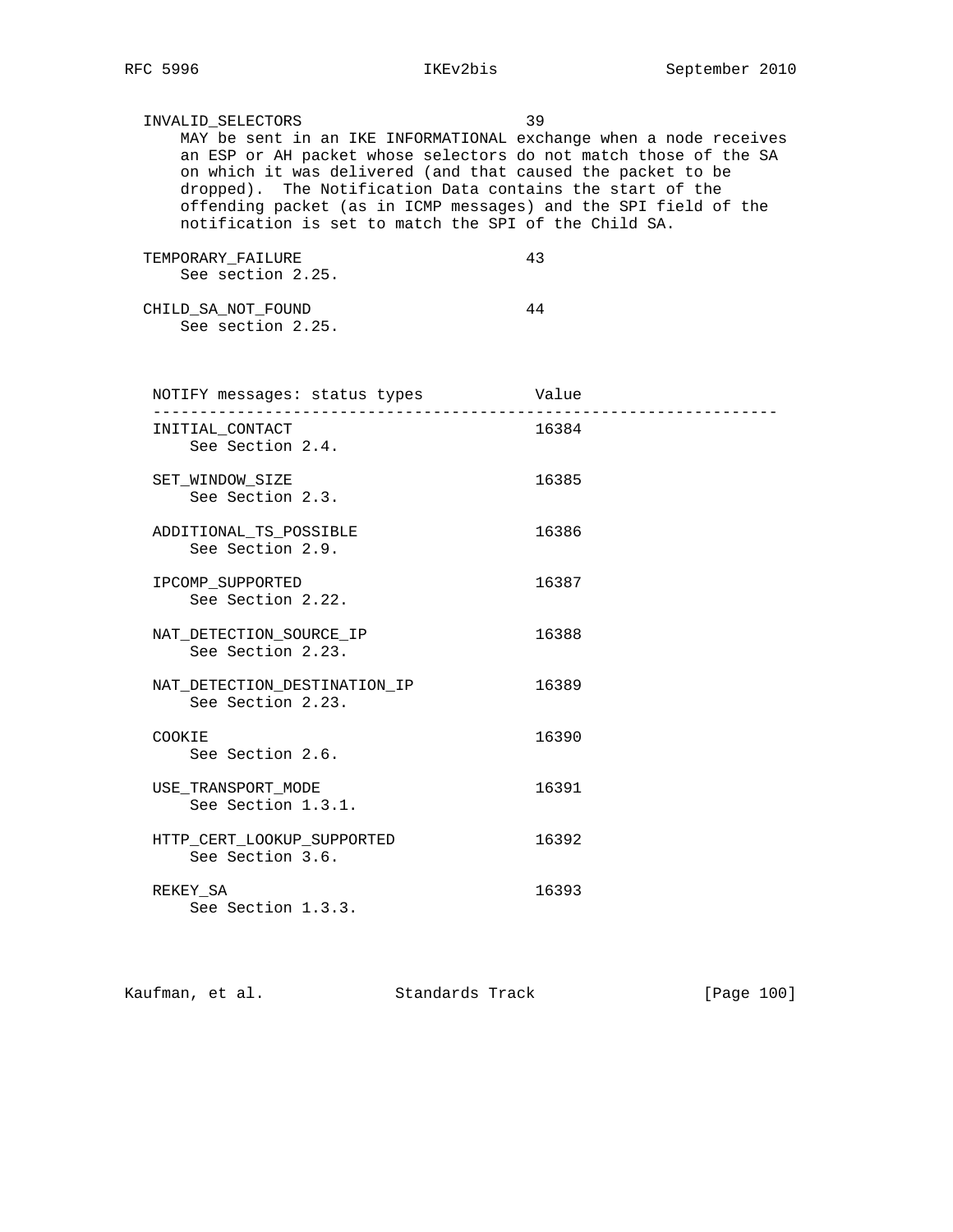| ESP TFC PADDING NOT SUPPORTED | 16394 |
|-------------------------------|-------|
| See Section 1.3.1.            |       |
|                               |       |
| NON FIRST FRAGMENTS ALSO      | 16395 |
| See Section 1.3.1.            |       |

3.11. Delete Payload

 The Delete payload, denoted D in this document, contains a protocol specific Security Association identifier that the sender has removed from its Security Association database and is, therefore, no longer valid. Figure 17 shows the format of the Delete payload. It is possible to send multiple SPIs in a Delete payload; however, each SPI MUST be for the same protocol. Mixing of protocol identifiers MUST NOT be performed in the Delete payload. It is permitted, however, to include multiple Delete payloads in a single INFORMATIONAL exchange where each Delete payload lists SPIs for a different protocol.

 Deletion of the IKE SA is indicated by a protocol ID of 1 (IKE) but no SPIs. Deletion of a Child SA, such as ESP or AH, will contain the IPsec protocol ID of that protocol (2 for AH, 3 for ESP), and the SPI is the SPI the sending endpoint would expect in inbound ESP or AH packets.

The Delete payload is defined as follows:

|                                    | 0 1 2 3 4 5 6 7 8 9 0 1 2 3 4 5 6 7 8 9 0 1 2 3 4 5 6 7 8 9 0 1 |             |  |
|------------------------------------|-----------------------------------------------------------------|-------------|--|
| Next Payload   C   RESERVED        |                                                                 |             |  |
| Protocol ID                        | SPI Size                                                        | Num of SPIs |  |
| Security Parameter Index(es) (SPI) |                                                                 |             |  |
|                                    | +-+-+-+-+-+-+-+-+-+-+-+-+-+                                     |             |  |

Figure 17: Delete Payload Format

- o Protocol ID (1 octet) Must be 1 for an IKE SA, 2 for AH, or 3 for ESP.
- o SPI Size (1 octet) Length in octets of the SPI as defined by the protocol ID. It MUST be zero for IKE (SPI is in message header) or four for AH and ESP.

Kaufman, et al. Standards Track [Page 101]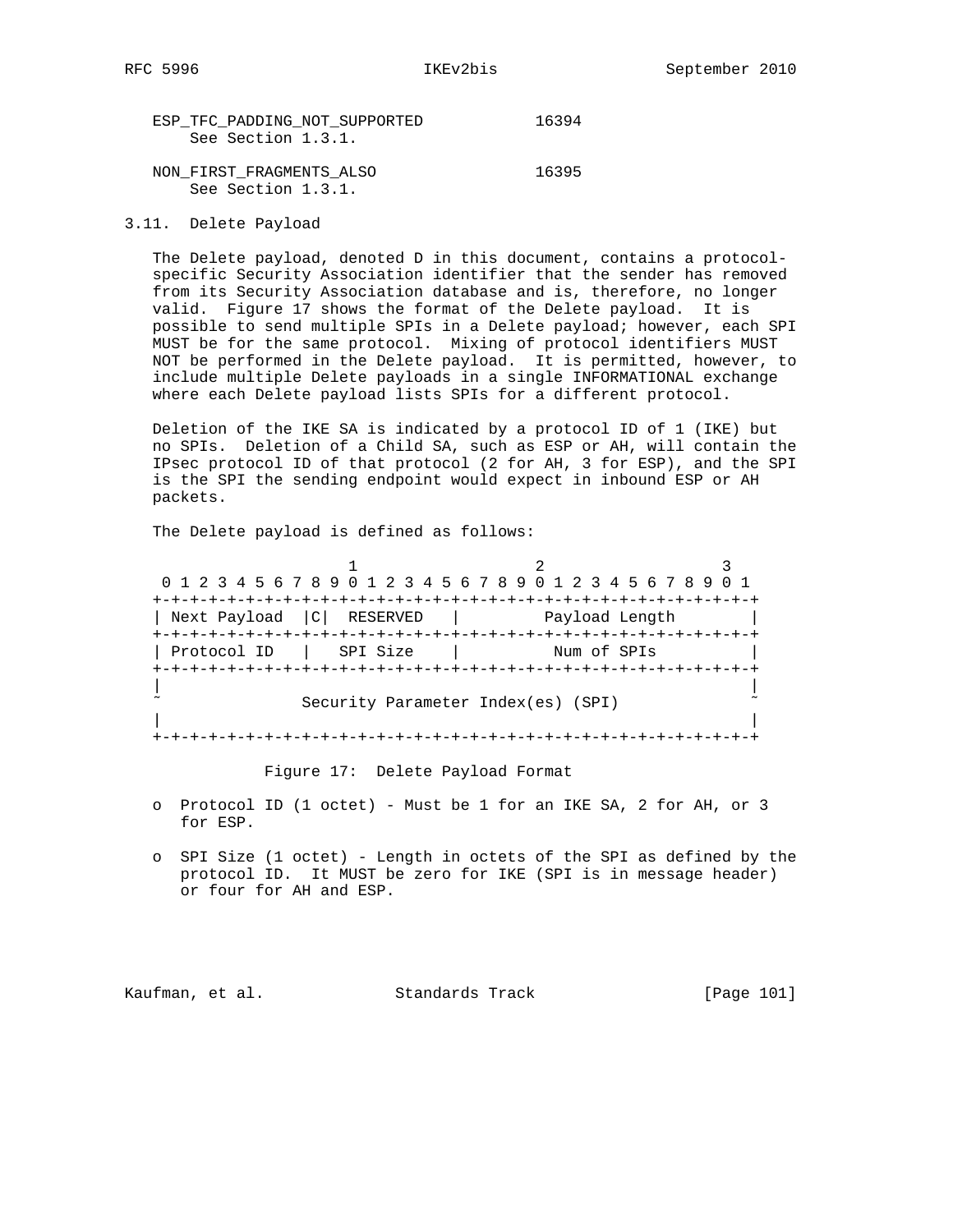- o Num of SPIs (2 octets, unsigned integer) The number of SPIs contained in the Delete payload. The size of each SPI is defined by the SPI Size field.
- o Security Parameter Index(es) (variable length) Identifies the specific Security Association(s) to delete. The length of this field is determined by the SPI Size and Num of SPIs fields.

The payload type for the Delete payload is forty-two (42).

3.12. Vendor ID Payload

 The Vendor ID payload, denoted V in this document, contains a vendor defined constant. The constant is used by vendors to identify and recognize remote instances of their implementations. This mechanism allows a vendor to experiment with new features while maintaining backward compatibility.

 A Vendor ID payload MAY announce that the sender is capable of accepting certain extensions to the protocol, or it MAY simply identify the implementation as an aid in debugging. A Vendor ID payload MUST NOT change the interpretation of any information defined in this specification (i.e., the critical bit MUST be set to 0). Multiple Vendor ID payloads MAY be sent. An implementation is not required to send any Vendor ID payload at all.

 A Vendor ID payload may be sent as part of any message. Reception of a familiar Vendor ID payload allows an implementation to make use of private use numbers described throughout this document, such as private payloads, private exchanges, private notifications, etc. Unfamiliar Vendor IDs MUST be ignored.

 Writers of documents who wish to extend this protocol MUST define a Vendor ID payload to announce the ability to implement the extension in the document. It is expected that documents that gain acceptance and are standardized will be given "magic numbers" out of the Future Use range by IANA, and the requirement to use a Vendor ID will go away.

The Vendor ID payload fields are defined as follows:

Kaufman, et al. Standards Track [Page 102]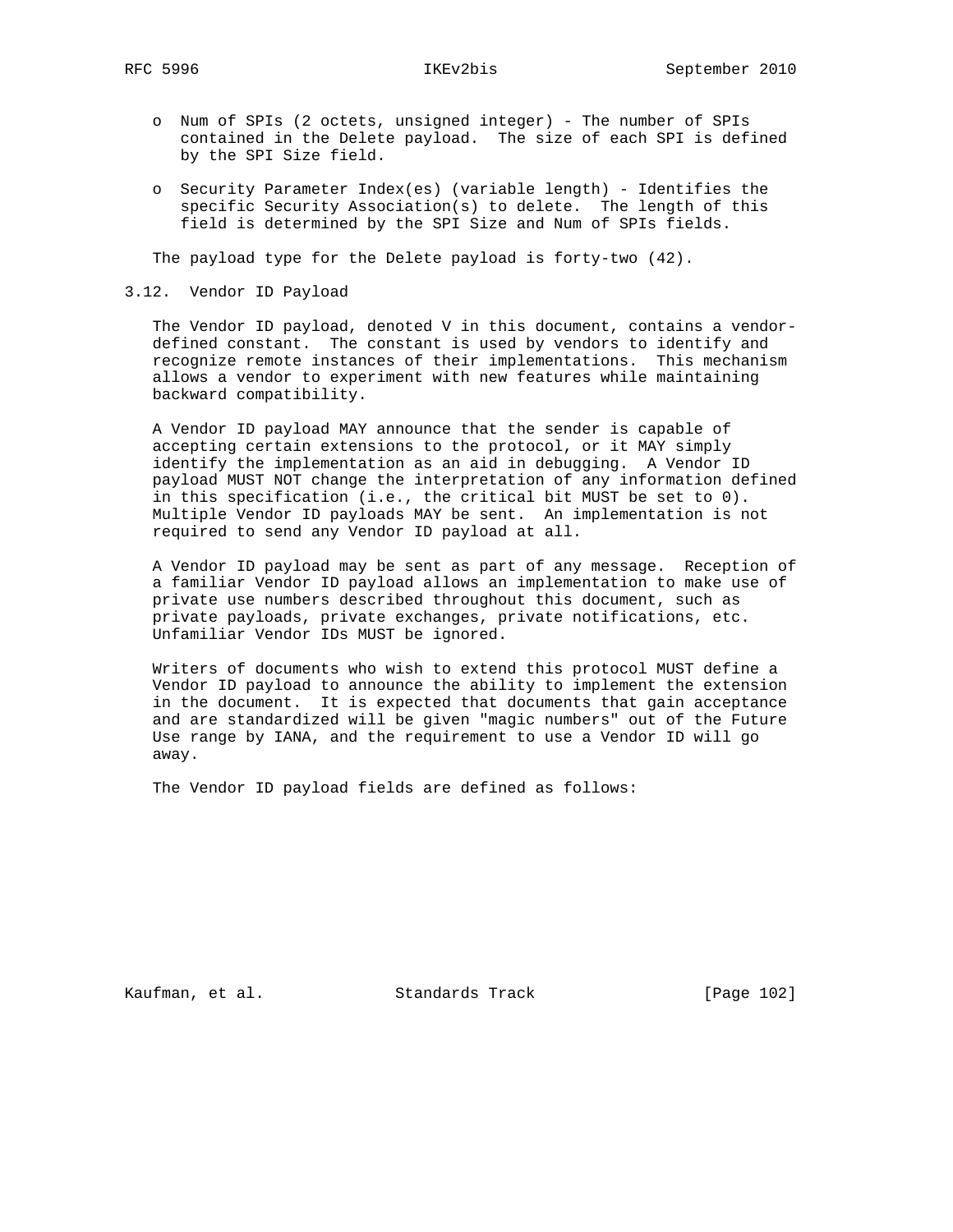1 2 3 0 1 2 3 4 5 6 7 8 9 0 1 2 3 4 5 6 7 8 9 0 1 2 3 4 5 6 7 8 9 0 1 +-+-+-+-+-+-+-+-+-+-+-+-+-+-+-+-+-+-+-+-+-+-+-+-+-+-+-+-+-+-+-+-+ | Next Payload | C | RESERVED | Payload Length | +-+-+-+-+-+-+-+-+-+-+-+-+-+-+-+-+-+-+-+-+-+-+-+-+-+-+-+-+-+-+-+-+ | | Vendor ID (VID) | | +-+-+-+-+-+-+-+-+-+-+-+-+-+-+-+-+-+-+-+-+-+-+-+-+-+-+-+-+-+-+-+-+

Figure 18: Vendor ID Payload Format

 o Vendor ID (variable length) - It is the responsibility of the person choosing the Vendor ID to assure its uniqueness in spite of the absence of any central registry for IDs. Good practice is to include a company name, a person name, or some such information. If you want to show off, you might include the latitude and longitude and time where you were when you chose the ID and some random input. A message digest of a long unique string is preferable to the long unique string itself.

The payload type for the Vendor ID payload is forty-three (43).

3.13. Traffic Selector Payload

 The Traffic Selector payload, denoted TS in this document, allows peers to identify packet flows for processing by IPsec security services. The Traffic Selector payload consists of the IKE generic payload header followed by individual Traffic Selectors as follows:

1 2 3 0 1 2 3 4 5 6 7 8 9 0 1 2 3 4 5 6 7 8 9 0 1 2 3 4 5 6 7 8 9 0 1 +-+-+-+-+-+-+-+-+-+-+-+-+-+-+-+-+-+-+-+-+-+-+-+-+-+-+-+-+-+-+-+-+ | Next Payload | C | RESERVED | Payload Length +-+-+-+-+-+-+-+-+-+-+-+-+-+-+-+-+-+-+-+-+-+-+-+-+-+-+-+-+-+-+-+-+ | Number of TSs | RESERVED +-+-+-+-+-+-+-+-+-+-+-+-+-+-+-+-+-+-+-+-+-+-+-+-+-+-+-+-+-+-+-+-+ | | ˜ <Traffic Selectors> ˜ | | +-+-+-+-+-+-+-+-+-+-+-+-+-+-+-+-+-+-+-+-+-+-+-+-+-+-+-+-+-+-+-+-+

Figure 19: Traffic Selectors Payload Format

 o Number of TSs (1 octet) - Number of Traffic Selectors being provided.

Kaufman, et al. Standards Track [Page 103]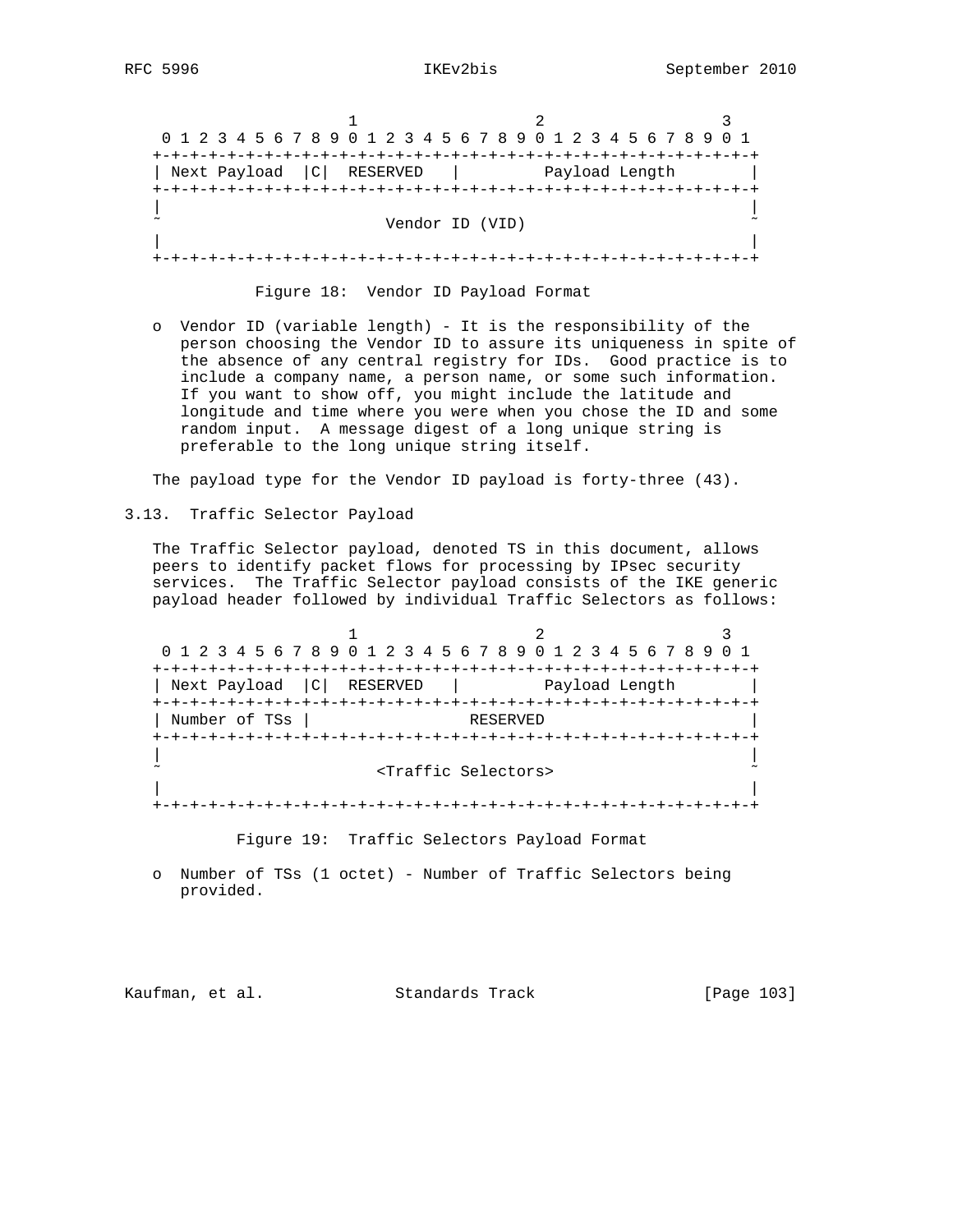- o RESERVED This field MUST be sent as zero and MUST be ignored on receipt.
- o Traffic Selectors (variable length) One or more individual Traffic Selectors.

 The length of the Traffic Selector payload includes the TS header and all the Traffic Selectors.

 The payload type for the Traffic Selector payload is forty-four (44) for addresses at the initiator's end of the SA and forty-five (45) for addresses at the responder's end.

 There is no requirement that TSi and TSr contain the same number of individual Traffic Selectors. Thus, they are interpreted as follows: a packet matches a given TSi/TSr if it matches at least one of the individual selectors in TSi, and at least one of the individual selectors in TSr.

For instance, the following Traffic Selectors:

 TSi = ((17, 100, 198.51.100.66-198.51.100.66), (17, 200, 198.51.100.66-198.51.100.66))  $TST = ((17, 300, 0.0.0.0 - 255.255.255).$ (17, 400, 0.0.0.0-255.255.255.255))

 would match UDP packets from 198.51.100.66 to anywhere, with any of the four combinations of source/destination ports (100,300), (100,400), (200,300), and (200, 400).

 Thus, some types of policies may require several Child SA pairs. For instance, a policy matching only source/destination ports (100,300) and (200,400), but not the other two combinations, cannot be negotiated as a single Child SA pair.

Kaufman, et al. Standards Track [Page 104]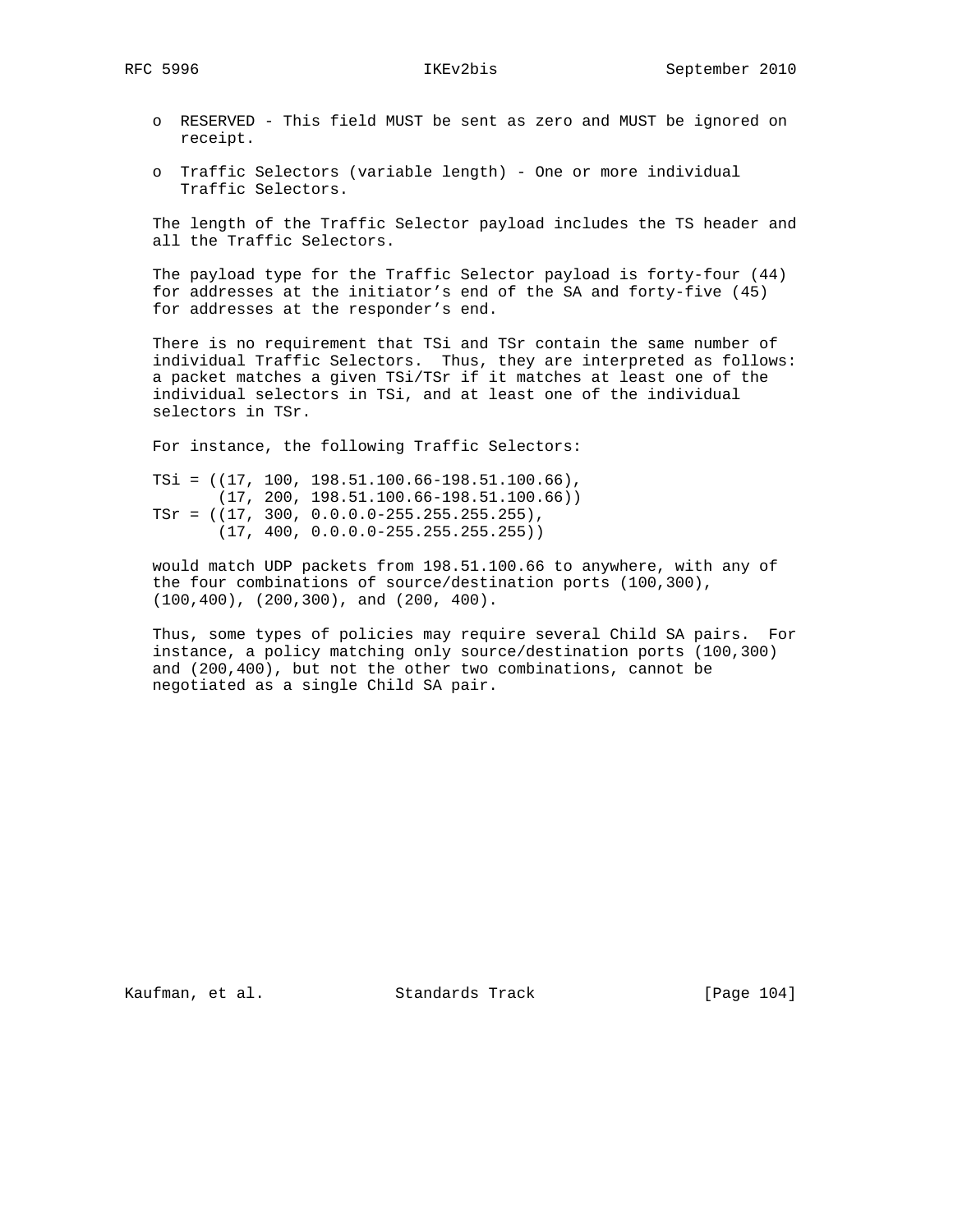3.13.1. Traffic Selector

1 2 3 0 1 2 3 4 5 6 7 8 9 0 1 2 3 4 5 6 7 8 9 0 1 2 3 4 5 6 7 8 9 0 1 +-+-+-+-+-+-+-+-+-+-+-+-+-+-+-+-+-+-+-+-+-+-+-+-+-+-+-+-+-+-+-+-+ | TS Type |IP Protocol ID\*| Selector Length | +-+-+-+-+-+-+-+-+-+-+-+-+-+-+-+-+-+-+-+-+-+-+-+-+-+-+-+-+-+-+-+-+ | Start Port\* | End Port\* | +-+-+-+-+-+-+-+-+-+-+-+-+-+-+-+-+-+-+-+-+-+-+-+-+-+-+-+-+-+-+-+-+ | | Starting Address\* | | +-+-+-+-+-+-+-+-+-+-+-+-+-+-+-+-+-+-+-+-+-+-+-+-+-+-+-+-+-+-+-+-+ | | ˜ Ending Address\* ˜ | | +-+-+-+-+-+-+-+-+-+-+-+-+-+-+-+-+-+-+-+-+-+-+-+-+-+-+-+-+-+-+-+-+

Figure 20: Traffic Selector

 \*Note: All fields other than TS Type and Selector Length depend on the TS Type. The fields shown are for TS Types 7 and 8, the only two values currently defined.

- o TS Type (one octet) Specifies the type of Traffic Selector.
- o IP protocol ID (1 octet) Value specifying an associated IP protocol ID (such as UDP, TCP, and ICMP). A value of zero means that the protocol ID is not relevant to this Traffic Selector - the SA can carry all protocols.
- o Selector Length Specifies the length of this Traffic Selector substructure including the header.
- o Start Port (2 octets, unsigned integer) Value specifying the smallest port number allowed by this Traffic Selector. For protocols for which port is undefined (including protocol 0), or if all ports are allowed, this field MUST be zero. ICMP and ICMPv6 Type and Code values, as well as Mobile IP version 6 (MIPv6) mobility header (MH) Type values, are represented in this field as specified in Section 4.4.1.1 of [IPSECARCH]. ICMP Type and Code values are treated as a single 16-bit integer port number, with Type in the most significant eight bits and Code in the least significant eight bits. MIPv6 MH Type values are treated as a single 16-bit integer port number, with Type in the most significant eight bits and the least significant eight bits set to zero.

Kaufman, et al. Standards Track [Page 105]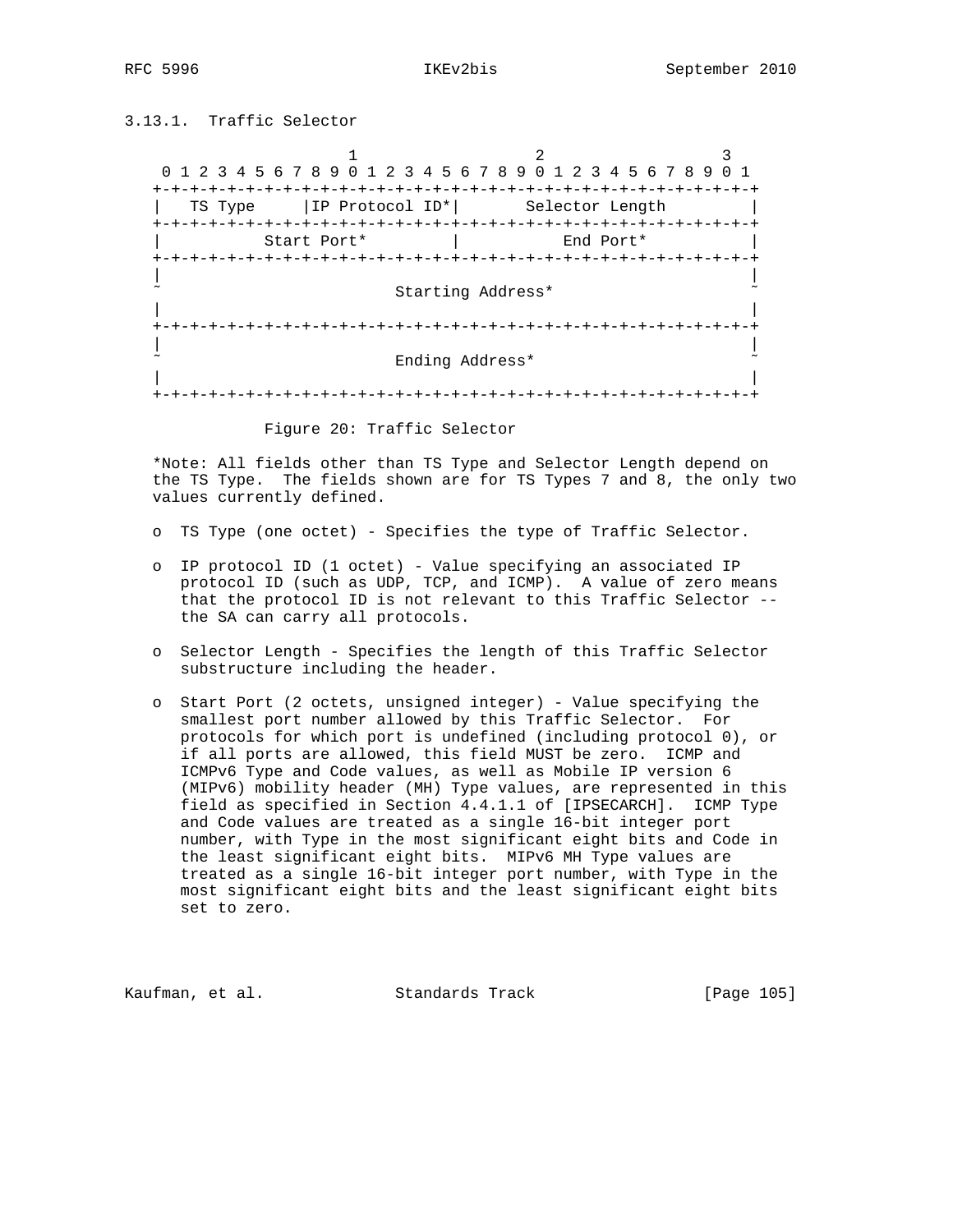- o End Port (2 octets, unsigned integer) Value specifying the largest port number allowed by this Traffic Selector. For protocols for which port is undefined (including protocol 0), or if all ports are allowed, this field MUST be 65535. ICMP and ICMPv6 Type and Code values, as well as MIPv6 MH Type values, are represented in this field as specified in Section 4.4.1.1 of [IPSECARCH]. ICMP Type and Code values are treated as a single 16-bit integer port number, with Type in the most significant eight bits and Code in the least significant eight bits. MIPv6 MH Type values are treated as a single 16-bit integer port number, with Type in the most significant eight bits and the least significant eight bits set to zero.
- o Starting Address The smallest address included in this Traffic Selector (length determined by TS Type).
- o Ending Address The largest address included in this Traffic Selector (length determined by TS Type).

 Systems that are complying with [IPSECARCH] that wish to indicate "ANY" ports MUST set the start port to 0 and the end port to 65535; note that according to [IPSECARCH], "ANY" includes "OPAQUE". Systems working with [IPSECARCH] that wish to indicate "OPAQUE" ports, but not "ANY" ports, MUST set the start port to 65535 and the end port to 0.

 The Traffic Selector types 7 and 8 can also refer to ICMP or ICMPv6 type and code fields, as well as MH Type fields for the IPv6 mobility header [MIPV6]. Note, however, that neither ICMP nor MIPv6 packets have separate source and destination fields. The method for specifying the Traffic Selectors for ICMP and MIPv6 is shown by example in Section 4.4.1.3 of [IPSECARCH].

 The following table lists values for the Traffic Selector Type field and the corresponding Address Selector Data. The values in the following table are only current as of the publication date of RFC 4306. Other values may have been added since then or will be added after the publication of this document. Readers should refer to [IKEV2IANA] for the latest values.

| TS Type                 | ™a⊥<br>ue      |
|-------------------------|----------------|
|                         |                |
| TPV4 ADDR RANGE<br>TS I | $\overline{ }$ |

Kaufman, et al. Standards Track [Page 106]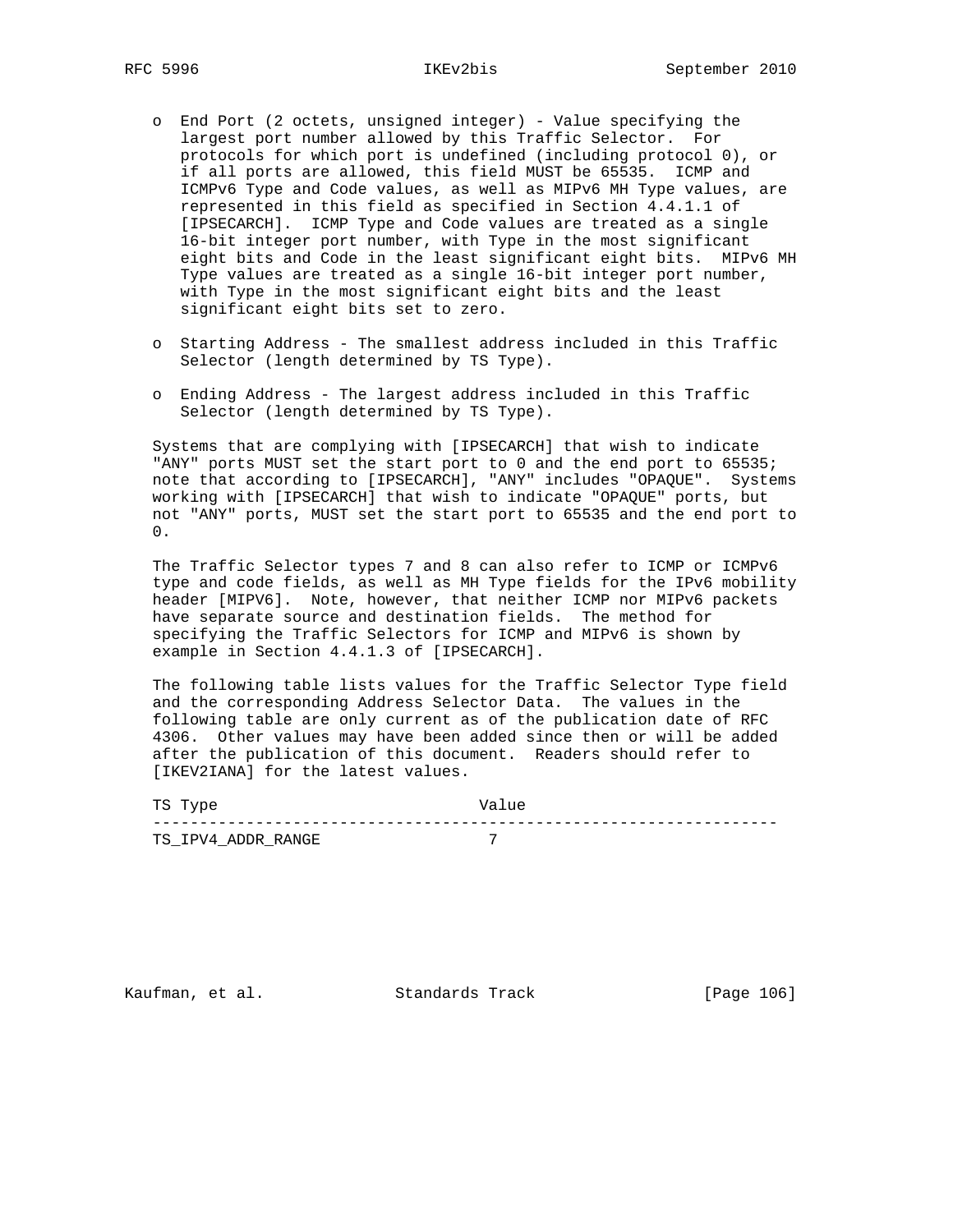A range of IPv4 addresses, represented by two four-octet values. The first value is the beginning IPv4 address (inclusive) and the second value is the ending IPv4 address (inclusive). All addresses falling between the two specified addresses are considered to be within the list.

## TS\_IPV6\_ADDR\_RANGE 8

 A range of IPv6 addresses, represented by two sixteen-octet values. The first value is the beginning IPv6 address (inclusive) and the second value is the ending IPv6 address (inclusive). All addresses falling between the two specified addresses are considered to be within the list.

# 3.14. Encrypted Payload

The Encrypted payload, denoted  $SK{...}$  in this document, contains other payloads in encrypted form. The Encrypted payload, if present in a message, MUST be the last payload in the message. Often, it is the only payload in the message. This payload is also called the "Encrypted and Authenticated" payload.

 The algorithms for encryption and integrity protection are negotiated during IKE SA setup, and the keys are computed as specified in Sections 2.14 and 2.18.

 This document specifies the cryptographic processing of Encrypted payloads using a block cipher in CBC mode and an integrity check algorithm that computes a fixed-length checksum over a variable size message. The design is modeled after the ESP algorithms described in RFCs 2104 [HMAC], 4303 [ESP], and 2451 [ESPCBC]. This document completely specifies the cryptographic processing of IKE data, but those documents should be consulted for design rationale. Future documents may specify the processing of Encrypted payloads for other types of transforms, such as counter mode encryption and authenticated encryption algorithms. Peers MUST NOT negotiate transforms for which no such specification exists.

 When an authenticated encryption algorithm is used to protect the IKE SA, the construction of the Encrypted payload is different than what is described here. See [AEAD] for more information on authenticated encryption algorithms and their use in ESP.

 The payload type for an Encrypted payload is forty-six (46). The Encrypted payload consists of the IKE generic payload header followed by individual fields as follows:

Kaufman, et al. Standards Track [Page 107]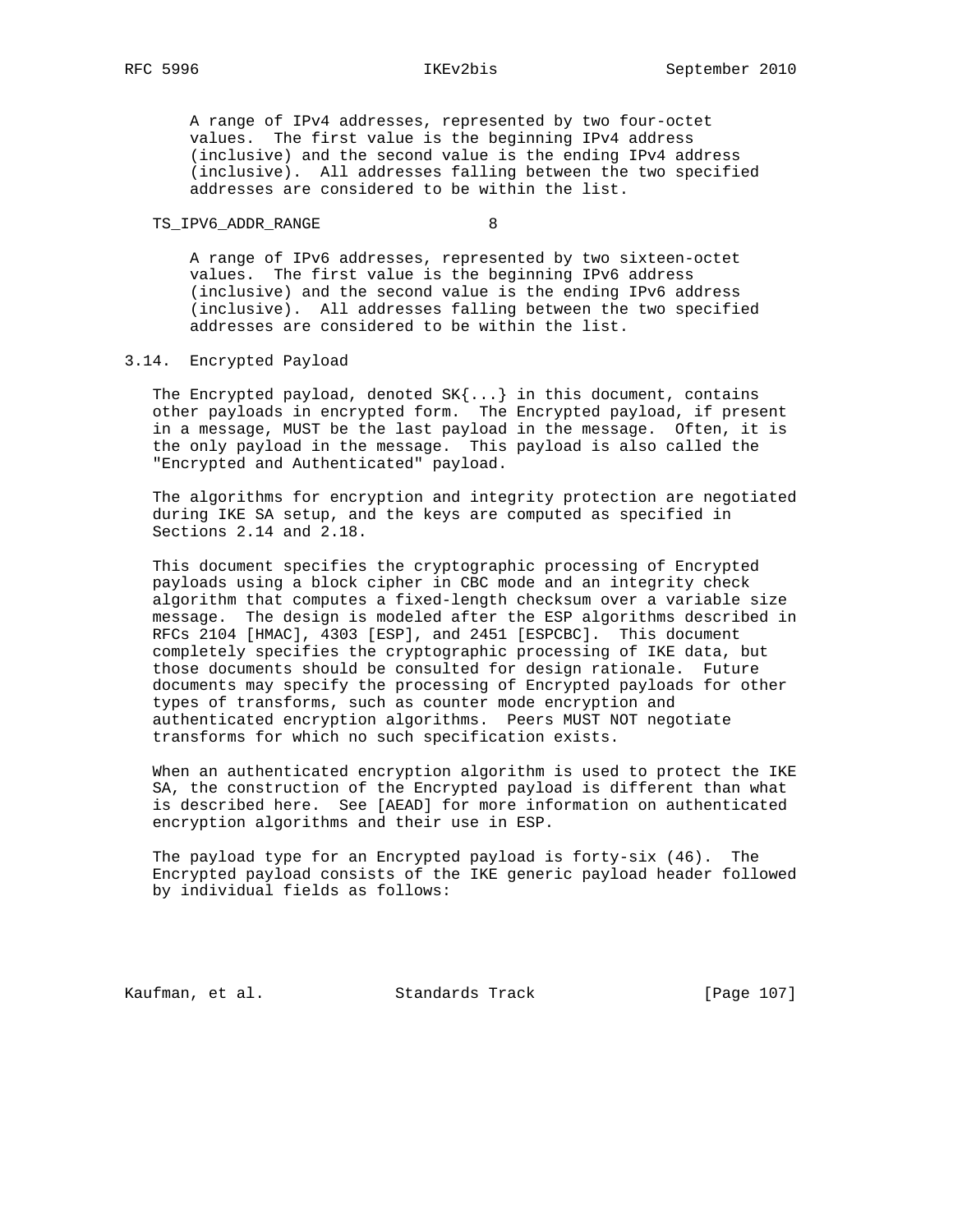1 2 3 0 1 2 3 4 5 6 7 8 9 0 1 2 3 4 5 6 7 8 9 0 1 2 3 4 5 6 7 8 9 0 1 +-+-+-+-+-+-+-+-+-+-+-+-+-+-+-+-+-+-+-+-+-+-+-+-+-+-+-+-+-+-+-+-+ | Next Payload | C | RESERVED | Payload Length | +-+-+-+-+-+-+-+-+-+-+-+-+-+-+-+-+-+-+-+-+-+-+-+-+-+-+-+-+-+-+-+-+ Initialization Vector (length is block size for encryption algorithm) +-+-+-+-+-+-+-+-+-+-+-+-+-+-+-+-+-+-+-+-+-+-+-+-+-+-+-+-+-+-+-+-+ Encrypted IKE Payloads + +-+-+-+-+-+-+-+-+-+-+-+-+-+-+-+-+-+-+-+-+-+-+-+-+ Padding (0-255 octets) +-+-+-+-+-+-+-+-+ +-+-+-+-+-+-+-+-+ | | Pad Length | +-+-+-+-+-+-+-+-+-+-+-+-+-+-+-+-+-+-+-+-+-+-+-+-+-+-+-+-+-+-+-+-+ Integrity Checksum Data +-+-+-+-+-+-+-+-+-+-+-+-+-+-+-+-+-+-+-+-+-+-+-+-+-+-+-+-+-+-+-+-+

Figure 21: Encrypted Payload Format

- o Next Payload The payload type of the first embedded payload. Note that this is an exception in the standard header format, since the Encrypted payload is the last payload in the message and therefore the Next Payload field would normally be zero. But because the content of this payload is embedded payloads and there was no natural place to put the type of the first one, that type is placed here.
- o Payload Length Includes the lengths of the header, initialization vector (IV), Encrypted IKE payloads, Padding, Pad Length, and Integrity Checksum Data.
- o Initialization Vector For CBC mode ciphers, the length of the initialization vector (IV) is equal to the block length of the underlying encryption algorithm. Senders MUST select a new unpredictable IV for every message; recipients MUST accept any value. The reader is encouraged to consult [MODES] for advice on IV generation. In particular, using the final ciphertext block of the previous message is not considered unpredictable. For modes other than CBC, the IV format and processing is specified in the document specifying the encryption algorithm and mode.
- o IKE payloads are as specified earlier in this section. This field is encrypted with the negotiated cipher.
- o Padding MAY contain any value chosen by the sender, and MUST have a length that makes the combination of the payloads, the Padding, and the Pad Length to be a multiple of the encryption block size. This field is encrypted with the negotiated cipher.

Kaufman, et al. Standards Track [Page 108]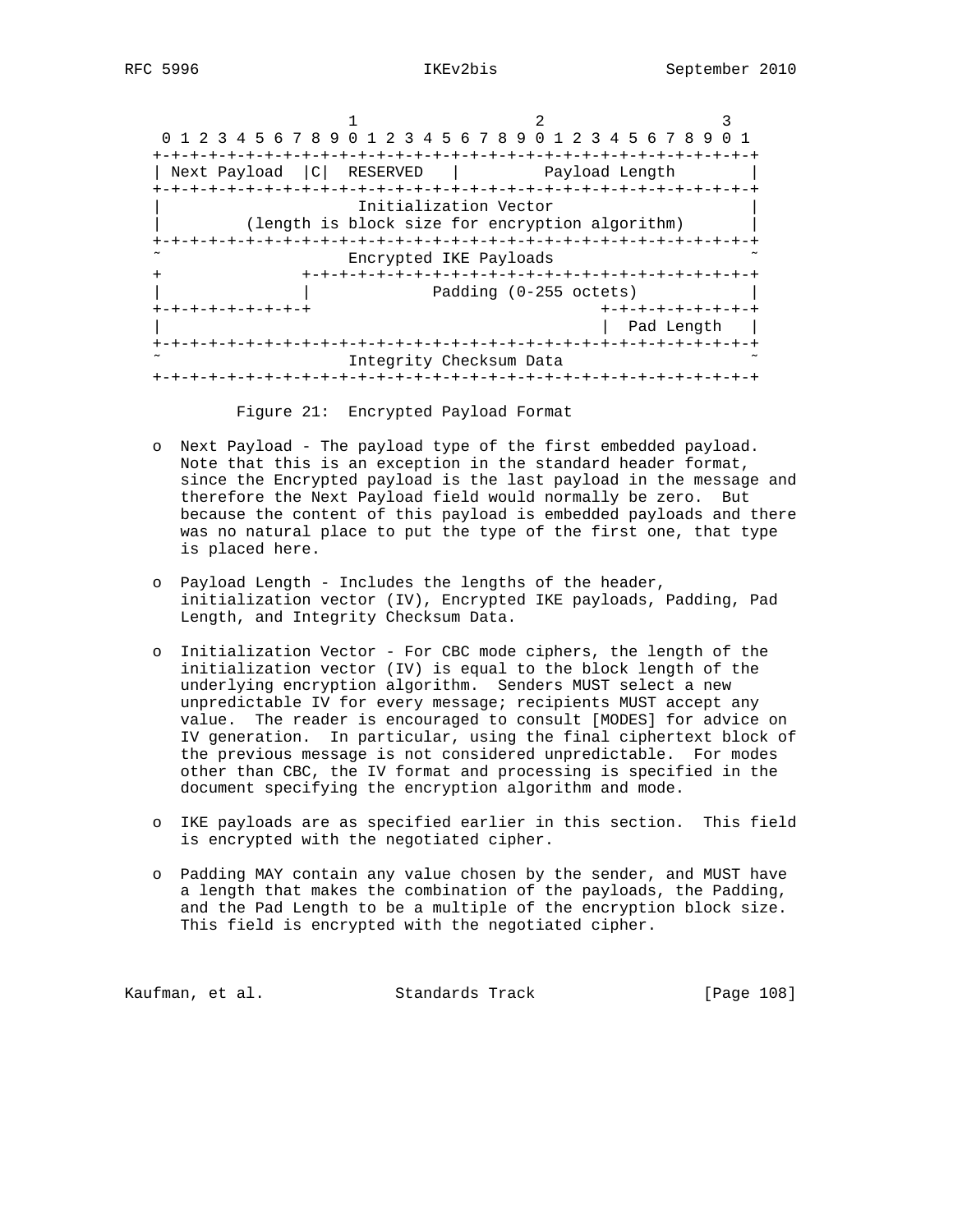- o Pad Length is the length of the Padding field. The sender SHOULD set the Pad Length to the minimum value that makes the combination of the payloads, the Padding, and the Pad Length a multiple of the block size, but the recipient MUST accept any length that results in proper alignment. This field is encrypted with the negotiated cipher.
- o Integrity Checksum Data is the cryptographic checksum of the entire message starting with the Fixed IKE header through the Pad Length. The checksum MUST be computed over the encrypted message. Its length is determined by the integrity algorithm negotiated.
- 3.15. Configuration Payload

 The Configuration payload, denoted CP in this document, is used to exchange configuration information between IKE peers. The exchange is for an IRAC to request an internal IP address from an IRAS and to exchange other information of the sort that one would acquire with Dynamic Host Configuration Protocol (DHCP) if the IRAC were directly connected to a LAN.

The Configuration payload is defined as follows:

| 0 1 2 3 4 5 6 7 8 9 0 1 2 3 4 5 6 7 8 9 0 1 2 3 4 5 6 7 8 9 |                          |  |
|-------------------------------------------------------------|--------------------------|--|
|                                                             |                          |  |
| Next Payload   C RESERVED                                   | Payload Length           |  |
|                                                             |                          |  |
| CFG Type                                                    | RESERVED                 |  |
|                                                             |                          |  |
|                                                             |                          |  |
|                                                             | Configuration Attributes |  |
|                                                             |                          |  |
|                                                             |                          |  |
|                                                             |                          |  |

Figure 22: Configuration Payload Format

The payload type for the Configuration payload is forty-seven (47).

 o CFG Type (1 octet) - The type of exchange represented by the Configuration Attributes. The values in the following table are only current as of the publication date of RFC 4306. Other values may have been added since then or will be added after the publication of this document. Readers should refer to [IKEV2IANA] for the latest values.

Kaufman, et al. Standards Track [Page 109]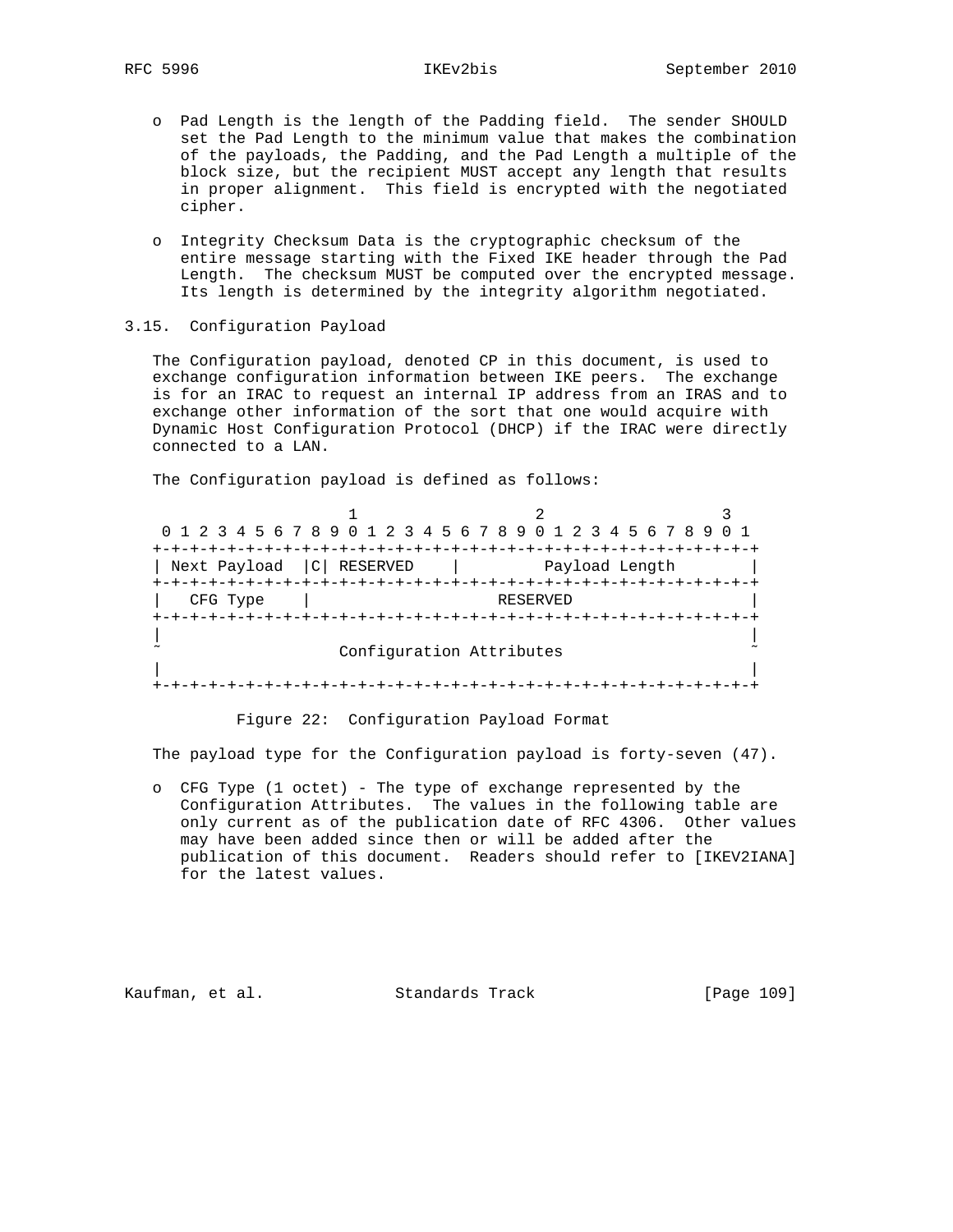| CFG Type             | Value              |
|----------------------|--------------------|
| CFG REQUEST          |                    |
| CFG REPLY<br>CFG SET | $\mathcal{P}$<br>ર |
| CFG ACK              |                    |

- o RESERVED (3 octets) MUST be sent as zero; MUST be ignored on receipt.
- o Configuration Attributes (variable length) These are type length value (TLV) structures specific to the Configuration payload and are defined below. There may be zero or more Configuration Attributes in this payload.
- 3.15.1. Configuration Attributes

| 0 1 2 3 4 5 6 7 8 9 0 1 2 3 4 5 6 7 8 9 0 1 2 3 4 5 6 7 8 9 0 1<br>----------------------------------<br>Length |  |
|-----------------------------------------------------------------------------------------------------------------|--|
|                                                                                                                 |  |
|                                                                                                                 |  |
|                                                                                                                 |  |
|                                                                                                                 |  |
|                                                                                                                 |  |
| Value                                                                                                           |  |
|                                                                                                                 |  |
|                                                                                                                 |  |
|                                                                                                                 |  |

Figure 23: Configuration Attribute Format

- o Reserved (1 bit) This bit MUST be set to zero and MUST be ignored on receipt.
- o Attribute Type (15 bits) A unique identifier for each of the Configuration Attribute Types.
- o Length (2 octets, unsigned integer) Length in octets of value.
- o Value (0 or more octets) The variable-length value of this Configuration Attribute. The following lists the attribute types.

 The values in the following table are only current as of the publication date of RFC 4306 (except INTERNAL\_ADDRESS\_EXPIRY and INTERNAL\_IP6\_NBNS which were removed by this document). Other values may have been added since then or will be added after the publication of this document. Readers should refer to [IKEV2IANA] for the latest values.

Kaufman, et al. Standards Track [Page 110]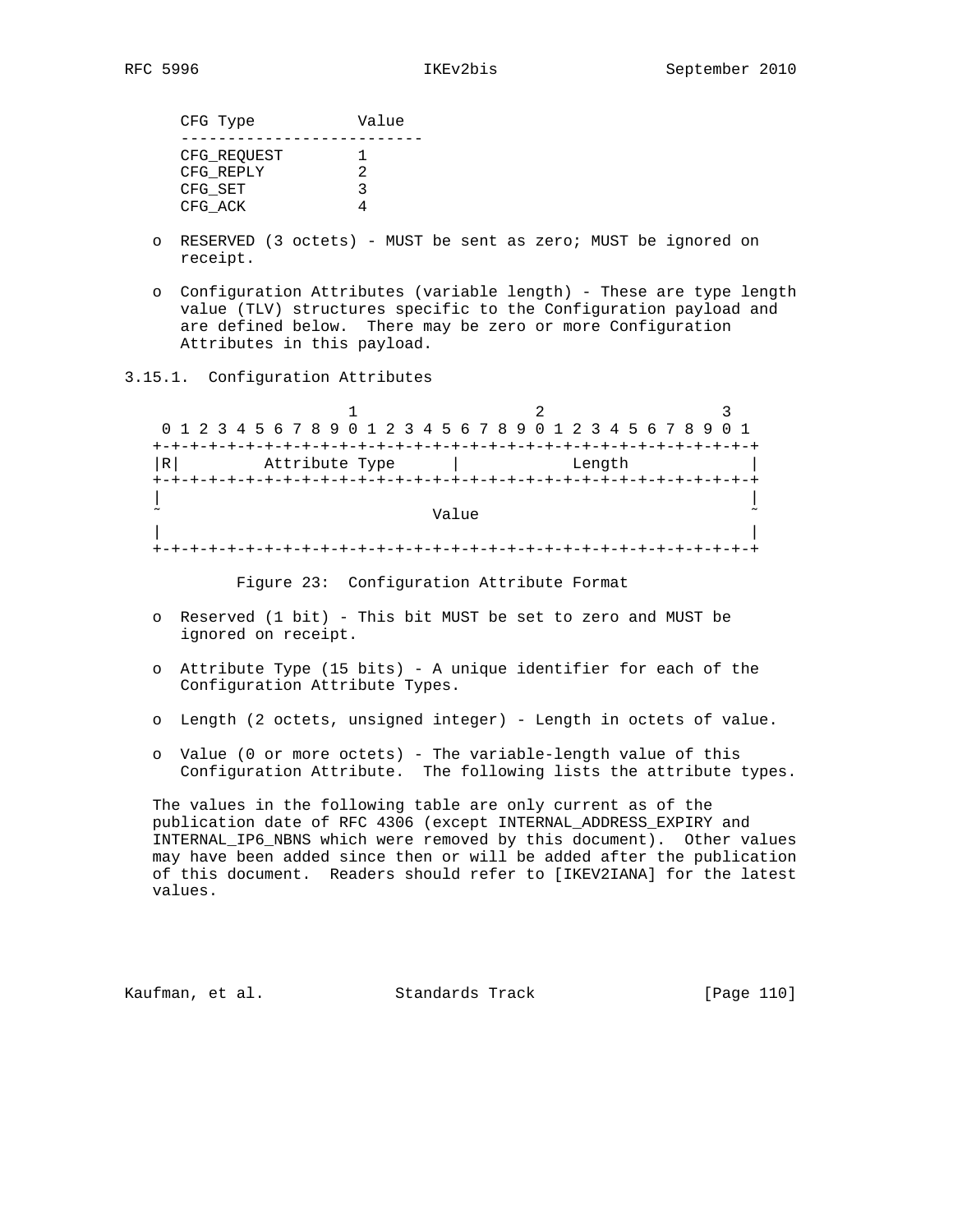| Attribute Type       |                | Value Multi-Valued Length |                |
|----------------------|----------------|---------------------------|----------------|
| INTERNAL IP4 ADDRESS |                | YES*                      | 0 or 4 octets  |
| INTERNAL_IP4_NETMASK | $\mathfrak{D}$ | NO.                       | 0 or 4 octets  |
| INTERNAL IP4 DNS     | 3              | YES                       | 0 or 4 octets  |
| INTERNAL IP4 NBNS    | 4              | YES                       | 0 or 4 octets  |
| INTERNAL IP4 DHCP    | 6              | YES                       | 0 or 4 octets  |
| APPLICATION VERSION  | 7              | NO.                       | 0 or more      |
| INTERNAL_IP6_ADDRESS | 8              | YES*                      | 0 or 17 octets |
| INTERNAL IP6 DNS     | 1 O            | YES                       | 0 or 16 octets |
| INTERNAL_IP6_DHCP    | 12.            | YES                       | 0 or 16 octets |
| INTERNAL IP4 SUBNET  | 13             | YES                       | 0 or 8 octets  |
| SUPPORTED ATTRIBUTES | 14             | NO.                       | Multiple of 2  |
| INTERNAL IP6 SUBNET  | 15             | YES                       | 17 octets      |

- \* These attributes may be multi-valued on return only if multiple values were requested.
- o INTERNAL\_IP4\_ADDRESS, INTERNAL\_IP6\_ADDRESS An address on the internal network, sometimes called a red node address or private address, and it MAY be a private address on the Internet. In a request message, the address specified is a requested address (or a zero-length address if no specific address is requested). If a specific address is requested, it likely indicates that a previous connection existed with this address and the requestor would like to reuse that address. With IPv6, a requestor MAY supply the low order address octets it wants to use. Multiple internal addresses MAY be requested by requesting multiple internal address attributes. The responder MAY only send up to the number of addresses requested. The INTERNAL\_IP6\_ADDRESS is made up of two fields: the first is a 16-octet IPv6 address, and the second is a one-octet prefix-length as defined in [ADDRIPV6]. The requested address is valid as long as this IKE SA (or its rekeyed successors) requesting the address is valid. This is described in more detail in Section 3.15.3.
	- o INTERNAL\_IP4\_NETMASK The internal network's netmask. Only one netmask is allowed in the request and response messages (e.g., 255.255.255.0), and it MUST be used only with an INTERNAL\_IP4\_ADDRESS attribute. INTERNAL\_IP4\_NETMASK in a CFG\_REPLY means roughly the same thing as INTERNAL\_IP4\_SUBNET containing the same information ("send traffic to these addresses through me"), but also implies a link boundary. For instance, the client could use its own address and the netmask to calculate the broadcast address of the link. An empty INTERNAL\_IP4\_NETMASK attribute can be included in a CFG\_REQUEST to request this

Kaufman, et al. Standards Track [Page 111]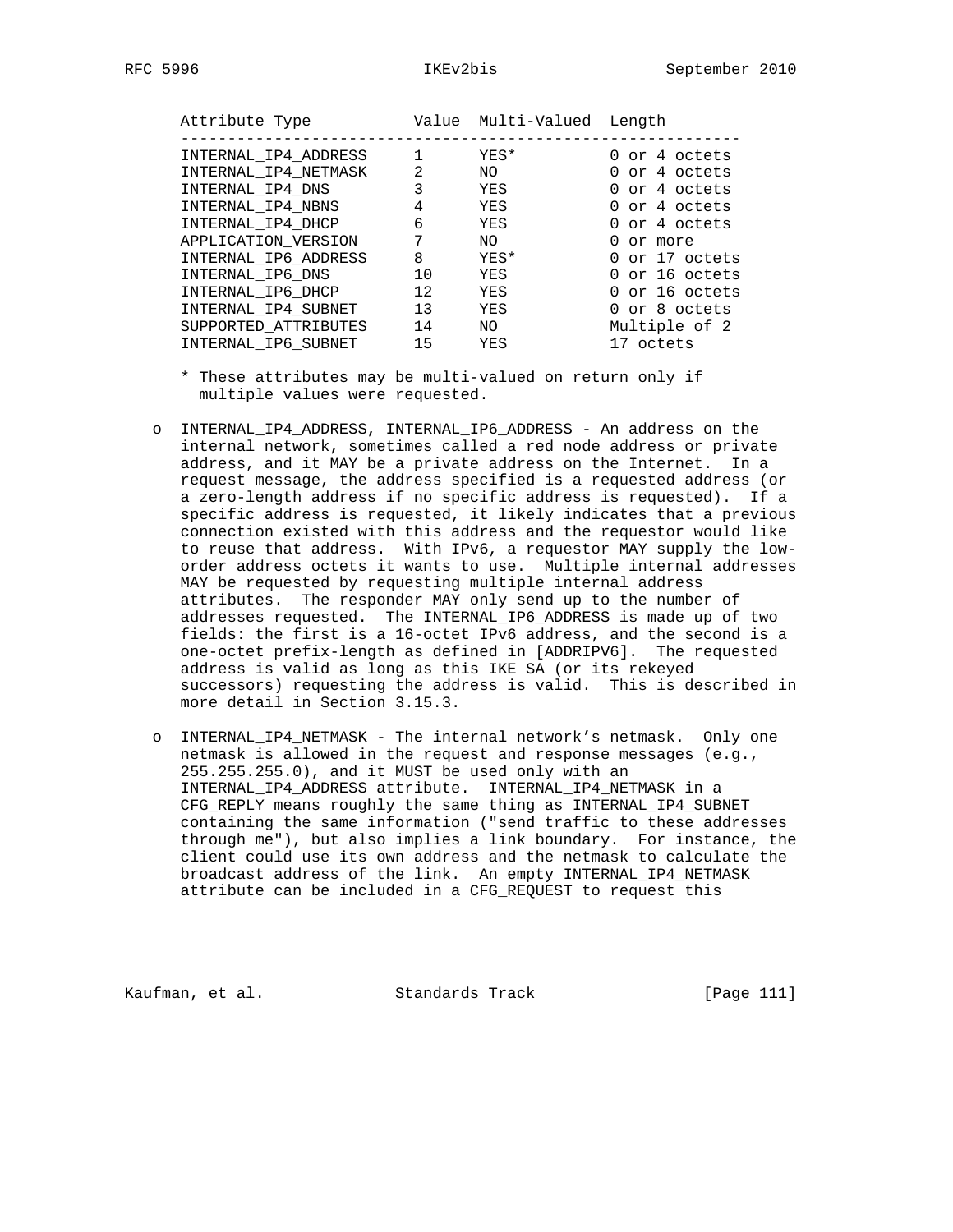information (although the gateway can send the information even when not requested). Non-empty values for this attribute in a CFG\_REQUEST do not make sense and thus MUST NOT be included.

- o INTERNAL\_IP4\_DNS, INTERNAL\_IP6\_DNS Specifies an address of a DNS server within the network. Multiple DNS servers MAY be requested. The responder MAY respond with zero or more DNS server attributes.
- o INTERNAL\_IP4\_NBNS Specifies an address of a NetBios Name Server (WINS) within the network. Multiple NBNS servers MAY be requested. The responder MAY respond with zero or more NBNS server attributes.
- o INTERNAL\_IP4\_DHCP, INTERNAL\_IP6\_DHCP Instructs the host to send any internal DHCP requests to the address contained within the attribute. Multiple DHCP servers MAY be requested. The responder MAY respond with zero or more DHCP server attributes.
- o APPLICATION\_VERSION The version or application information of the IPsec host. This is a string of printable ASCII characters that is NOT null terminated.
- o INTERNAL\_IP4\_SUBNET The protected sub-networks that this edge device protects. This attribute is made up of two fields: the first being an IP address and the second being a netmask. Multiple sub-networks MAY be requested. The responder MAY respond with zero or more sub-network attributes. This is discussed in more detail in Section 3.15.2.
- o SUPPORTED\_ATTRIBUTES When used within a Request, this attribute MUST be zero-length and specifies a query to the responder to reply back with all of the attributes that it supports. The response contains an attribute that contains a set of attribute identifiers each in 2 octets. The length divided by 2 (octets) would state the number of supported attributes contained in the response.
- o INTERNAL\_IP6\_SUBNET The protected sub-networks that this edge device protects. This attribute is made up of two fields: the first is a 16-octet IPv6 address, and the second is a one-octet prefix-length as defined in [ADDRIPV6]. Multiple sub-networks MAY be requested. The responder MAY respond with zero or more sub network attributes. This is discussed in more detail in Section 3.15.2.

Kaufman, et al. Standards Track [Page 112]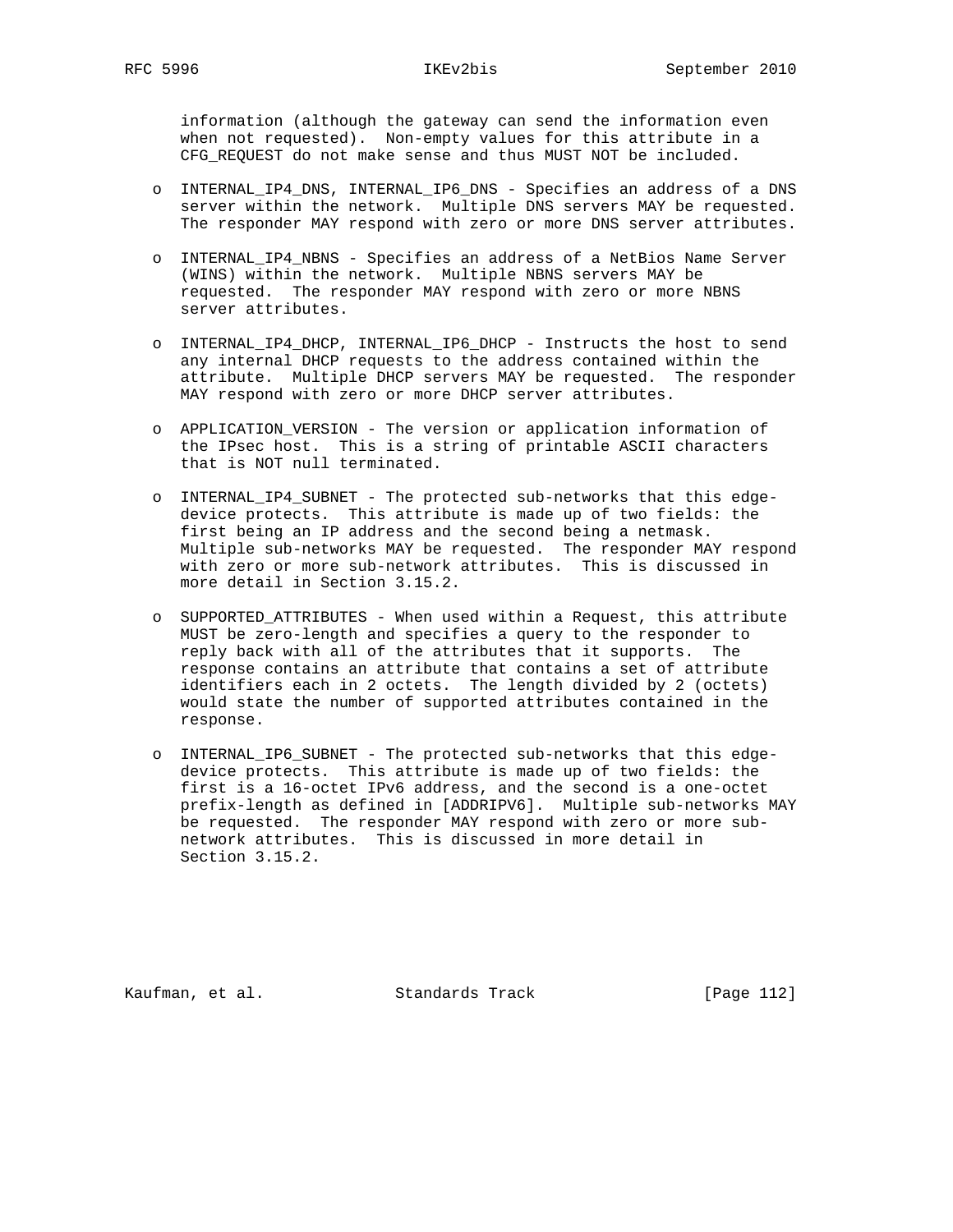Note that no recommendations are made in this document as to how an implementation actually figures out what information to send in a response. That is, we do not recommend any specific method of an IRAS determining which DNS server should be returned to a requesting IRAC.

 The CFG\_REQUEST and CFG\_REPLY pair allows an IKE endpoint to request information from its peer. If an attribute in the CFG\_REQUEST Configuration payload is not zero-length, it is taken as a suggestion for that attribute. The CFG\_REPLY Configuration payload MAY return that value, or a new one. It MAY also add new attributes and not include some requested ones. Unrecognized or unsupported attributes MUST be ignored in both requests and responses.

 The CFG\_SET and CFG\_ACK pair allows an IKE endpoint to push configuration data to its peer. In this case, the CFG\_SET Configuration payload contains attributes the initiator wants its peer to alter. The responder MUST return a Configuration payload if it accepted any of the configuration data and it MUST contain the attributes that the responder accepted with zero-length data. Those attributes that it did not accept MUST NOT be in the CFG\_ACK Configuration payload. If no attributes were accepted, the responder MUST return either an empty CFG\_ACK payload or a response message without a CFG\_ACK payload. There are currently no defined uses for the CFG\_SET/CFG\_ACK exchange, though they may be used in connection with extensions based on Vendor IDs. An implementation of this specification MAY ignore CFG\_SET payloads.

3.15.2. Meaning of INTERNAL\_IP4\_SUBNET and INTERNAL\_IP6\_SUBNET

 INTERNAL\_IP4/6\_SUBNET attributes can indicate additional subnets, ones that need one or more separate SAs, that can be reached through the gateway that announces the attributes. INTERNAL\_IP4/6\_SUBNET attributes may also express the gateway's policy about what traffic should be sent through the gateway; the client can choose whether other traffic (covered by TSr, but not in INTERNAL\_IP4/6\_SUBNET) is sent through the gateway or directly to the destination. Thus, traffic to the addresses listed in the INTERNAL\_IP4/6\_SUBNET attributes should be sent through the gateway that announces the attributes. If there are no existing Child SAs whose Traffic Selectors cover the address in question, new SAs need to be created.

Kaufman, et al. Standards Track [Page 113]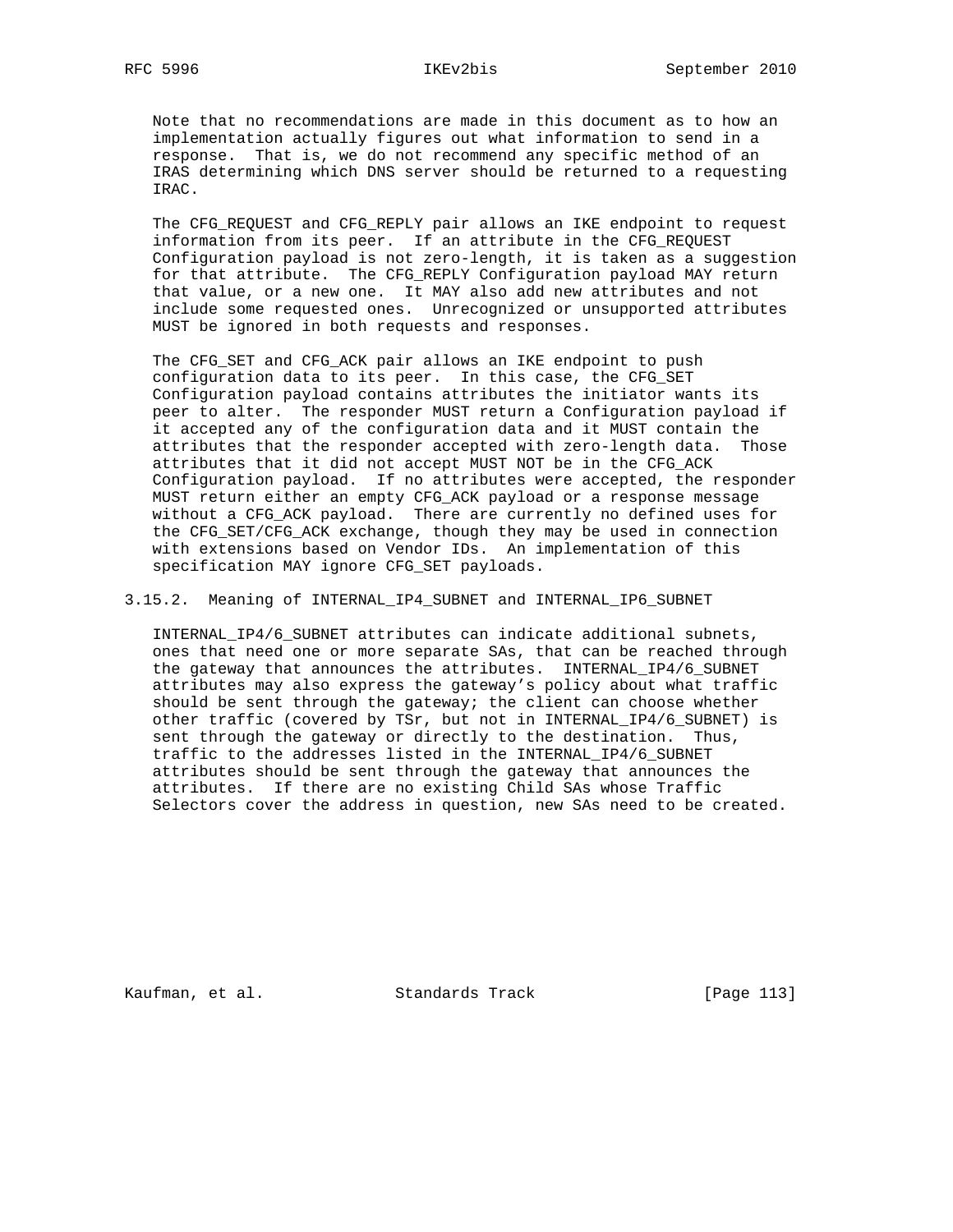For instance, if there are two subnets, 198.51.100.0/26 and 192.0.2.0/24, and the client's request contains the following: CP(CFG\_REQUEST) = INTERNAL\_IP4\_ADDRESS() TSi = (0, 0-65535, 0.0.0.0-255.255.255.255) TSr = (0, 0-65535, 0.0.0.0-255.255.255.255) then a valid response could be the following (in which TSr and INTERNAL\_IP4\_SUBNET contain the same information): CP(CFG\_REPLY) = INTERNAL\_IP4\_ADDRESS(198.51.100.234) INTERNAL\_IP4\_SUBNET(198.51.100.0/255.255.255.192) INTERNAL\_IP4\_SUBNET(192.0.2.0/255.255.255.0) TSi = (0, 0-65535, 198.51.100.234-198.51.100.234) TSr = ((0, 0-65535, 198.51.100.0-198.51.100.63), (0, 0-65535, 192.0.2.0-192.0.2.255)) In these cases, the INTERNAL\_IP4\_SUBNET does not really carry any useful information. A different possible response would have been this: CP(CFG\_REPLY) = INTERNAL\_IP4\_ADDRESS(198.51.100.234) INTERNAL\_IP4\_SUBNET(198.51.100.0/255.255.255.192) INTERNAL\_IP4\_SUBNET(192.0.2.0/255.255.255.0) TSi = (0, 0-65535, 198.51.100.234-198.51.100.234) TSr = (0, 0-65535, 0.0.0.0-255.255.255.255) That response would mean that the client can send all its traffic through the gateway, but the gateway does not mind if the client sends traffic not included by INTERNAL\_IP4\_SUBNET directly to the destination (without going through the gateway). A different situation arises if the gateway has a policy that requires the traffic for the two subnets to be carried in separate SAs. Then a response like this would indicate to the client that if it wants access to the second subnet, it needs to create a separate SA: CP(CFG\_REPLY) = INTERNAL\_IP4\_ADDRESS(198.51.100.234) INTERNAL\_IP4\_SUBNET(198.51.100.0/255.255.255.192)

 INTERNAL\_IP4\_SUBNET(192.0.2.0/255.255.255.0) TSi = (0, 0-65535, 198.51.100.234-198.51.100.234) TSr = (0, 0-65535, 198.51.100.0-198.51.100.63)

Kaufman, et al. Standards Track [Page 114]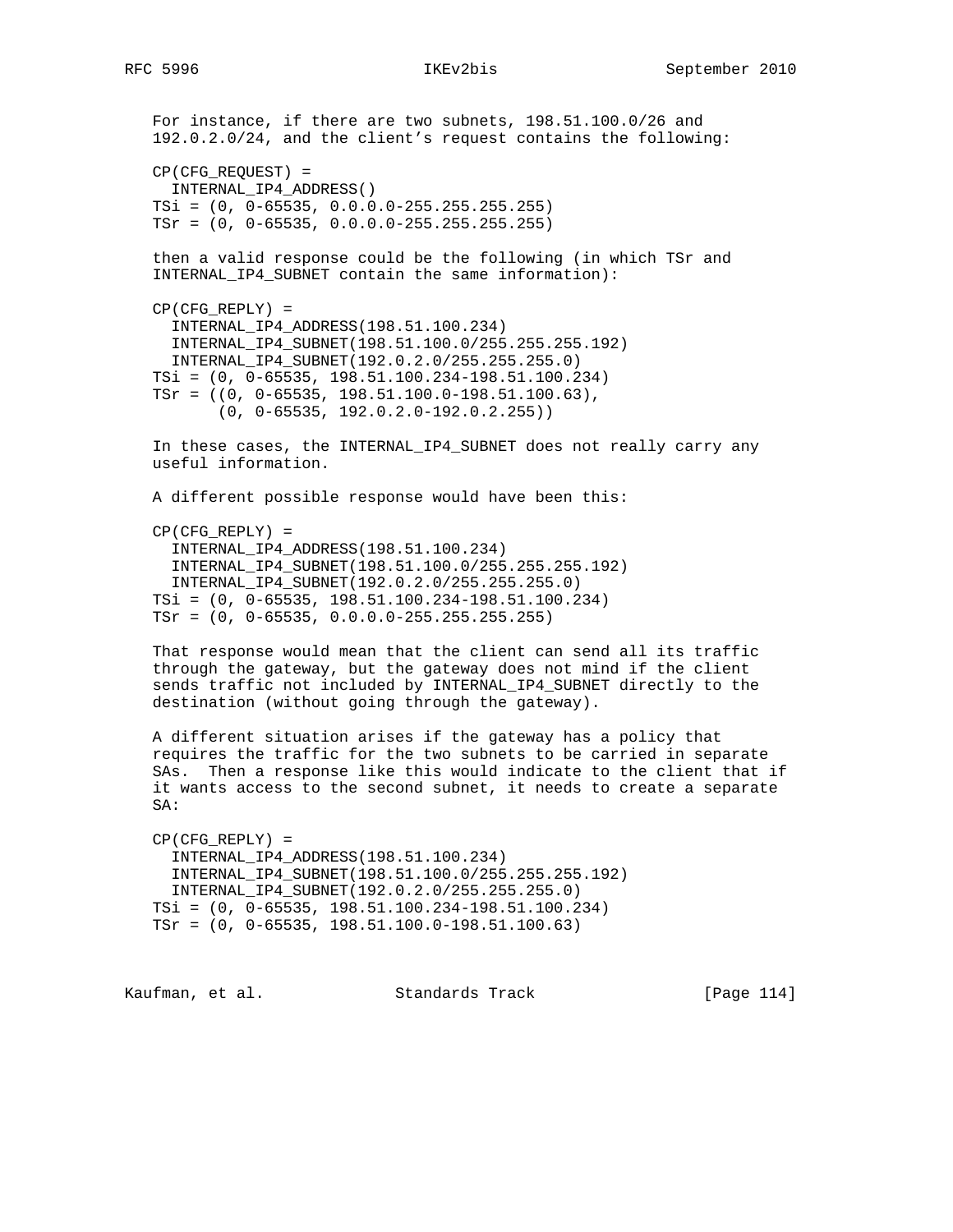INTERNAL\_IP4\_SUBNET can also be useful if the client's TSr included only part of the address space. For instance, if the client requests the following:

 CP(CFG\_REQUEST) = INTERNAL\_IP4\_ADDRESS() TSi = (0, 0-65535, 0.0.0.0-255.255.255.255) TSr = (0, 0-65535, 192.0.2.155-192.0.2.155)

then the gateway's response might be:

 CP(CFG\_REPLY) = INTERNAL\_IP4\_ADDRESS(198.51.100.234) INTERNAL\_IP4\_SUBNET(198.51.100.0/255.255.255.192) INTERNAL\_IP4\_SUBNET(192.0.2.0/255.255.255.0) TSi = (0, 0-65535, 198.51.100.234-198.51.100.234) TSr = (0, 0-65535, 192.0.2.155-192.0.2.155)

 Because the meaning of INTERNAL\_IP4\_SUBNET/INTERNAL\_IP6\_SUBNET in CFG\_REQUESTs is unclear, they cannot be used reliably in CFG\_REQUESTs.

3.15.3. Configuration Payloads for IPv6

 The Configuration payloads for IPv6 are based on the corresponding IPv4 payloads, and do not fully follow the "normal IPv6 way of doing things". In particular, IPv6 stateless autoconfiguration or router advertisement messages are not used, neither is neighbor discovery. Note that there is an additional document that discusses IPv6 configuration in IKEv2, [IPV6CONFIG]. At the present time, it is an experimental document, but there is a hope that with more implementation experience, it will gain the same standards treatment as this document.

 A client can be assigned an IPv6 address using the INTERNAL\_IP6\_ADDRESS Configuration payload. A minimal exchange might look like this:

 CP(CFG\_REQUEST) = INTERNAL\_IP6\_ADDRESS() INTERNAL\_IP6\_DNS() TSi = (0, 0-65535, :: - FFFF:FFFF:FFFF:FFFF:FFFF:FFFF:FFFF:FFFF) TSr = (0, 0-65535, :: - FFFF:FFFF:FFFF:FFFF:FFFF:FFFF:FFFF:FFFF)

Kaufman, et al. Standards Track [Page 115]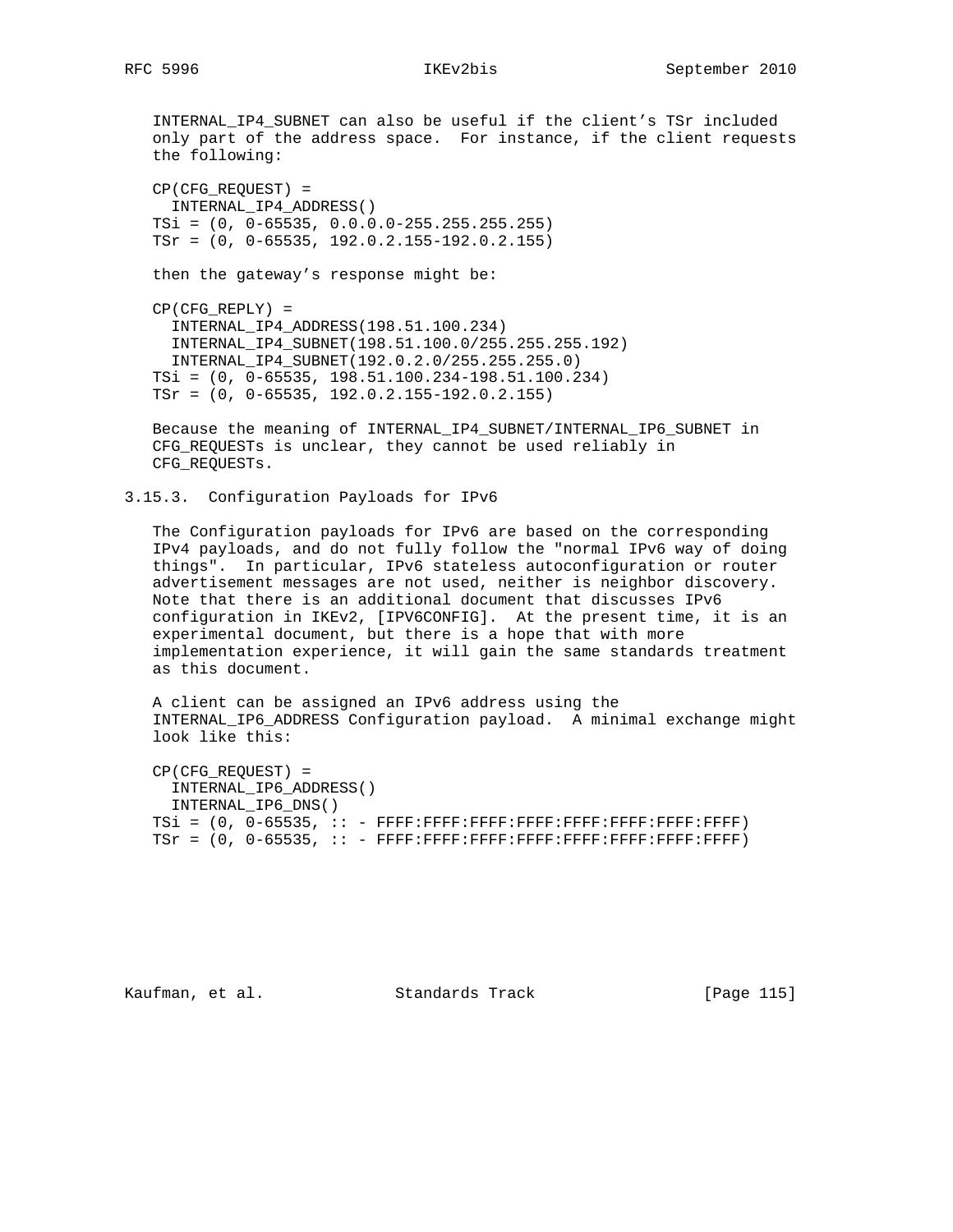CP(CFG\_REPLY) = INTERNAL\_IP6\_ADDRESS(2001:DB8:0:1:2:3:4:5/64) INTERNAL\_IP6\_DNS(2001:DB8:99:88:77:66:55:44) TSi = (0, 0-65535, 2001:DB8:0:1:2:3:4:5 - 2001:DB8:0:1:2:3:4:5)  $TST = (0, 0-65535, :: - FFFF:FFF:FFFF:FFFF:FFFF:FFFF:FFFF:FFFF:FFFF:FFF)$ 

 The client MAY send a non-empty INTERNAL\_IP6\_ADDRESS attribute in the CFG\_REQUEST to request a specific address or interface identifier. The gateway first checks if the specified address is acceptable, and if it is, returns that one. If the address was not acceptable, the gateway attempts to use the interface identifier with some other prefix; if even that fails, the gateway selects another interface identifier.

 The INTERNAL\_IP6\_ADDRESS attribute also contains a prefix length field. When used in a CFG\_REPLY, this corresponds to the INTERNAL\_IP4\_NETMASK attribute in the IPv4 case.

 Although this approach to configuring IPv6 addresses is reasonably simple, it has some limitations. IPsec tunnels configured using IKEv2 are not fully featured "interfaces" in the IPv6 addressing architecture sense [ADDRIPV6]. In particular, they do not necessarily have link-local addresses, and this may complicate the use of protocols that assume them, such as [MLDV2].

## 3.15.4. Address Assignment Failures

 If the responder encounters an error while attempting to assign an IP address to the initiator during the processing of a Configuration payload, it responds with an INTERNAL\_ADDRESS\_FAILURE notification. The IKE SA is still created even if the initial Child SA cannot be created because of this failure. If this error is generated within an IKE\_AUTH exchange, no Child SA will be created. However, there are some more complex error cases.

 If the responder does not support Configuration payloads at all, it can simply ignore all Configuration payloads. This type of implementation never sends INTERNAL\_ADDRESS\_FAILURE notifications. If the initiator requires the assignment of an IP address, it will treat a response without CFG REPLY as an error.

 The initiator may request a particular type of address (IPv4 or IPv6) that the responder does not support, even though the responder supports Configuration payloads. In this case, the responder simply ignores the type of address it does not support and processes the rest of the request as usual.

Kaufman, et al. Standards Track [Page 116]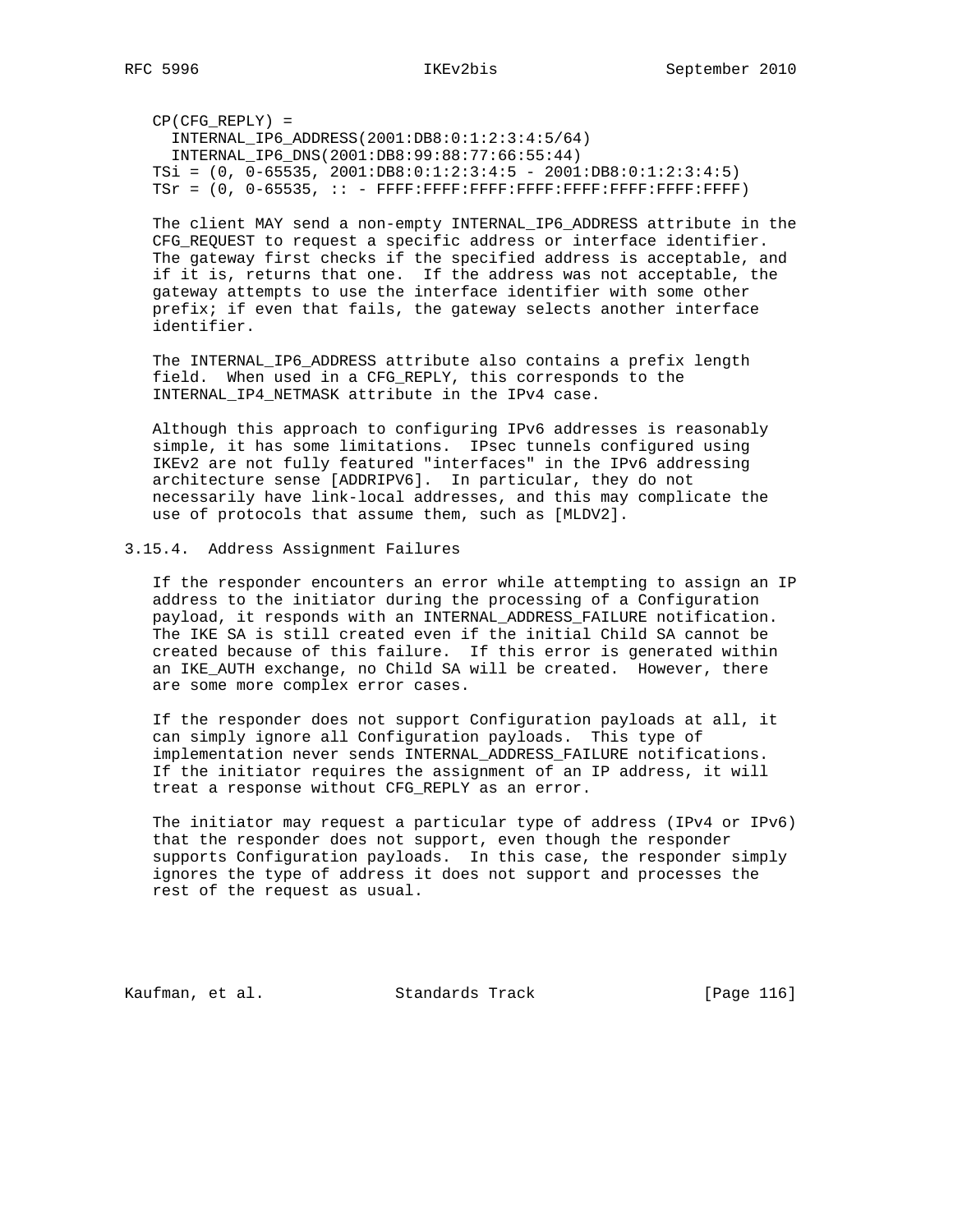If the initiator requests multiple addresses of a type that the responder supports, and some (but not all) of the requests fail, the responder replies with the successful addresses only. The responder sends INTERNAL ADDRESS FAILURE only if no addresses can be assigned.

 If the initiator does not receive the IP address(es) required by its policy, it MAY keep the IKE SA up and retry the Configuration payload as separate INFORMATIONAL exchange after suitable timeout, or it MAY tear down the IKE SA by sending a Delete payload inside a separate INFORMATIONAL exchange and later retry IKE SA from the beginning after some timeout. Such a timeout should not be too short (especially if the IKE SA is started from the beginning) because these error situations may not be able to be fixed quickly; the timeout should likely be several minutes. For example, an address shortage problem on the responder will probably only be fixed when more entries are returned to the address pool when other clients disconnect or when responder is reconfigured with larger address pool.

## 3.16. Extensible Authentication Protocol (EAP) Payload

 The Extensible Authentication Protocol payload, denoted EAP in this document, allows IKE SAs to be authenticated using the protocol defined in RFC 3748 [EAP] and subsequent extensions to that protocol. When using EAP, an appropriate EAP method needs to be selected. Many of these methods have been defined, specifying the protocol's use with various authentication mechanisms. EAP method types are listed in [EAP-IANA]. A short summary of the EAP format is included here for clarity.

1 2 3 0 1 2 3 4 5 6 7 8 9 0 1 2 3 4 5 6 7 8 9 0 1 2 3 4 5 6 7 8 9 0 1 +-+-+-+-+-+-+-+-+-+-+-+-+-+-+-+-+-+-+-+-+-+-+-+-+-+-+-+-+-+-+-+-+ | Next Payload | C | RESERVED | Payload Length +-+-+-+-+-+-+-+-+-+-+-+-+-+-+-+-+-+-+-+-+-+-+-+-+-+-+-+-+-+-+-+-+ | | EAP Message | | +-+-+-+-+-+-+-+-+-+-+-+-+-+-+-+-+-+-+-+-+-+-+-+-+-+-+-+-+-+-+-+-+

Figure 24: EAP Payload Format

The payload type for an EAP payload is forty-eight (48).

Kaufman, et al. Standards Track [Page 117]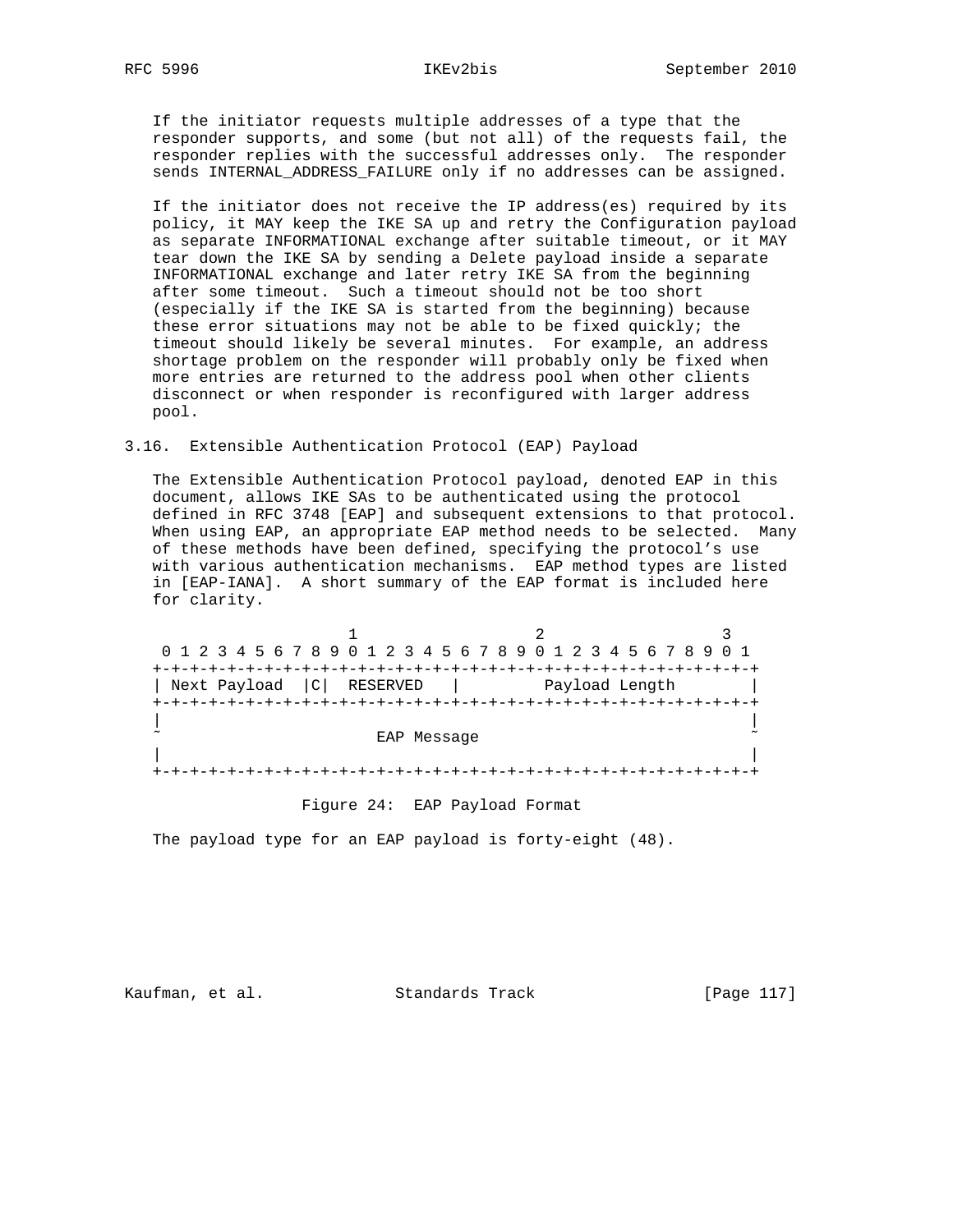Figure 25: EAP Message Format

- o Code (1 octet) indicates whether this message is a Request (1), Response (2), Success (3), or Failure (4).
- o Identifier (1 octet) is used in PPP to distinguish replayed messages from repeated ones. Since in IKE, EAP runs over a reliable protocol, it serves no function here. In a response message, this octet MUST be set to match the identifier in the corresponding request.
- o Length (2 octets, unsigned integer) is the length of the EAP message and MUST be four less than the Payload Length of the encapsulating payload.
- o Type (1 octet) is present only if the Code field is Request (1) or Response (2). For other codes, the EAP message length MUST be four octets and the Type and Type\_Data fields MUST NOT be present. In a Request (1) message, Type indicates the data being requested. In a Response (2) message, Type MUST either be Nak or match the type of the data requested. Note that since IKE passes an indication of initiator identity in the first message in the IKE\_AUTH exchange, the responder SHOULD NOT send EAP Identity requests (type 1). The initiator MAY, however, respond to such requests if it receives them.
- o Type\_Data (Variable Length) varies with the Type of Request and the associated Response. For the documentation of the EAP methods, see [EAP].

 Note that since IKE passes an indication of initiator identity in the first message in the IKE\_AUTH exchange, the responder should not send EAP Identity requests. The initiator may, however, respond to such requests if it receives them.

4. Conformance Requirements

 In order to assure that all implementations of IKEv2 can interoperate, there are "MUST support" requirements in addition to those listed elsewhere. Of course, IKEv2 is a security protocol, and

Kaufman, et al. Standards Track [Page 118]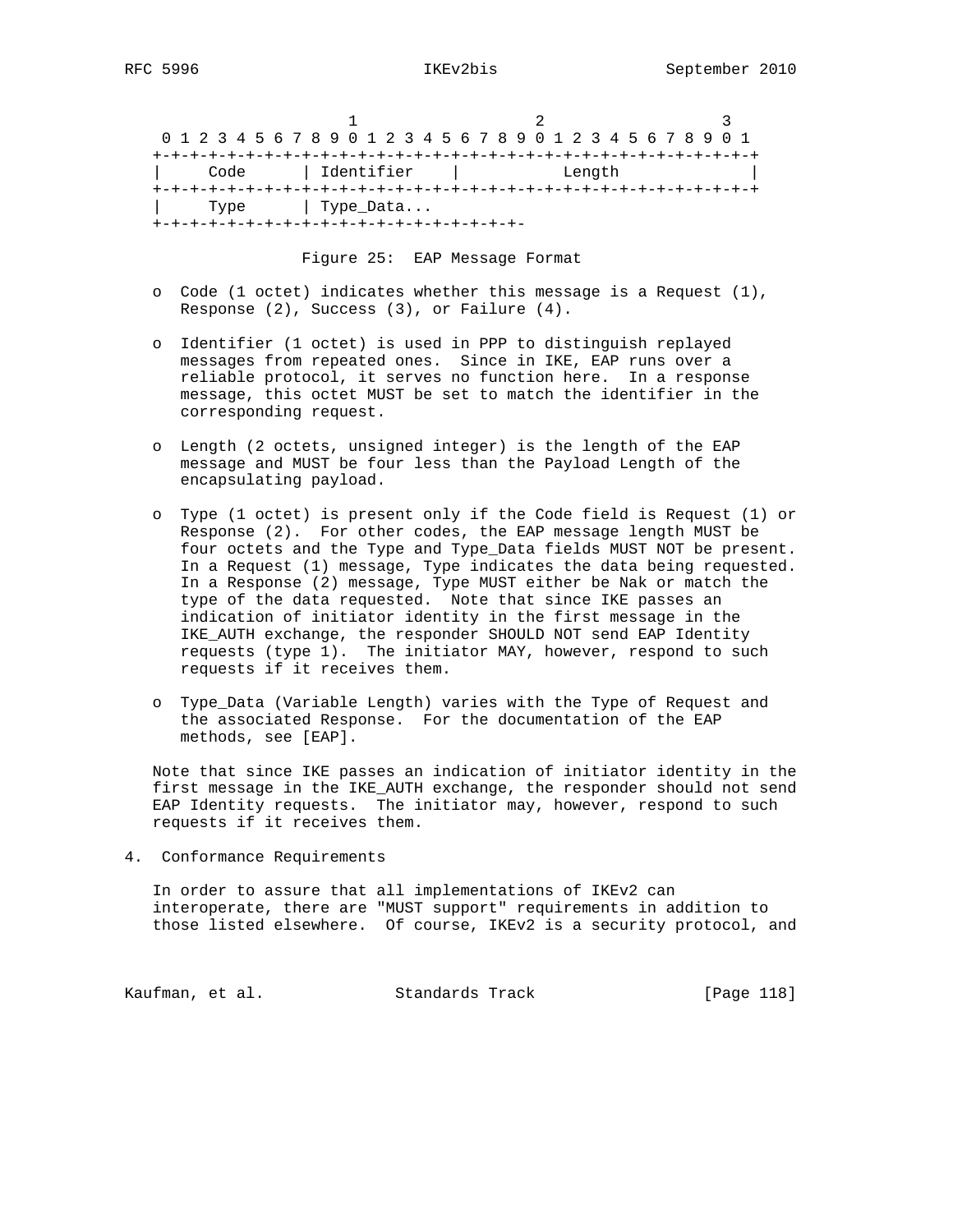one of its major functions is to allow only authorized parties to successfully complete establishment of SAs. So a particular implementation may be configured with any of a number of restrictions concerning algorithms and trusted authorities that will prevent universal interoperability.

 IKEv2 is designed to permit minimal implementations that can interoperate with all compliant implementations. The following are features that can be omitted in a minimal implementation:

- o Ability to negotiate SAs through a NAT and tunnel the resulting ESP SA over UDP.
- o Ability to request (and respond to a request for) a temporary IP address on the remote end of a tunnel.
- o Ability to support EAP-based authentication.
- o Ability to support window sizes greater than one.
- o Ability to establish multiple ESP or AH SAs within a single IKE SA.
- o Ability to rekey SAs.

 To assure interoperability, all implementations MUST be capable of parsing all payload types (if only to skip over them) and to ignore payload types that it does not support unless the critical bit is set in the payload header. If the critical bit is set in an unsupported payload header, all implementations MUST reject the messages containing those payloads.

 Every implementation MUST be capable of doing four-message IKE\_SA\_INIT and IKE\_AUTH exchanges establishing two SAs (one for IKE, one for ESP or AH). Implementations MAY be initiate-only or respond only if appropriate for their platform. Every implementation MUST be capable of responding to an INFORMATIONAL exchange, but a minimal implementation MAY respond to any request in the INFORMATIONAL exchange with an empty response (note that within the context of an IKE SA, an "empty" message consists of an IKE header followed by an Encrypted payload with no payloads contained in it). A minimal implementation MAY support the CREATE\_CHILD\_SA exchange only in so far as to recognize requests and reject them with a Notify payload of type NO\_ADDITIONAL\_SAS. A minimal implementation need not be able to initiate CREATE\_CHILD\_SA or INFORMATIONAL exchanges. When an SA expires (based on locally configured values of either lifetime or octets passed), and implementation MAY either try to renew it with a CREATE\_CHILD\_SA exchange or it MAY delete (close) the old SA and

Kaufman, et al. Standards Track [Page 119]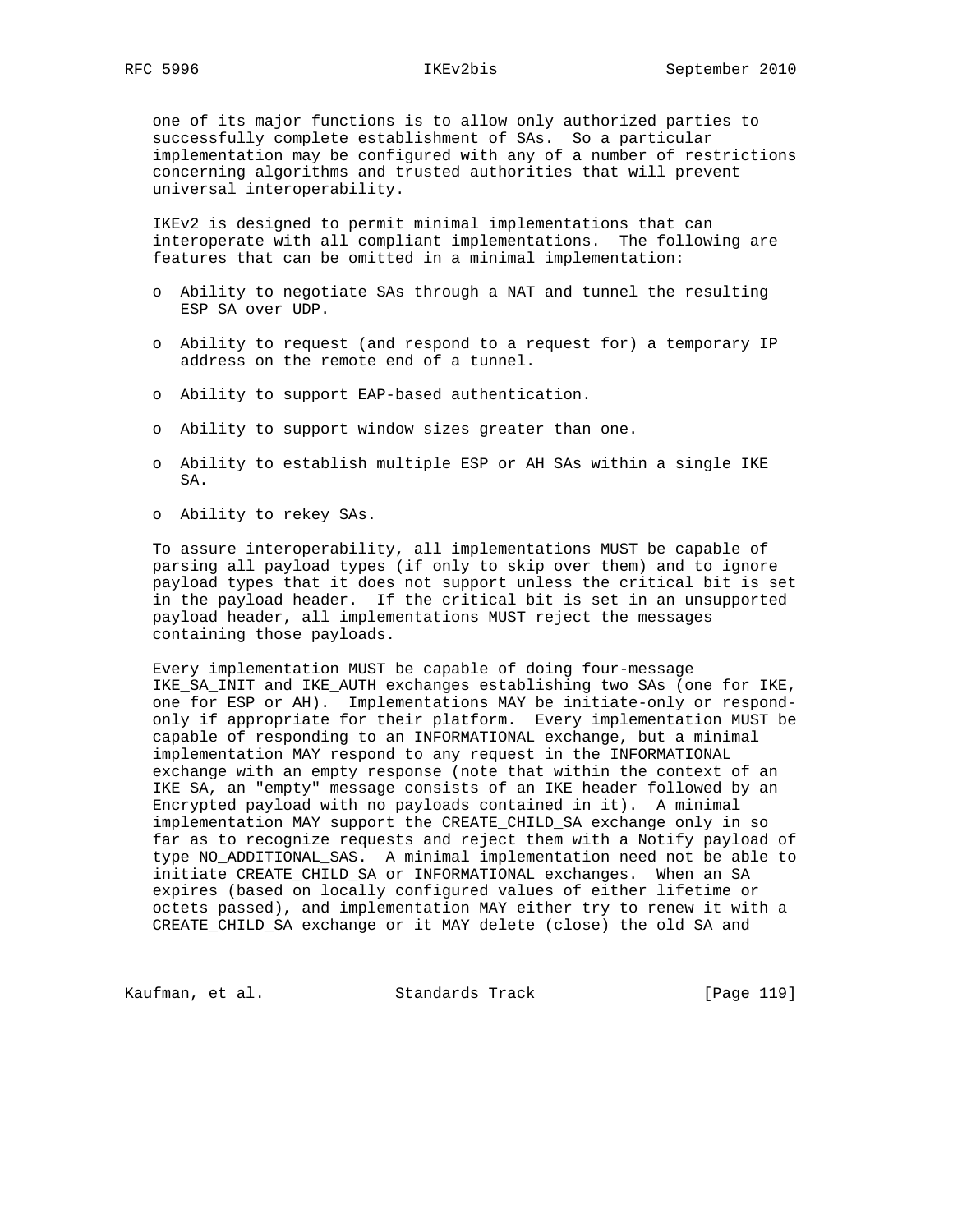create a new one. If the responder rejects the CREATE\_CHILD\_SA request with a NO\_ADDITIONAL\_SAS notification, the implementation MUST be capable of instead deleting the old SA and creating a new one.

 Implementations are not required to support requesting temporary IP addresses or responding to such requests. If an implementation does support issuing such requests and its policy requires using temporary IP addresses, it MUST include a CP payload in the first message in the IKE\_AUTH exchange containing at least a field of type INTERNAL\_IP4\_ADDRESS or INTERNAL\_IP6\_ADDRESS. All other fields are optional. If an implementation supports responding to such requests, it MUST parse the CP payload of type CFG\_REQUEST in the first message in the IKE\_AUTH exchange and recognize a field of type INTERNAL\_IP4\_ADDRESS or INTERNAL\_IP6\_ADDRESS. If it supports leasing an address of the appropriate type, it MUST return a CP payload of type CFG\_REPLY containing an address of the requested type. The responder may include any other related attributes.

 For an implementation to be called conforming to this specification, it MUST be possible to configure it to accept the following:

- o Public Key Infrastructure using X.509 (PKIX) Certificates containing and signed by RSA keys of size 1024 or 2048 bits, where the ID passed is any of ID\_KEY\_ID, ID\_FQDN, ID\_RFC822\_ADDR, or ID\_DER\_ASN1\_DN.
- o Shared key authentication where the ID passed is any of ID\_KEY\_ID, ID\_FQDN, or ID\_RFC822\_ADDR.
- o Authentication where the responder is authenticated using PKIX Certificates and the initiator is authenticated using shared key authentication.
- 5. Security Considerations

 While this protocol is designed to minimize disclosure of configuration information to unauthenticated peers, some such disclosure is unavoidable. One peer or the other must identify itself first and prove its identity first. To avoid probing, the initiator of an exchange is required to identify itself first, and usually is required to authenticate itself first. The initiator can, however, learn that the responder supports IKE and what cryptographic protocols it supports. The responder (or someone impersonating the responder) can probe the initiator not only for its identity, but using CERTREQ payloads may be able to determine what certificates the initiator is willing to use.

Kaufman, et al. Standards Track [Page 120]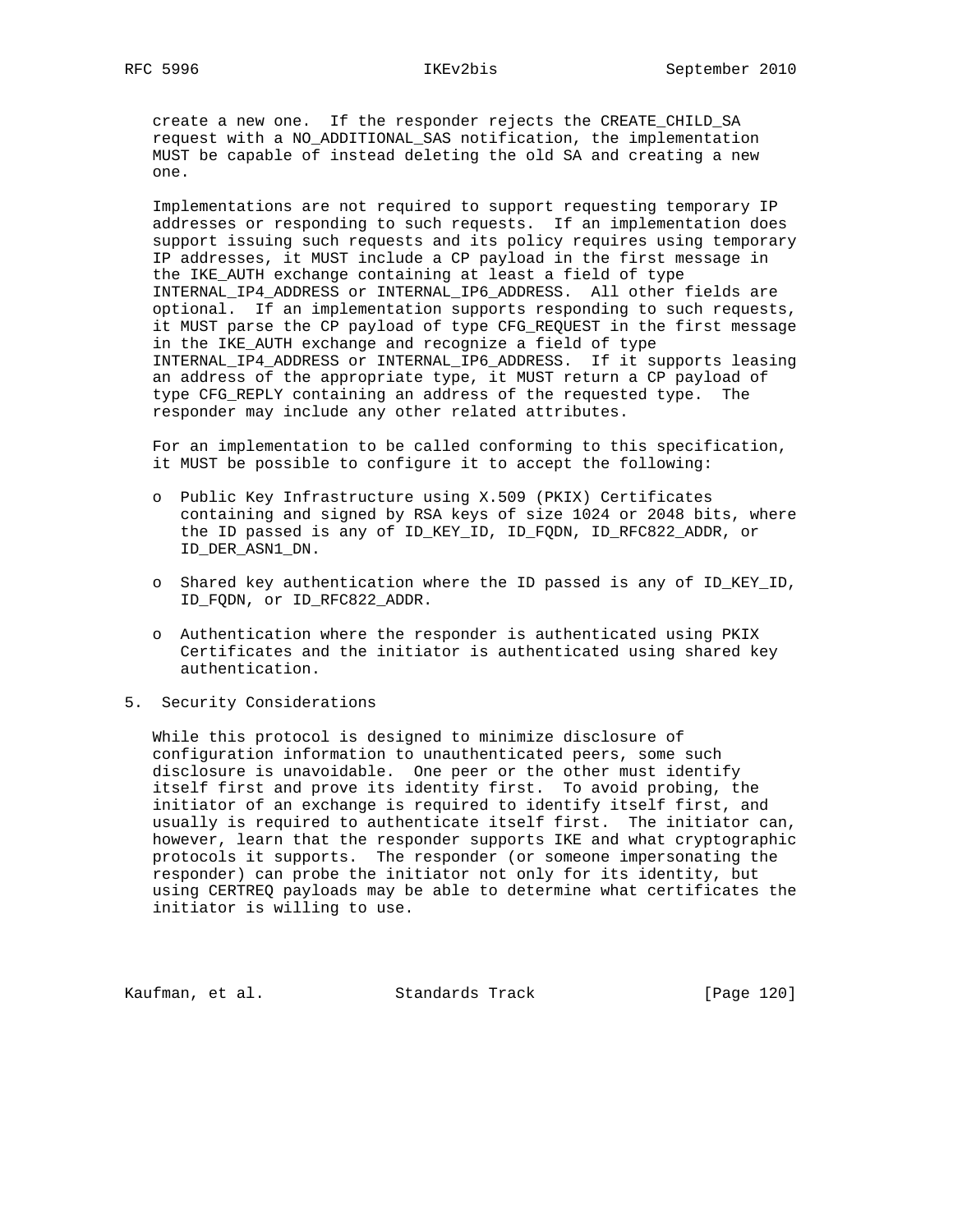Use of EAP authentication changes the probing possibilities somewhat. When EAP authentication is used, the responder proves its identity before the initiator does, so an initiator that knew the name of a valid initiator could probe the responder for both its name and certificates.

 Repeated rekeying using CREATE\_CHILD\_SA without additional Diffie- Hellman exchanges leaves all SAs vulnerable to cryptanalysis of a single key. Implementers should take note of this fact and set a limit on CREATE\_CHILD\_SA exchanges between exponentiations. This document does not prescribe such a limit.

 The strength of a key derived from a Diffie-Hellman exchange using any of the groups defined here depends on the inherent strength of the group, the size of the exponent used, and the entropy provided by the random number generator used. Due to these inputs, it is difficult to determine the strength of a key for any of the defined groups. Diffie-Hellman group number two, when used with a strong random number generator and an exponent no less than 200 bits, is common for use with 3DES. Group five provides greater security than group two. Group one is for historic purposes only and does not provide sufficient strength except for use with DES, which is also for historic use only. Implementations should make note of these estimates when establishing policy and negotiating security parameters.

 Note that these limitations are on the Diffie-Hellman groups themselves. There is nothing in IKE that prohibits using stronger groups nor is there anything that will dilute the strength obtained from stronger groups (limited by the strength of the other algorithms negotiated including the PRF). In fact, the extensible framework of IKE encourages the definition of more groups; use of elliptic curve groups may greatly increase strength using much smaller numbers.

 It is assumed that all Diffie-Hellman exponents are erased from memory after use.

 The IKE\_SA\_INIT and IKE\_AUTH exchanges happen before the initiator has been authenticated. As a result, an implementation of this protocol needs to be completely robust when deployed on any insecure network. Implementation vulnerabilities, particularly DoS attacks, can be exploited by unauthenticated peers. This issue is particularly worrisome because of the unlimited number of messages in EAP-based authentication.

 The strength of all keys is limited by the size of the output of the negotiated PRF. For this reason, a PRF whose output is less than 128 bits (e.g., 3DES-CBC) MUST NOT be used with this protocol.

Kaufman, et al. Standards Track [Page 121]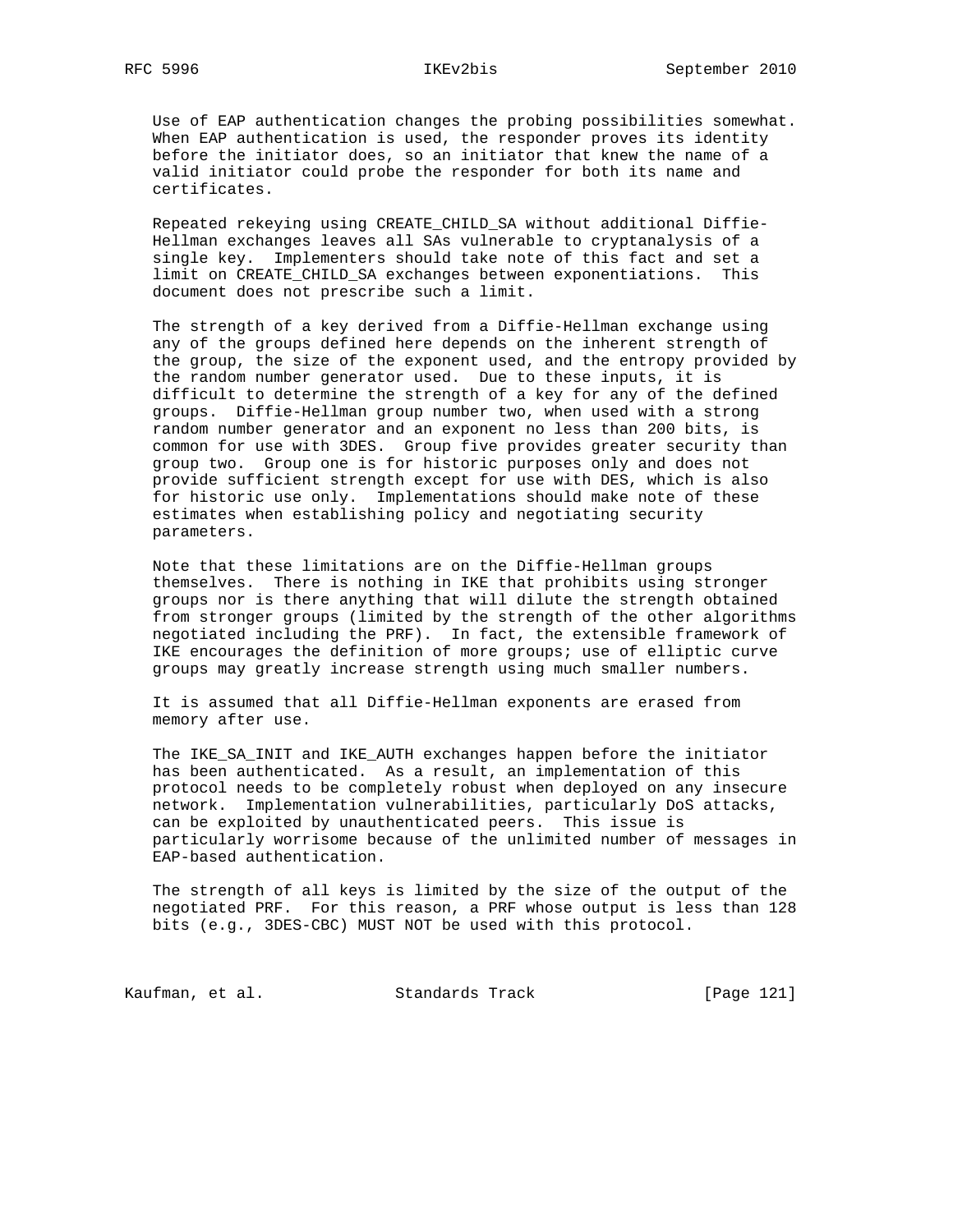The security of this protocol is critically dependent on the randomness of the randomly chosen parameters. These should be generated by a strong random or properly seeded pseudorandom source (see [RANDOMNESS]). Implementers should take care to ensure that use of random numbers for both keys and nonces is engineered in a fashion that does not undermine the security of the keys.

 For information on the rationale of many of the cryptographic design choices in this protocol, see [SIGMA] and [SKEME]. Though the security of negotiated Child SAs does not depend on the strength of the encryption and integrity protection negotiated in the IKE SA, implementations MUST NOT negotiate NONE as the IKE integrity protection algorithm or ENCR\_NULL as the IKE encryption algorithm.

 When using pre-shared keys, a critical consideration is how to assure the randomness of these secrets. The strongest practice is to ensure that any pre-shared key contain as much randomness as the strongest key being negotiated. Deriving a shared secret from a password, name, or other low-entropy source is not secure. These sources are subject to dictionary and social-engineering attacks, among others.

 The NAT\_DETECTION\_\*\_IP notifications contain a hash of the addresses and ports in an attempt to hide internal IP addresses behind a NAT. Since the IPv4 address space is only 32 bits, and it is usually very sparse, it would be possible for an attacker to find out the internal address used behind the NAT box by trying all possible IP addresses and trying to find the matching hash. The port numbers are normally fixed to 500, and the SPIs can be extracted from the packet. This reduces the number of hash calculations to 2^32. With an educated guess of the use of private address space, the number of hash calculations is much smaller. Designers should therefore not assume that use of IKE will not leak internal address information.

 When using an EAP authentication method that does not generate a shared key for protecting a subsequent AUTH payload, certain man-in the-middle and server-impersonation attacks are possible [EAPMITM]. These vulnerabilities occur when EAP is also used in protocols that are not protected with a secure tunnel. Since EAP is a general purpose authentication protocol, which is often used to provide single-signon facilities, a deployed IPsec solution that relies on an EAP authentication method that does not generate a shared key (also known as a non-key-generating EAP method) can become compromised due to the deployment of an entirely unrelated application that also happens to use the same non-key-generating EAP method, but in an unprotected fashion. Note that this vulnerability is not limited to just EAP, but can occur in other scenarios where an authentication infrastructure is reused. For example, if the EAP mechanism used by IKEv2 utilizes a token authenticator, a man-in-the-middle attacker

Kaufman, et al. Standards Track [Page 122]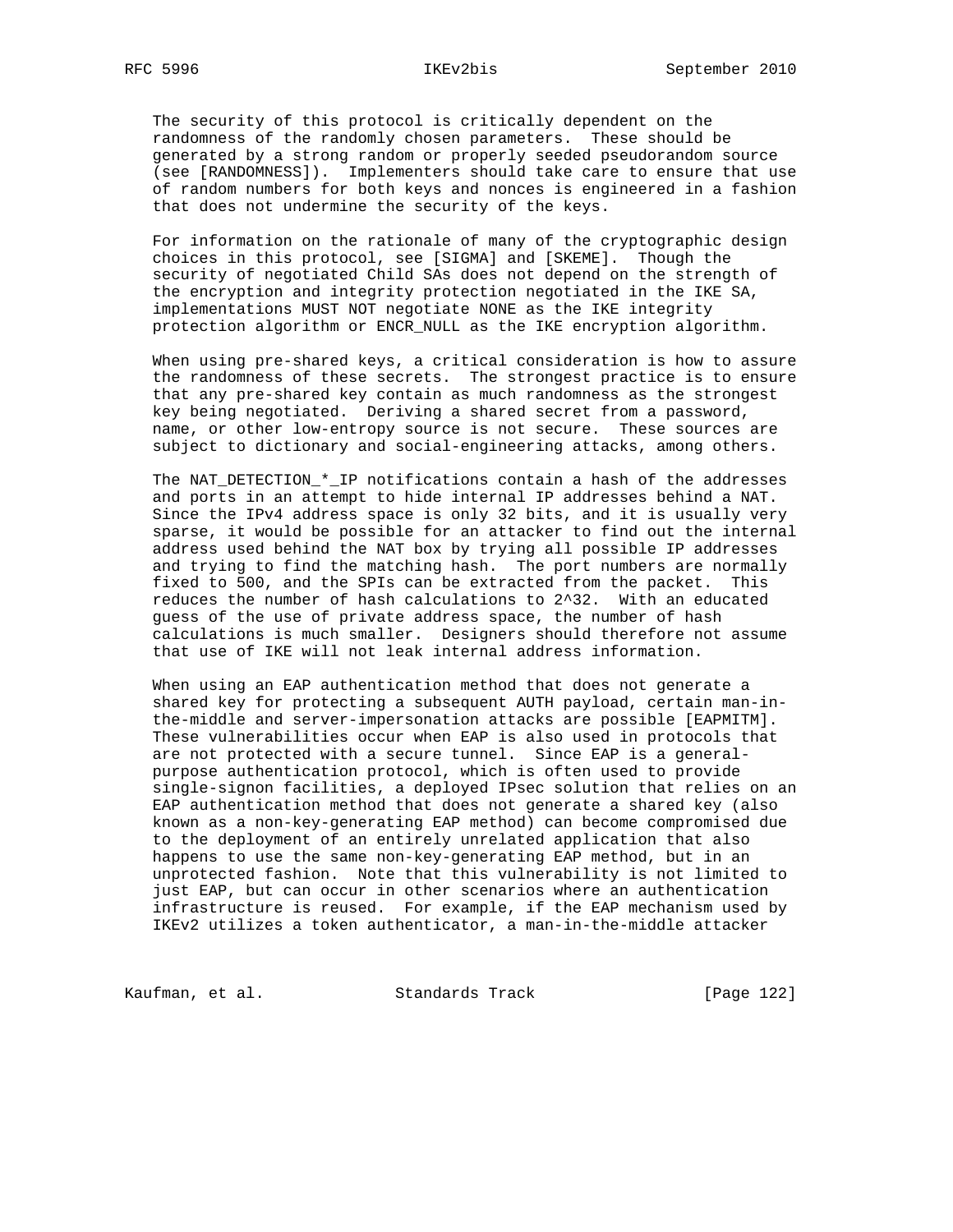could impersonate the web server, intercept the token authentication exchange, and use it to initiate an IKEv2 connection. For this reason, use of non-key-generating EAP methods SHOULD be avoided where possible. Where they are used, it is extremely important that all usages of these EAP methods SHOULD utilize a protected tunnel, where the initiator validates the responder's certificate before initiating the EAP authentication. Implementers should describe the vulnerabilities of using non-key-generating EAP methods in the documentation of their implementations so that the administrators deploying IPsec solutions are aware of these dangers.

 An implementation using EAP MUST also use a public-key-based authentication of the server to the client before the EAP authentication begins, even if the EAP method offers mutual authentication. This avoids having additional IKEv2 protocol variations and protects the EAP data from active attackers.

 If the messages of IKEv2 are long enough that IP-level fragmentation is necessary, it is possible that attackers could prevent the exchange from completing by exhausting the reassembly buffers. The chances of this can be minimized by using the Hash and URL encodings instead of sending certificates (see Section 3.6). Additional mitigations are discussed in [DOSUDPPROT].

 Admission control is critical to the security of the protocol. For example, trust anchors used for identifying IKE peers should probably be different than those used for other forms of trust, such as those used to identify public web servers. Moreover, although IKE provides a great deal of leeway in defining the security policy for a trusted peer's identity, credentials, and the correlation between them, having such security policy defined explicitly is essential to a secure implementation.

## 5.1. Traffic Selector Authorization

 IKEv2 relies on information in the Peer Authorization Database (PAD) when determining what kind of Child SAs a peer is allowed to create. This process is described in Section 4.4.3 of [IPSECARCH]. When a peer requests the creation of an Child SA with some Traffic Selectors, the PAD must contain "Child SA Authorization Data" linking the identity authenticated by IKEv2 and the addresses permitted for Traffic Selectors.

 For example, the PAD might be configured so that authenticated identity "sgw23.example.com" is allowed to create Child SAs for 192.0.2.0/24, meaning this security gateway is a valid "representative" for these addresses. Host-to-host IPsec requires

Kaufman, et al. Standards Track [Page 123]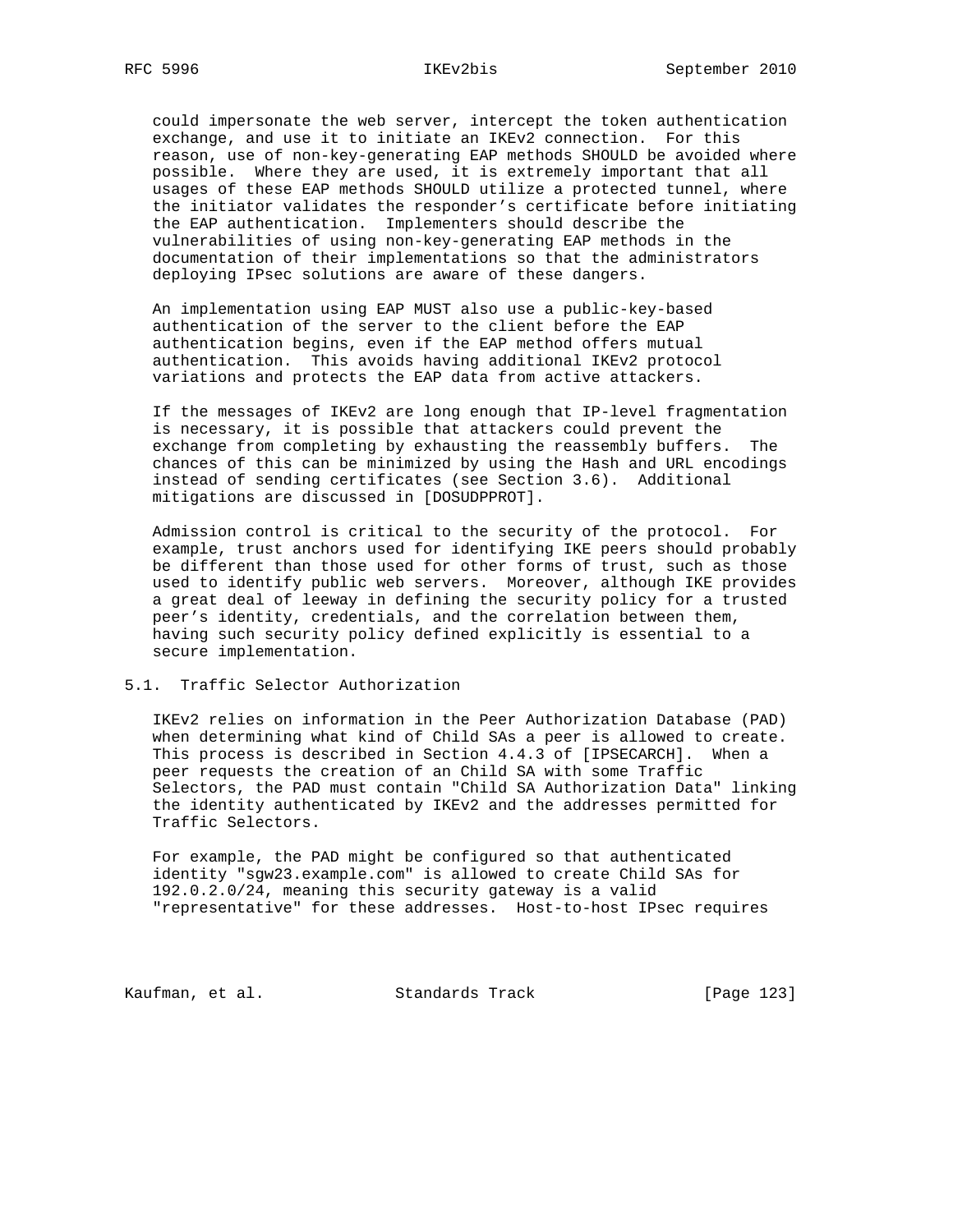similar entries, linking, for example, "fooserver4.example.com" with 198.51.100.66/32, meaning this identity is a valid "owner" or "representative" of the address in question.

 As noted in [IPSECARCH], "It is necessary to impose these constraints on creation of child SAs to prevent an authenticated peer from spoofing IDs associated with other, legitimate peers". In the example given above, a correct configuration of the PAD prevents sgw23 from creating Child SAs with address 198.51.100.66, and prevents fooserver4 from creating Child SAs with addresses from 192.0.2.0/24.

 It is important to note that simply sending IKEv2 packets using some particular address does not imply a permission to create Child SAs with that address in the Traffic Selectors. For example, even if sgw23 would be able to spoof its IP address as 198.51.100.66, it could not create Child SAs matching fooserver4's traffic.

 The IKEv2 specification does not specify how exactly IP address assignment using Configuration payloads interacts with the PAD. Our interpretation is that when a security gateway assigns an address using Configuration payloads, it also creates a temporary PAD entry linking the authenticated peer identity and the newly allocated inner address.

 It has been recognized that configuring the PAD correctly may be difficult in some environments. For instance, if IPsec is used between a pair of hosts whose addresses are allocated dynamically using DHCP, it is extremely difficult to ensure that the PAD specifies the correct "owner" for each IP address. This would require a mechanism to securely convey address assignments from the DHCP server, and link them to identities authenticated using IKEv2.

 Due to this limitation, some vendors have been known to configure their PADs to allow an authenticated peer to create Child SAs with Traffic Selectors containing the same address that was used for the IKEv2 packets. In environments where IP spoofing is possible (i.e., almost everywhere) this essentially allows any peer to create Child SAs with any Traffic Selectors. This is not an appropriate or secure configuration in most circumstances. See [H2HIPSEC] for an extensive discussion about this issue, and the limitations of host-to-host IPsec in general.

6. IANA Considerations

 [IKEV2] defined many field types and values. IANA has already registered those types and values in [IKEV2IANA], so they are not listed here again.

Kaufman, et al. Standards Track [Page 124]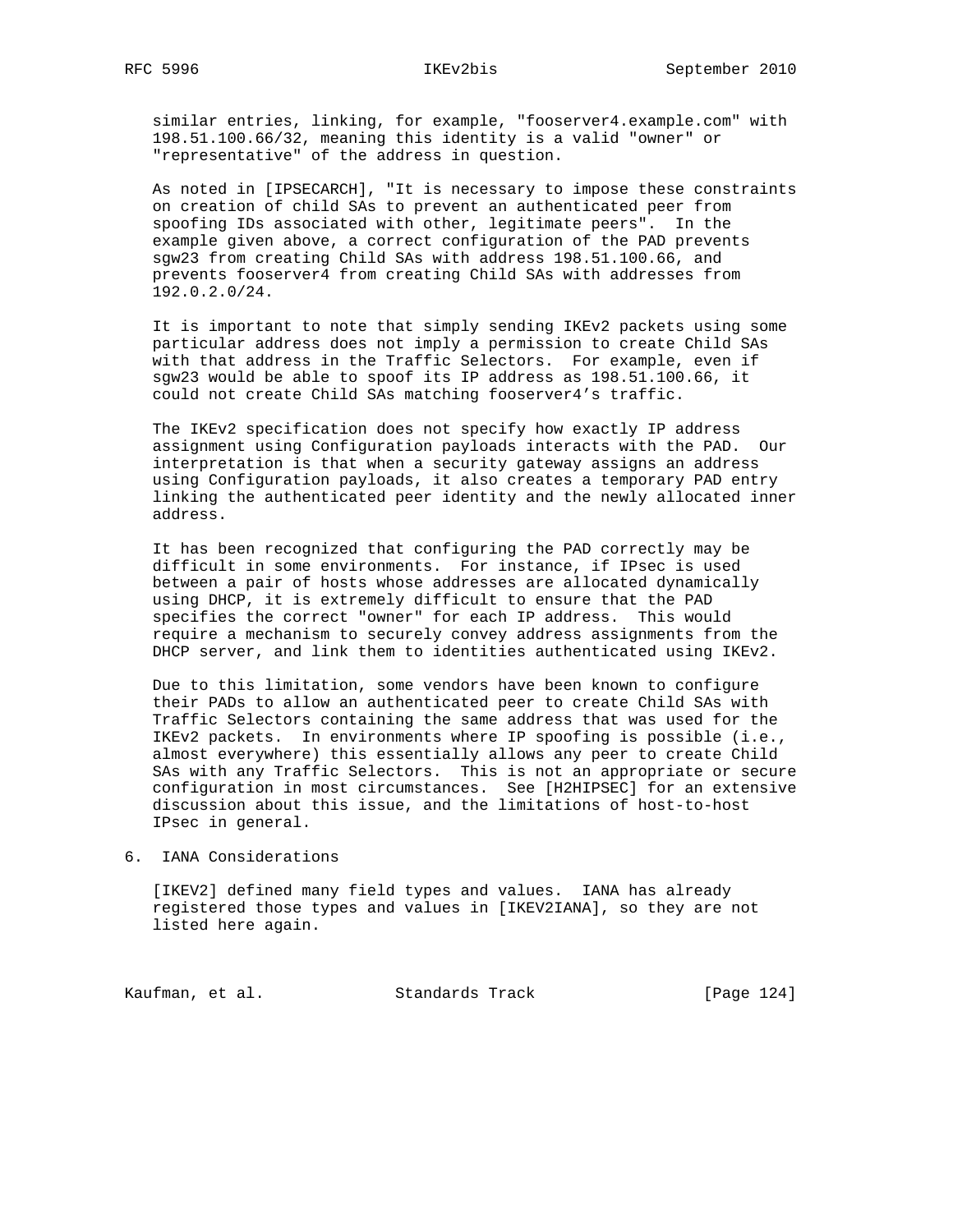Two items have been removed from the IKEv2 Configuration Payload Attribute Types table: INTERNAL\_IP6\_NBNS and INTERNAL\_ADDRESS\_EXPIRY.

 Two new additions to the IKEv2 parameters "NOTIFY MESSAGES - ERROR TYPES" registry are defined here that were not defined in [IKEV2]:

43 TEMPORARY\_FAILURE

44 CHILD\_SA\_NOT\_FOUND

IANA has changed the existing IKEv2 Payload Types table from:

46 Encrypted E [IKEV2]

to

46 Encrypted and Authenticated SK [This document]

 IANA has updated all references to RFC 4306 to point to this document.

7. Acknowledgements

 Many individuals in the IPsecME Working Group were very helpful in contributing ideas and text for this document, as well as in reviewing the clarifications suggested by others.

The acknowledgements from the IKEv2 document were:

 This document is a collaborative effort of the entire IPsec WG. If there were no limit to the number of authors that could appear on an RFC, the following, in alphabetical order, would have been listed: Bill Aiello, Stephane Beaulieu, Steve Bellovin, Sara Bitan, Matt Blaze, Ran Canetti, Darren Dukes, Dan Harkins, Paul Hoffman, John Ioannidis, Charlie Kaufman, Steve Kent, Angelos Keromytis, Tero Kivinen, Hugo Krawczyk, Andrew Krywaniuk, Radia Perlman, Omer Reingold, and Michael Richardson. Many other people contributed to the design. It is an evolution of IKEv1, ISAKMP, and the IPsec DOI, each of which has its own list of authors. Hugh Daniel suggested the feature of having the initiator, in message 3, specify a name for the responder, and gave the feature the cute name "You Tarzan, Me Jane". David Faucher and Valery Smyslov helped refine the design of the Traffic Selector negotiation.

Kaufman, et al. Standards Track [Page 125]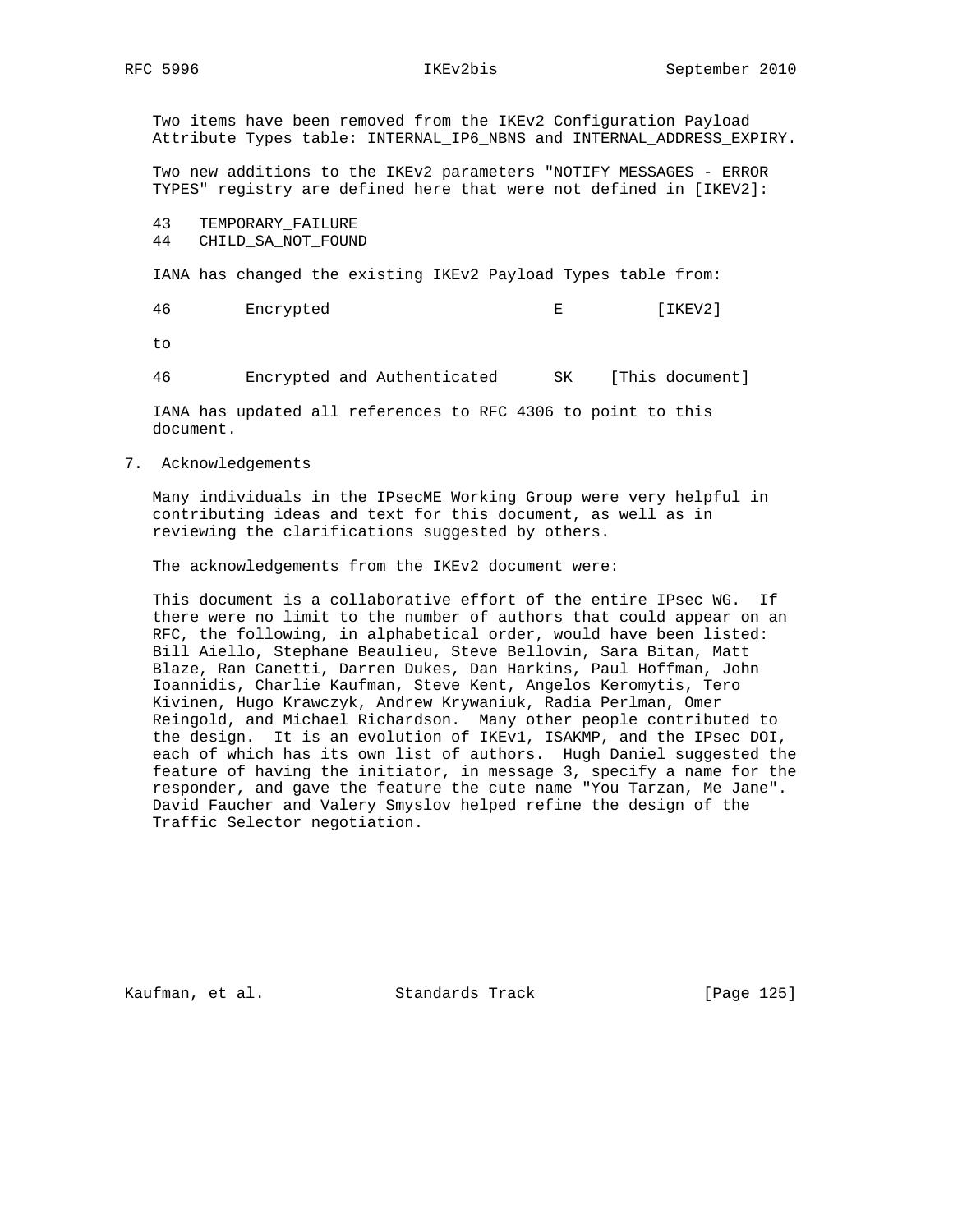# 8. References

8.1. Normative References

 [ADDGROUP] Kivinen, T. and M. Kojo, "More Modular Exponential (MODP) Diffie-Hellman groups for Internet Key Exchange (IKE)", RFC 3526, May 2003.

- [ADDRIPV6] Hinden, R. and S. Deering, "IP Version 6 Addressing Architecture", RFC 4291, February 2006.
- [AEAD] Black, D. and D. McGrew, "Using Authenticated Encryption Algorithms with the Encrypted Payload of the Internet Key Exchange version 2 (IKEv2) Protocol", RFC 5282, August 2008.

[AESCMACPRF128]

 Song, J., Poovendran, R., Lee, J., and T. Iwata, "The Advanced Encryption Standard-Cipher-based Message Authentication Code-Pseudo-Random Function-128 (AES-CMAC- PRF-128) Algorithm for the Internet Key Exchange Protocol (IKE)", RFC 4615, August 2006.

- [AESXCBCPRF128] Hoffman, P., "The AES-XCBC-PRF-128 Algorithm for the Internet Key Exchange Protocol (IKE)", RFC 4434, February 2006.
- [EAP] Aboba, B., Blunk, L., Vollbrecht, J., Carlson, J., and H. Levkowetz, "Extensible Authentication Protocol (EAP)", RFC 3748, June 2004.
- [ECN] Ramakrishnan, K., Floyd, S., and D. Black, "The Addition of Explicit Congestion Notification (ECN) to IP", RFC 3168, September 2001.
- [ESPCBC] Pereira, R. and R. Adams, "The ESP CBC-Mode Cipher Algorithms", RFC 2451, November 1998.
- [HTTP] Fielding, R., Gettys, J., Mogul, J., Frystyk, H., Masinter, L., Leach, P., and T. Berners-Lee, "Hypertext Transfer Protocol -- HTTP/1.1", RFC 2616, June 1999.

# [IKEV2IANA] "Internet Key Exchange Version 2 (IKEv2) Parameters", <http://www.iana.org>.

Kaufman, et al. Standards Track [Page 126]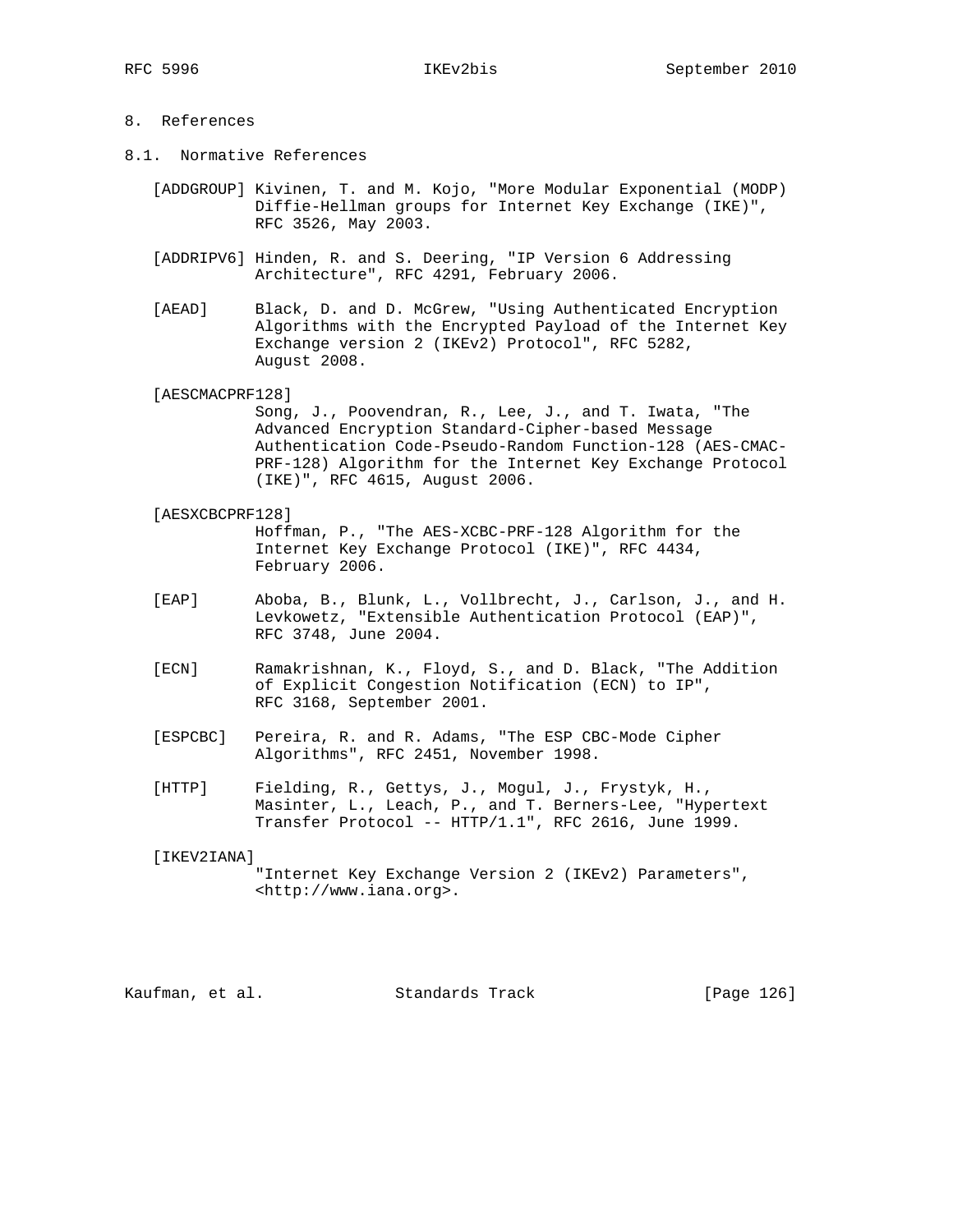[IPSECARCH] Kent, S. and K. Seo, "Security Architecture for the Internet Protocol", RFC 4301, December 2005.

 [MUSTSHOULD] Bradner, S., "Key words for use in RFCs to Indicate Requirement Levels", BCP 14, RFC 2119, March 1997.

- [PKCS1] Jonsson, J. and B. Kaliski, "Public-Key Cryptography Standards (PKCS) #1: RSA Cryptography Specifications Version 2.1", RFC 3447, February 2003.
- [PKIX] Cooper, D., Santesson, S., Farrell, S., Boeyen, S., Housley, R., and W. Polk, "Internet X.509 Public Key Infrastructure Certificate and Certificate Revocation List (CRL) Profile", RFC 5280, May 2008.
- [RFC4307] Schiller, J., "Cryptographic Algorithms for Use in the Internet Key Exchange Version 2 (IKEv2)", RFC 4307, December 2005.

[UDPENCAPS]

 Huttunen, A., Swander, B., Volpe, V., DiBurro, L., and M. Stenberg, "UDP Encapsulation of IPsec ESP Packets", RFC 3948, January 2005.

- [URLS] Berners-Lee, T., Fielding, R., and L. Masinter, "Uniform Resource Identifier (URI): Generic Syntax", STD 66, RFC 3986, January 2005.
- 8.2. Informative References
	- [AH] Kent, S., "IP Authentication Header", RFC 4302, December 2005.

[ARCHGUIDEPHIL]

 Bush, R. and D. Meyer, "Some Internet Architectural Guidelines and Philosophy", RFC 3439, December 2002.

## [ARCHPRINC]

 Carpenter, B., "Architectural Principles of the Internet", RFC 1958, June 1996.

 [Clarif] Eronen, P. and P. Hoffman, "IKEv2 Clarifications and Implementation Guidelines", RFC 4718, October 2006.

Kaufman, et al. Standards Track [Page 127]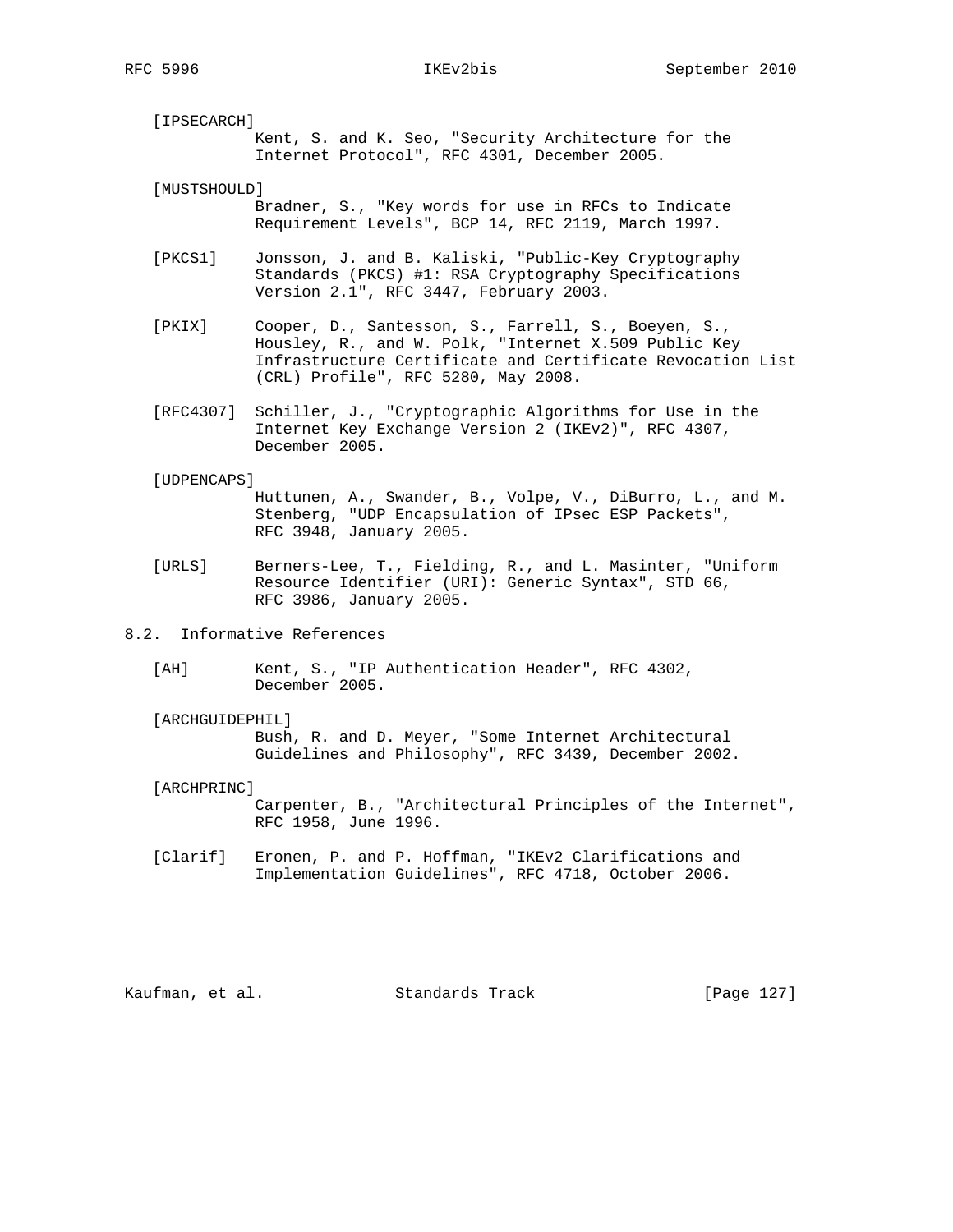- [DES] American National Standards Institute, "American National Standard for Information Systems-Data Link Encryption", ANSI X3.106, 1983.
- [DH] Diffie, W. and M. Hellman, "New Directions in Cryptography", IEEE Transactions on Information Theory, V.IT-22 n. 6, June 1977.

### [DIFFSERVARCH]

 Blake, S., Black, D., Carlson, M., Davies, E., Wang, Z., and W. Weiss, "An Architecture for Differentiated Services", RFC 2475, December 1998.

### [DIFFSERVFIELD]

 Nichols, K., Blake, S., Baker, F., and D. Black, "Definition of the Differentiated Services Field (DS Field) in the IPv4 and IPv6 Headers", RFC 2474, December 1998.

### [DIFFTUNNEL]

 Black, D., "Differentiated Services and Tunnels", RFC 2983, October 2000.

 [DOI] Piper, D., "The Internet IP Security Domain of Interpretation for ISAKMP", RFC 2407, November 1998.

### [DOSUDPPROT]

 C. Kaufman, R. Perlman, and B. Sommerfeld, "DoS protection for UDP-based protocols", ACM Conference on Computer and Communications Security, October 2003.

- [DSS] National Institute of Standards and Technology, U.S. Department of Commerce, "Digital Signature Standard", Draft FIPS 186-3, June 2008.
- [EAI] Abel, Y., "Internationalized Email Headers", RFC 5335, September 2008.
- [EAP-IANA] "Extensible Authentication Protocol (EAP) Registry: Method Types", <http://www.iana.org>.
- [EAPMITM] N. Asokan, V. Nierni, and K. Nyberg, "Man-in-the-Middle in Tunneled Authentication Protocols", November 2002, <http://eprint.iacr.org/2002/163>.
- [ESP] Kent, S., "IP Encapsulating Security Payload (ESP)", RFC 4303, December 2005.

Kaufman, et al. Standards Track [Page 128]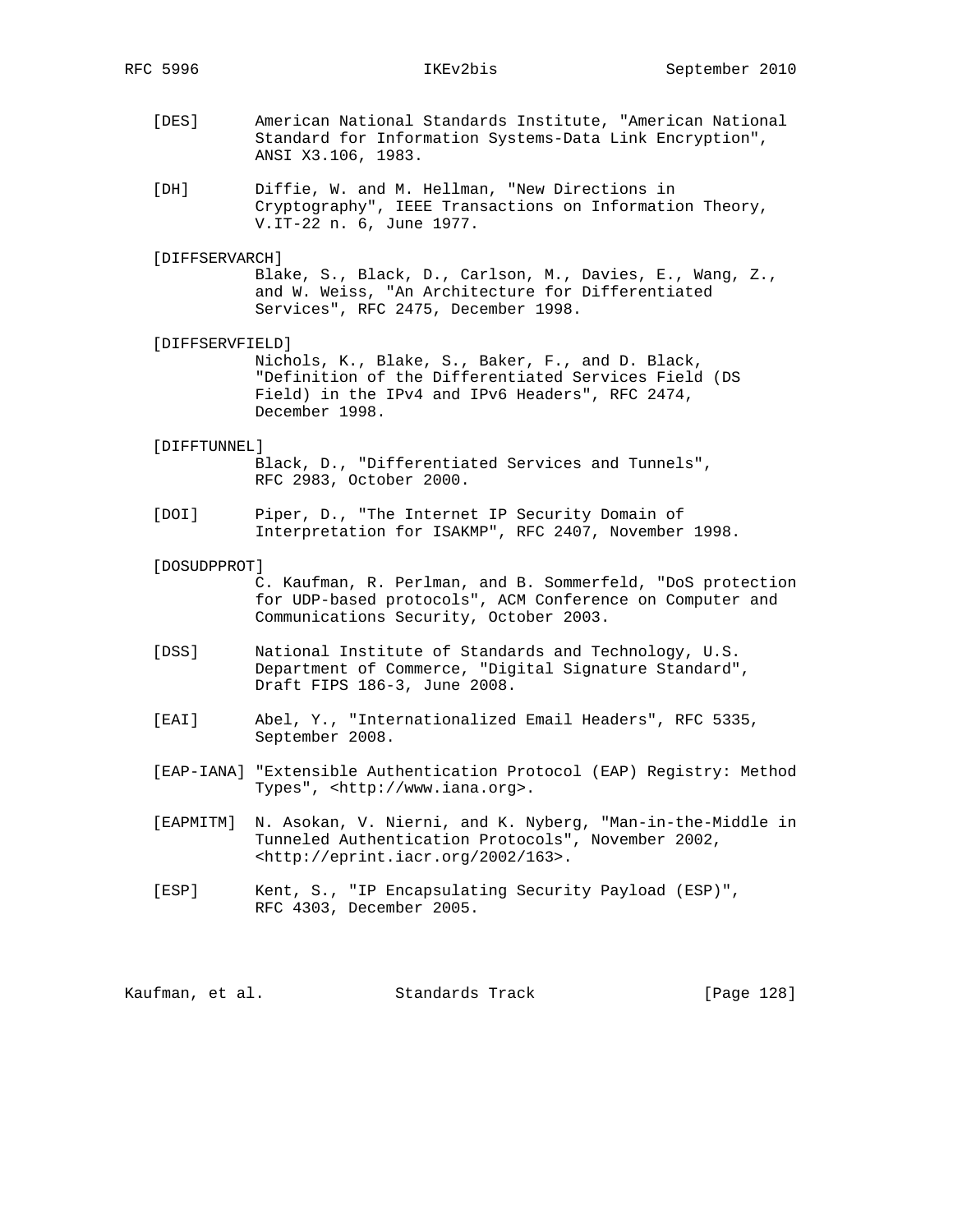[EXCHANGEANALYSIS]

 R. Perlman and C. Kaufman, "Analysis of the IPsec key exchange Standard", WET-ICE Security Conference, MIT, 2001, <http://sec.femto.org/wetice-2001/papers/radia-paper.pdf>.

 [H2HIPSEC] Aura, T., Roe, M., and A. Mohammed, "Experiences with Host-to-Host IPsec", 13th International Workshop on Security Protocols, Cambridge, UK, April 2005.

 [HMAC] Krawczyk, H., Bellare, M., and R. Canetti, "HMAC: Keyed- Hashing for Message Authentication", RFC 2104, February 1997.

 [IDEA] X. Lai, "On the Design and Security of Block Ciphers", ETH Series in Information Processing, v. 1, Konstanz: Hartung- Gorre Verlag, 1992.

 [IDNA] Klensin, J., "Internationalized Domain Names for Applications (IDNA): Definitions and Document Framework", RFC 5890, August 2010.

 [IKEV1] Harkins, D. and D. Carrel, "The Internet Key Exchange (IKE)", RFC 2409, November 1998.

 [IKEV2] Kaufman, C., "Internet Key Exchange (IKEv2) Protocol", RFC 4306, December 2005.

- [IP] Postel, J., "Internet Protocol", STD 5, RFC 791, September 1981.
- [IP-COMP] Shacham, A., Monsour, B., Pereira, R., and M. Thomas, "IP Payload Compression Protocol (IPComp)", RFC 3173, September 2001.

 [IPSECARCH-OLD] Kent, S. and R. Atkinson, "Security Architecture for the Internet Protocol", RFC 2401, November 1998.

[IPV6CONFIG]

 Eronen, P., Laganier, J., and C. Madson, "IPv6 Configuration in Internet Key Exchange Protocol Version 2 (IKEv2)", RFC 5739, February 2010.

 [ISAKMP] Maughan, D., Schneider, M., and M. Schertler, "Internet Security Association and Key Management Protocol (ISAKMP)", RFC 2408, November 1998.

Kaufman, et al. Standards Track [Page 129]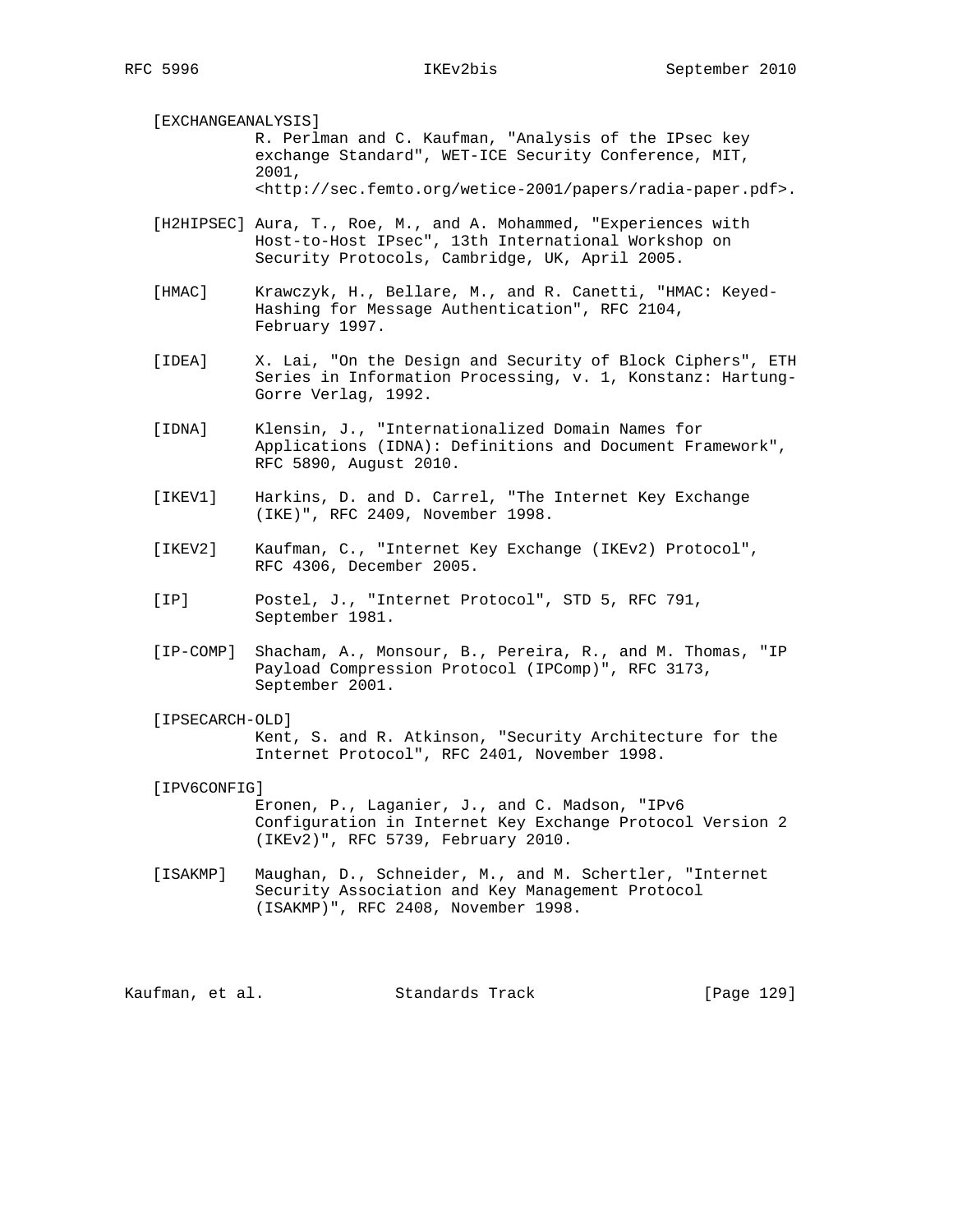[MAILFORMAT] Resnick, P., Ed., "Internet Message Format", RFC 5322, October 2008.

- [MD5] Rivest, R., "The MD5 Message-Digest Algorithm", RFC 1321, April 1992.
- [MIPV6] Johnson, D., Perkins, C., and J. Arkko, "Mobility Support in IPv6", RFC 3775, June 2004.
- [MLDV2] Vida, R. and L. Costa, "Multicast Listener Discovery Version 2 (MLDv2) for IPv6", RFC 3810, June 2004.
- [MOBIKE] Eronen, P., "IKEv2 Mobility and Multihoming Protocol (MOBIKE)", RFC 4555, June 2006.
- [MODES] National Institute of Standards and Technology, U.S. Department of Commerce, "Recommendation for Block Cipher Modes of Operation", SP 800-38A, 2001.
- [NAI] Aboba, B., Beadles, M., Arkko, J., and P. Eronen, "The Network Access Identifier", RFC 4282, December 2005.
- [NATREQ] Aboba, B. and W. Dixon, "IPsec-Network Address Translation (NAT) Compatibility Requirements", RFC 3715, March 2004.
- [OAKLEY] Orman, H., "The OAKLEY Key Determination Protocol", RFC 2412, November 1998.
- [PFKEY] McDonald, D., Metz, C., and B. Phan, "PF\_KEY Key Management API, Version 2", RFC 2367, July 1998.
- [PHOTURIS] Karn, P. and W. Simpson, "Photuris: Session-Key Management Protocol", RFC 2522, March 1999.

### [RANDOMNESS]

 Eastlake, D., Schiller, J., and S. Crocker, "Randomness Requirements for Security", BCP 106, RFC 4086, June 2005.

- [REAUTH] Nir, Y., "Repeated Authentication in Internet Key Exchange (IKEv2) Protocol", RFC 4478, April 2006.
- [REUSE] Menezes, A. and B. Ustaoglu, "On Reusing Ephemeral Keys In Diffie-Hellman Key Agreement Protocols", December 2008, <http://www.cacr.math.uwaterloo.ca/techreports/2008/ cacr2008-24.pdf>.

Kaufman, et al. Standards Track [Page 130]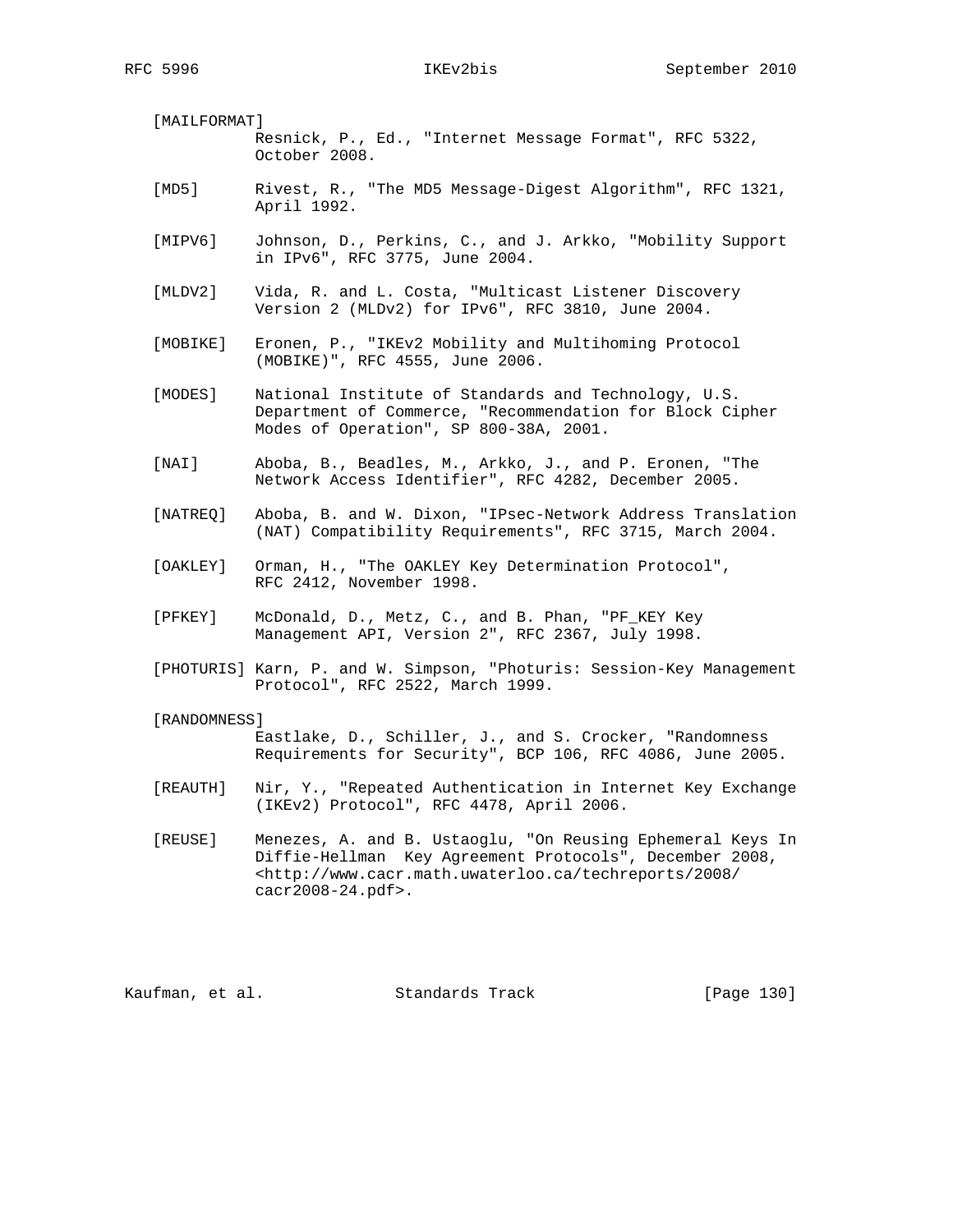- [ROHCV2] Ertekin, E., Christou, C., Jasani, R., Kivinen, T., and C. Bormann, "IKEv2 Extensions to Support Robust Header Compression over IPsec", RFC 5857, May 2010.
- [RSA] R. Rivest, A. Shamir, and L. Adleman, "A Method for Obtaining Digital Signatures and Public-Key Cryptosystems", February 1978.
- [SHA] National Institute of Standards and Technology, U.S. Department of Commerce, "Secure Hash Standard", FIPS 180-3, October 2008.
- [SIGMA] H. Krawczyk, "SIGMA: the 'SIGn-and-MAc' Approach to Authenticated Diffie-Hellman and its Use in the IKE Protocols", Advances in Cryptography - CRYPTO 2003 Proceedings LNCS 2729, 2003, <http:// www.informatik.uni-trier.de/˜ley/db/conf/crypto/ crypto2003.html>.
- [SKEME] H. Krawczyk, "SKEME: A Versatile Secure Key Exchange Mechanism for Internet", IEEE Proceedings of the 1996 Symposium on Network and Distributed Systems Security , 1996.

## [TRANSPARENCY]

 Carpenter, B., "Internet Transparency", RFC 2775, February 2000.

Kaufman, et al. Standards Track [Page 131]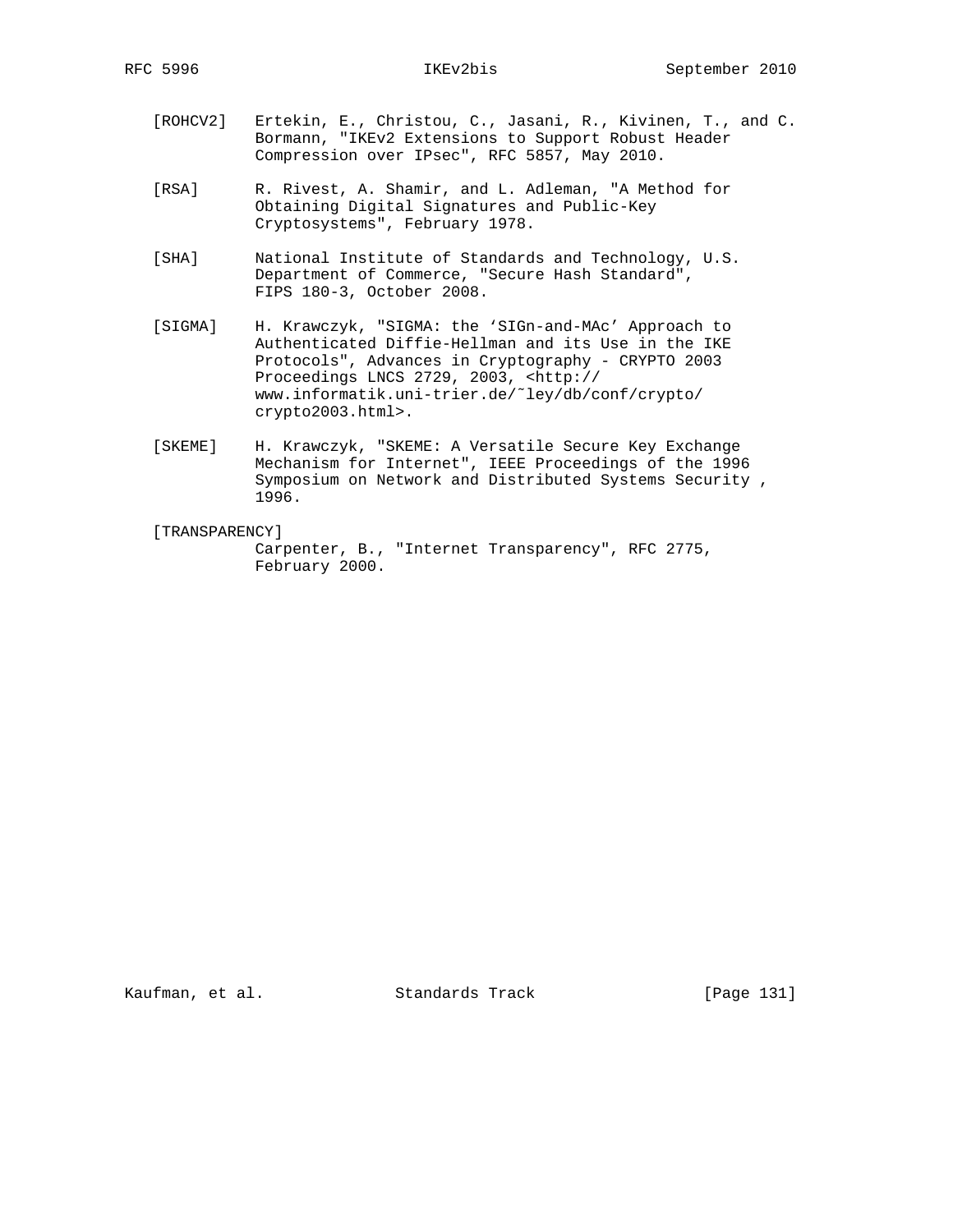Appendix A. Summary of Changes from IKEv1

The goals of this revision to IKE are:

- 1. To define the entire IKE protocol in a single document, replacing RFCs 2407, 2408, and 2409 and incorporating subsequent changes to support NAT Traversal, Extensible Authentication, and Remote Address acquisition;
- 2. To simplify IKE by replacing the eight different initial exchanges with a single four-message exchange (with changes in authentication mechanisms affecting only a single AUTH payload rather than restructuring the entire exchange) see [EXCHANGEANALYSIS];
- 3. To remove the Domain of Interpretation (DOI), Situation (SIT), and Labeled Domain Identifier fields, and the Commit and Authentication only bits;
- 4. To decrease IKE's latency in the common case by making the initial exchange be 2 round trips (4 messages), and allowing the ability to piggyback setup of a Child SA on that exchange;
- 5. To replace the cryptographic syntax for protecting the IKE messages themselves with one based closely on ESP to simplify implementation and security analysis;
- 6. To reduce the number of possible error states by making the protocol reliable (all messages are acknowledged) and sequenced. This allows shortening CREATE\_CHILD\_SA exchanges from 3 messages to 2;
- 7. To increase robustness by allowing the responder to not do significant processing until it receives a message proving that the initiator can receive messages at its claimed IP address;
- 8. To fix cryptographic weaknesses such as the problem with symmetries in hashes used for authentication (documented by Tero Kivinen);
- 9. To specify Traffic Selectors in their own payloads type rather than overloading ID payloads, and making more flexible the Traffic Selectors that may be specified;
- 10. To specify required behavior under certain error conditions or when data that is not understood is received in order to make it easier to make future revisions in a way that does not break backward compatibility;

Kaufman, et al. Standards Track [Page 132]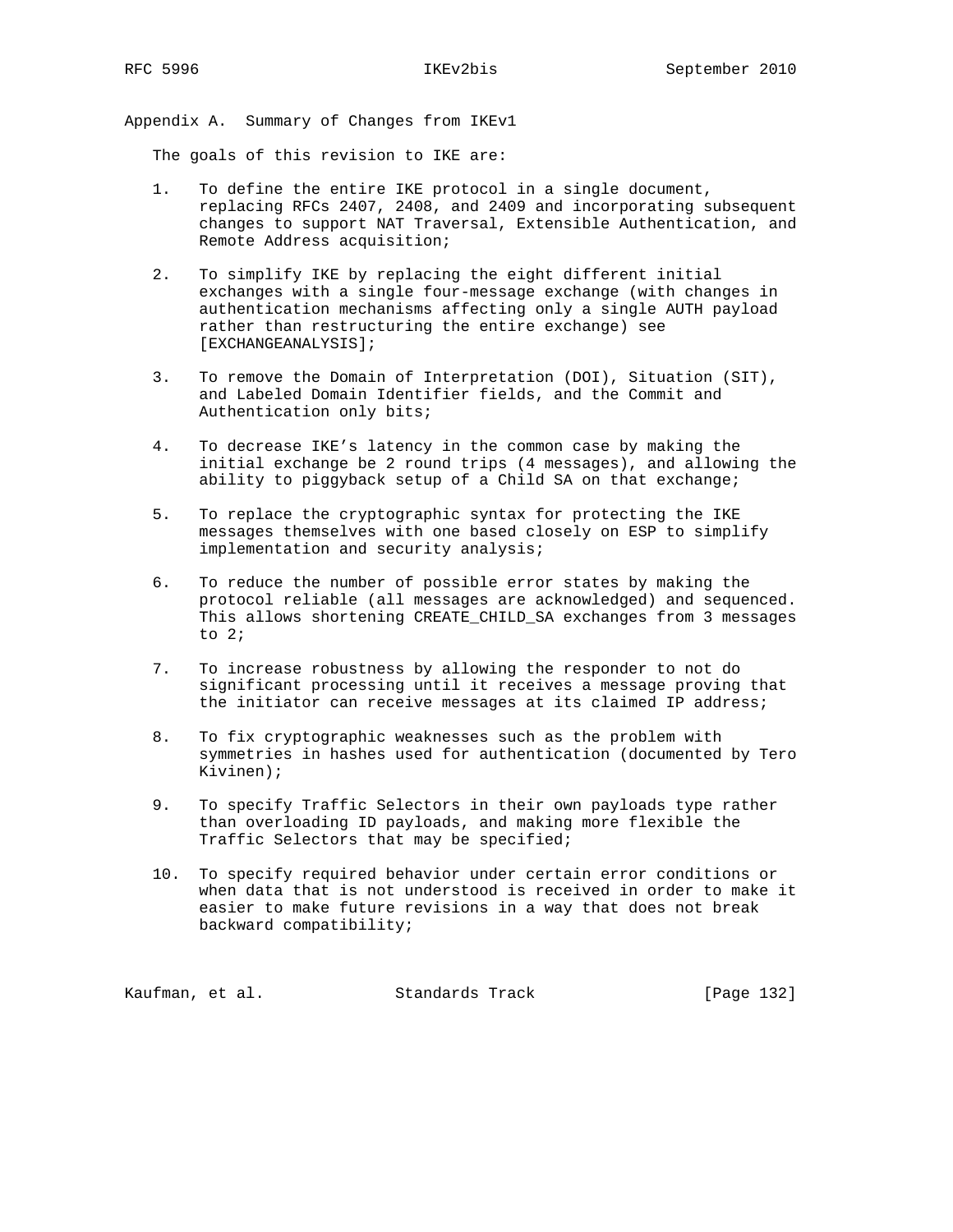- 11. To simplify and clarify how shared state is maintained in the presence of network failures and DoS attacks; and
- 12. To maintain existing syntax and magic numbers to the extent possible to make it likely that implementations of IKEv1 can be enhanced to support IKEv2 with minimum effort.

Appendix B. Diffie-Hellman Groups

 There are two Diffie-Hellman groups defined here for use in IKE. These groups were generated by Richard Schroeppel at the University of Arizona. Properties of these primes are described in [OAKLEY].

 The strength supplied by group 1 may not be sufficient for typical uses and is here for historic reasons.

Additional Diffie-Hellman groups have been defined in [ADDGROUP].

B.1. Group 1 - 768-bit MODP

This group is assigned ID 1 (one).

The prime is:  $2^{\wedge}768 - 2^{\wedge}704 - 1 + 2^{\wedge}64 \times \{ [2^{\wedge}638 \text{ pi}] + 149686 \}$ Its hexadecimal value is:

 FFFFFFFF FFFFFFFF C90FDAA2 2168C234 C4C6628B 80DC1CD1 29024E08 8A67CC74 020BBEA6 3B139B22 514A0879 8E3404DD EF9519B3 CD3A431B 302B0A6D F25F1437 4FE1356D 6D51C245 E485B576 625E7EC6 F44C42E9 A63A3620 FFFFFFFF FFFFFFFFF

The generator is 2.

B.2. Group 2 - 1024-bit MODP

This group is assigned ID 2 (two).

The prime is  $2^1024 - 2^960 - 1 + 2^64 \cdot {\sqrt{2^894 \pi}} + 129093$ . Its hexadecimal value is:

 FFFFFFFF FFFFFFFF C90FDAA2 2168C234 C4C6628B 80DC1CD1 29024E08 8A67CC74 020BBEA6 3B139B22 514A0879 8E3404DD EF9519B3 CD3A431B 302B0A6D F25F1437 4FE1356D 6D51C245 E485B576 625E7EC6 F44C42E9 A637ED6B 0BFF5CB6 F406B7ED EE386BFB 5A899FA5 AE9F2411 7C4B1FE6 49286651 ECE65381 FFFFFFFF FFFFFFFF

The generator is 2.

Kaufman, et al. Standards Track [Page 133]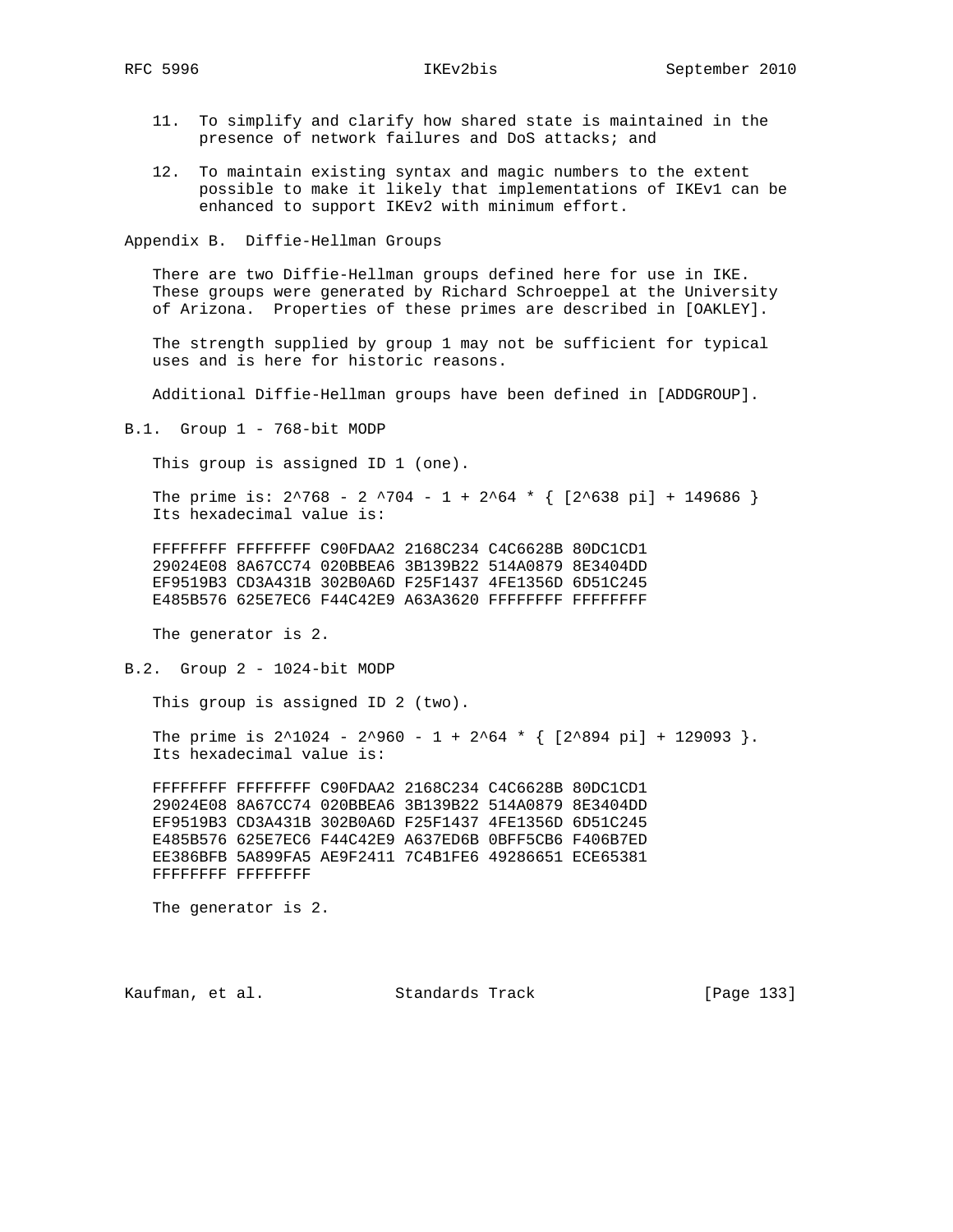# Appendix C. Exchanges and Payloads

 This appendix contains a short summary of the IKEv2 exchanges, and what payloads can appear in which message. This appendix is purely informative; if it disagrees with the body of this document, the other text is considered correct.

 Vendor ID (V) payloads may be included in any place in any message. This sequence here shows what are the most logical places for them.

# C.1. IKE\_SA\_INIT Exchange

| request                                        | $\left[-\right]$ [N(COOKIE)],<br>SA, KE, Ni,<br>$[N(NAT DETERCTION SOURCE IP) +$ ,<br>N(NAT_DETECTION_DESTINATION_IP)],<br>$[V+1[N+1]$ |
|------------------------------------------------|----------------------------------------------------------------------------------------------------------------------------------------|
| normal response <-- SA, KE, Nr,<br>(no cookie) | [N(NAT DETECTION SOURCE IP),<br>N(NAT_DETECTION_DESTINATION_IP)],<br>[[N(HTTP CERT LOOKUP SUPPORTED)], CERTREO+],<br>$[V+1[N+1]$       |
| cookie response                                | $\leftarrow -N(COOKIE)$ ,<br>$[V+1[N+1]$                                                                                               |
| Hellman group<br>wanted                        | different Diffie- <-- N(INVALID_KE_PAYLOAD),<br>$[V+1[N+1]$                                                                            |

Kaufman, et al. Standards Track [Page 134]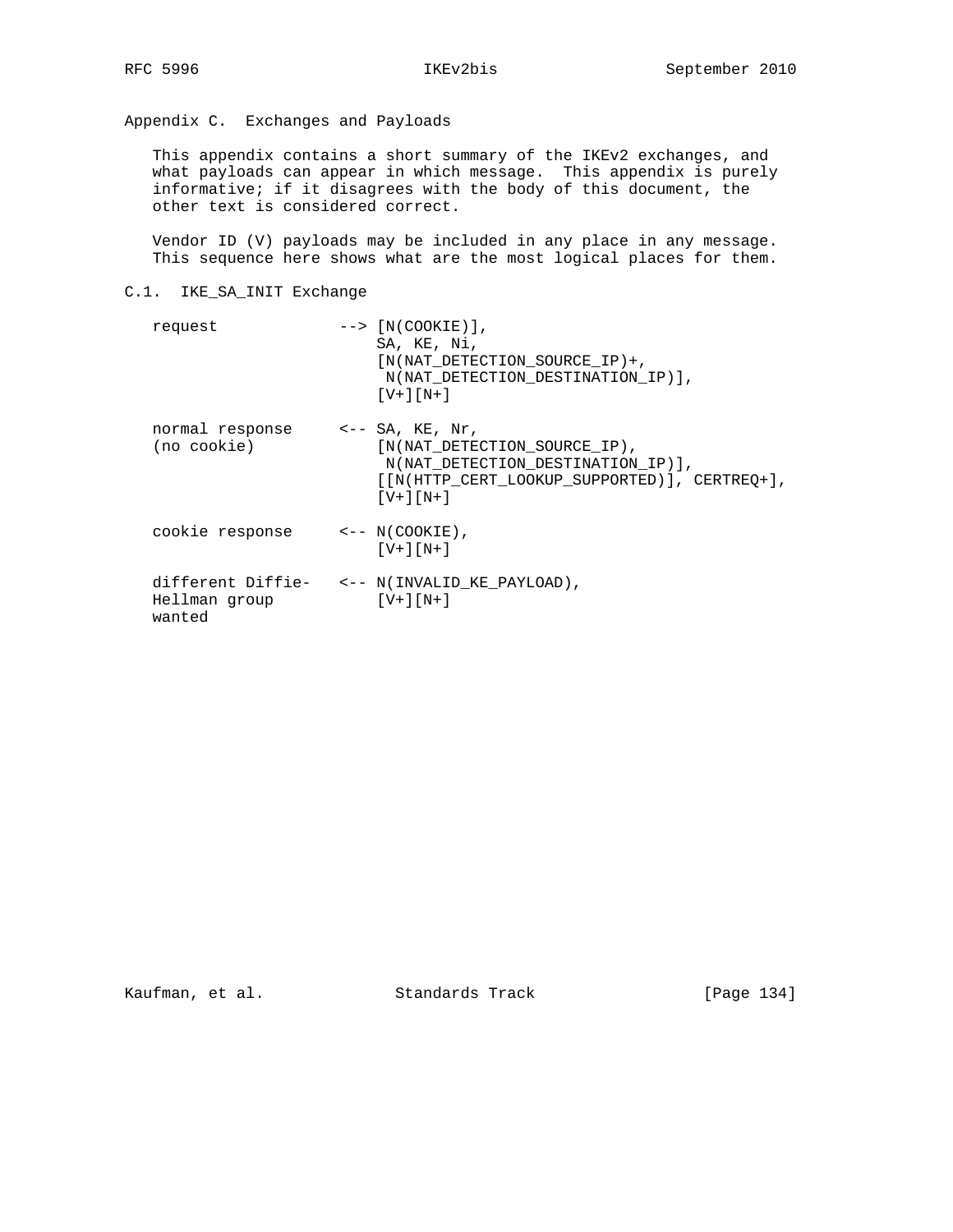C.2. IKE\_AUTH Exchange without EAP request --> IDi, [CERT+], [N(INITIAL\_CONTACT)], [[N(HTTP\_CERT\_LOOKUP\_SUPPORTED)], CERTREQ+], [IDr], AUTH, [CP(CFG\_REQUEST)], [N(IPCOMP\_SUPPORTED)+], [N(USE\_TRANSPORT\_MODE)], [N(ESP\_TFC\_PADDING\_NOT\_SUPPORTED)], [N(NON\_FIRST\_FRAGMENTS\_ALSO)], SA, TSi, TSr, [V+][N+] response <-- IDr, [CERT+], AUTH, [CP(CFG\_REPLY)], [N(IPCOMP\_SUPPORTED)], [N(USE\_TRANSPORT\_MODE)], [N(ESP\_TFC\_PADDING\_NOT\_SUPPORTED)], [N(NON\_FIRST\_FRAGMENTS\_ALSO)], SA, TSi, TSr, [N(ADDITIONAL\_TS\_POSSIBLE)], [V+][N+] error in Child SA <-- IDr, [CERT+], creation AUTH, N(error), [V+][N+]

Kaufman, et al. Standards Track [Page 135]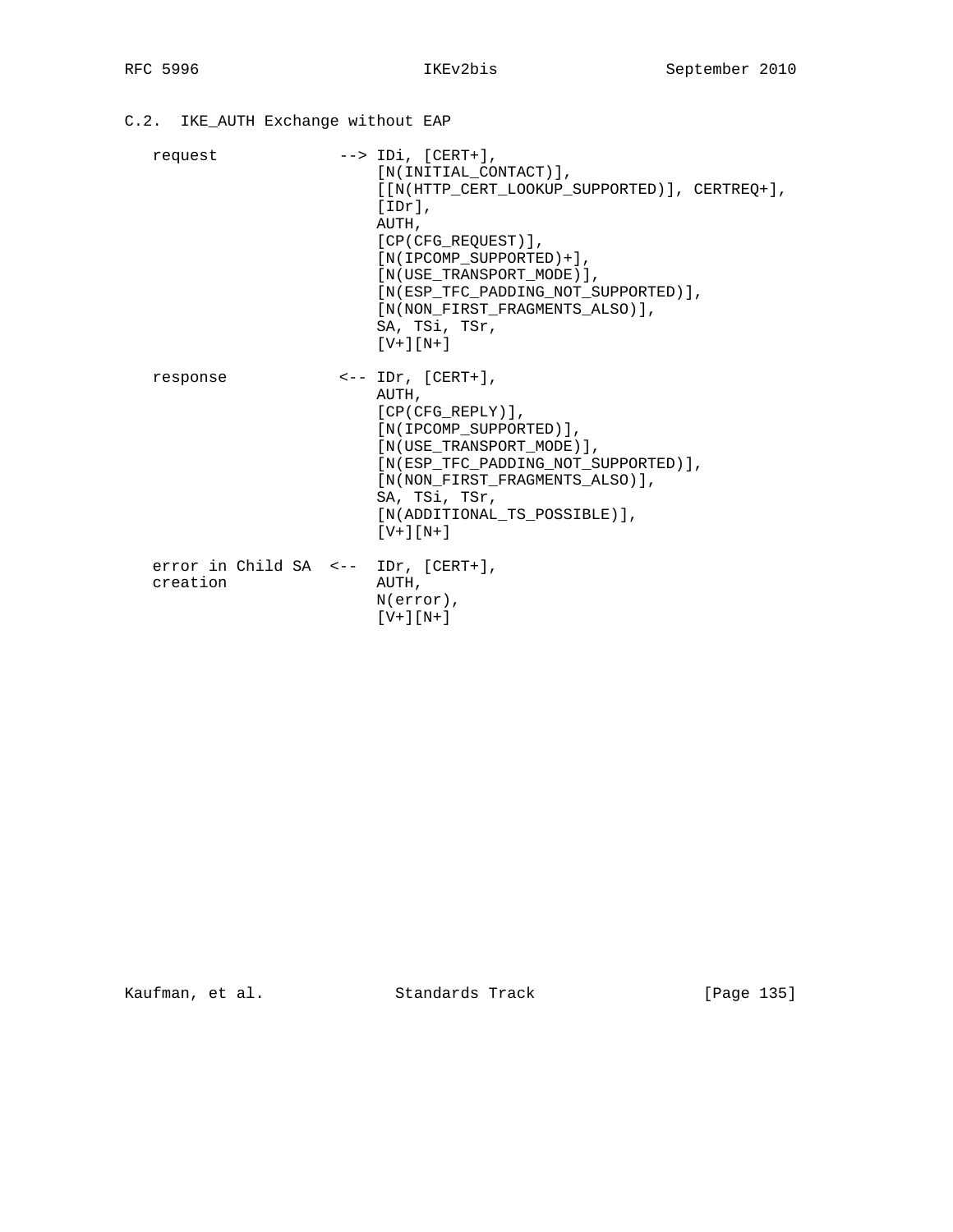C.3. IKE\_AUTH Exchange with EAP

| first request --> IDi,  |                                                                                                                                                                                                                                                                                                                                                                                                                                                                                                                                                                                                                                                           | $[N(INITIAL CONTROL)$ ,<br>[[N(HTTP_CERT_LOOKUP_SUPPORTED)], CERTREQ+],<br>$[IDr]$ ,<br>$[CP(CFG_RECUEST)]$ ,<br>$[N(IPCOMP_SUPPORTED)+],$<br>[N(USE TRANSPORT MODE)].<br>[N(ESP TFC PADDING NOT SUPPORTED)],<br>[N(NON FIRST FRAGMENTS ALSO)],<br>SA, TSi, TSr,<br>$[V+] [N+]$ |
|-------------------------|-----------------------------------------------------------------------------------------------------------------------------------------------------------------------------------------------------------------------------------------------------------------------------------------------------------------------------------------------------------------------------------------------------------------------------------------------------------------------------------------------------------------------------------------------------------------------------------------------------------------------------------------------------------|---------------------------------------------------------------------------------------------------------------------------------------------------------------------------------------------------------------------------------------------------------------------------------|
|                         |                                                                                                                                                                                                                                                                                                                                                                                                                                                                                                                                                                                                                                                           | first response $\leftarrow$ -- IDr, [CERT+], AUTH,<br>EAP,<br>$[V+1[N+1]$                                                                                                                                                                                                       |
| repeat 1N times         | / $--$ EAP<br>$\begin{array}{c}\n\Big\downarrow & \Big\downarrow & \Big\downarrow & \Big\downarrow & \Big\downarrow & \Big\downarrow & \Big\downarrow & \Big\downarrow & \Big\downarrow & \Big\downarrow & \Big\downarrow & \Big\downarrow & \Big\downarrow & \Big\downarrow & \Big\downarrow & \Big\downarrow & \Big\downarrow & \Big\downarrow & \Big\downarrow & \Big\downarrow & \Big\downarrow & \Big\downarrow & \Big\downarrow & \Big\downarrow & \Big\downarrow & \Big\downarrow & \Big\downarrow & \Big\downarrow & \Big\downarrow & \Big\downarrow & \Big\downarrow & \Big\downarrow & \Big\downarrow & \Big\downarrow & \Big\downarrow & \Big$ |                                                                                                                                                                                                                                                                                 |
| last request --> AUTH   |                                                                                                                                                                                                                                                                                                                                                                                                                                                                                                                                                                                                                                                           |                                                                                                                                                                                                                                                                                 |
| last response <-- AUTH, |                                                                                                                                                                                                                                                                                                                                                                                                                                                                                                                                                                                                                                                           | $[CP(CFG_REPLY)],$<br>[N(IPCOMP SUPPORTED)],<br>[N(USE TRANSPORT MODE)].<br>[N(ESP_TFC_PADDING_NOT_SUPPORTED)],<br>[N(NON FIRST FRAGMENTS ALSO)],<br>SA, TSi, TSr,<br>[N(ADDITIONAL TS POSSIBLE)],<br>$[V+] [N+]$                                                               |

Kaufman, et al. Standards Track [Page 136]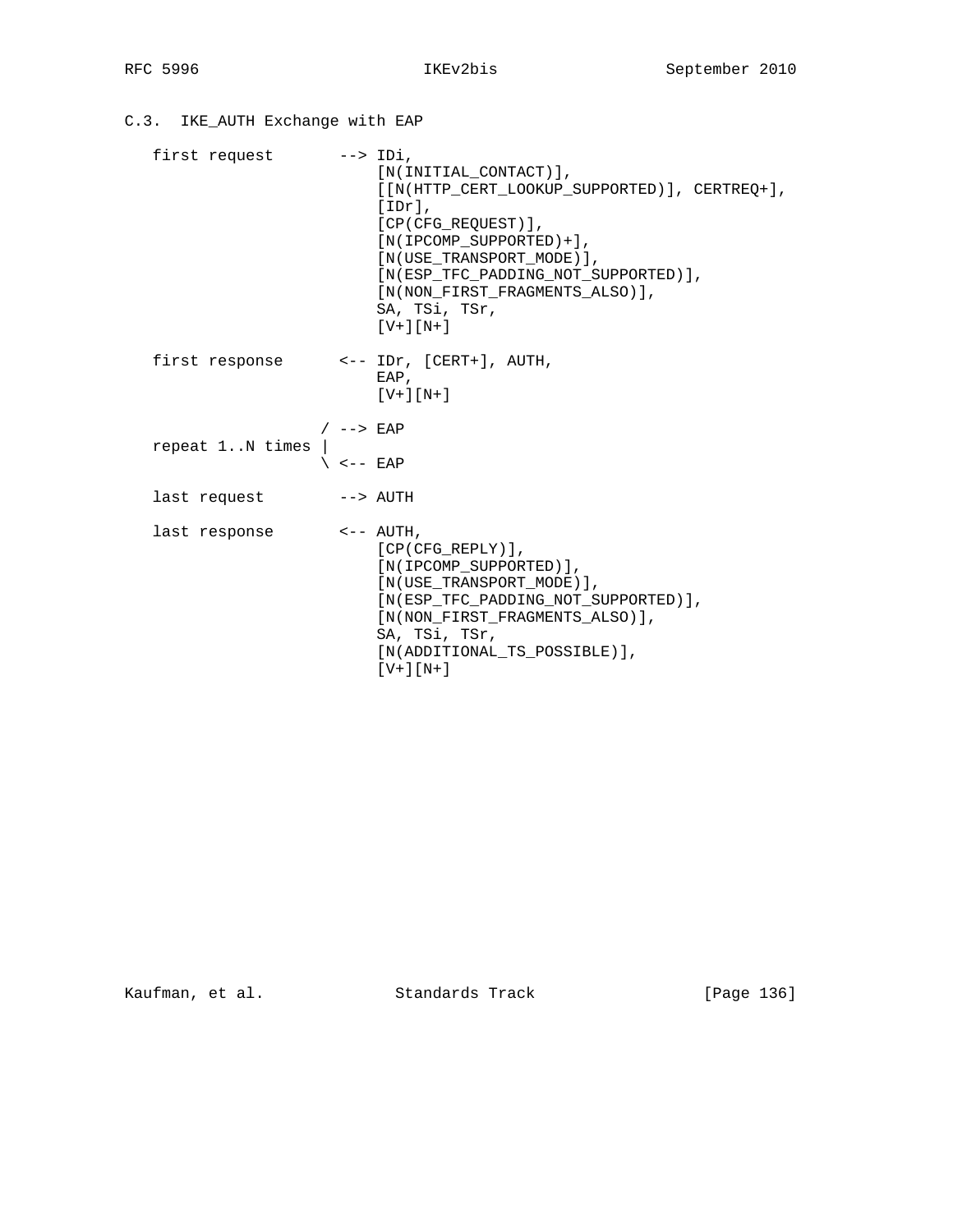- C.4. CREATE\_CHILD\_SA Exchange for Creating or Rekeying Child SAs
	- request --> [N(REKEY\_SA)], [CP(CFG\_REQUEST)], [N(IPCOMP\_SUPPORTED)+], [N(USE\_TRANSPORT\_MODE)], [N(ESP\_TFC\_PADDING\_NOT\_SUPPORTED)], [N(NON\_FIRST\_FRAGMENTS\_ALSO)], SA, Ni, [KEi], TSi, TSr  $[V+]$ [N+]
	- normal <-- [CP(CFG\_REPLY)], response [N(IPCOMP\_SUPPORTED)], [N(USE\_TRANSPORT\_MODE)], [N(ESP\_TFC\_PADDING\_NOT\_SUPPORTED)], [N(NON\_FIRST\_FRAGMENTS\_ALSO)], SA, Nr, [KEr], TSi, TSr, [N(ADDITIONAL\_TS\_POSSIBLE)] [V+][N+]
- error case <-- N(error) different Diffie- <-- N(INVALID\_KE\_PAYLOAD), Hellman group [V+][N+] wanted
- C.5. CREATE\_CHILD\_SA Exchange for Rekeying the IKE SA

| request  | $\leftarrow$ > SA, Ni, KEi<br>$[V+1[N+1]$  |
|----------|--------------------------------------------|
| response | $\leftarrow$ -- SA, Nr, KEr<br>$[V+] [N+]$ |

# C.6. INFORMATIONAL Exchange

| request  | $---& [N+],$<br>$[D+]$ ,<br>[CP(CFG REQUEST)]   |
|----------|-------------------------------------------------|
| response | $\left\{ - - \left[ \text{N+} \right] \right\}$ |

 $[D+]$ , [CP(CFG\_REPLY)]

| Kaufman, | et al. |  |
|----------|--------|--|
|----------|--------|--|

Standards Track [Page 137]